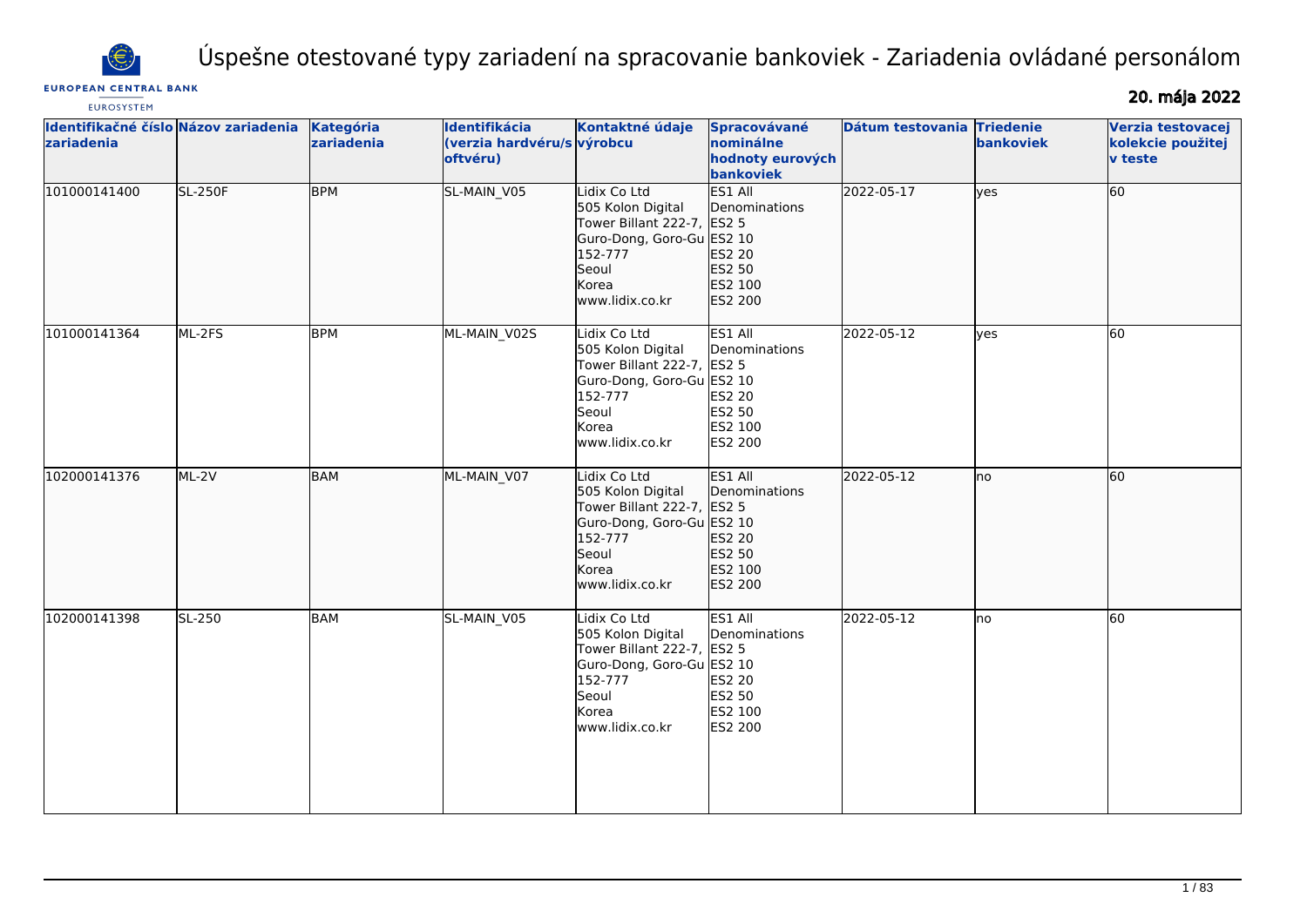

| zariadenia   | Identifikačné číslo Názov zariadenia | <b>Kategória</b><br>zariadenia | Identifikácia<br>(verzia hardvéru/s výrobcu<br>oftvéru)                              | Kontaktné údaje                                                                                                                                                                                                           | Spracovávané<br>nominálne<br>hodnoty eurových<br>bankoviek                                          | Dátum testovania Triedenie | bankoviek | Verzia testovacej<br>kolekcie použitej<br>v teste |
|--------------|--------------------------------------|--------------------------------|--------------------------------------------------------------------------------------|---------------------------------------------------------------------------------------------------------------------------------------------------------------------------------------------------------------------------|-----------------------------------------------------------------------------------------------------|----------------------------|-----------|---------------------------------------------------|
| 101000141411 | ML-2F                                | <b>BPM</b>                     | ML-MAIN_V07                                                                          | Lidix Co Ltd<br>505 Kolon Digital<br>Tower Billant 222-7, ES2 5<br>Guro-Dong, Goro-Gu ES2 10<br>152-777<br>Seoul<br>Korea<br>www.lidix.co.kr                                                                              | ES1 All<br>Denominations<br>ES2 20<br>ES2 50<br>ES2 100<br>ES2 200                                  | 2022-05-12                 | yes       | 60                                                |
| 102000142732 | ML-2VS                               | <b>BAM</b>                     | ML-MAIN V02S                                                                         | idix Co Ltd<br>505 Kolon Digital<br>Tower Billant 222-7, ES2 5<br>Guro-Dong, Goro-Gu ES2 10<br>152-777<br>Seoul<br>Korea<br>www.lidix.co.kr                                                                               | ES1 All<br>Denominations<br><b>ES2 20</b><br>ES2 50<br>ES2 100<br><b>ES2 200</b>                    | 2022-05-12                 | no        | 60                                                |
| 103000162670 | RZ-100                               | <b>TARM</b>                    | HVC-40<br>EUR <sub>52</sub>                                                          | Glory Global<br><b>Solutions</b><br>Thomas-Edison-Platz ES2 5<br>63263<br>Neu-Isenburg<br>Germany<br>www.gloryglobalsolu ES2 200<br>tions.com                                                                             | ES1 All<br>Denominations<br>ES2 10<br>ES2 20<br>ES2 50<br>ES2 100                                   | 2022-05-09                 | lves      | 60                                                |
| 101000162623 | X Range                              | <b>BPM</b>                     | Detector set - Euro<br><b>Istandard</b><br>Template<br>01.02.00.00(22<br>07<br>01)02 | Cash Processing<br>Solutions Ltd<br>De La Rue House,<br>Jays Close, Viables,<br>Basingstoke<br>Hampshire<br><b>RG22 4BS</b><br>Viables Kingdom<br>United Kingdom<br>martin.hobhouse@u<br>k.delarue.com<br>www.delarue.com | ES1 All<br>Denominations<br><b>ES2 5</b><br>ES2 10<br><b>ES2 20</b><br>ES2 50<br>ES2 100<br>ES2 200 | 2022-05-06                 | yes       | 60                                                |
|              |                                      |                                |                                                                                      |                                                                                                                                                                                                                           |                                                                                                     |                            |           |                                                   |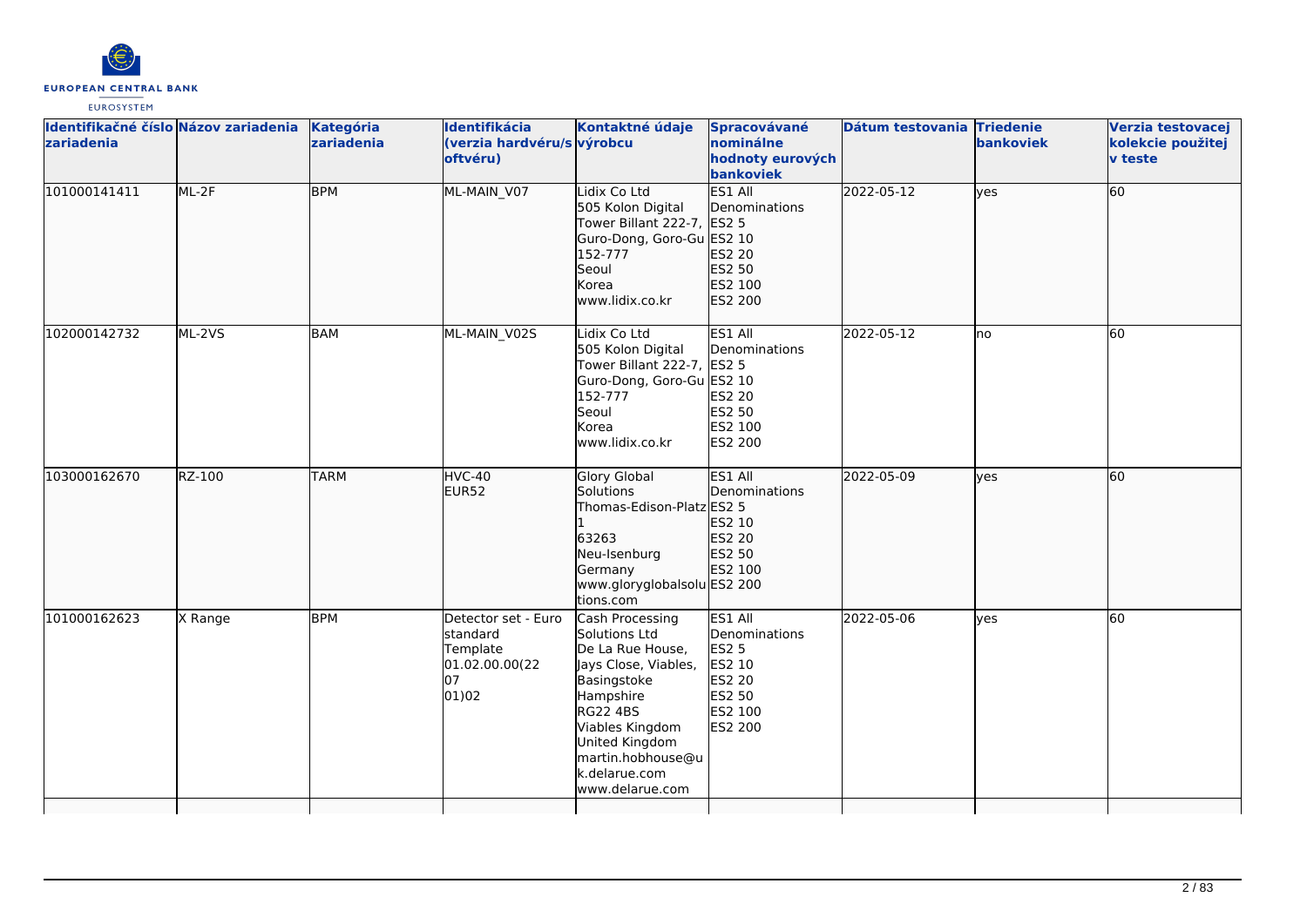

| Identifikačné číslo Názov zariadenia<br>zariadenia |                | <b>Kategória</b><br>zariadenia | Identifikácia<br>(verzia hardvéru/s výrobcu<br>oftvéru) | Kontaktné údaje                                                                                                                                                          | Spracovávané<br>nominálne<br>hodnoty eurových<br>bankoviek                        | Dátum testovania Triedenie | bankoviek | Verzia testovacej<br>kolekcie použitej<br>v teste |
|----------------------------------------------------|----------------|--------------------------------|---------------------------------------------------------|--------------------------------------------------------------------------------------------------------------------------------------------------------------------------|-----------------------------------------------------------------------------------|----------------------------|-----------|---------------------------------------------------|
| 102000150915                                       | K <sub>2</sub> | <b>BAM</b>                     | Main: v2.4; Reco:<br>v <sub>2.4</sub>                   | Kisan Electronics Co ES1 All<br>Ltd<br>273-1 Sungsoo-<br>Dong<br>2GA 3 Dong<br>Sungdong-Gu 133,<br>831 Seoul<br>South Korea<br>yshin21@kisane.co<br>www.kisane.com       | Denominations<br><b>ES2 5</b><br>ES2 10<br>ES2 20<br>ES2 50<br>ES2 100<br>ES2 200 | 2022-04-28                 | no        | 60                                                |
| 101000162598                                       | K <sub>6</sub> | <b>BPM</b>                     | Main: v1.6, Reco:<br>v1.6                               | Kisan Electronics Co ES1 All<br>Ltd<br>273-1 Sungsoo-<br>Dong<br>2GA 3 Dong<br>Sungdong-Gu 133,<br>831 Seoul<br>South Korea<br>yshin21@kisane.co<br>lm<br>www.kisane.com | Denominations<br><b>ES2 5</b><br>ES2 10<br>ES2 20<br>ES2 50<br>ES2 100<br>ES2 200 | 2022-04-28                 | yes       | 60                                                |
| 101000151528                                       | K <sub>5</sub> | <b>BPM</b>                     | Main V3.04; Reco<br>V3.04                               | Kisan Electronics Co ES1 All<br>Ltd<br>273-1 Sungsoo-<br>Dong<br>2GA 3 Dong<br>Sungdong-Gu 133,<br>831 Seoul<br>South Korea<br>yshin21@kisane.co<br>lm<br>www.kisane.com | Denominations<br><b>ES2 5</b><br>ES2 10<br>ES2 20<br>ES2 50<br>ES2 100<br>ES2 200 | 2022-04-27                 | lves      | 60                                                |
| 102000162394                                       | NEWTON3-V      | BAM                            | Main: v1.6, Reco:<br>v1.6                               | Kisan Electronics Co ES1 All<br>Ltd<br>273-1 Sungsoo-<br>Dong<br>2GA 3 Dong<br>Sungdong-Gu 133,<br>831 Seoul                                                             | Denominations<br><b>ES2 5</b><br>ES2 10<br><b>ES2 20</b><br>ES2 50<br>ES2 100     | 2022-04-27                 | lno       | 60                                                |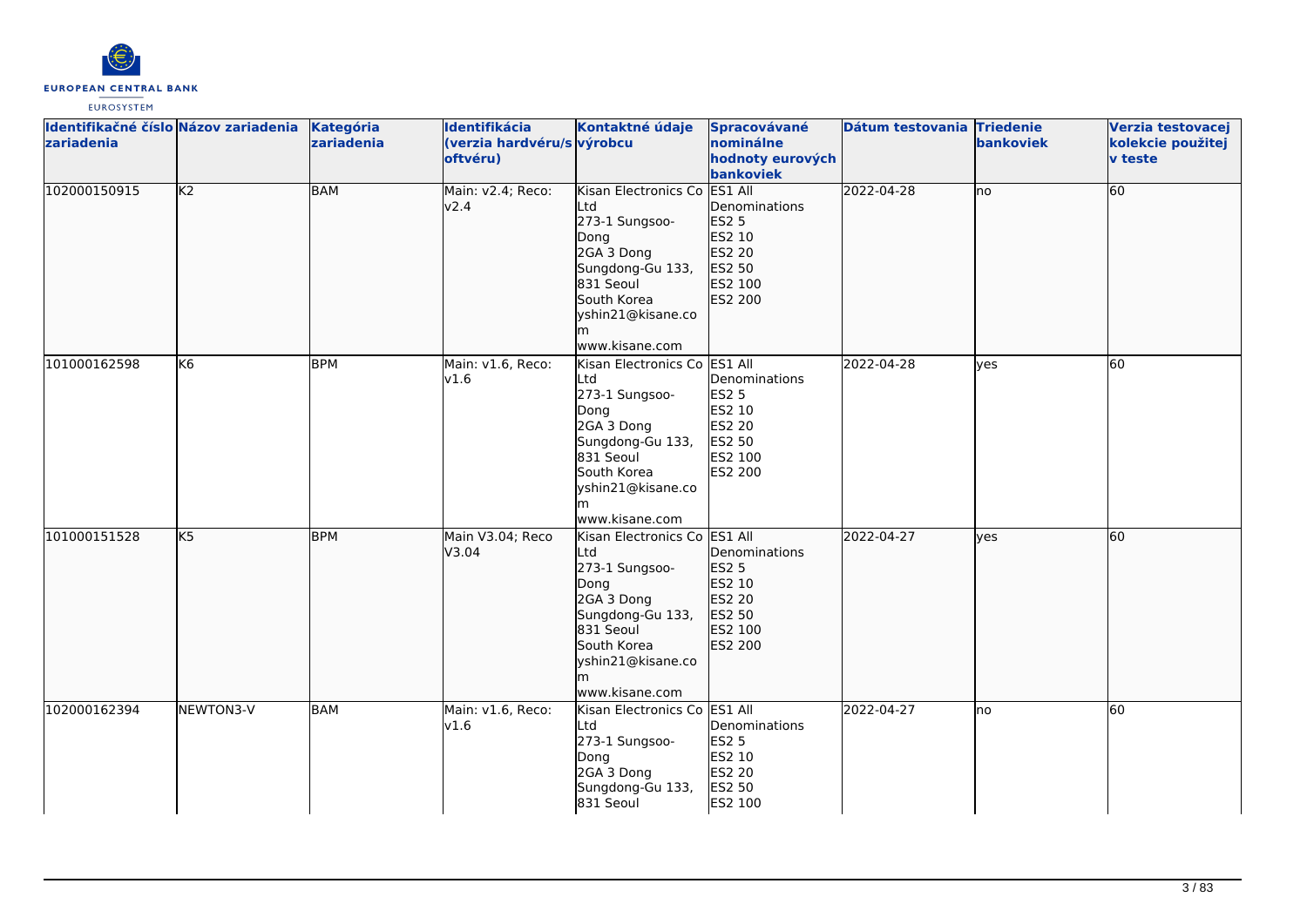

| Identifikačné číslo Názov zariadenia<br>zariadenia |                 | Kategória<br>zariadenia | Identifikácia<br>(verzia hardvéru/s výrobcu<br>oftvéru) | Kontaktné údaje                                                                                                                                                    | Spracovávané<br>nominálne<br>hodnoty eurových<br>bankoviek                                   | Dátum testovania Triedenie | bankoviek | Verzia testovacej<br>kolekcie použitej<br>v teste |
|----------------------------------------------------|-----------------|-------------------------|---------------------------------------------------------|--------------------------------------------------------------------------------------------------------------------------------------------------------------------|----------------------------------------------------------------------------------------------|----------------------------|-----------|---------------------------------------------------|
|                                                    |                 |                         |                                                         | South Korea<br>yshin21@kisane.co<br>m<br>www.kisane.com                                                                                                            | ES2 200                                                                                      |                            |           |                                                   |
| 101000162406                                       | NEWTON3-F       | <b>BPM</b>              | Main: v1.6, Reco:<br>v1.6                               | Kisan Electronics Co<br>Ltd<br>273-1 Sungsoo-<br>Dong<br>2GA 3 Dong<br>Sungdong-Gu 133,<br>831 Seoul<br>South Korea<br>yshin21@kisane.co<br>lm<br>www.kisane.com   | ES1 All<br>Denominations<br><b>ES2 5</b><br>ES2 10<br>ES2 20<br>ES2 50<br>ES2 100<br>ES2 200 | 2022-04-27                 | lves      | 60                                                |
| 101000162428                                       | $K3-A$          | <b>BPM</b>              | Main: v1.6, Reco:<br>v1.6                               | Kisan Electronics Co<br>_td<br>273-1 Sungsoo-<br>Dong<br>2GA 3 Dong<br>Sungdong-Gu 133,<br>831 Seoul<br>South Korea<br>yshin21@kisane.co<br>m<br>www.kisane.com    | ES1 All<br>Denominations<br><b>ES2 5</b><br>ES2 10<br>ES2 20<br>ES2 50<br>ES2 100<br>ES2 200 | 2022-04-27                 | lyes      | 60                                                |
| 101000162439                                       | $K5-A$          | <b>BPM</b>              | Main: v1.6, Reco:<br>v1.6                               | Kisan Electronics Co ES1 All<br>Ltd<br>273-1 Sungsoo-<br>Dong<br>2GA 3 Dong<br>Sungdong-Gu 133,<br>831 Seoul<br>South Korea<br>yshin21@kisane.co<br>www.kisane.com | Denominations<br><b>ES2 5</b><br>ES2 10<br>ES2 20<br>ES2 50<br>ES2 100<br>ES2 200            | 2022-04-27                 | lves      | 60                                                |
| 102000162383                                       | <b>NEWTON-A</b> | <b>BAM</b>              | Main Ver. 1.6, Reco<br>Ver. 1.6                         | Kisan Electronics Co ES1 All<br>Ltd                                                                                                                                | Denominations                                                                                | 2022-04-26                 | Ino       | 60                                                |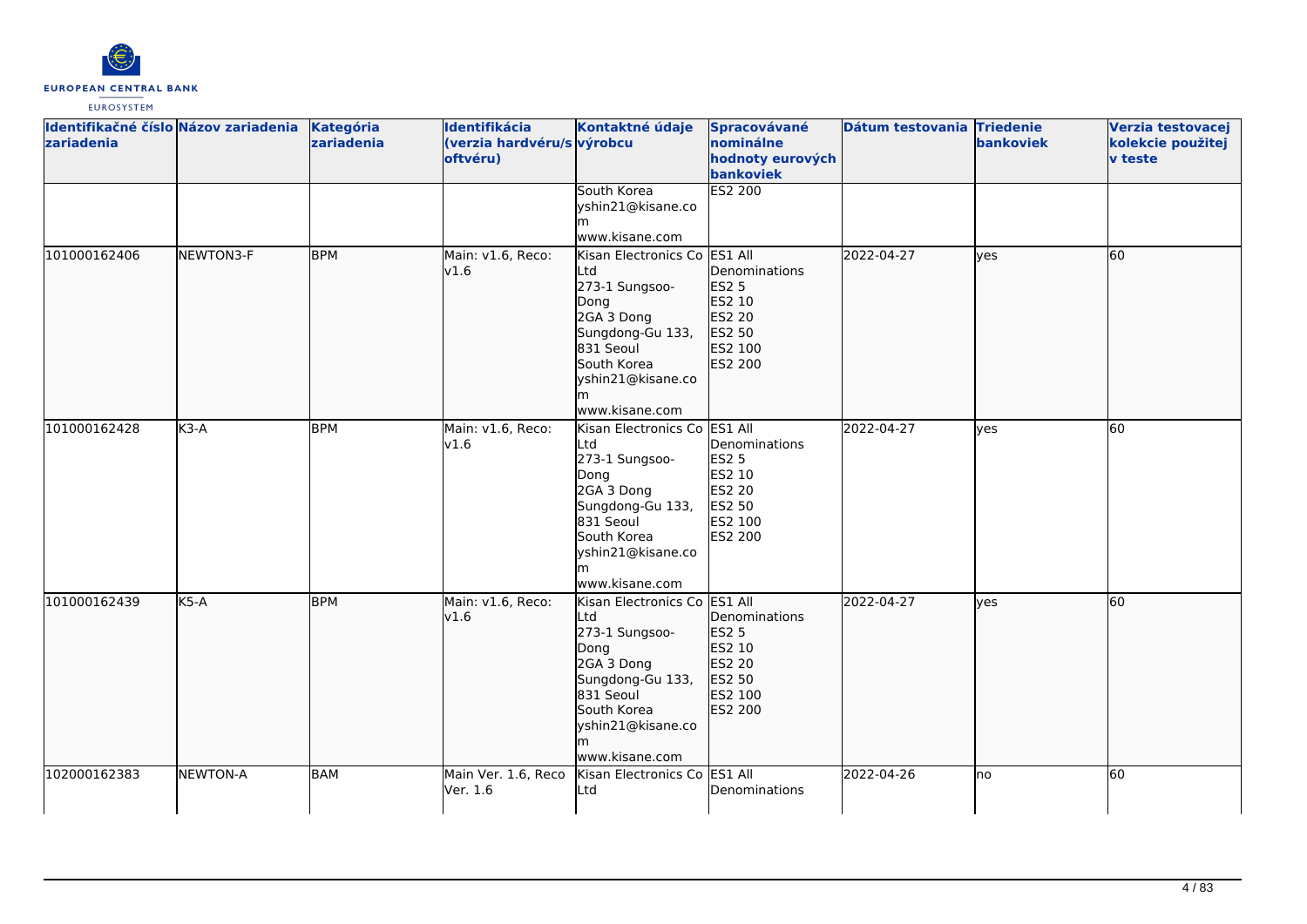

| Identifikačné číslo Názov zariadenia<br>zariadenia |                 | Kategória<br>zariadenia | Identifikácia<br>(verzia hardvéru/s výrobcu<br>oftvéru) | Kontaktné údaje                                                                                                                                                         | Spracovávané<br>nominálne<br>hodnoty eurových<br>bankoviek                                      | Dátum testovania Triedenie | bankoviek  | Verzia testovacej<br>kolekcie použitej<br>v teste |
|----------------------------------------------------|-----------------|-------------------------|---------------------------------------------------------|-------------------------------------------------------------------------------------------------------------------------------------------------------------------------|-------------------------------------------------------------------------------------------------|----------------------------|------------|---------------------------------------------------|
|                                                    |                 |                         |                                                         | 273-1 Sungsoo-<br>Dong<br>2GA 3 Dong<br>Sungdong-Gu 133,<br>831 Seoul<br>South Korea<br>yshin21@kisane.co<br>www.kisane.com                                             | <b>ES2 5</b><br>ES2 10<br><b>ES2 20</b><br>ES2 50<br>ES2 100<br><b>ES2 200</b>                  |                            |            |                                                   |
| 102000138941                                       | Newton 2 PLUS V | <b>BAM</b>              | Main: 3.3; Reco: 3.4                                    | Kisan Electronics Co ES1 All<br>Ltd<br>273-1 Sungsoo-<br>Dong<br>2GA 3 Dong<br>Sungdong-Gu 133,<br>831 Seoul<br>South Korea<br>yshin21@kisane.co<br>m<br>www.kisane.com | Denominations<br><b>ES2 5</b><br>ES2 10<br>ES2 20<br>ES2 50<br>ES2 100<br>ES2 200               | 2022-04-25                 | Ino        | 60                                                |
| 101000138951                                       | Newton 2 PLUS   | <b>BPM</b>              | Main Ver. 3.3, Reco<br>Ver. 3.4                         | Kisan Electronics Co ES1 All<br>Ltd<br>273-1 Sungsoo-<br>Dong<br>2GA 3 Dong<br>Sungdong-Gu 133,<br>831 Seoul<br>South Korea<br>yshin21@kisane.co<br>www.kisane.com      | Denominations<br><b>ES2 5</b><br>ES2 10<br><b>ES2 20</b><br>ES2 50<br>ES2 100<br><b>ES2 200</b> | 2022-04-25                 | <b>ves</b> | 60                                                |
| 102000162657                                       | GFS-220 STD     | <b>BAM</b>              | <b>GFS STD BV</b><br>0.4.6                              | Glory Global<br>Solutions<br>(International)<br>Limited<br>Forest View<br>Crockford Lane<br>Chineham Business<br>Park<br>RG24 8QZ                                       | ES1 All<br>Denominations<br>ES2 5<br>ES2 10<br>ES2 20<br>ES2 50<br>ES2 100<br>ES2 200           | 2022-04-12                 | Ino        | 60                                                |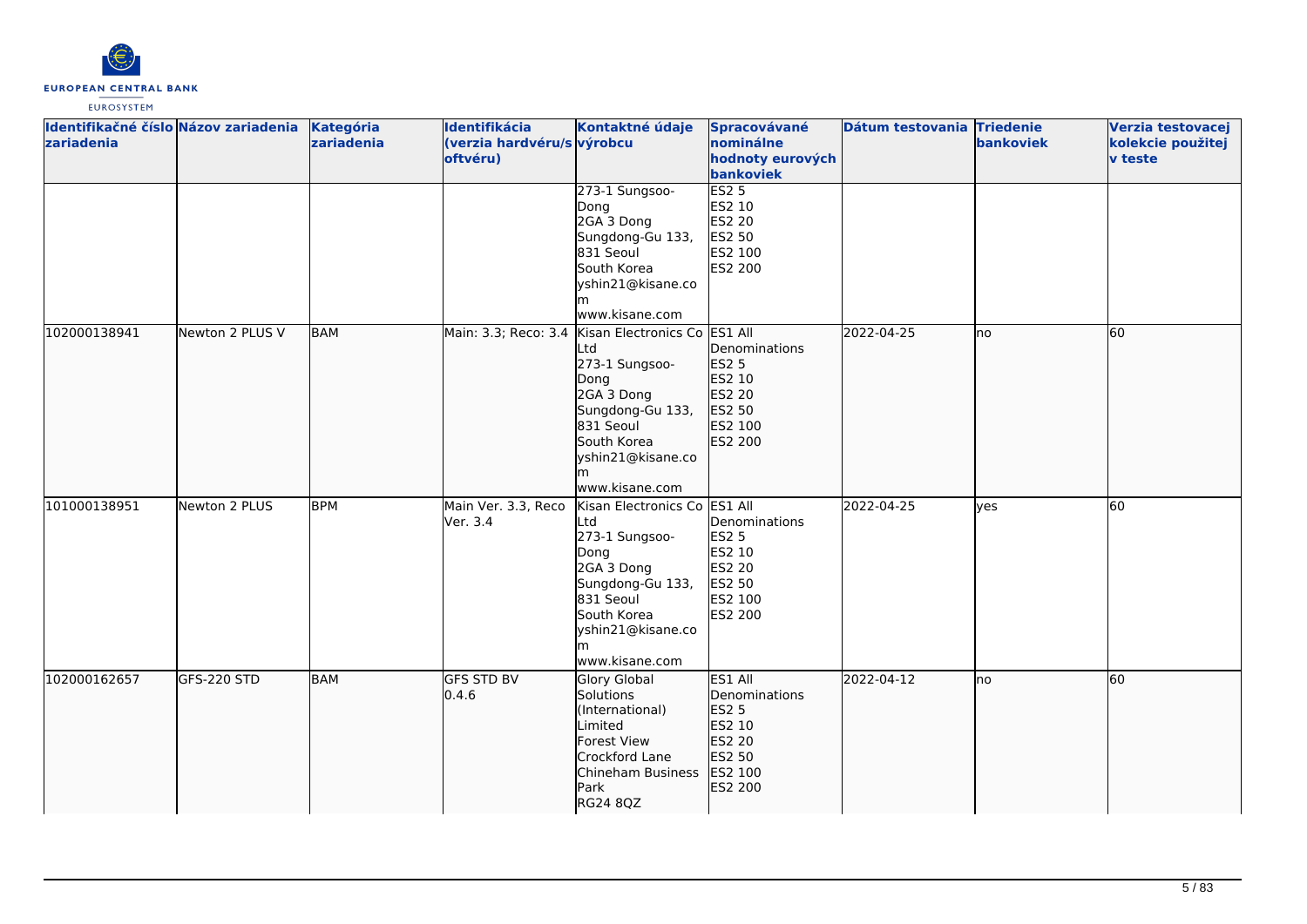

| Identifikačné číslo Názov zariadenia<br>zariadenia |                   | Kategória<br>zariadenia | Identifikácia<br>(verzia hardvéru/s výrobcu<br>oftvéru) | Kontaktné údaje                                                                                                                     | Spracovávané<br>nominálne<br>hodnoty eurových<br>bankoviek                                      | Dátum testovania Triedenie | bankoviek | Verzia testovacej<br>kolekcie použitej<br>v teste |
|----------------------------------------------------|-------------------|-------------------------|---------------------------------------------------------|-------------------------------------------------------------------------------------------------------------------------------------|-------------------------------------------------------------------------------------------------|----------------------------|-----------|---------------------------------------------------|
|                                                    |                   |                         |                                                         | Basingstoke<br>United Kingdom<br>philippe.macon@fr.g<br>lory-global.com<br>www.gloryglobalsolu<br>tions.com                         |                                                                                                 |                            |           |                                                   |
| 101000162601                                       | Rapidcount X 600F | <b>BPM</b>              | $C25-1-$                                                | Ratiotec GmbH & Co ES1 All<br>lkg.<br>Max Keith Strasse<br>66<br>D-45136<br>Essen<br>Germany<br>www.ratio-tec.de                    | Denominations<br><b>ES2 5</b><br>ES2 10<br><b>ES2 20</b><br>ES2 50<br>ES2 100<br><b>ES2 200</b> | 2022-04-11                 | lyes      | 60                                                |
| 101000136243                                       | NC-7101           | <b>BPM</b>              | EUR002.107                                              | Masterwork<br>Automodules<br>4F, 223, Chong Yang ES2 5<br>Rd<br>115 Nangang<br>Taipei<br>Taiwan<br>www.automodules.c ES2 200<br>lom | ES1 All<br>Denominations<br>ES2 10<br>ES2 20<br>ES2 50<br>ES2 100                               | 2022-04-11                 | lyes      | 60                                                |
| 102000142889                                       | <b>NC-6500</b>    | <b>BAM</b>              | EUR 002.117                                             | Masterwork<br>Automodules<br>4F, 223, Chong Yang ES2 5<br>Rd<br>115 Nangang<br>Taipei<br>Taiwan<br>www.automodules.c ES2 200<br>lom | ES1 All<br>Denominations<br>ES2 10<br><b>ES2 20</b><br>ES2 50<br>ES2 100                        | 2022-04-11                 | lno       | 60                                                |
| 102000161725                                       | NC-6100           | <b>BAM</b>              | EUR 002.005                                             | Masterwork<br>Automodules<br>4F, 223, Chong Yang ES2 5<br><b>Rd</b><br>115 Nangang<br>Taipei                                        | ES1 All<br>Denominations<br>ES2 10<br>ES2 20<br>ES2 50                                          | 2022-04-11                 | no        | 60                                                |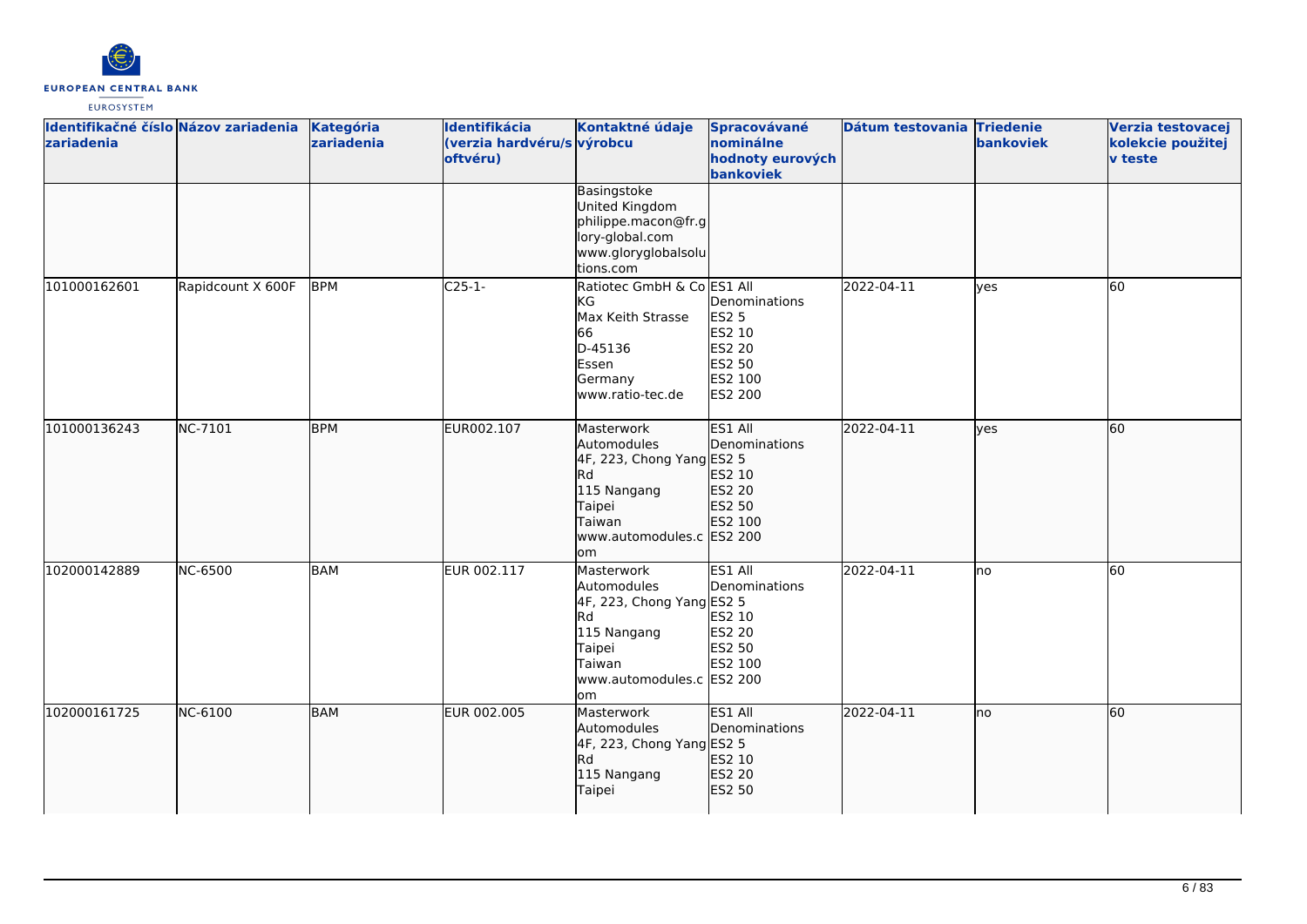

| Identifikačné číslo Názov zariadenia<br>zariadenia |                                              | Kategória<br>zariadenia | Identifikácia<br>(verzia hardvéru/s výrobcu<br>oftvéru) | Kontaktné údaje<br>Taiwan                                                                                                                                             | Spracovávané<br>nominálne<br>hodnoty eurových<br>bankoviek<br>ES2 100                        | Dátum testovania Triedenie | bankoviek    | Verzia testovacej<br>kolekcie použitej<br><b>v</b> teste |
|----------------------------------------------------|----------------------------------------------|-------------------------|---------------------------------------------------------|-----------------------------------------------------------------------------------------------------------------------------------------------------------------------|----------------------------------------------------------------------------------------------|----------------------------|--------------|----------------------------------------------------------|
|                                                    |                                              |                         |                                                         | www.automodules.c ES2 200<br>om                                                                                                                                       |                                                                                              |                            |              |                                                          |
| 101000161735                                       | <b>NC-9500</b>                               | <b>BPM</b>              | EUR:002.015                                             | Masterwork<br>Automodules<br>4F, 223, Chong Yang ES2 5<br>lRd.<br>115 Nangang<br>Taipei<br>Taiwan<br>www.automodules.c ES2 200<br>lom                                 | ES1 All<br>Denominations<br>ES2 10<br>ES2 20<br>ES2 50<br>ES2 100                            | 2022-04-11                 | <b>l</b> ves | 60                                                       |
| 101000161780<br>101000161791<br>101000161804       | Eagle Eye 7 FS<br>Magner 155 F<br>GC-1000 EE | <b>BPM</b>              | 6.36                                                    | PULOON Technology ES1 All<br>23-10, Hyoryeong-ro Denominations<br>60 gil<br>Seocho-gu<br>137-866<br>Seoul<br>Korea<br>sales2@puloon.co.kr ES2 200<br>www.puloon.co.kr | <b>ES2 5</b><br>ES2 10<br>ES2 20<br>ES2 50<br>ES2 100                                        | 2022-04-06                 | yes          | 60                                                       |
| 102000161850<br>102000161861<br>102000161872       | Eagle Eye 7 VS<br>Magner 155 V<br>GC-350 VN  | <b>BAM</b>              | 6.43                                                    | PULOON Technology ES1 All<br>23-10, Hyoryeong-ro Denominations<br>60 gil<br>Seocho-gu<br>137-866<br>Seoul<br>Korea<br>sales2@puloon.co.krES2 200<br>www.puloon.co.kr  | <b>ES2 5</b><br>ES2 10<br>ES2 20<br>ES2 50<br>ES2 100                                        | 2022-04-06                 | Ino          | 60                                                       |
| 103000161145                                       | Z1 HRCE                                      | <b>TARM</b>             | <b>IDU-65</b><br>EUR:AA09                               | Sigma S.p.A.<br>Via Po 14<br>63017<br>Altidona (FM)<br>Italy<br>www.sigmaspa.com                                                                                      | ES1 All<br>Denominations<br><b>ES2 5</b><br>ES2 10<br>ES2 20<br>ES2 50<br>ES2 100<br>ES2 200 | 2022-04-04                 | ves          | $\overline{60}$                                          |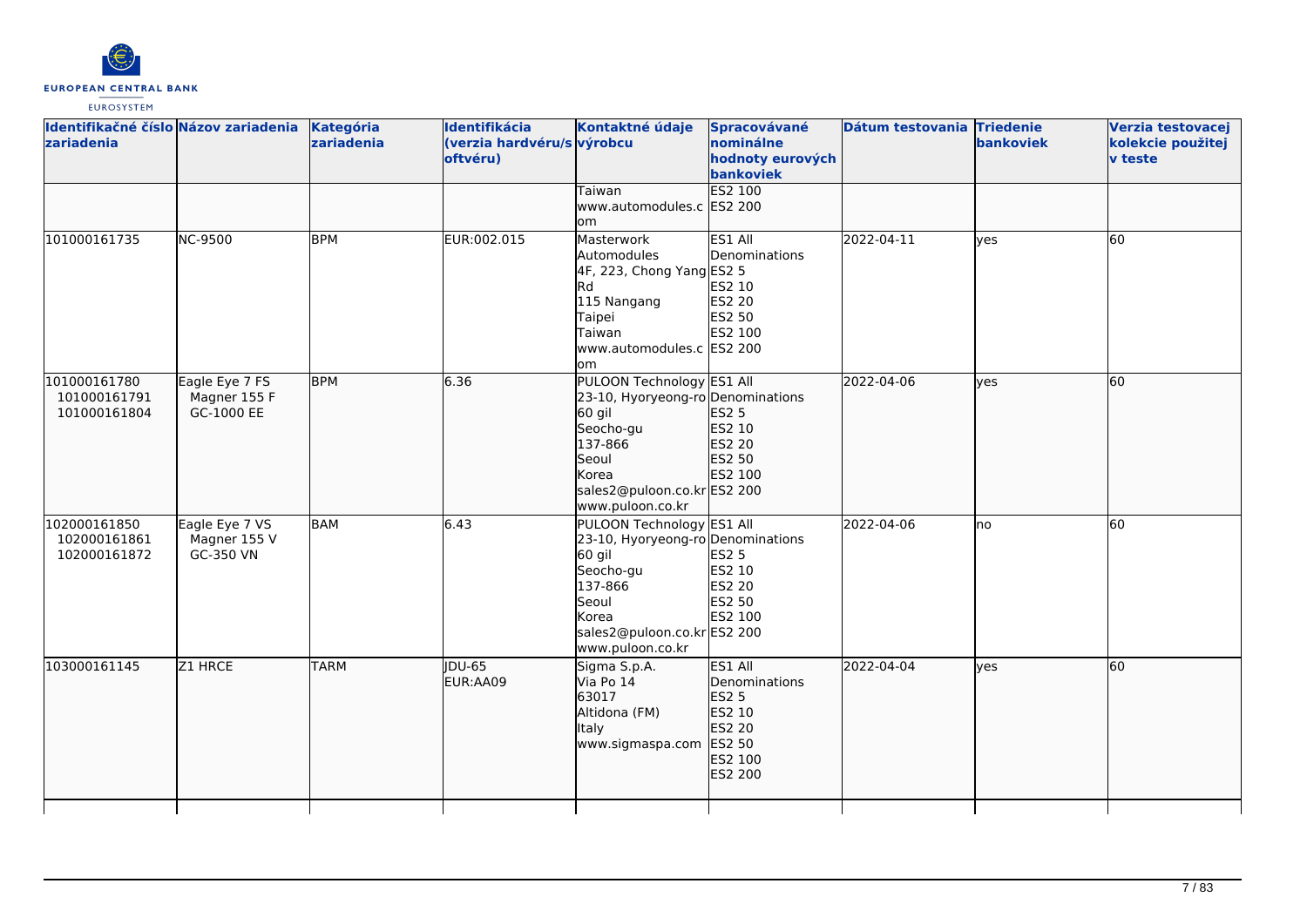

| Identifikačné číslo Názov zariadenia<br>zariadenia                                                                                                           |                                                                                                                                                                               | Kategória<br>zariadenia | Identifikácia<br>(verzia hardvéru/s výrobcu<br>oftvéru) | Kontaktné údaje                                                                                                                                        | Spracovávané<br>nominálne<br>hodnoty eurových                                                              | Dátum testovania Triedenie | bankoviek | Verzia testovacej<br>kolekcie použitej<br><b>v</b> teste |
|--------------------------------------------------------------------------------------------------------------------------------------------------------------|-------------------------------------------------------------------------------------------------------------------------------------------------------------------------------|-------------------------|---------------------------------------------------------|--------------------------------------------------------------------------------------------------------------------------------------------------------|------------------------------------------------------------------------------------------------------------|----------------------------|-----------|----------------------------------------------------------|
|                                                                                                                                                              |                                                                                                                                                                               |                         |                                                         |                                                                                                                                                        | bankoviek                                                                                                  |                            |           |                                                          |
| 101000161096                                                                                                                                                 | BPS M3                                                                                                                                                                        | <b>BPM</b>              | BPS M3<br>Euro_02.04                                    | Giesecke+Devrient<br>Currency<br><b>Technology GmbH</b><br>Prinzregentenstraße ES2 10<br>159<br>81677<br>Munich<br>Germany<br>www.gi-de.com            | ES1 All<br>Denominations<br><b>ES2 5</b><br>ES2 20<br>ES2 50<br>ES2 100<br><b>ES2 200</b>                  | 2022-03-30                 | lves      | 60                                                       |
| 103000160985<br>103000160996<br>103000161009<br>103000161010<br>103000161021<br>103000161032<br>103000161043<br>103000161054<br>103000161065<br>103000161076 | CINEO C6040<br><b>CINEO C6020</b><br>CS 6020<br><b>CINEO C6030</b><br>CS 6030<br><b>CINEO C6040</b><br>Compact<br>CS 6040<br>CS 6040 Compact<br><b>CINEO C6050</b><br>CS 6050 | <b>TARM</b>             | <b>MOVE AWCA</b><br>MOVE AWAA EUR 1 Systems GmbH<br>055 | Diebold Nixdorf<br>Heinz-Nixdorf-Ring 1 ES2 5<br>33106<br>Paderborn<br>Germany<br>info.de@dieboldnixd ES2 100<br>orf.com<br>www.dieboldnixdorf.<br>com | ES1 All<br><b>IDenominations</b><br>ES2 10<br>ES2 20<br>ES2 50<br>ES2 200                                  | 2022-03-24                 | ves       | 60                                                       |
| 102000108569                                                                                                                                                 | <b>BC 280</b>                                                                                                                                                                 | <b>BAM</b>              | $C24-1$                                                 | Cashtester/Amwit<br>Security B.V.<br>De Corridor 9<br>3621 ZA<br><b>Breukelen</b><br>Netherlands<br>mw@cashtester.co<br>m<br>www.cashtester.com        | ES1 All<br>Denominations<br><b>ES2 5</b><br>ES2 10<br><b>ES2 20</b><br>ES2 50<br>ES2 100<br><b>ES2 200</b> | 2022-03-23                 | lno       | 60                                                       |
| 103000160792<br>103000160805<br>103000160816<br>103000160827<br>103000160838<br>103000160849<br>103000160850<br>103000160861<br>103000160872<br>103000160883 | CINEO C6040<br><b>CINEO C6020</b><br>CS 6020<br><b>CINEO C6030</b><br>CS 6030<br><b>CINEO C6040</b><br>Compact<br>CS 6040<br>CS 6040 Compact<br><b>CINEO C6050</b><br>CS 6050 | <b>TARM</b>             | <b>MOVE AWAA</b><br>MOVE_AWAA_EUR_1 Systems GmbH<br>055 | Diebold Nixdorf<br>Heinz-Nixdorf-Ring 1 ES2 5<br>33106<br>Paderborn<br>Germany<br>info.de@dieboldnixd ES2 100<br>orf.com<br>www.dieboldnixdorf.<br>com | ES1 All<br>Denominations<br>ES2 10<br>ES2 20<br>ES2 50<br>ES2 200                                          | 2022-03-23                 | ves       | 60                                                       |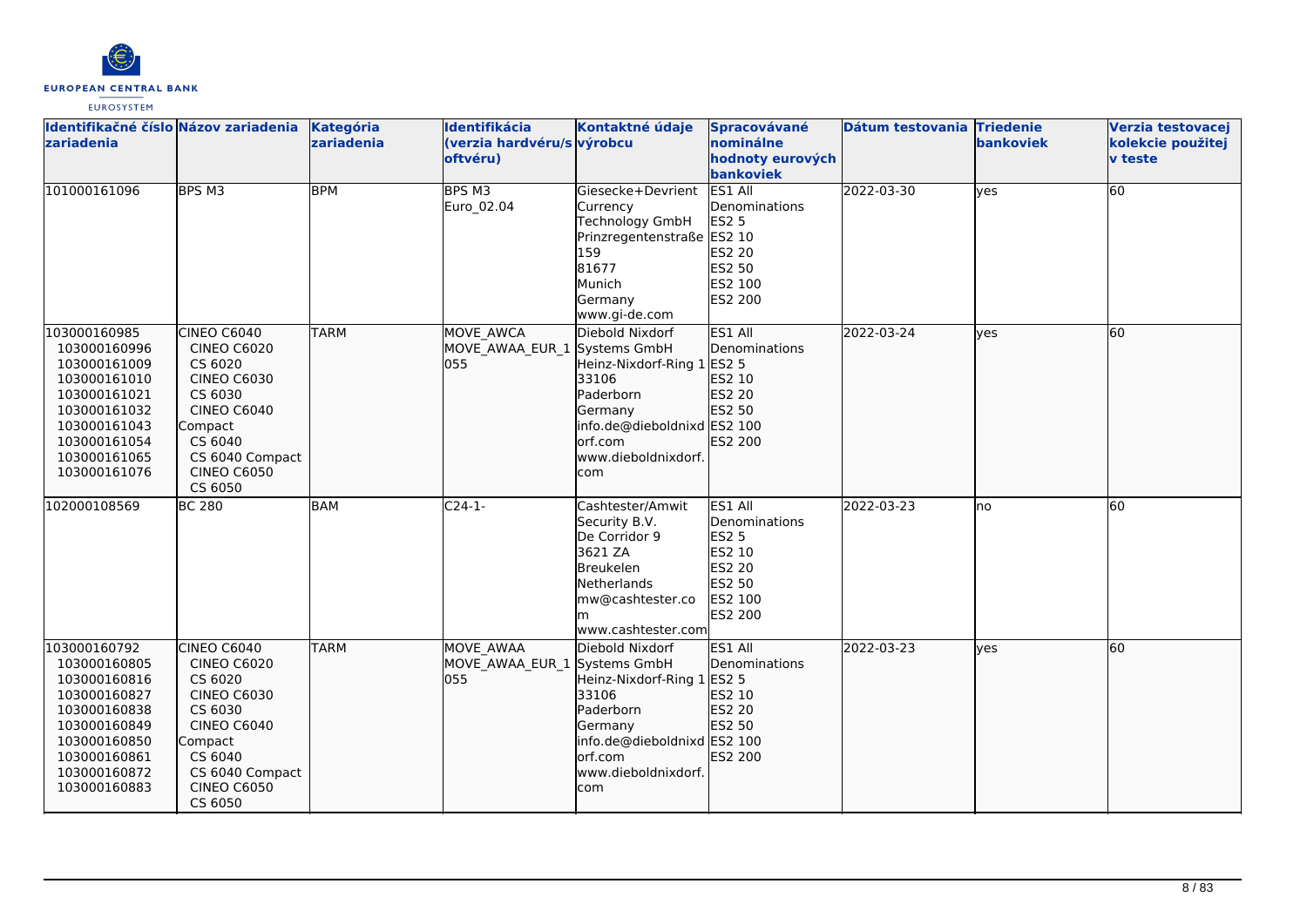

| Identifikačné číslo Názov zariadenia<br><b>zariadenia</b>                                                                                                                                             | Kategória<br>zariadenia | Identifikácia<br>(verzia hardvéru/s výrobcu<br>oftvéru) | Kontaktné údaje                                                                                      | <b>Spracovávané</b><br>nominálne<br>hodnoty eurových<br>bankoviek                                                         | Dátum testovania Triedenie | bankoviek | Verzia testovacej<br>kolekcie použitej<br><b>v</b> teste |
|-------------------------------------------------------------------------------------------------------------------------------------------------------------------------------------------------------|-------------------------|---------------------------------------------------------|------------------------------------------------------------------------------------------------------|---------------------------------------------------------------------------------------------------------------------------|----------------------------|-----------|----------------------------------------------------------|
| 103000142506<br><b>CM18</b><br>CM18T<br>103000142517<br>103000142528<br>CM18b<br>103000142539<br>CM18EvoT<br>CM18Evo<br>103000142540<br>103000142551<br>CM18 DaVinci<br>103000142573<br>CM18 DaVinciT | <b>TARM</b>             | <b>RS32</b><br>ZF07.EUF010.02                           | Arca Technologies<br>srl<br>Via Statale 17<br>10012<br>Bollengo (TO)<br>Italy<br>www.arca.com        | ES1 All<br>Denominations<br><b>ES2 5</b><br>ES2 10<br><b>ES2 20</b><br>ES2 50<br>ES2 100<br>ES2 200                       | 2022-03-21                 | ves       | 60                                                       |
| 103000142584<br>CM18<br>CM18T<br>103000142595<br>CM18b<br>103000142608<br>103000142619<br>CM18EvoT<br>103000142620<br>CM18Evo<br>CM18 DaVinci<br>103000142631<br>103000142653<br>CM18 DaVinciT        | <b>TARM</b>             | RS32<br>ZG07.EUG010.02                                  | Arca Technologies<br>srl<br>Via Statale 17<br>10012<br>Bollengo (TO)<br><b>Italy</b><br>www.arca.com | ES1 All<br>Denominations<br>ES2 5<br>ES2 10<br>ES2 20<br>ES2 50<br><b>ES2 100</b><br>ES2 200                              | 2022-03-21                 | lves      | 60                                                       |
| 103000148955<br><b>CM18</b><br>CM18T<br>103000148966<br>103000148977<br>CM18b<br>103000148988<br>CM18EvoT<br>CM18Evo<br>103000148999<br>103000149002<br>CM18 DaVinci<br>CM18 DaVinciT<br>103000149013 | <b>TARM</b>             | <b>RS22</b><br>HJ8B.EUN030.19                           | Arca Technologies<br>lsrl<br>Via Statale 17<br>10012<br>Bollengo (TO)<br>Italy<br>www.arca.com       | ES1 All<br>Denominations<br><b>ES2 5</b><br>ES2 10<br><b>ES2 20</b><br><b>ES2 50</b><br><b>IES2 100</b><br><b>ES2 200</b> | 2022-03-21                 | lves      | 60                                                       |
| 104000149105<br><b>l</b> CSeXtra<br>104000149116<br><b>SID</b><br>104000149127<br>CSeXtraT<br>CSeXtraC<br>104000149138                                                                                | <b>TAM</b>              | Sid Validator 1902-9 Arca Technologies<br>EUR1010       | srl<br>Via Statale 17<br>10012<br>Bollengo (TO)<br>Italy<br>www.arca.com                             | ES1 All<br>Denominations<br><b>ES2 5</b><br>ES2 10<br><b>ES2 20</b><br>ES2 50<br>ES2 100<br>ES2 200                       | 2022-03-21                 | Ino       | 60                                                       |
| 104000149149<br><b>CSeXtra</b><br>104000149150<br><b>SID</b><br>104000149161<br>CSeXtraT                                                                                                              | <b>TAM</b>              | Sid Validator<br>1902-18<br>EUR1010                     | Arca Technologies<br>srl<br>Via Statale 17                                                           | ES1 All<br>Denominations<br><b>ES2 5</b>                                                                                  | 2022-03-21                 | lno       | 60                                                       |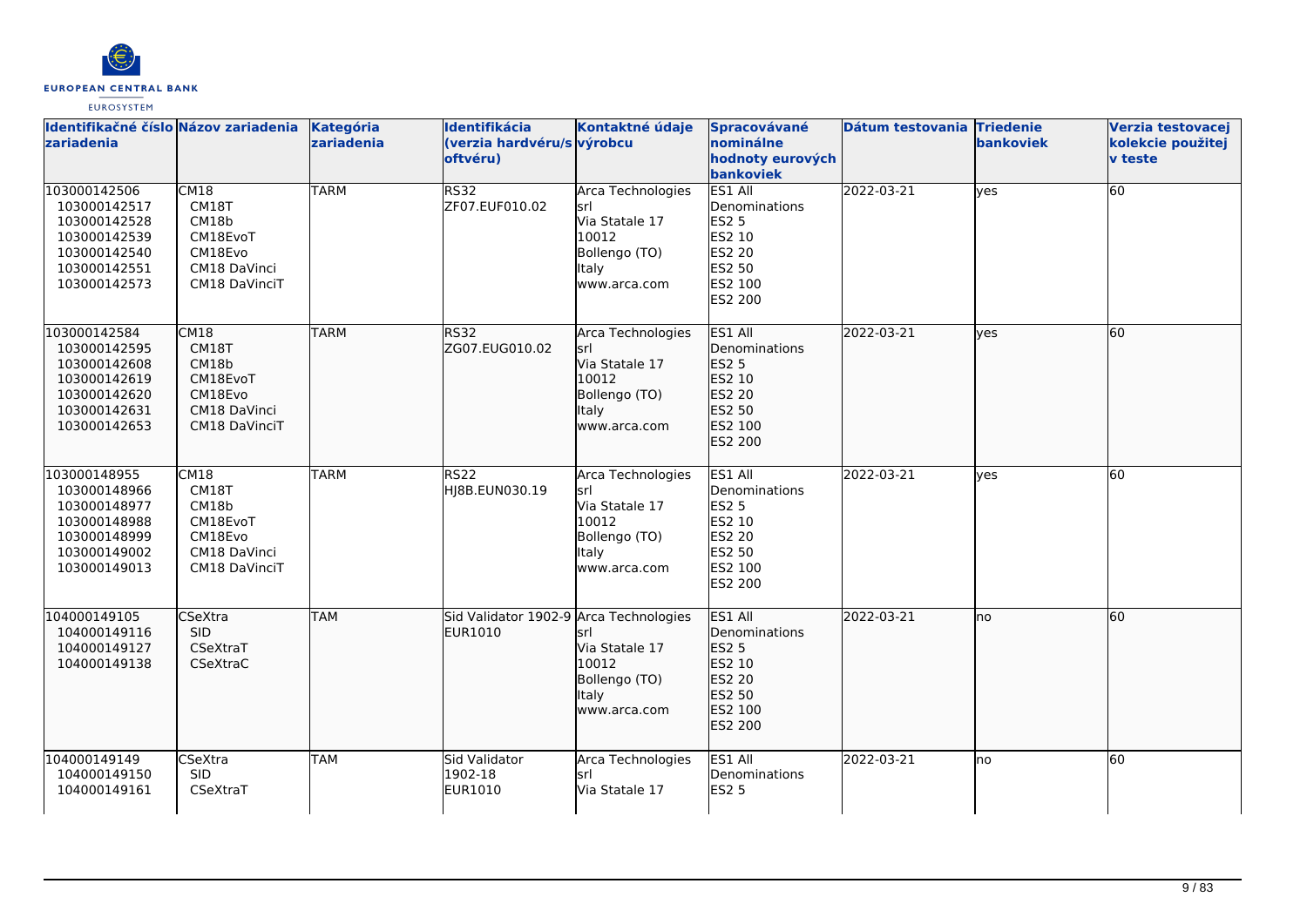

| Identifikačné číslo Názov zariadenia<br>zariadenia                           |                                                                                        | Kategória<br>zariadenia | Identifikácia<br>(verzia hardvéru/s výrobcu<br>oftvéru)                                                       | Kontaktné údaje                                                                                                                                                                                                           | Spracovávané<br>nominálne<br>hodnoty eurových<br>bankoviek                                          | Dátum testovania Triedenie | <b>bankoviek</b> | Verzia testovacej<br>kolekcie použitej<br><b>v</b> teste |
|------------------------------------------------------------------------------|----------------------------------------------------------------------------------------|-------------------------|---------------------------------------------------------------------------------------------------------------|---------------------------------------------------------------------------------------------------------------------------------------------------------------------------------------------------------------------------|-----------------------------------------------------------------------------------------------------|----------------------------|------------------|----------------------------------------------------------|
| 104000149172                                                                 | CSeXtraC                                                                               |                         |                                                                                                               | 10012<br>Bollengo (TO)<br>Italy<br>www.arca.com                                                                                                                                                                           | <b>ES2 10</b><br><b>ES2 20</b><br>ES2 50<br>ES2 100<br>ES2 200                                      |                            |                  |                                                          |
| 103000159813<br>103000159824<br>103000159835<br>103000159846<br>103000159857 | CI-50 RBW-15X<br>CI-100B_SDRB-100<br>CI-10B RBW-100<br>RBW-200 HVE-200<br>CI-5B_RBW-50 | <b>TARM</b>             | HVE-2XX<br>1008                                                                                               | <b>Glory Global</b><br>Solutions<br>Thomas-Edison-Platz ES2 5<br>63263<br>Neu-Isenburg<br>Germany<br>www.gloryglobalsolu ES2 200<br>tions.com                                                                             | ES1 All<br><b>IDenominations</b><br>ES2 10<br>ES2 20<br>ES2 50<br>ES2 100                           | 2022-03-18                 | ves              | 60                                                       |
| 101000160028                                                                 | <b>USF-200</b>                                                                         | <b>BPM</b>              | <b>HVD-300</b><br>0028                                                                                        | Glory Global<br>Solutions<br>Thomas-Edison-Platz ES2 5<br>63263<br>Neu-Isenburg<br>Germany<br>www.gloryglobalsolu ES2 200<br>tions.com                                                                                    | ES1 All<br>Denominations<br>ES2 10<br><b>ES2 20</b><br>ES2 50<br>ES2 100                            | 2022-03-18                 | yes              | 60                                                       |
| 101000129507                                                                 | DLR7000/17/14                                                                          | <b>BPM</b>              | <b>ECM Console</b><br>5.2.844 7000<br>Console 5.2.844 IDS<br>1 7.00031000 IDS 2<br>7.00031000 IDSS<br>6.15170 | Cash Processing<br>Solutions Ltd<br>De La Rue House,<br>Jays Close, Viables,<br>Basingstoke<br>Hampshire<br><b>RG22 4BS</b><br>Viables Kingdom<br>United Kingdom<br>martin.hobhouse@u<br>k.delarue.com<br>www.delarue.com | ES1 All<br>Denominations<br><b>ES2 5</b><br>ES2 10<br><b>ES2 20</b><br>ES2 50<br>ES2 100<br>ES2 200 | 2022-03-17                 | lyes             | 60                                                       |
| 101000160266                                                                 | <b>SH-08C1</b>                                                                         | <b>BPM</b>              | 20220312A<br>3.0 A8611244                                                                                     | Nanjing<br><b>NUMENMATIC TECH</b><br>Co., LTD                                                                                                                                                                             | ES1 All<br>Denominations<br><b>ES2 5</b>                                                            | 2022-03-17                 | ves              | 60                                                       |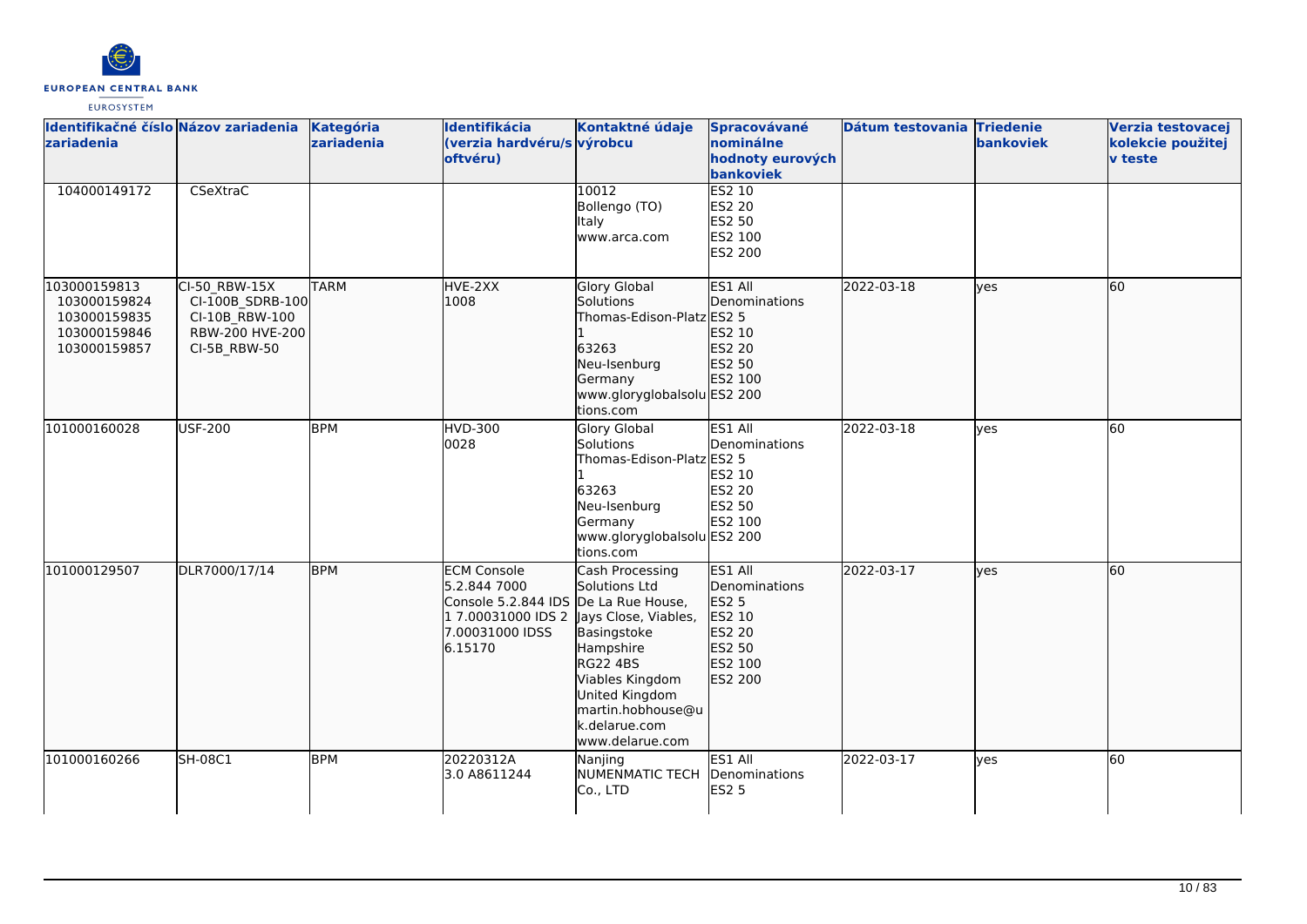

| Identifikačné číslo Názov zariadenia<br>zariadenia |                         | <b>Kategória</b><br>zariadenia | Identifikácia<br>(verzia hardvéru/s výrobcu<br>oftvéru)                                                            | Kontaktné údaje<br>606#, Jiuzhou B<br>Building, PingYang<br>325400<br>WenZhou City<br><b>China</b><br>brian@numenmatic.<br>com<br>www.numenmatic.c<br>lom                                                                 | Spracovávané<br>nominálne<br>hodnoty eurových<br>bankoviek<br><b>ES2 10</b><br><b>ES2 20</b><br>ES2 50<br>ES2 100<br><b>ES2 200</b> | Dátum testovania Triedenie | bankoviek | Verzia testovacej<br>kolekcie použitej<br><b>v</b> teste |
|----------------------------------------------------|-------------------------|--------------------------------|--------------------------------------------------------------------------------------------------------------------|---------------------------------------------------------------------------------------------------------------------------------------------------------------------------------------------------------------------------|-------------------------------------------------------------------------------------------------------------------------------------|----------------------------|-----------|----------------------------------------------------------|
| 101000161290                                       | DLR7000/17/14           | <b>BPM</b>                     | <b>ECM Console</b><br>05.02.849 7000<br>Console 05.02.849<br>IDS1 6.15170000<br>IDS2 6.15170000<br>IDSS 6.15170000 | Cash Processing<br>Solutions Ltd<br>De La Rue House,<br>Jays Close, Viables,<br>Basingstoke<br>Hampshire<br><b>RG22 4BS</b><br>Viables Kingdom<br>United Kingdom<br>martin.hobhouse@u<br>k.delarue.com<br>www.delarue.com | ES1 All<br>Denominations<br>ES2 5<br>ES2 10<br>ES2 20<br>ES2 50<br>ES2 100<br>ES2 200                                               | 2022-03-17                 | lves      | 60                                                       |
| 103000159697<br>103000159700                       | LTA-380<br>LTA-450      | <b>TARM</b>                    | BV3<br>GAUL2203040E                                                                                                | ATEC AP Co. Ltd.<br>9F, 7, 289, Pangyo-<br>ro, Bundang-gu,<br>Seongnam-si<br>13488<br>Gyeonggi-do<br>South Korea<br>http://www.atecap.k ES2 200                                                                           | ES1 All<br>Denominations<br><b>ES2 5</b><br>ES2 10<br><b>ES2 20</b><br>ES2 50<br>ES2 100                                            | 2022-03-16                 | lyes      | 60                                                       |
| 102000159867                                       | Safescan 2985-SX<br>lG3 | <b>BAM</b>                     | 2985SXG3-E03-X2                                                                                                    | Safescan B.V.<br>Heliumstraat 14<br>2718 SL<br>Zoetermeer<br>Holland<br>info@safescan.com<br>www.safescan.com                                                                                                             | ES1 All<br>Denominations<br>ES2 5<br>ES2 10<br><b>ES2 20</b><br>ES2 50<br>ES2 100<br>ES2 200                                        | 2022-03-16                 | Ino       | 60                                                       |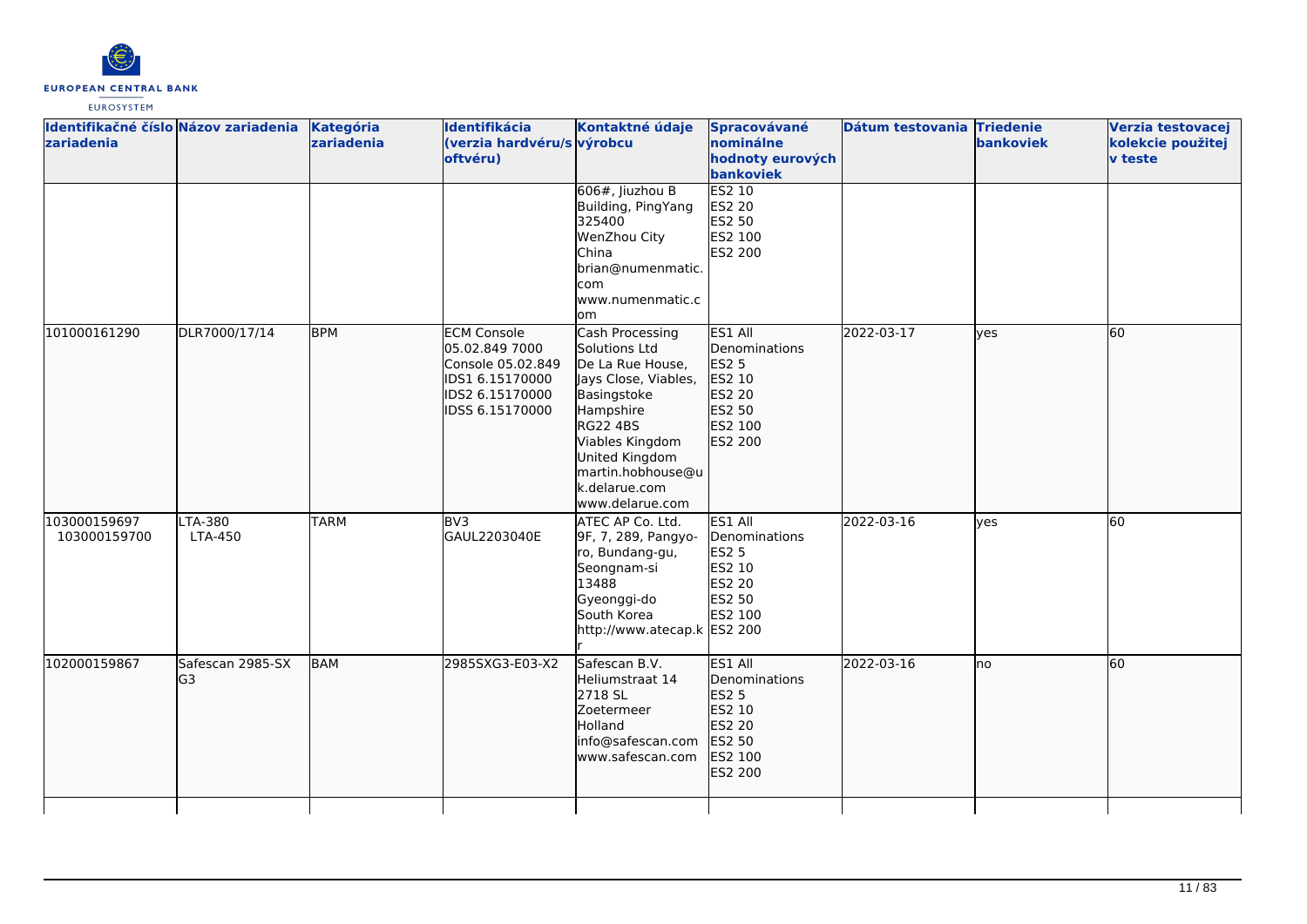

| Identifikačné číslo Názov zariadenia Kategória<br>zariadenia |                | zariadenia  | Identifikácia<br>(verzia hardvéru/s výrobcu<br>oftvéru) | Kontaktné údaje                                                                                                                                                                         | Spracovávané<br>nominálne<br>hodnoty eurových<br>bankoviek                                                 | Dátum testovania Triedenie | bankoviek | Verzia testovacej<br>kolekcie použitej<br><b>v</b> teste |
|--------------------------------------------------------------|----------------|-------------|---------------------------------------------------------|-----------------------------------------------------------------------------------------------------------------------------------------------------------------------------------------|------------------------------------------------------------------------------------------------------------|----------------------------|-----------|----------------------------------------------------------|
| 103000145280                                                 | CM18 Da Vinci  | <b>TARM</b> | <b>RS32</b><br>ZG07 EUG010.02                           | Arca Technologies<br>İsrl<br>Via Statale 17<br>10012<br>Bollengo (TO)<br><b>Italy</b><br>www.arca.com                                                                                   | ES1 All<br>Denominations<br><b>ES2 5</b><br>ES2 10<br><b>ES2 20</b><br>ES2 50<br>ES2 100<br>ES2 200        | 2022-03-14                 | yes       | 60                                                       |
| 103000145291                                                 | CM18 Da Vinci  | <b>TARM</b> | <b>RS32</b><br>ZF07 EUF010.02                           | Arca Technologies<br>İsrl<br>Via Statale 17<br>10012<br>Bollengo (TO)<br>Italy<br>www.arca.com                                                                                          | ES1 All<br>Denominations<br>ES2 5<br>ES2 10<br>ES2 20<br>ES2 50<br>ES2 100<br>ES2 200                      | 2022-03-14                 | lyes      | 60                                                       |
| 103000150905                                                 | CM18 Da Vinci  | <b>TARM</b> | <b>RS22</b><br>HJ8B EUN030.19                           | Arca Technologies<br>srl<br>Via Statale 17<br>10012<br>Bollengo (TO)<br>Italy<br>www.arca.com                                                                                           | ES1 All<br>Denominations<br><b>ES2 5</b><br>ES2 10<br><b>ES2 20</b><br>ES2 50<br>ES2 100<br><b>ES2 200</b> | 2022-03-14                 | lyes      | 60                                                       |
| 103000160031                                                 | <b>THR 150</b> | <b>TARM</b> | Hart-CPU-Key<br>40F-21T                                 | Hart Automation S.L<br>Avda. Camino de lo<br>cortao, 34<br>28703<br>San Sebastián de los ES2 20<br>Reyes (Madrid)<br>Spain<br>rgomeze@hart-<br>automation.com<br>www.cashphenix.co<br>m | <b>ES1 All</b><br>Denominations<br><b>ES2 5</b><br>ES2 10<br>ES2 50<br>ES2 100<br>ES2 200                  | 2022-03-09                 | lves      | 60                                                       |
| 101000159285                                                 | <b>USF-50</b>  | <b>BPM</b>  | 0408                                                    | Glory Global                                                                                                                                                                            | ES1 All                                                                                                    | 2022-03-08                 | lyes      | 60                                                       |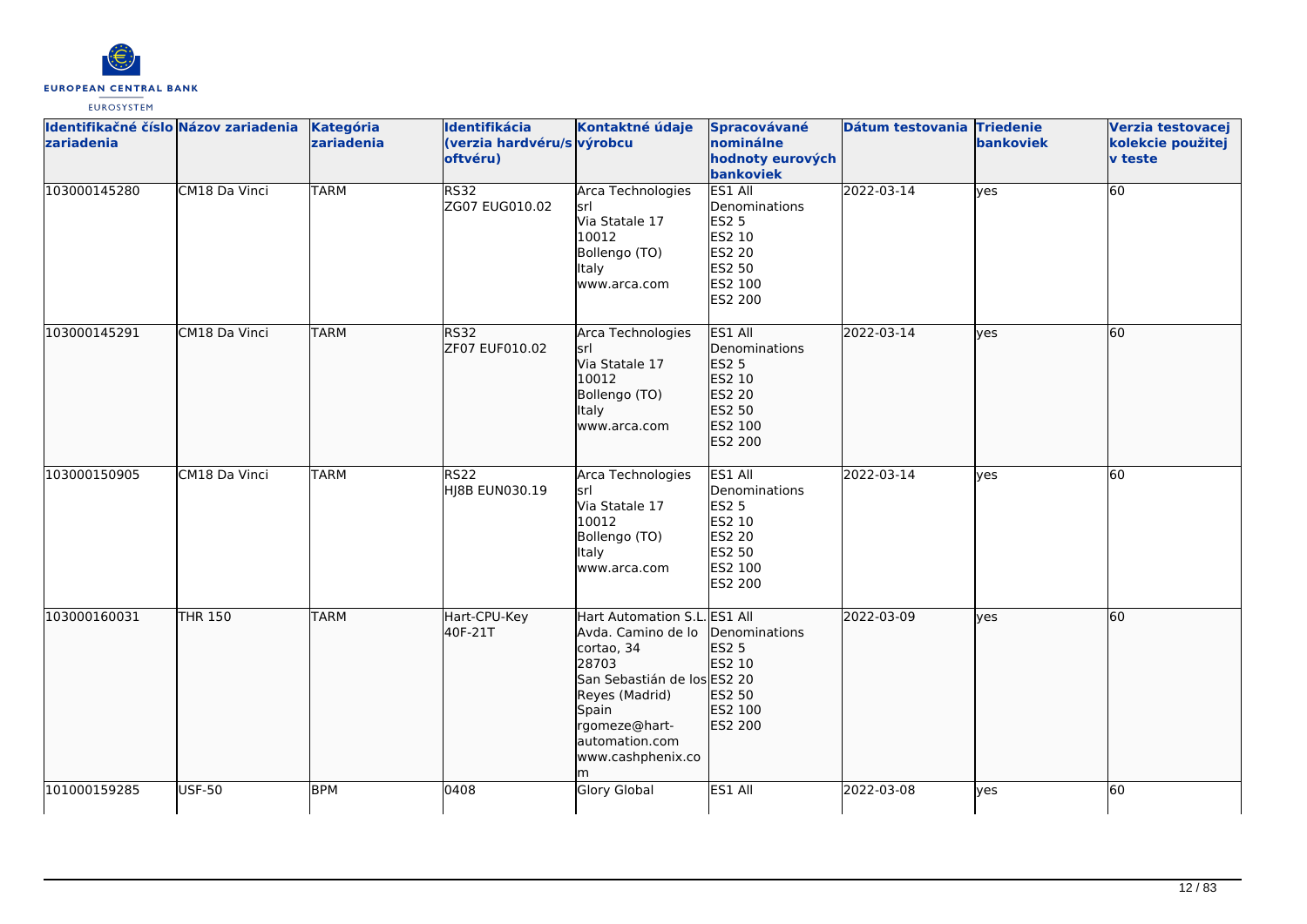

| Identifikačné číslo Názov zariadenia<br>zariadenia |                                | Kategória<br>zariadenia | Identifikácia<br>(verzia hardvéru/s výrobcu<br>oftvéru) | Kontaktné údaje<br><b>Solutions</b>                                                                                                                                                                                       | Spracovávané<br>nominálne<br>hodnoty eurových<br>bankoviek<br>Denominations                         | Dátum testovania Triedenie | bankoviek | Verzia testovacej<br>kolekcie použitej<br>v teste |
|----------------------------------------------------|--------------------------------|-------------------------|---------------------------------------------------------|---------------------------------------------------------------------------------------------------------------------------------------------------------------------------------------------------------------------------|-----------------------------------------------------------------------------------------------------|----------------------------|-----------|---------------------------------------------------|
|                                                    |                                |                         |                                                         | Thomas-Edison-Platz ES2 5<br>63263<br>Neu-Isenburg<br>Germany<br>www.gloryglobalsolu ES2 200<br>tions.com                                                                                                                 | ES2 10<br><b>ES2 20</b><br>ES2 50<br>ES2 100                                                        |                            |           |                                                   |
| 101000159296                                       | USF-51                         | <b>BPM</b>              | 0408                                                    | Glory Global<br>Solutions<br>Thomas-Edison-Platz ES2 5<br>63263<br>Neu-Isenburg<br>Germany<br>www.gloryglobalsolu ES2 200<br>tions.com                                                                                    | <b>ES1 AII</b><br>Denominations<br>ES2 10<br>ES2 20<br>ES2 50<br>ES2 100                            | 2022-03-08                 | lyes      | 60                                                |
| 101000159321                                       | V-Series                       | <b>BPM</b>              | V001.006                                                | Cash Processing<br>Solutions Ltd<br>De La Rue House,<br>Jays Close, Viables,<br>Basingstoke<br>Hampshire<br><b>RG22 4BS</b><br>Viables Kingdom<br>United Kingdom<br>martin.hobhouse@u<br>k.delarue.com<br>www.delarue.com | ES1 All<br>Denominations<br><b>ES2 5</b><br>ES2 10<br>ES2 20<br>ES2 50<br>ES2 100<br><b>ES2 200</b> | 2022-03-08                 | lves      | 60                                                |
| 101000141466<br>101000141477                       | $MIB-11F$<br>MultiCash MIB-11F | <b>BPM</b>              | 01.05                                                   | Hyundai MIB<br>International Co.<br>Ltd.<br>3301, A Bld, 17,<br>Gosan-ro 148beon-<br>gil<br>15850<br>Gunpo-si, Gyeonggi- ES2 200<br>do, 15850, Gunpo<br>City<br>KOREA (Republic)                                          | ES1 All<br>Denominations<br><b>ES2 5</b><br>ES2 10<br><b>ES2 20</b><br>ES2 50<br>ES2 100            | 2022-02-24                 | lves      | 60                                                |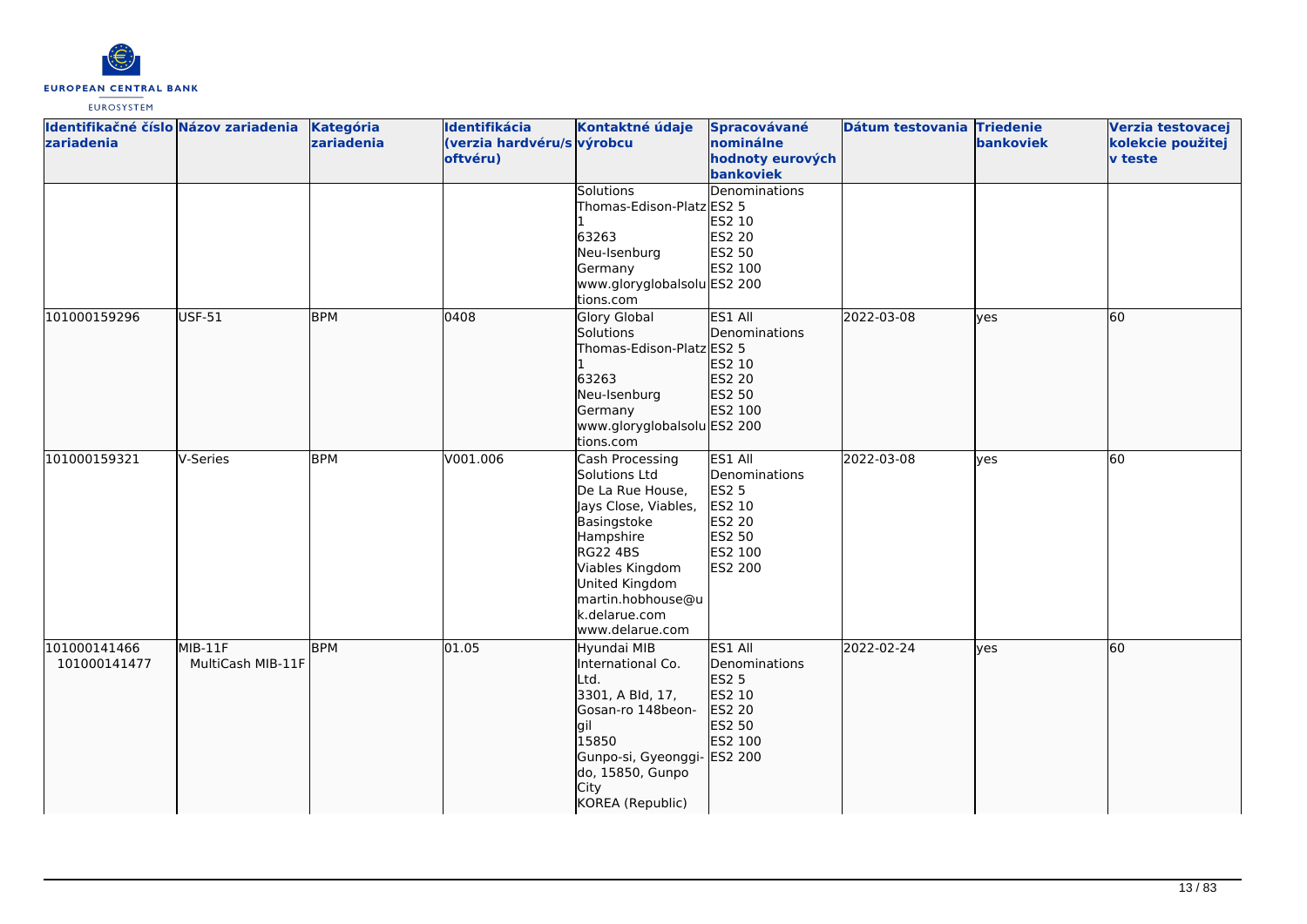

| Identifikačné číslo Názov zariadenia Kategória<br>zariadenia |                                    | zariadenia | Identifikácia<br>(verzia hardvéru/s výrobcu<br>oftvéru) | Kontaktné údaje                                                                                                                                                                                                                                | Spracovávané<br>nominálne<br>hodnoty eurových<br>bankoviek                                                     | Dátum testovania Triedenie | bankoviek | Verzia testovacej<br>kolekcie použitej<br>v teste |
|--------------------------------------------------------------|------------------------------------|------------|---------------------------------------------------------|------------------------------------------------------------------------------------------------------------------------------------------------------------------------------------------------------------------------------------------------|----------------------------------------------------------------------------------------------------------------|----------------------------|-----------|---------------------------------------------------|
|                                                              |                                    |            |                                                         | sjpark5423@hyunda<br>imib.com<br>www.hyundaimib.co<br>m                                                                                                                                                                                        |                                                                                                                |                            |           |                                                   |
| 102000142402<br>102000142413                                 | $SB-7$<br>Multi Cash SB-7          | <b>BAM</b> | 01.31                                                   | Hyundai MIB<br>International Co.<br>∟td.<br>3301, A Bld, 17,<br>Gosan-ro 148beon-<br>lgil<br>15850<br>Gunpo-si, Gyeonggi- ES2 20<br>do, 15850, Gunpo<br>City<br>KOREA (Republic)<br>sjpark5423@hyunda<br>imib.com<br>www.hyundaimib.co<br>m    | <b>ES15</b><br>ES1 10<br>ES1 20<br>ES1 50<br>ES1 200<br><b>ES2 5</b><br>ES2 10<br>ES2 50<br>ES2 100<br>ES2 200 | 2022-02-24                 | lno       | 60                                                |
| 102000142446<br>102000142457                                 | $MIB-11V$<br>Multi Cash<br>MIB-11V | <b>BAM</b> | 01.05                                                   | Hyundai MIB<br>International Co.<br>Ltd.<br>3301, A Bld, 17,<br>Gosan-ro 148beon-<br>gil<br>15850<br>Gunpo-si, Gyeonggi- ES2 200<br>do, 15850, Gunpo<br>City<br>KOREA (Republic)<br>sjpark5423@hyunda<br>limib.com<br>www.hyundaimib.co<br>lm. | ES1 All<br>Denominations<br>ES2 5<br>ES2 10<br>ES2 20<br>ES2 50<br>ES2 100                                     | 2022-02-24                 | no        | 60                                                |
| 101000142489<br>101000142490                                 | SB-3000<br>Multi Cash<br>SB-3000   | <b>BPM</b> | Main: 02.02, IMG:<br>03.02                              | Hyundai MIB<br>International Co.<br>Ltd.<br>3301, A Bld, 17,<br>Gosan-ro 148beon-<br>gil                                                                                                                                                       | ES1 All<br>Denominations<br><b>ES2 5</b><br>ES2 10<br>ES2 20<br>ES2 50                                         | 2022-02-24                 | yes       | 60                                                |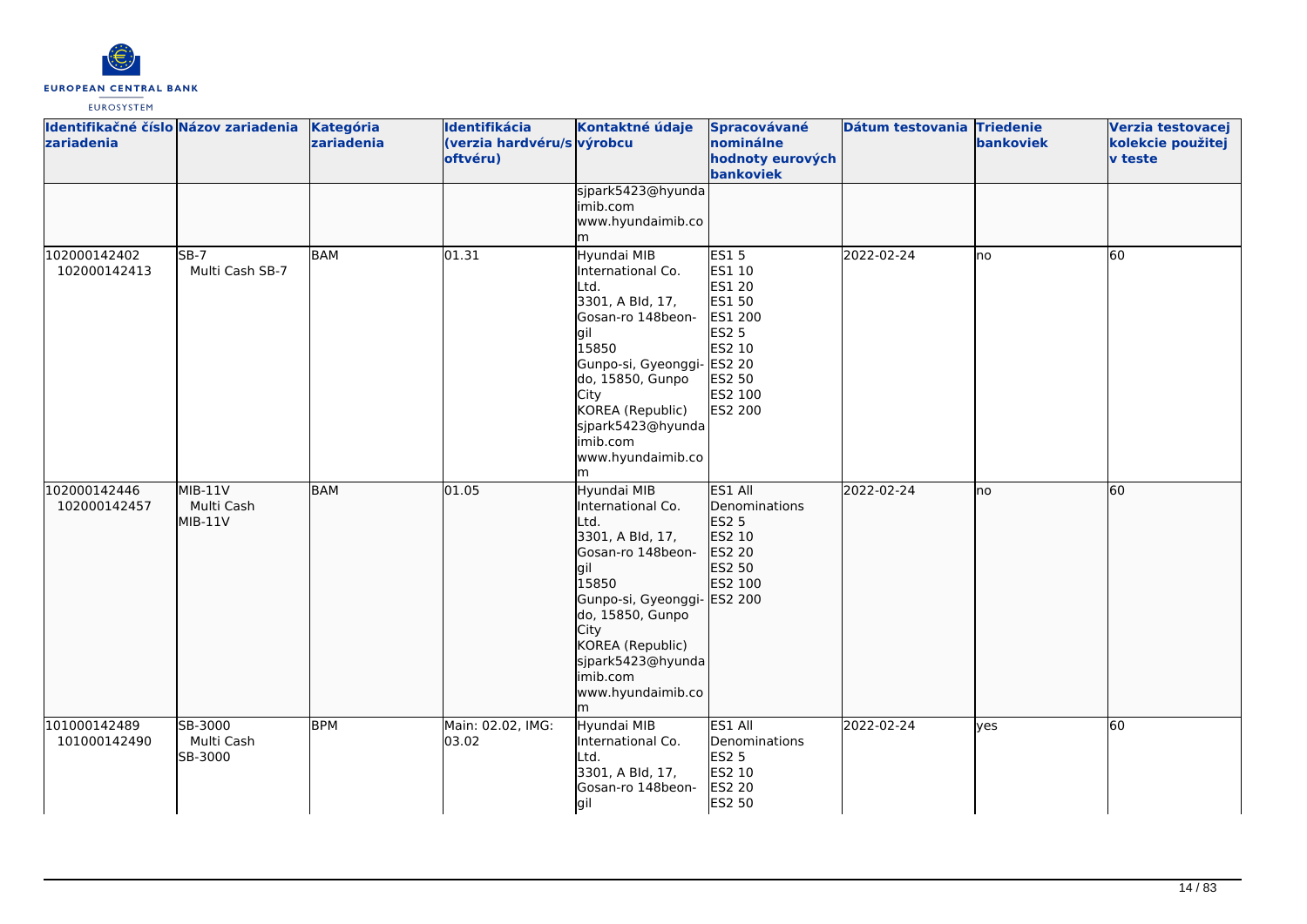

| Identifikačné číslo Názov zariadenia<br>zariadenia |                              | Kategória<br>zariadenia | Identifikácia<br>(verzia hardvéru/s výrobcu<br>oftvéru) | Kontaktné údaje<br>15850                                                                                                                                                                                                             | Spracovávané<br>nominálne<br>hodnoty eurových<br>bankoviek<br><b>ES2 100</b>                     | Dátum testovania Triedenie | bankoviek | Verzia testovacej<br>kolekcie použitej<br><b>v</b> teste |
|----------------------------------------------------|------------------------------|-------------------------|---------------------------------------------------------|--------------------------------------------------------------------------------------------------------------------------------------------------------------------------------------------------------------------------------------|--------------------------------------------------------------------------------------------------|----------------------------|-----------|----------------------------------------------------------|
|                                                    |                              |                         |                                                         | Gunpo-si, Gyeonggi-<br>do, 15850, Gunpo<br>City<br>KOREA (Republic)<br>sjpark5423@hyunda<br>imib.com<br>www.hyundaimib.co<br>m                                                                                                       | <b>ES2 200</b>                                                                                   |                            |           |                                                          |
| 101000143709<br>101000143812                       | SB-5000<br>MultiCash SB-5000 | <b>BPM</b>              | Main: 02.02 IMG:<br>03.02                               | Hyundai MIB<br>International Co.<br>Ltd.<br>3301, A Bld, 17,<br>Gosan-ro 148beon-<br>lgil<br>15850<br>Gunpo-si, Gyeonggi-<br>do, 15850, Gunpo<br>City<br>KOREA (Republic)<br>sjpark5423@hyunda<br>imib.com<br>www.hyundaimib.co<br>m | ES1 All<br>Denominations<br>ES2 <sub>5</sub><br>ES2 10<br>ES2 20<br>ES2 50<br>ES2 100<br>ES2 200 | 2022-02-24                 | lyes      | 60                                                       |
| 102000144017<br>102000144028                       | EP-100<br>Multi Cash EP-100  | <b>BAM</b>              | V: 200130                                               | TBM Co., LTD.<br>395-37 Heungan-<br>Daero, Dongan-Gu<br>14060<br>Anyang-City,<br>Gyeonggi-Do,<br><b>KOREA</b><br>swyou.tbm@gmail.c ES2 200<br>om                                                                                     | ES1 All<br>Denominations<br>ES2 5<br>ES2 10<br><b>ES2 20</b><br>ES2 50<br>ES2 100                | 2022-02-24                 | Ino       | 60                                                       |
| 102000149864<br>102000149875                       | MIB-9<br>MultiCash MIB-9     | <b>BAM</b>              | 01.03                                                   | Hyundai MIB<br>International Co.<br>Ltd.<br>3301, A Bld, 17,<br>Gosan-ro 148beon-<br>gil                                                                                                                                             | ES1 All<br>Denominations<br>ES2 5<br>ES2 10<br>ES2 20<br>ES2 50                                  | 2022-02-24                 | lno       | 60                                                       |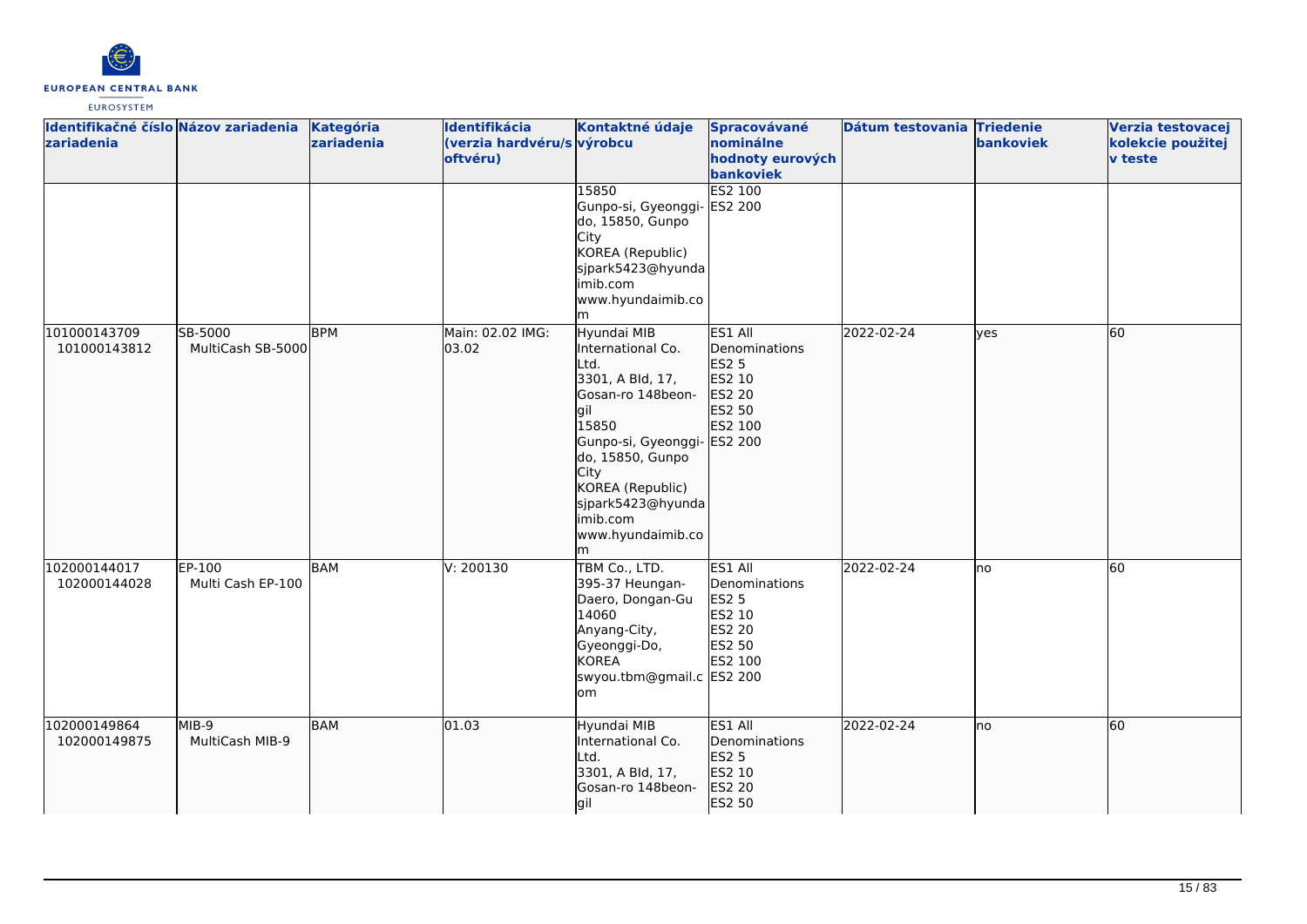

| Identifikačné číslo Názov zariadenia<br>zariadenia |                                  | Kategória<br>zariadenia | Identifikácia<br>(verzia hardvéru/s výrobcu<br>oftvéru) | Kontaktné údaje<br>15850<br>Gunpo-si, Gyeonggi-<br>do, 15850, Gunpo<br>City<br>KOREA (Republic)                                                                                                                                              | Spracovávané<br>nominálne<br>hodnoty eurových<br>bankoviek<br>ES2 100<br>ES2 200                                                | Dátum testovania Triedenie | bankoviek | Verzia testovacej<br>kolekcie použitej<br><b>v</b> teste |
|----------------------------------------------------|----------------------------------|-------------------------|---------------------------------------------------------|----------------------------------------------------------------------------------------------------------------------------------------------------------------------------------------------------------------------------------------------|---------------------------------------------------------------------------------------------------------------------------------|----------------------------|-----------|----------------------------------------------------------|
|                                                    |                                  |                         |                                                         | sjpark5423@hyunda<br>imib.com<br>www.hyundaimib.co<br>lm                                                                                                                                                                                     |                                                                                                                                 |                            |           |                                                          |
| 101000154565<br>101000154576                       | SB-2000<br>Multi Cash<br>SB-2000 | <b>BPM</b>              | 01.19                                                   | Hyundai MIB<br>International Co.<br>Ltd.<br>3301, A Bld, 17,<br>Gosan-ro 148beon-<br>gil<br>15850<br>Gunpo-si, Gyeonggi-<br>do, 15850, Gunpo<br>City<br>KOREA (Republic)<br>sjpark5423@hyunda ES2 200<br>imib.com<br>www.hyundaimib.co<br>lm | <b>ES15</b><br>ES1 10<br><b>ES1 20</b><br>ES1 50<br>ES1 100<br>ES1 200<br><b>ES2 5</b><br>ES2 10<br>ES2 20<br>ES2 50<br>ES2 100 | 2022-02-24                 | ves       | 60                                                       |
| 102000154588<br>102000154599                       | $SB-9$<br>Multi Cash SB-9        | <b>BAM</b>              | 01.17                                                   | Hyundai MIB<br>International Co.<br>Ltd.<br>3301, A Bld, 17,<br>Gosan-ro 148beon-<br>lgil<br>15850<br>Gunpo-si, Gyeonggi- ES2 200<br>do, 15850, Gunpo<br>City<br>KOREA (Republic)<br>sjpark5423@hyunda<br>imib.com<br>www.hyundaimib.co<br>m | ES1 All<br>Denominations<br><b>ES2 5</b><br>ES2 10<br>ES2 20<br>ES2 50<br>ES2 100                                               | 2022-02-24                 | lno       | 60                                                       |
| 102000158673                                       | RACER <sub>1</sub>               | <b>BAM</b>              | 34EUR02                                                 | KOA CO., LTD.                                                                                                                                                                                                                                | ES1 All                                                                                                                         | 2022-02-24                 | Ino       | 60                                                       |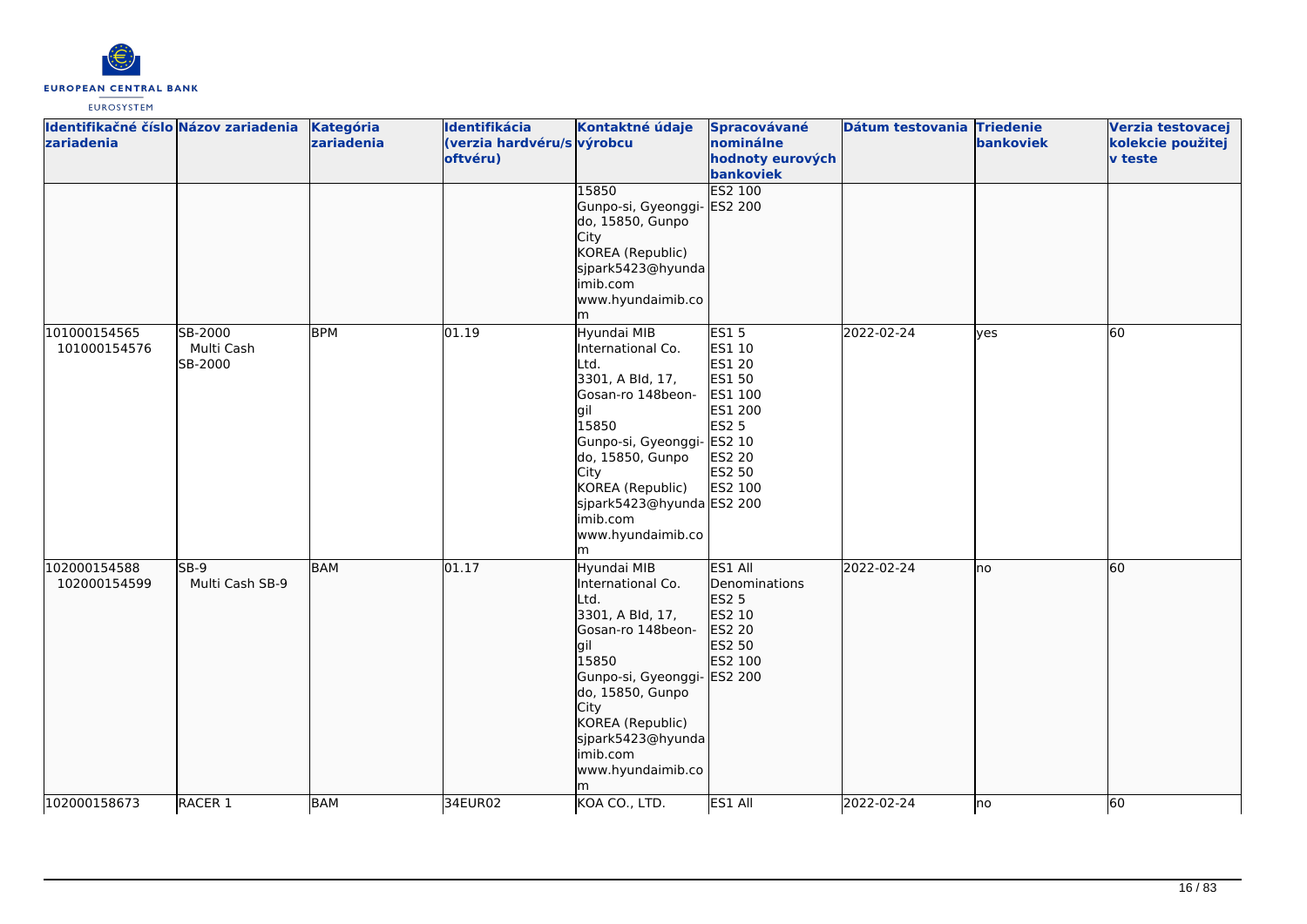

| Identifikačné číslo Názov zariadenia<br>zariadenia |                      | Kategória<br>zariadenia | Identifikácia<br>(verzia hardvéru/s výrobcu<br>oftvéru)                                                                                               | Kontaktné údaje                                                                                                                                                                                       | Spracovávané<br>nominálne<br>hodnoty eurových<br>bankoviek                                          | Dátum testovania Triedenie | bankoviek  | Verzia testovacej<br>kolekcie použitej<br><b>v</b> teste |
|----------------------------------------------------|----------------------|-------------------------|-------------------------------------------------------------------------------------------------------------------------------------------------------|-------------------------------------------------------------------------------------------------------------------------------------------------------------------------------------------------------|-----------------------------------------------------------------------------------------------------|----------------------------|------------|----------------------------------------------------------|
|                                                    |                      |                         |                                                                                                                                                       | $6 - 31 - 33$<br>Sagamigaoka<br>Zama, Kanagawa,<br>252-001<br><b>Japan</b><br>ogi@koagiken.co.jp<br>www.koagiken.co.jp ES2 200                                                                        | Denominations<br><b>ES2 5</b><br>ES2 10<br><b>ES2 20</b><br>ES2 50<br>ES2 100                       |                            |            |                                                          |
| 103000159232                                       | CI-50 RBW-15X        | <b>TARM</b>             | HVE-2XX<br>5008                                                                                                                                       | Glory Global<br>Solutions<br>Thomas-Edison-Platz ES2 5<br>63263<br>Neu-Isenburg<br>Germany<br>www.gloryglobalsolu ES2 200<br>tions.com                                                                | <b>IES1 AII</b><br>Denominations<br>ES2 10<br>ES2 20<br>ES2 50<br><b>ES2 100</b>                    | 2022-02-24                 | lves       | 60                                                       |
| 101000146655                                       | CPS 1800             | <b>BPM</b>              | CPS 7.6.55-U<br>05-10-10<br>VME 7.0.0-p7 Jan 28, De La Rue House,<br>2008<br>CONF 7.0.3<br>IDS 1, IDS<br>2:6.15170000, IDS<br>SHAPE:<br>6.15170000001 | Cash Processing<br>Solutions Ltd<br>Jays Close, Viables,<br>Basingstoke<br>Hampshire<br><b>RG22 4BS</b><br>Viables Kingdom<br>United Kingdom<br>martin.hobhouse@u<br>k.delarue.com<br>www.delarue.com | ES1 All<br>Denominations<br><b>ES2 5</b><br>ES2 10<br><b>ES2 20</b><br>ES2 50<br>ES2 100<br>ES2 200 | 2022-02-23                 | <b>ves</b> | 60                                                       |
| 102000159275                                       | Numenmatic SH-08CBAM |                         | Mainboard; CIS; IR;<br>MG; UV; Motor<br>20220106A 3.0<br>A8611241                                                                                     | Nanjing<br>NUMENMATIC TECH<br>Co., LTD<br>606#, Jiuzhou B<br>Building, PingYang<br>325400<br>WenZhou City<br>China<br>brian@numenmatic.<br>com<br>www.numenmatic.c                                    | ES1 All<br>Denominations<br>ES2 5<br>ES2 10<br>ES2 20<br>ES2 50<br>ES2 100<br>ES2 200               | 2022-02-21                 | Ino        | 60                                                       |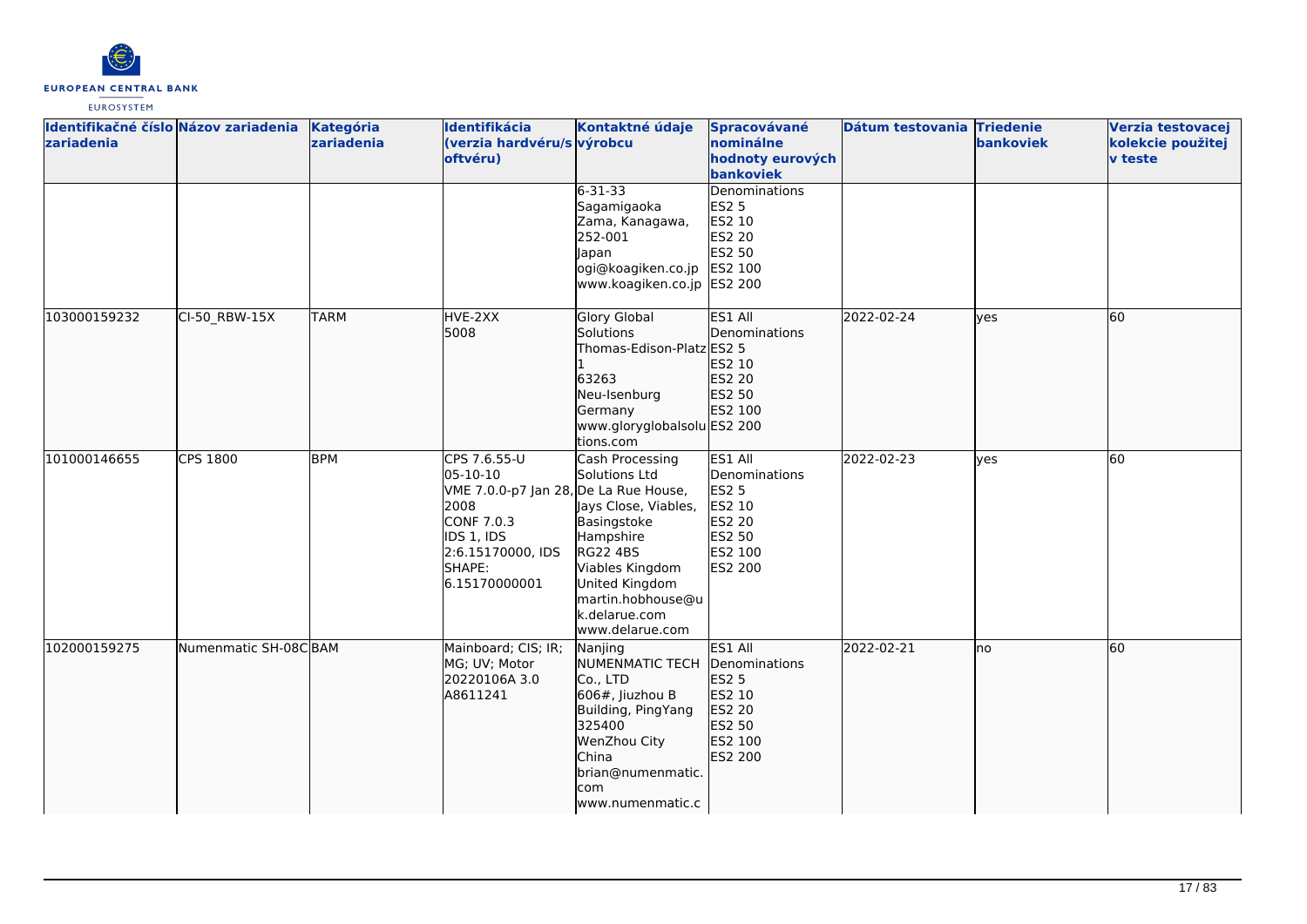

| Identifikačné číslo Názov zariadenia<br>zariadenia                                           |                                                                        | Kategória<br>zariadenia | Identifikácia<br>(verzia hardvéru/s výrobcu<br>oftvéru) | Kontaktné údaje                                                                                                                                                     | Spracovávané<br>nominálne<br>hodnoty eurových<br>bankoviek                                          | Dátum testovania Triedenie | bankoviek | Verzia testovacej<br>kolekcie použitej<br>v teste |
|----------------------------------------------------------------------------------------------|------------------------------------------------------------------------|-------------------------|---------------------------------------------------------|---------------------------------------------------------------------------------------------------------------------------------------------------------------------|-----------------------------------------------------------------------------------------------------|----------------------------|-----------|---------------------------------------------------|
|                                                                                              |                                                                        |                         |                                                         | om                                                                                                                                                                  |                                                                                                     |                            |           |                                                   |
| 101000158887<br>101000158898<br>101000158901<br>101000158912<br>101000158923<br>101000158934 | UW-F4<br><b>UW-F12</b><br><b>UW-F16</b><br>UW-F8<br>GDB-100<br>GDB-200 | <b>BPM</b>              | <b>HVD-310</b><br>0028                                  | Glory Global<br>Solutions<br>Thomas-Edison-Platz ES2 5<br>63263<br>Neu-Isenburg<br>Germany<br>www.gloryglobalsolu ES2 200<br>tions.com                              | ES1 All<br>Denominations<br>ES2 10<br>ES2 20<br>ES2 50<br>ES2 100                                   | 2022-02-17                 | yes       | 60                                                |
| 102000159026<br>102000159048<br>102000159242<br>102000159253                                 | GFS-120B<br>GFS-120S<br>GFS-110<br>GFS-120                             | <b>BAM</b>              | GFS-BV+MG<br>3321                                       | Glory Global<br>Solutions<br>Thomas-Edison-Platz ES2 5<br>63263<br>Neu-Isenburg<br>Germany<br>www.gloryglobalsolu ES2 200<br>tions.com                              | ES1 All<br>Denominations<br>ES2 10<br>ES2 20<br>ES2 50<br>ES2 100                                   | 2022-02-17                 | no        | 60                                                |
| 101000140205<br>101000140671<br>101000140682<br>101000140693<br>101000140706<br>101000140717 | Ks4<br>Ks8<br><b>Ks12</b><br><b>Ks16</b><br><b>Ks20</b><br>Ks24        | <b>BPM</b>              | <b>IDU-70</b><br>EUR: AA01                              | Laurel Bank<br>Machines Co Ltd<br>1-1-2 Toranomon<br>Minato-ku<br>Tokyo<br>Japan<br>www.lbm.co.jp                                                                   | ES1 All<br>Denominations<br><b>ES2 5</b><br>ES2 10<br>ES2 20<br>ES2 50<br>ES2 100<br><b>ES2 200</b> | 2022-02-16                 | ves       | 60                                                |
| 101000150446                                                                                 | <b>CM100V</b>                                                          | <b>BPM</b>              | M71004B050                                              | <b>GRG Banking</b><br>Equipment Co Ltd<br>9 Kelin Road Science ES2 5<br>City<br>510663<br>Guangzhou, District ES2 50<br>Luogang<br>China<br>www.grgbanking.co<br>lm | ES1 All<br>Denominations<br>ES2 10<br>ES2 20<br>ES2 100<br>ES2 200                                  | 2022-02-16                 | ves       | 60                                                |
| 101000152825                                                                                 | CM800                                                                  | <b>BPM</b>              | V43004A330                                              | <b>GRG Banking</b>                                                                                                                                                  | ES1 All                                                                                             | 2022-02-16                 | ves       | 60                                                |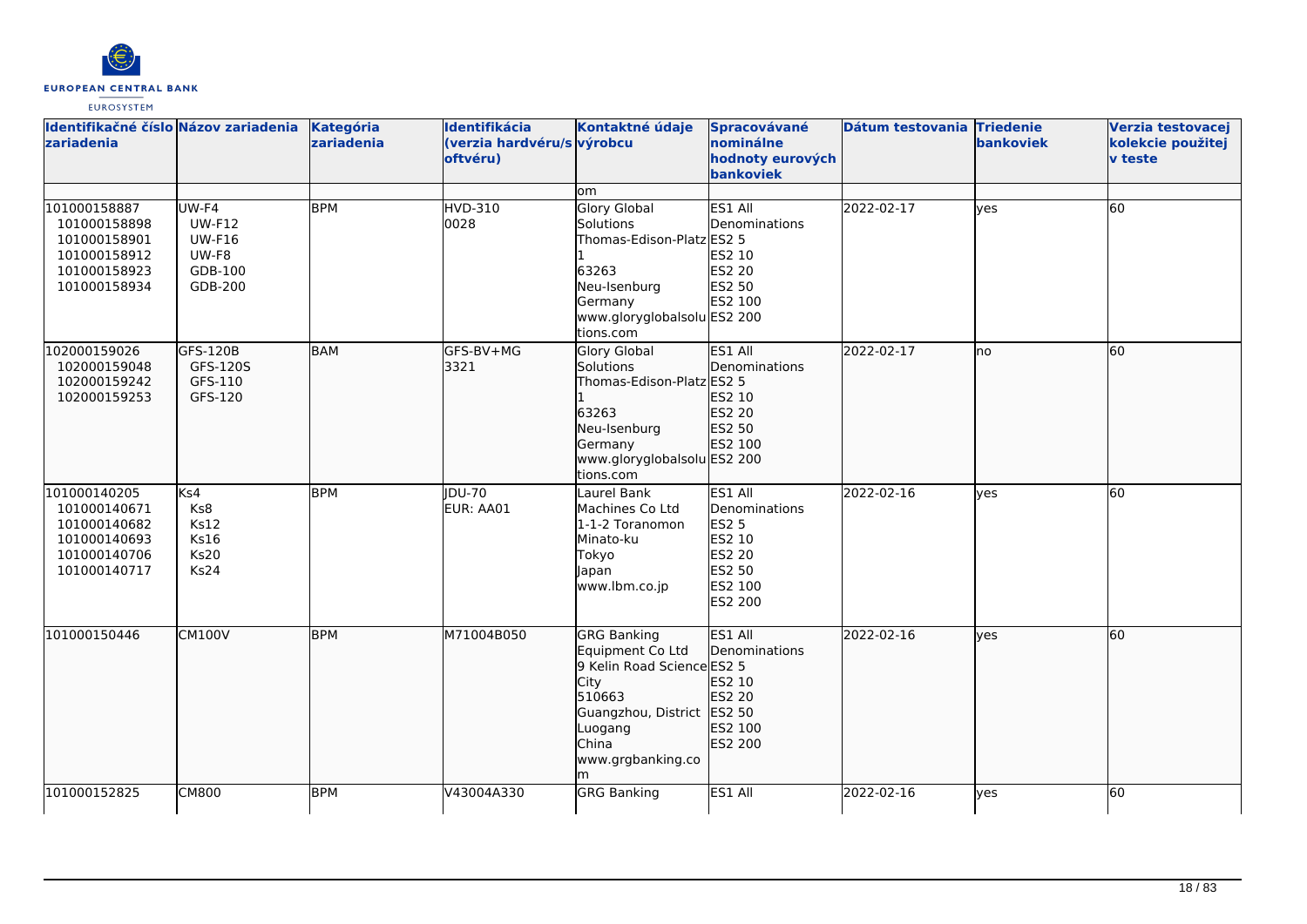

| <b>Izariadenia</b><br>101000152836                                                                                                                                           | Identifikačné číslo Názov zariadenia<br><b>CM300</b>                                                                                                                               | Kategória<br>zariadenia | Identifikácia<br>(verzia hardvéru/s výrobcu<br>oftvéru)                         | Kontaktné údaje<br>Equipment Co Ltd                                                                                                                                                                       | Spracovávané<br><b>nominálne</b><br>hodnoty eurových<br>bankoviek<br>Denominations | Dátum testovania Triedenie | <b>bankoviek</b> | Verzia testovacej<br>kolekcie použitej<br><b>v</b> teste |
|------------------------------------------------------------------------------------------------------------------------------------------------------------------------------|------------------------------------------------------------------------------------------------------------------------------------------------------------------------------------|-------------------------|---------------------------------------------------------------------------------|-----------------------------------------------------------------------------------------------------------------------------------------------------------------------------------------------------------|------------------------------------------------------------------------------------|----------------------------|------------------|----------------------------------------------------------|
| 101000152847<br>101000152858<br>101000152869<br>101000152870                                                                                                                 | CM400<br>CM600<br>CM3000<br>CM-NLU-G1                                                                                                                                              |                         |                                                                                 | 9 Kelin Road Science ES2 5<br>City<br>510663<br>Guangzhou, District ES2 50<br>Luogang<br>China<br>www.grgbanking.co<br>m                                                                                  | ES2 10<br><b>ES2 20</b><br>ES2 100<br>ES2 200                                      |                            |                  |                                                          |
| 102000158775<br>102000158786<br>102000158797<br>102000158800<br>102000158811<br>102000158822<br>102000158833<br>102000158844<br>102000158855<br>102000158866<br>102000158877 | <b>BCS-160</b><br>DM-150D<br><b>BNC-7100</b><br>BCS-150 PLUS<br>BCS-160 PLUS<br><b>ZSA 3500SN</b><br><b>SKTM 8002</b><br>Magner 152DC<br>Magner 152DC+<br>SK-170V<br>DTK-3100 PLUS | <b>BAM</b>              | Mainboard: 010510,<br>Imageboard:<br>020510                                     | Suzhou Ribao<br>Technology Co., Ltd Denominations<br>No.299, YuanQi Rd<br>Yuanhe Technology<br>Park<br>Xiangcheng<br>215133<br>Suzhou<br><b>China</b><br>info@nippo.com.cn<br>www.ribaotechnolog<br>y.com | ES1 All<br><b>ES2 5</b><br>ES2 10<br>ES2 20<br>ES2 50<br>ES2 100<br>ES2 200        | 2022-02-14                 | no               | 60                                                       |
| 103000146748                                                                                                                                                                 | Vertera 6G                                                                                                                                                                         | <b>TARM</b>             | <b>SDA II Fitness</b><br>Sorting Compliant<br>Model Package:<br>536-87-0978 v23 | Glory Global<br>Solutions<br>Thomas-Edison-Platz ES2 5<br>1<br>63263<br>Neu-Isenburg<br>Germany<br>www.gloryglobalsolu ES2 200<br>tions.com                                                               | ES1 All<br>Denominations<br>ES2 10<br><b>ES2 20</b><br>ES2 50<br>ES2 100           | 2022-02-11                 | ves              | <b>60</b>                                                |
| 103000158709<br>103000158710                                                                                                                                                 | <b>RBG-200</b><br>RZ-200                                                                                                                                                           | <b>TARM</b>             | <b>HVD-200</b><br>6618                                                          | <b>Glory Global</b><br>Solutions<br>Thomas-Edison-Platz ES2 5<br>63263<br>Neu-Isenburg<br>Germany<br>www.gloryglobalsolu ES2 200<br>tions.com                                                             | ES1 All<br><b>IDenominations</b><br>ES2 10<br>ES2 20<br>ES2 50<br>ES2 100          | 2022-02-11                 | yes              | 60                                                       |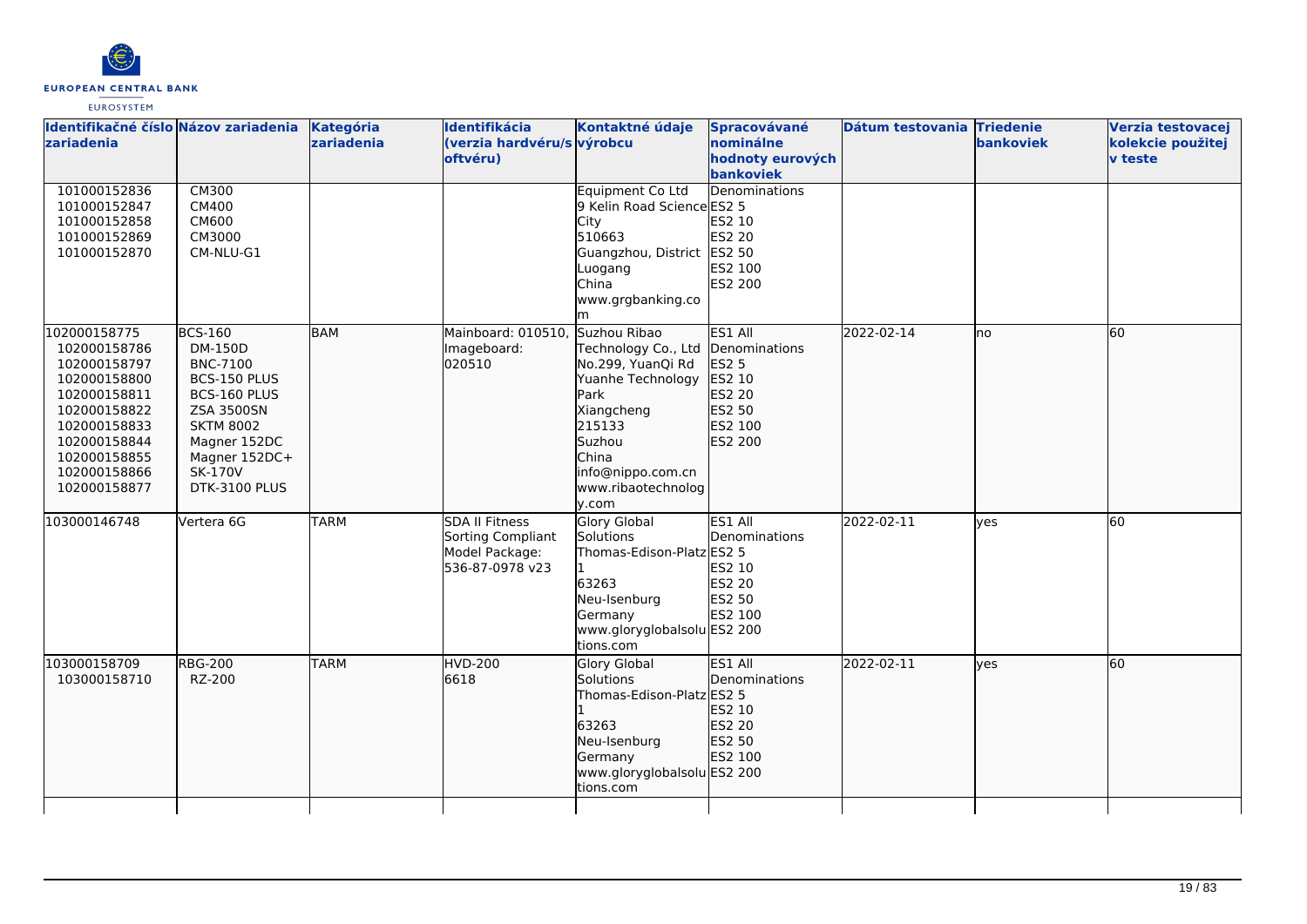

| Identifikačné číslo Názov zariadenia<br>zariadenia |                                                 | Kategória<br>zariadenia | Identifikácia<br>(verzia hardvéru/s výrobcu<br>oftvéru)                                    | Kontaktné údaje                                                                                                                                      | Spracovávané<br>nominálne<br>hodnoty eurových<br>bankoviek                        | Dátum testovania Triedenie | bankoviek | Verzia testovacej<br>kolekcie použitej<br><b>v</b> teste |
|----------------------------------------------------|-------------------------------------------------|-------------------------|--------------------------------------------------------------------------------------------|------------------------------------------------------------------------------------------------------------------------------------------------------|-----------------------------------------------------------------------------------|----------------------------|-----------|----------------------------------------------------------|
| 103000158743<br>103000158754                       | <b>RBG-200</b><br>RZ-200                        | <b>TARM</b>             | <b>HVD-210</b><br>6618                                                                     | <b>Glory Global</b><br><b>Solutions</b><br>Thomas-Edison-Platz ES2 5<br>63263<br>Neu-Isenburg<br>Germany<br>www.gloryglobalsolu ES2 200<br>tions.com | ES1 All<br>Denominations<br>ES2 10<br><b>ES2 20</b><br>ES2 50<br>ES2 100          | 2022-02-11                 | yes       | 60                                                       |
| 104000132082                                       | Vertera TM<br>Advanced<br>Authentication        | <b>TAM</b>              | <b>SDA Advanced</b><br>Authentication<br>Detector: 15.16,<br>Currency: 634.3412 1<br>V21   | <b>Glory Global</b><br>Solutions<br>Thomas-Edison-Platz ES2 5<br>63263<br>Neu-Isenburg<br>Germany<br>www.gloryglobalsolu ES2 200<br>tions.com        | ES1 All<br>Denominations<br>ES2 10<br>ES2 20<br>ES2 50<br>ES2 100                 | 2022-02-10                 | lno       | 60                                                       |
| 103000132092                                       | Vertera TM Fitness<br>Sorting Compliant         | <b>TARM</b>             | <b>SDA Fitness Sorting</b><br>Compliant<br>Detector: 15.16,<br>Currency: 634.3412 1<br>V21 | Glory Global<br>Solutions<br>Thomas-Edison-Platz ES2 5<br>63263<br>Neu-Isenburg<br>Germany<br>www.gloryglobalsolu ES2 200<br>tions.com               | ES1 All<br>Denominations<br>ES2 10<br><b>ES2 20</b><br>ES2 50<br>ES2 100          | 2022-02-10                 | lyes      | 60                                                       |
| 104000146669                                       | Vertera TM<br><b>Advanced</b><br>Authentication | <b>TAM</b>              | SDA Advanced<br>Authentication<br>Detector: 15.16,<br>Currency: 634.3412<br>V22            | <b>Glory Global</b><br>Solutions<br>Thomas-Edison-Platz ES2 5<br>63263<br>Neu-Isenburg<br>Germany<br>www.gloryglobalsolu ES2 200<br>tions.com        | ES1 All<br><b>IDenominations</b><br>ES2 10<br>ES2 20<br>ES2 50<br><b>IES2 100</b> | 2022-02-10                 | lno       | 60                                                       |
| 103000146679                                       | Vertera TM Fitness<br>Sorting Compliant         | <b>TARM</b>             | <b>SDA Fitness Sorting</b><br>Compliant<br>Detector: 15.16,                                | Glory Global<br>Solutions<br>Thomas-Edison-Platz ES2 5                                                                                               | ES1 All<br>Denominations                                                          | 2022-02-10                 | lves      | 60                                                       |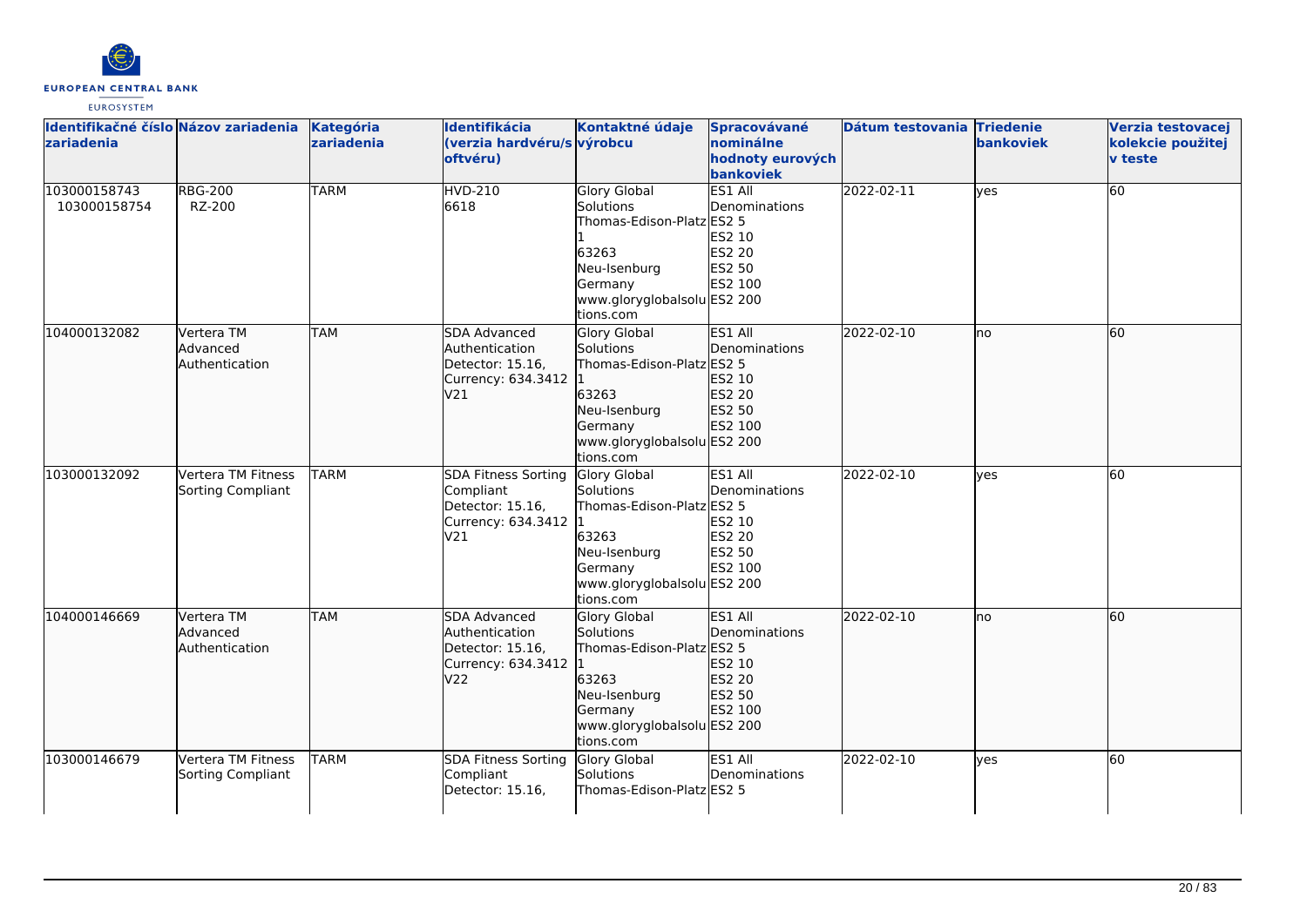

| Identifikačné číslo Názov zariadenia<br>zariadenia |                          | Kategória<br>zariadenia | Identifikácia<br>(verzia hardvéru/s výrobcu<br>oftvéru)               | Kontaktné údaje                                                                                                                        | Spracovávané<br>nominálne<br>hodnoty eurových<br>bankoviek                                   | Dátum testovania Triedenie | <b>bankoviek</b> | Verzia testovacej<br>kolekcie použitej<br><b>v</b> teste |
|----------------------------------------------------|--------------------------|-------------------------|-----------------------------------------------------------------------|----------------------------------------------------------------------------------------------------------------------------------------|----------------------------------------------------------------------------------------------|----------------------------|------------------|----------------------------------------------------------|
|                                                    |                          |                         | Currency: 634.3412 1<br>V22                                           | 63263<br>Neu-Isenburg<br>Germany<br>www.gloryglobalsolu ES2 200<br>tions.com                                                           | ES2 10<br><b>ES2 20</b><br>ES2 50<br>ES2 100                                                 |                            |                  |                                                          |
| 102000158194                                       | Scan Coin SC8200V        | BAM                     | Denomination Sorter Suzo international<br>Main 7.10 Reco<br>7.13(EUR) | NL. B.V. / Suzohapp<br>Rijnzathe 12<br>3454PV<br>De Meern<br><b>Netherlands</b><br>info@suzohapp.nl<br>eu.suzohapp.com                 | ES1 All<br>Denominations<br><b>ES2 5</b><br>ES2 10<br>ES2 20<br>ES2 50<br>ES2 100<br>ES2 200 | 2022-02-04                 | no               | 60                                                       |
| 103000158026<br>103000158037                       | <b>RBG-200</b><br>RZ-200 | <b>TARM</b>             | <b>HVD-200</b><br>0514                                                | Glory Global<br>Solutions<br>Thomas-Edison-Platz ES2 5<br>63263<br>Neu-Isenburg<br>Germany<br>www.gloryglobalsolu ES2 200<br>tions.com | ES1 All<br>Denominations<br>ES2 10<br><b>ES2 20</b><br>ES2 50<br>ES2 100                     | 2022-02-03                 | lves             | 60                                                       |
| 103000158060<br>103000158071                       | <b>RBG-200</b><br>RZ-200 | <b>TARM</b>             | <b>HVD-210</b><br>0514                                                | Glory Global<br>Solutions<br>Thomas-Edison-Platz ES2 5<br>63263<br>Neu-Isenburg<br>Germany<br>www.gloryglobalsolu ES2 200<br>tions.com | ES1 All<br>Denominations<br>ES2 10<br>ES2 20<br>ES2 50<br>ES2 100                            | 2022-02-03                 | lves             | 60                                                       |
| 103000111315                                       | CM 18(T) plus            | <b>TARM</b>             | <b>RS22</b><br>HJ8B.EUN028.18                                         | Ratiodata SE<br>Denecken Heide 4<br>30900<br>Weidemark<br>Germany<br>Uwe.Merker@ratiod                                                 | ES1 All<br>Denominations<br><b>ES2 5</b><br>ES2 10<br>ES2 20<br>ES2 50                       | 2022-02-01                 | lyes             | 60                                                       |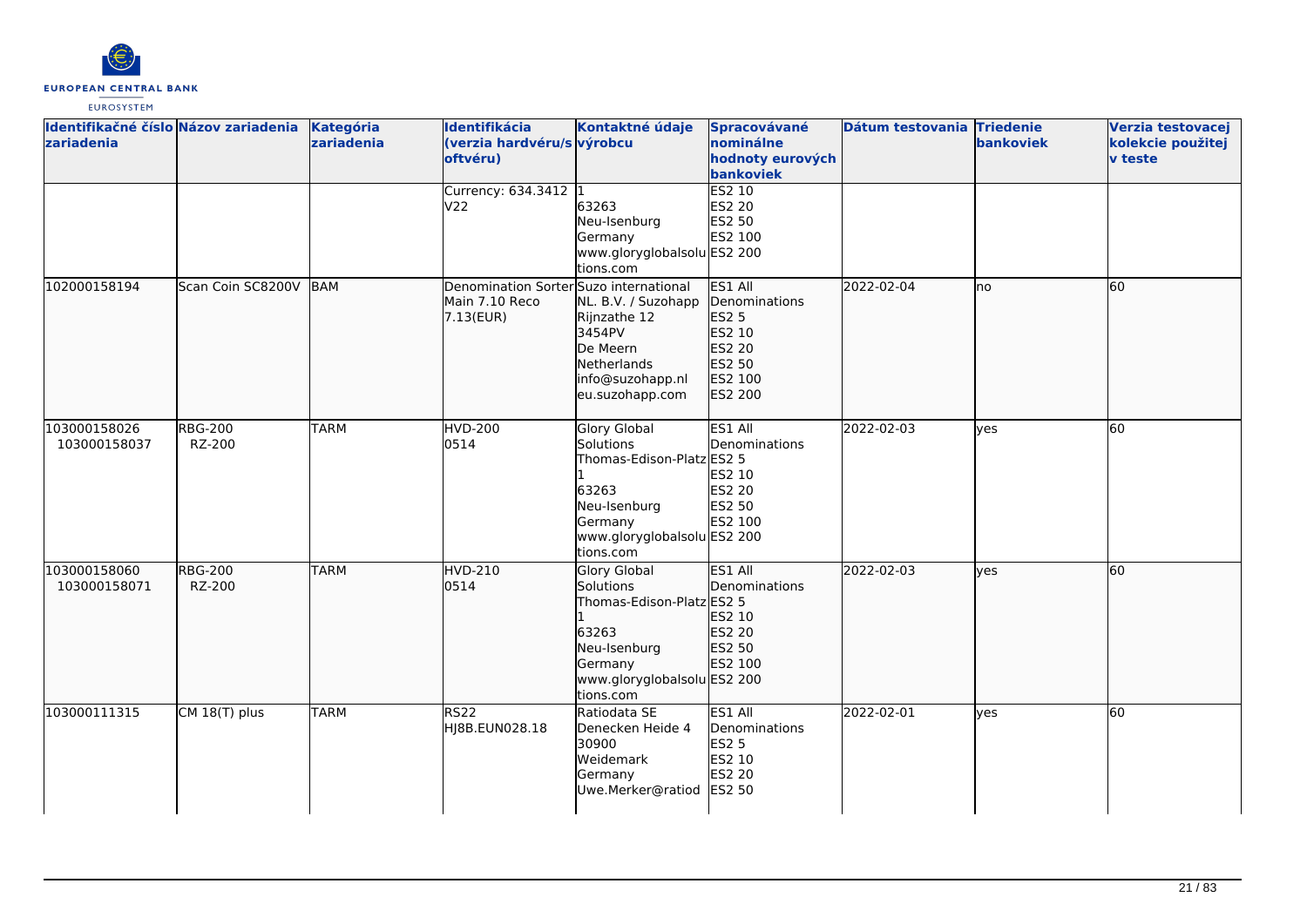

| Identifikačné číslo Názov zariadenia<br>zariadenia |                          | Kategória<br>zariadenia | Identifikácia<br>(verzia hardvéru/s výrobcu<br>oftvéru) | Kontaktné údaje                                                                                                                               | Spracovávané<br>nominálne<br>hodnoty eurových<br>bankoviek                                          | Dátum testovania Triedenie | bankoviek    | Verzia testovacej<br>kolekcie použitej<br><b>v</b> teste |
|----------------------------------------------------|--------------------------|-------------------------|---------------------------------------------------------|-----------------------------------------------------------------------------------------------------------------------------------------------|-----------------------------------------------------------------------------------------------------|----------------------------|--------------|----------------------------------------------------------|
|                                                    |                          |                         |                                                         | lata.de<br>www.ratiodata.de                                                                                                                   | ES2 100<br>ES2 200                                                                                  |                            |              |                                                          |
| 103000111359                                       | CM 18(T) plus            | <b>TARM</b>             | RS32<br>ZG04.EUG005.05                                  | Ratiodata SE<br>Denecken Heide 4<br>30900<br>Weidemark<br>Germany<br>Uwe.Merker@ratiod<br>ata.de<br>lwww.ratiodata.de                         | ES1 All<br>Denominations<br><b>ES2 5</b><br>ES2 10<br>ES2 20<br>ES2 50<br>ES2 100<br><b>ES2 200</b> | 2022-02-01                 | lves         | <b>60</b>                                                |
| 103000111360                                       | Direktsafe-TCM.8Fit TARM |                         | <b>RS15</b><br>HR8A.EUN028.18                           | Ratiodata SE<br>Denecken Heide 4<br>30900<br>Weidemark<br>Germany<br>Uwe.Merker@ratiod<br>ata.de<br>www.ratiodata.de                          | ES1 All<br>Denominations<br><b>ES2 5</b><br>ES2 10<br><b>ES2 20</b><br>ES2 50<br>ES2 100<br>ES2 200 | 2022-02-01                 | <b>ves</b>   | 60                                                       |
| 103000158173                                       | <b>GLR-200</b>           | <b>TARM</b>             | <b>HVD-500</b><br>0004                                  | <b>Glory Global</b><br>Solutions<br>Thomas-Edison-Platz ES2 5<br>63263<br>Neu-Isenburg<br>Germany<br>www.gloryglobalsolu ES2 200<br>tions.com | ES1 All<br>Denominations<br>ES2 10<br>ES2 20<br>ES2 50<br>ES2 100                                   | 2022-02-01                 | <b>l</b> ves | 60                                                       |
| 102000157898                                       | GFS-100                  | BAM                     | GFS-BV<br>3302                                          | Glory Global<br>Solutions<br>Thomas-Edison-Platz ES2 5<br>63263<br>Neu-Isenburg<br>Germany<br>www.gloryglobalsolu ES2 200<br>tions.com        | ES1 All<br>Denominations<br>ES2 10<br><b>ES2 20</b><br>ES2 50<br>ES2 100                            | 2022-01-31                 | lno          | 60                                                       |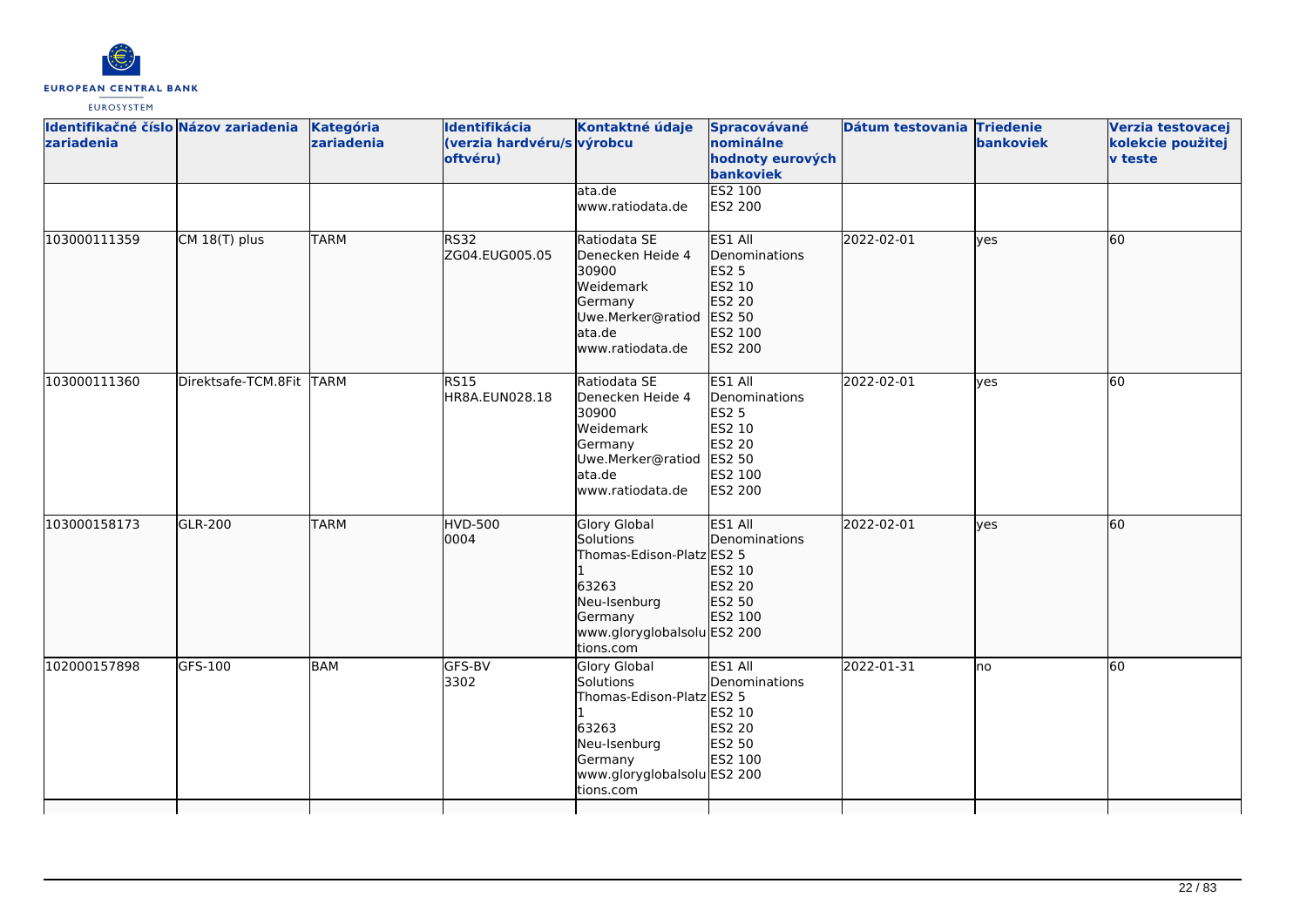

| Identifikačné číslo Názov zariadenia<br>zariadenia           |                                            | Kategória<br>zariadenia | Identifikácia<br>(verzia hardvéru/s výrobcu<br>oftvéru)                                                                     | Kontaktné údaje                                                                                                                               | Spracovávané<br>nominálne<br>hodnoty eurových<br>bankoviek                            | Dátum testovania Triedenie | bankoviek | Verzia testovacej<br>kolekcie použitej<br><b>v</b> teste |
|--------------------------------------------------------------|--------------------------------------------|-------------------------|-----------------------------------------------------------------------------------------------------------------------------|-----------------------------------------------------------------------------------------------------------------------------------------------|---------------------------------------------------------------------------------------|----------------------------|-----------|----------------------------------------------------------|
| 102000157901<br>102000157912<br>102000157923<br>102000157934 | GFS-120B<br>GFS-110<br>GFS-120<br>GFS-120S | <b>BAM</b>              | GFS-BV+MG<br>3302                                                                                                           | <b>Glory Global</b><br>Solutions<br>Thomas-Edison-Platz ES2 5<br>63263<br>Neu-Isenburg<br>Germany<br>www.gloryglobalsolu ES2 200<br>tions.com | ES1 All<br>Denominations<br>ES2 10<br>ES2 20<br>ES2 50<br>ES2 100                     | 2022-01-31                 | no        | 60                                                       |
| 102000158230                                                 | <b>DORS 800</b>                            | <b>BAM</b>              | Firmware: controller: DORS LLC<br>v 1.3.3759,<br>validator: v 0.1.217, prospect, 5, build.2<br>currency base: v<br>0.18.111 | Federativnyi<br>Street 2<br>111399<br>Moscow<br>Russia<br>p.minin@systema.bi ES2 200<br>www.dors.com                                          | ES1 All<br>Denominations<br><b>ES2 5</b><br>ES2 10<br>ES2 20<br>ES2 50<br>ES2 100     | 2022-01-31                 | no        | 60                                                       |
| 102000137187<br>102000137198                                 | D <sub>6</sub><br>D <sub>5</sub>           | <b>BAM</b>              | 1.0.1.X                                                                                                                     | Grupo Sallén Tech.<br>S.L.<br>C/Lérida 68<br>22500<br>Binéfar Huesca<br>Spain<br>www.sallenelectroni<br>cs.es                                 | ES1 All<br>Denominations<br>ES2 5<br>ES2 10<br>ES2 20<br>ES2 50<br>ES2 100<br>ES2 200 | 2022-01-26                 | no        | 60                                                       |
| 102000157887                                                 | DF4                                        | <b>BAM</b>              | 1.0.1.X                                                                                                                     | Grupo Sallén Tech.<br>S.L.<br>C/Lérida 68<br>22500<br>Binéfar Huesca<br>Spain<br>www.sallenelectroni<br>cs.es                                 | ES1 All<br>Denominations<br>ES2 5<br>ES2 10<br>ES2 20<br>ES2 50<br>ES2 100<br>ES2 200 | 2022-01-26                 | no        | 60                                                       |
| 103000157354<br>103000157365                                 | <b>CINEO C6040</b><br><b>CINEO C6020</b>   | <b>TARM</b>             | MOVE AWAA<br>MOVE_AWAA_EUR_1 Systems GmbH                                                                                   | Diebold Nixdorf                                                                                                                               | ES1 All<br>Denominations                                                              | 2022-01-25                 | lyes      | 60                                                       |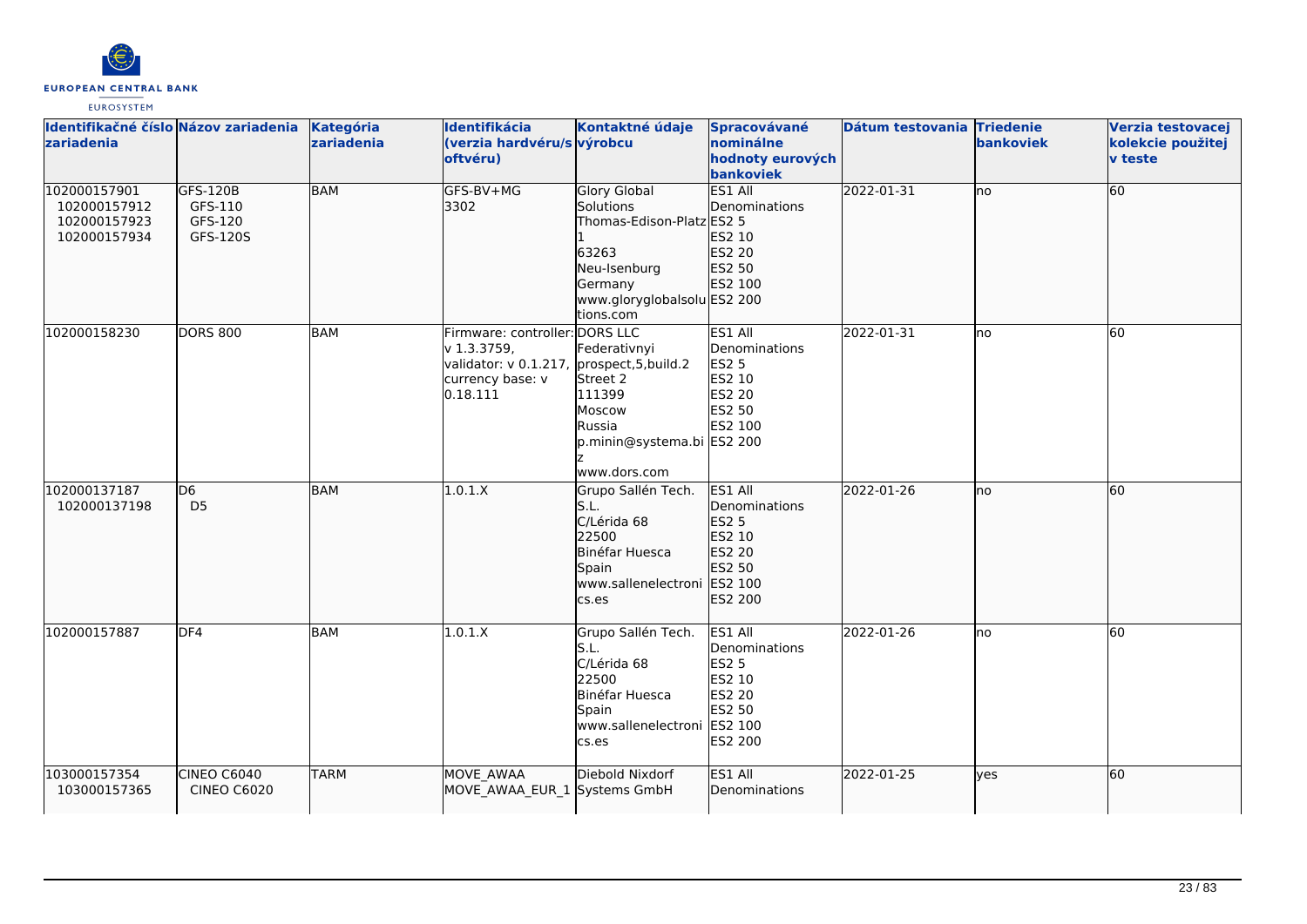

| Identifikačné číslo Názov zariadenia<br>zariadenia                                                                                                           |                                                                                                                                                                                      | Kategória<br>zariadenia | Identifikácia<br>(verzia hardvéru/s výrobcu<br>oftvéru)                                          | Kontaktné údaje                                                                                                                                         | Spracovávané<br>nominálne<br>hodnoty eurových                                                       | Dátum testovania Triedenie | bankoviek  | Verzia testovacej<br>kolekcie použitej<br><b>v</b> teste |
|--------------------------------------------------------------------------------------------------------------------------------------------------------------|--------------------------------------------------------------------------------------------------------------------------------------------------------------------------------------|-------------------------|--------------------------------------------------------------------------------------------------|---------------------------------------------------------------------------------------------------------------------------------------------------------|-----------------------------------------------------------------------------------------------------|----------------------------|------------|----------------------------------------------------------|
| 103000157376<br>103000157387<br>103000157398<br>103000157401<br>103000157412<br>103000157423<br>103000157434<br>103000157445                                 | CS 6020<br><b>CINEO C6030</b><br>CS 6030<br><b>CINEO C6040</b><br>Compact<br>CS 6040<br>CS 6040 Compact<br><b>CINEO C6050</b><br>CS 6050                                             |                         | 053                                                                                              | Heinz-Nixdorf-Ring 1<br>33106<br>Paderborn<br>Germany<br>info.de@dieboldnixd ES2 100<br>orf.com<br>www.dieboldnixdorf.<br>com                           | bankoviek<br>ES2 <sub>5</sub><br>ES2 10<br>ES2 20<br>ES2 50<br>ES2 200                              |                            |            |                                                          |
| 103000157456<br>103000157467<br>103000157478<br>103000157489<br>103000157490<br>103000157504<br>103000157515<br>103000157526<br>103000157537<br>103000157548 | <b>CINEO C6040</b><br><b>CINEO C6020</b><br>CS 6020<br><b>CINEO C6030</b><br>CS 6030<br><b>CINEO C6040</b><br>Compact<br>CS 6040<br>CS 6040 Compact<br><b>CINEO C6050</b><br>CS 6050 | <b>TARM</b>             | <b>MOVE AWCA</b><br>MOVE AWAA EUR 1 Systems GmbH<br>053                                          | Diebold Nixdorf<br>Heinz-Nixdorf-Ring 1<br>33106<br>Paderborn<br><b>Germany</b><br>info.de@dieboldnixd ES2 100<br>orf.com<br>www.dieboldnixdorf.<br>com | ES1 All<br>Denominations<br><b>ES2 5</b><br>ES2 10<br>ES2 20<br><b>ES2 50</b><br>ES2 200            | 2022-01-25                 | <b>ves</b> | 60                                                       |
| 101000156727                                                                                                                                                 | BPS C1                                                                                                                                                                               | <b>BPM</b>              | <b>HW Rel. 2.3</b><br>(12-track<br>lmechanical<br>Thickness Sensor)<br><b>EUR F02.112</b>        | Giesecke+Devrient<br>Currency<br>Technology GmbH<br>Prinzregentenstraße ES2 10<br>159<br>81677<br>Munich<br>Germany<br>www.gi-de.com                    | ES1 All<br><b>Denominations</b><br>ES2 5<br>ES2 20<br>ES2 50<br>ES2 100<br>ES2 200                  | 2022-01-18                 | lyes       | 60                                                       |
| 101000156738                                                                                                                                                 | BPS <sub>C1</sub>                                                                                                                                                                    | <b>BPM</b>              | <b>HW Rel. 3.0</b><br>(19-track<br><b>Imechanical</b><br>Thickness Sensor)<br><b>EUR F02.112</b> | Giesecke+Devrient<br>Currency<br>Technology GmbH<br>Prinzregentenstraße<br>159<br>81677<br>Munich<br>Germany<br>www.gi-de.com                           | ES1 All<br>Denominations<br><b>ES2 5</b><br>ES2 10<br>ES2 20<br>ES2 50<br>ES2 100<br><b>ES2 200</b> | 2022-01-18                 | <b>ves</b> | 60                                                       |
| 101000156829                                                                                                                                                 | BPS C5                                                                                                                                                                               | <b>BPM</b>              | EUR Version :                                                                                    | Giesecke+Devrient                                                                                                                                       | ES1 All                                                                                             | 2022-01-18                 | lyes       | 60                                                       |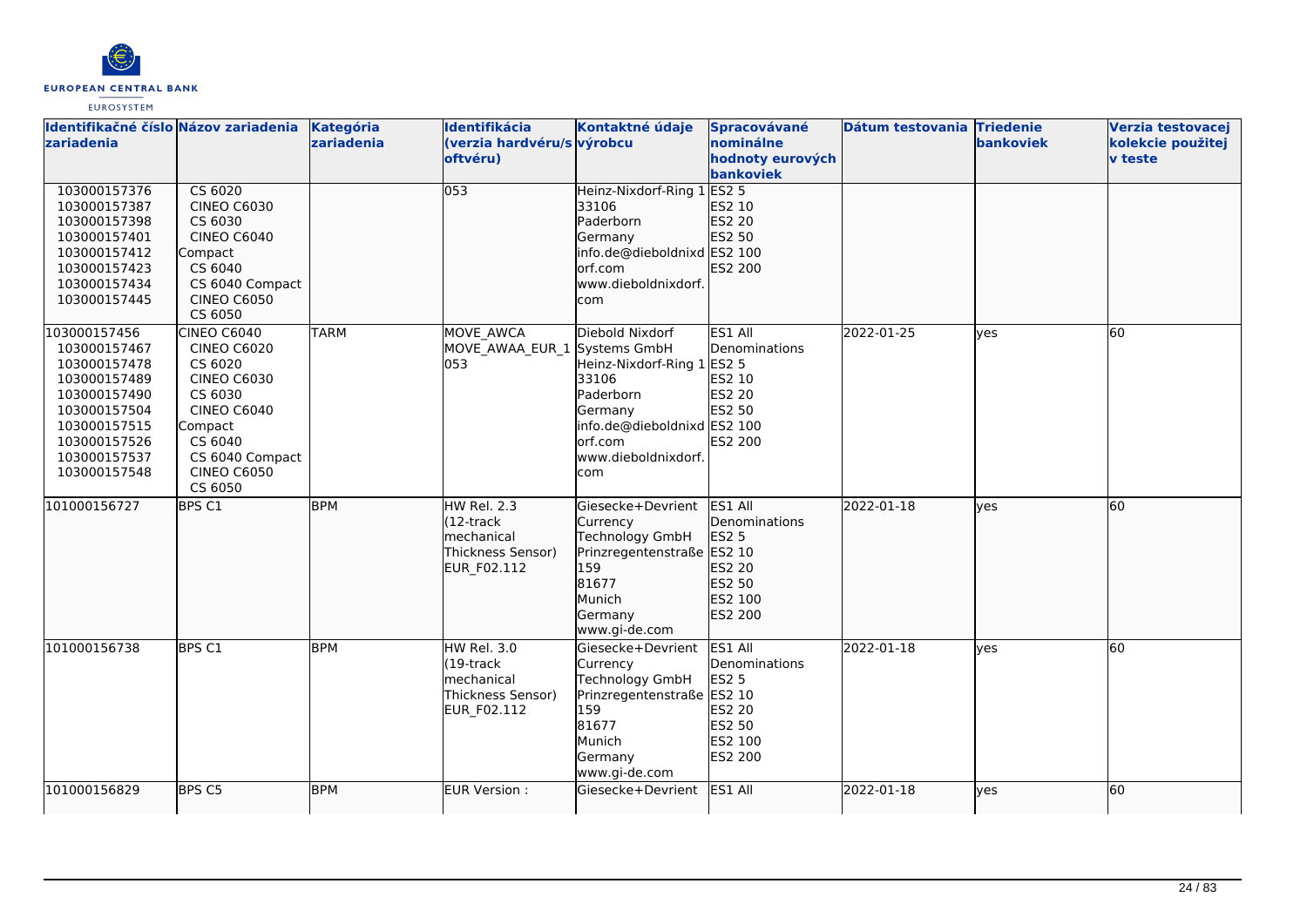

| Identifikačné číslo Názov zariadenia<br>zariadenia                                                           |                                                                                    | Kategória<br>zariadenia | Identifikácia<br>(verzia hardvéru/s výrobcu<br>oftvéru) | Kontaktné údaje                                                                                                                                                                                                 | Spracovávané<br>nominálne<br>hodnoty eurových<br>bankoviek                            | Dátum testovania Triedenie | bankoviek    | Verzia testovacej<br>kolekcie použitej<br><b>v</b> teste |
|--------------------------------------------------------------------------------------------------------------|------------------------------------------------------------------------------------|-------------------------|---------------------------------------------------------|-----------------------------------------------------------------------------------------------------------------------------------------------------------------------------------------------------------------|---------------------------------------------------------------------------------------|----------------------------|--------------|----------------------------------------------------------|
| 101000156830                                                                                                 | BPS <sub>C2</sub>                                                                  |                         | 20.17.000                                               | Currency<br>Technology GmbH<br>Prinzregentenstraße ES2 10<br>159<br>81677<br>Munich<br>Germany<br>www.gi-de.com                                                                                                 | <b>Denominations</b><br>ES2 5<br>ES2 20<br>ES2 50<br>ES2 100<br>ES2 200               |                            |              |                                                          |
| 101000156749<br>101000156750<br>101000156761<br>101000156772<br>101000156783<br>101000156794<br>101000156807 | ST-350<br>MAGNER350<br>ST-350N<br>ST-300<br>ST-300N<br>Magner300<br><b>iSORTER</b> | <b>BPM</b>              | $V$ 1.2.4                                               | Hitachi Terminal<br>Solutions Korea Co., Denominations<br>Ltd<br>7-6, 4-gil, Samsung<br>1-ro, Hwaseong-Si<br>445-170<br>Gyeonggi-do<br>South Korea<br>info@hitachi-<br>tsol.co.kr<br>www.hitachi-<br>tsol.co.kr | ES1 All<br><b>ES2 5</b><br>ES2 10<br>ES2 20<br>ES2 50<br>ES2 100<br>ES2 200           | 2022-01-17                 | <b>l</b> ves | 60                                                       |
| 101000156852<br>101000156863                                                                                 | iH-210<br>Magner250                                                                | <b>BPM</b>              | $V$ 0.1.2                                               | Hitachi Terminal<br>Solutions Korea Co., Denominations<br>Ltd<br>7-6, 4-gil, Samsung<br>1-ro, Hwaseong-Si<br>445-170<br>Gyeonggi-do<br>South Korea<br>info@hitachi-<br>tsol.co.kr<br>www.hitachi-<br>tsol.co.kr | ES1 All<br>ES2 5<br>ES2 10<br>ES2 20<br>ES2 50<br>ES2 100<br>ES2 200                  | 2022-01-17                 | lyes         | 60                                                       |
| 102000157694                                                                                                 | B210                                                                               | <b>BAM</b>              | 5.20                                                    | CM Europe B.V.<br>Danzigweg 15<br>7418 EN<br>Deventer<br>Nederland<br>info@cmeurope.com ES2 50<br>www.cmeurope.com ES2 100                                                                                      | ES1 All<br>Denominations<br><b>ES2 5</b><br>ES2 10<br><b>ES2 20</b><br><b>ES2 200</b> | 2022-01-17                 | lno          | 60                                                       |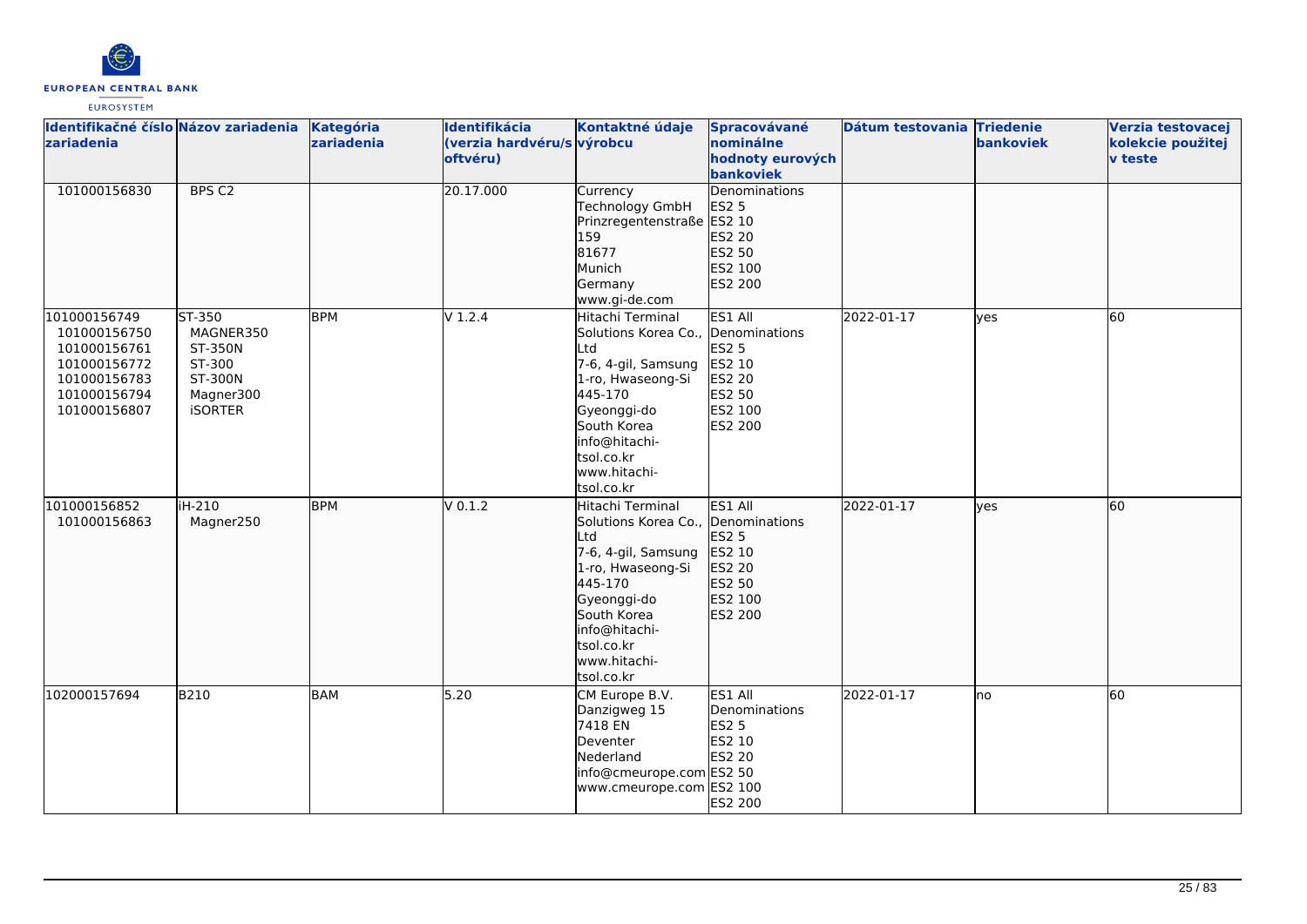

| Identifikačné číslo Názov zariadenia<br>zariadenia |                                    | Kategória<br>zariadenia | <b>Identifikácia</b><br>(verzia hardvéru/s výrobcu<br>oftvéru) | Kontaktné údaje                                                                                                                                                                                                  | Spracovávané<br><b>nominálne</b><br>hodnoty eurových<br><b>bankoviek</b>                                                                 | Dátum testovania Triedenie | <b>bankoviek</b> | Ve<br>ko<br>$\mathbf{v}$ |
|----------------------------------------------------|------------------------------------|-------------------------|----------------------------------------------------------------|------------------------------------------------------------------------------------------------------------------------------------------------------------------------------------------------------------------|------------------------------------------------------------------------------------------------------------------------------------------|----------------------------|------------------|--------------------------|
| 101000156692                                       | DV 1851                            | <b>BPM</b>              | 2201.11.02                                                     | DV UVIRMA Ltd<br>2 Kaufmann street,<br>Textile Centre 14F1<br>6801294<br>Tel Aviv<br>llsrael<br>niklaus@digital-<br>verification.com<br>www.uvirma.com                                                           | ES1 All<br><b>IDenominations</b><br>ES2 <sub>5</sub><br><b>IES2 10</b><br><b>IES2 20</b><br><b>IES2 50</b><br><b>IES2 100</b><br>ES2 200 | 2022-01-12                 | lves             | 60                       |
| 101000156670                                       | MS-310                             | <b>BPM</b>              | TypeO TS-P8S1000<br>EUR2 2.0.0.6                               | Hitachi Terminal<br>Solutions Korea Co., Denominations<br>Ltd<br>7-6, 4-gil, Samsung<br>1-ro, Hwaseong-Si<br>445-170<br>Gyeonggi-do<br>South Korea<br>linfo@hitachi-<br>tsol.co.kr<br>www.hitachi-<br>tsol.co.kr | ES1 All<br><b>ES2 5</b><br>ES2 10<br><b>ES2 20</b><br>ES2 50<br><b>IES2 100</b><br><b>IES2 200</b>                                       | 2022-01-05                 | ves              | 60                       |
| 104000156651                                       | 1-Cash Deposit Safe TAM<br>DP-5100 |                         | DP-5100<br>1.92                                                | Double Power<br>Europe GmbH<br>Hajo-Rüter-Str. 19<br>65239<br>Hochheim<br>Germany<br>pk@doublepowereur ES2 100<br>$\sim$ $\sim$ $\sim$ $\sim$                                                                    | <b>ES1 AII</b><br>Denominations<br>ES2 <sub>5</sub><br>ES2 10<br><b>IES2 20</b><br>ES2 50<br>lech pon                                    | 2021-12-22                 | lno              | 60                       |

|              |                                    |             |                 | info@hitachi-<br>tsol.co.kr<br>www.hitachi-<br>tsol.co.kr                                                                                                  |                                                                            |            |      |    |
|--------------|------------------------------------|-------------|-----------------|------------------------------------------------------------------------------------------------------------------------------------------------------------|----------------------------------------------------------------------------|------------|------|----|
| 104000156651 | 1-Cash Deposit Safe TAM<br>DP-5100 |             | DP-5100<br>1.92 | Double Power<br>Europe GmbH<br>Hajo-Rüter-Str. 19<br>65239<br>Hochheim<br>Germany<br>pk@doublepowereur ES2 100<br>ope.com<br>www.doublepowere<br>urope.com | ES1 All<br>Denominations<br>ES2 5<br>ES2 10<br>ES2 20<br>ES2 50<br>ES2 200 | 2021-12-22 | lno. | 60 |
| 103000156547 | $CI-50$ RBW-15X                    | <b>TARM</b> | HVE-2XX<br>5005 | <b>Glory Global</b><br>Solutions<br>Thomas-Edison-Platz ES2 5<br>63263<br>Neu-Isenburg<br>Germany<br>www.gloryglobalsolu ES2 200<br>tions.com              | ES1 All<br>Denominations<br>ES2 10<br><b>ES2 20</b><br>ES2 50<br>ES2 100   | 2021-12-17 | lves | 60 |
|              |                                    |             |                 |                                                                                                                                                            |                                                                            |            |      |    |

**Verzia testovacej kolekcie použitej**

**v teste**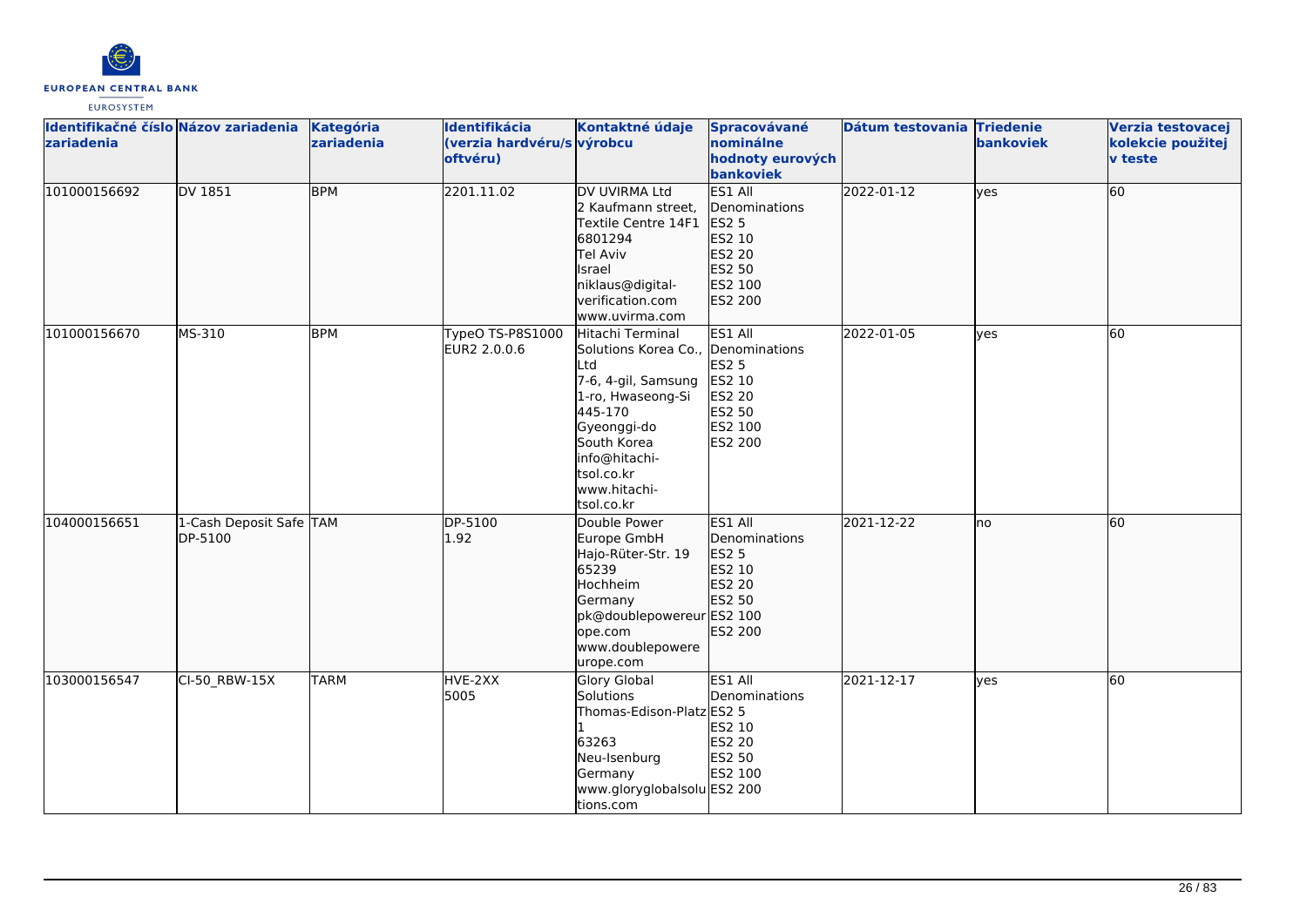

| Identifikačné číslo Názov zariadenia<br>zariadenia                           |                                                                                          | Kategória<br>zariadenia | Identifikácia<br>(verzia hardvéru/s výrobcu<br>oftvéru) | Kontaktné údaje                                                                                                                                                              | Spracovávané<br>nominálne<br>hodnoty eurových<br>bankoviek                                      | Dátum testovania Triedenie | bankoviek | Verzia testovacej<br>kolekcie použitej<br><b>v</b> teste |
|------------------------------------------------------------------------------|------------------------------------------------------------------------------------------|-------------------------|---------------------------------------------------------|------------------------------------------------------------------------------------------------------------------------------------------------------------------------------|-------------------------------------------------------------------------------------------------|----------------------------|-----------|----------------------------------------------------------|
| 104000156343<br>104000156354<br>104000156365<br>104000156376<br>104000156387 | $CI-50$ RBW-15X<br>CI-100B SDRB-100<br>CI-10B RBW-100<br>CI-5B RBW-50<br>RBW-200 HVE-200 | <b>TAM</b>              | HVE-2XX<br>1005                                         | <b>Glory Global</b><br><b>Solutions</b><br>Thomas-Edison-Platz ES2 5<br>63263<br>Neu-Isenburg<br>Germany<br>www.gloryglobalsolu ES2 200<br>tions.com                         | ES1 All<br>Denominations<br>ES2 10<br>ES2 20<br>ES2 50<br>ES2 100                               | 2021-12-09                 | lno       | 60                                                       |
| 103000156397<br>103000156400<br>103000156411<br>103000156422<br>103000156433 | CI-50 RBW-15X<br>CI-100B SDRB-100<br>CI-10B RBW-100<br>CI-5B RBW-50<br>RBW-200 HVE-200   | <b>TARM</b>             | HVE-2XX<br>1005                                         | <b>Glory Global</b><br>Solutions<br>Thomas-Edison-Platz ES2 5<br>63263<br>Neu-Isenburg<br>Germany<br>www.gloryglobalsolu ES2 200<br>tions.com                                | ES1 All<br>Denominations<br>ES2 10<br><b>ES2 20</b><br>ES2 50<br>ES2 100                        | 2021-12-09                 | lves      | 60                                                       |
| 103000113885<br>103000114410                                                 | ProCash 6000xe<br>ProCash 6100xe                                                         | <b>TARM</b>             | RS <sub>25</sub><br>HY89, EUN028                        | Diebold Nixdorf<br>Systems GmbH<br>Heinz-Nixdorf-Ring 1 ES1 20<br>33106<br>Paderborn<br>Germany<br>info.de@dieboldnixd ES2 5<br>orf.com<br>www.dieboldnixdorf. ES2 20<br>com | <b>ES15</b><br>ES1 10<br>ES1 50<br>ES1 100<br>ES1 200<br>ES2 10<br>ES2 50<br>ES2 100<br>ES2 200 | 2021-12-08                 | lyes      | 60                                                       |
| 103000114385<br>103000114396                                                 | ProCash 6000<br>ProCash 6100                                                             | <b>TARM</b>             | <b>RS25</b><br>HY89, EUN028                             | Diebold Nixdorf<br>Systems GmbH<br>Heinz-Nixdorf-Ring 1<br>33106<br>Paderborn<br>Germany<br>info.de@dieboldnixd ES2 5<br>lorf.com<br>www.dieboldnixdorf. ES2 20              | <b>ES15</b><br>ES1 10<br>ES1 20<br>ES1 50<br>ES1 100<br>ES1 200<br>ES2 10                       | 2021-12-08                 | yes       | 60                                                       |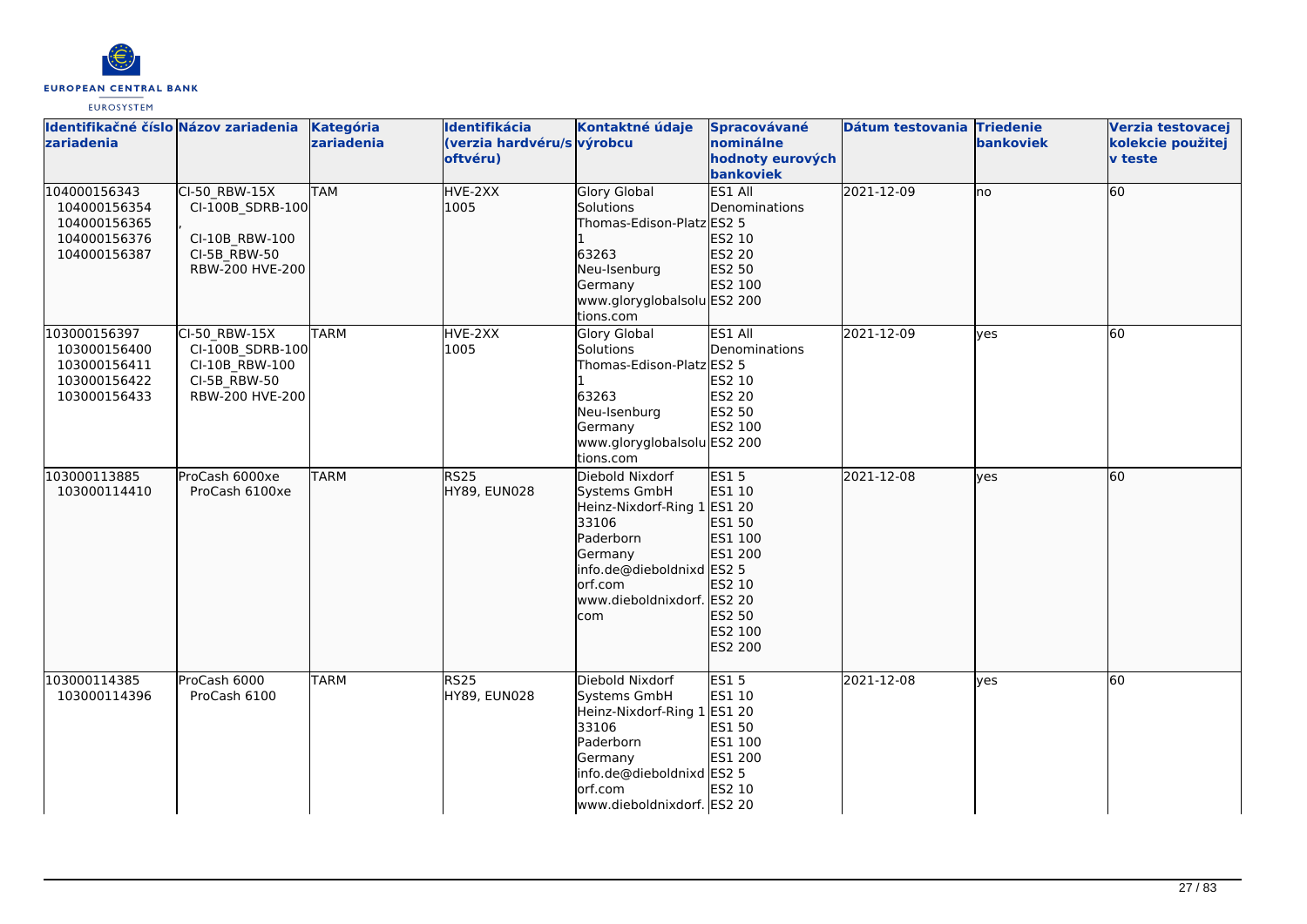

| Identifikačné číslo Názov zariadenia<br>zariadenia |                                  | Kategória<br>zariadenia | Identifikácia<br>(verzia hardvéru/s výrobcu<br>oftvéru) | Kontaktné údaje                                                                                                                                                              | Spracovávané<br>nominálne<br>hodnoty eurových<br>bankoviek                                                | Dátum testovania Triedenie | bankoviek | Verzia testovacej<br>kolekcie použitej<br>v teste |
|----------------------------------------------------|----------------------------------|-------------------------|---------------------------------------------------------|------------------------------------------------------------------------------------------------------------------------------------------------------------------------------|-----------------------------------------------------------------------------------------------------------|----------------------------|-----------|---------------------------------------------------|
|                                                    |                                  |                         |                                                         | com                                                                                                                                                                          | <b>ES2 50</b><br>ES2 100<br>ES2 200                                                                       |                            |           |                                                   |
| 103000114922<br>103000114933                       | ProCash 6000xe<br>ProCash 6100xe | <b>TARM</b>             | <b>RS15</b><br>HR8A, EUN028                             | Diebold Nixdorf<br>Systems GmbH<br>Heinz-Nixdorf-Ring 1<br>33106<br>Paderborn<br>Germany<br>info.de@dieboldnixd ES2 5<br>orf.com<br>www.dieboldnixdorf. ES2 20<br>com        | <b>ES15</b><br>ES1 10<br>ES1 20<br>ES1 50<br>ES1 100<br>ES1 200<br>ES2 10<br>ES2 50<br>ES2 100<br>ES2 200 | 2021-12-08                 | lves      | 60                                                |
| 103000114944<br>103000114955                       | ProCash 6000<br>ProCash 6100     | <b>TARM</b>             | <b>RS15</b><br>HR8A, EUN028                             | Diebold Nixdorf<br>Systems GmbH<br>Heinz-Nixdorf-Ring 1 ES1 20<br>33106<br>Paderborn<br>Germany<br>info.de@dieboldnixd ES2 5<br>orf.com<br>www.dieboldnixdorf. ES2 20<br>com | ES15<br>ES1 10<br>ES1 50<br>ES1 100<br>ES1 200<br>ES2 10<br>ES2 50<br>ES2 100<br>ES2 200                  | 2021-12-08                 | yes       | 60                                                |
| 101000156124                                       | GFS-220F                         | <b>BPM</b>              | GFS220F BV<br>0.4.5                                     | <b>Glory Global</b><br>Solutions<br>(International)<br>Limited<br>Forest View<br>Crockford Lane<br>Chineham Business<br>Park<br>RG24 8QZ<br>Basingstoke                      | ES1 All<br>Denominations<br>ES2 5<br>ES2 10<br>ES2 20<br>ES2 50<br>ES2 100<br>ES2 200                     | 2021-12-08                 | ves       | 60                                                |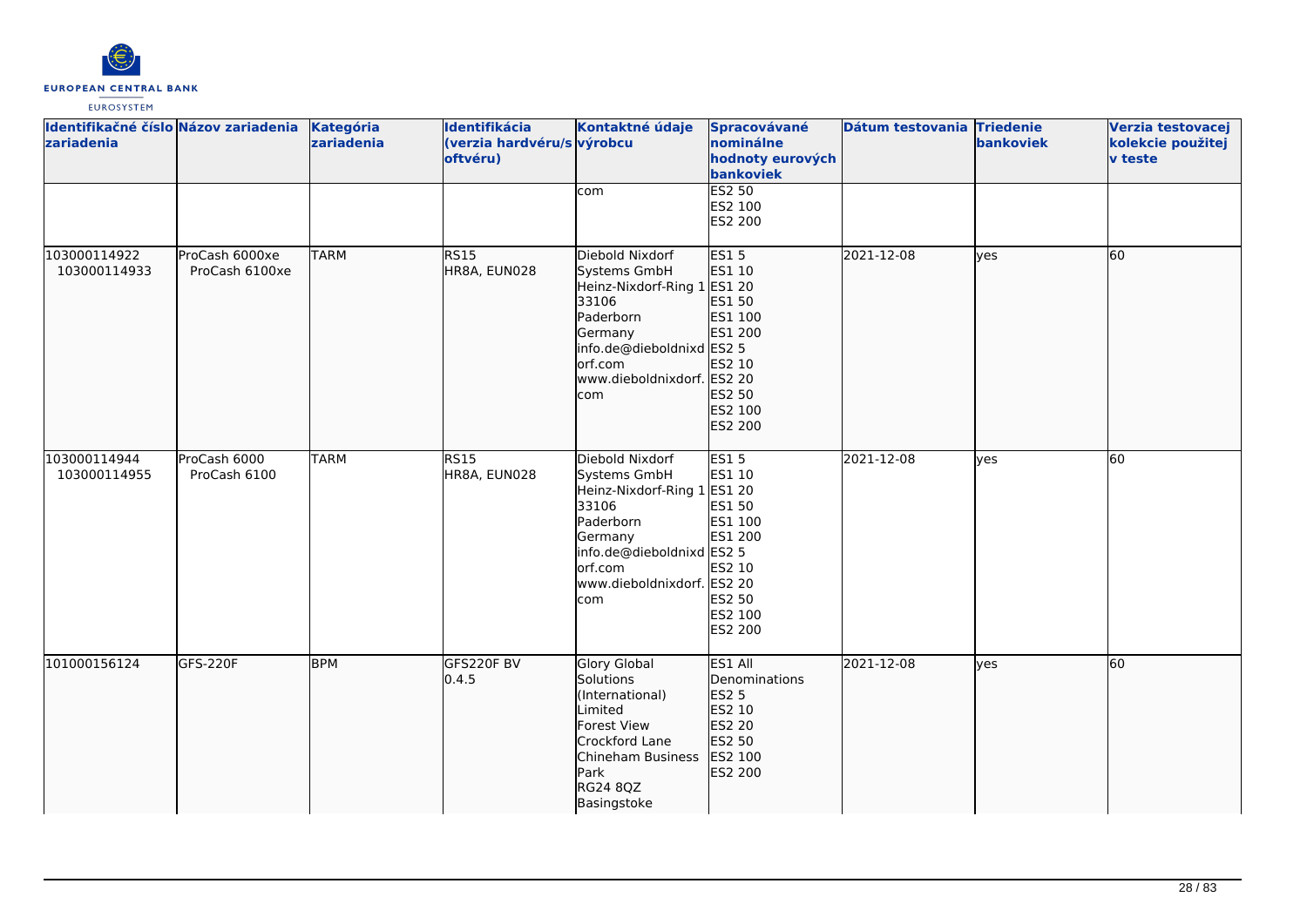

| Identifikačné číslo Názov zariadenia<br>zariadenia |                          | Kategória<br>zariadenia | Identifikácia<br>(verzia hardvéru/s výrobcu<br>oftvéru) | Kontaktné údaje                                                                                                                                                                                                                                  | Spracovávané<br>nominálne<br>hodnoty eurových<br>bankoviek                            | Dátum testovania Triedenie | bankoviek  | Verzia testovacej<br>kolekcie použitej<br><b>v</b> teste |
|----------------------------------------------------|--------------------------|-------------------------|---------------------------------------------------------|--------------------------------------------------------------------------------------------------------------------------------------------------------------------------------------------------------------------------------------------------|---------------------------------------------------------------------------------------|----------------------------|------------|----------------------------------------------------------|
|                                                    |                          |                         |                                                         | <b>United Kingdom</b><br>philippe.macon@fr.g<br>lory-global.com<br>www.gloryglobalsolu<br>tions.com                                                                                                                                              |                                                                                       |                            |            |                                                          |
| 102000156136                                       | Ntegra Compact           | <b>BAM</b>              | <b>NTEGRA COMPACT</b><br><b>BV</b><br>EUR:2.1           | Glory Global<br>Solutions<br>(International)<br>Limited<br>Forest View<br>Crockford Lane<br>Chineham Business<br>Park<br>RG24 8QZ<br>Basingstoke<br>United Kingdom<br>philippe.macon@fr.g<br>lory-global.com<br>www.gloryglobalsolu<br>tions.com | ES1 All<br>Denominations<br>ES2 5<br>ES2 10<br>ES2 20<br>ES2 50<br>ES2 100<br>ES2 200 | 2021-12-08                 | lno        | 60                                                       |
| 103000156592<br>103000156605                       | <b>RBG-200</b><br>RZ-200 | <b>TARM</b>             | <b>HVD-200</b><br>6617                                  | <b>Glory Global</b><br>Solutions<br>Thomas-Edison-Platz ES2 5<br>63263<br>Neu-Isenburg<br>Germany<br>www.gloryglobalsolu ES2 200<br>tions.com                                                                                                    | ES1 All<br>Denominations<br>ES2 10<br>ES2 20<br>ES2 50<br>ES2 100                     | 2021-12-08                 | lyes       | 60                                                       |
| 103000156616<br>103000156627                       | <b>RBG-200</b><br>RZ-200 | <b>TARM</b>             | <b>HVD-210</b><br>6617                                  | <b>Glory Global</b><br>Solutions<br>Thomas-Edison-Platz ES2 5<br>63263<br>Neu-Isenburg<br>Germany<br>www.gloryglobalsolu ES2 200<br>tions.com                                                                                                    | ES1 All<br>Denominations<br>ES2 10<br>ES2 20<br>ES2 50<br>ES2 100                     | 2021-12-08                 | lves       | 60                                                       |
| 103000113818                                       | CINEO C6060              | <b>TARM</b>             | <b>RS32</b>                                             | Diebold Nixdorf                                                                                                                                                                                                                                  | ES1 All                                                                               | 2021-12-07                 | <b>yes</b> | 60                                                       |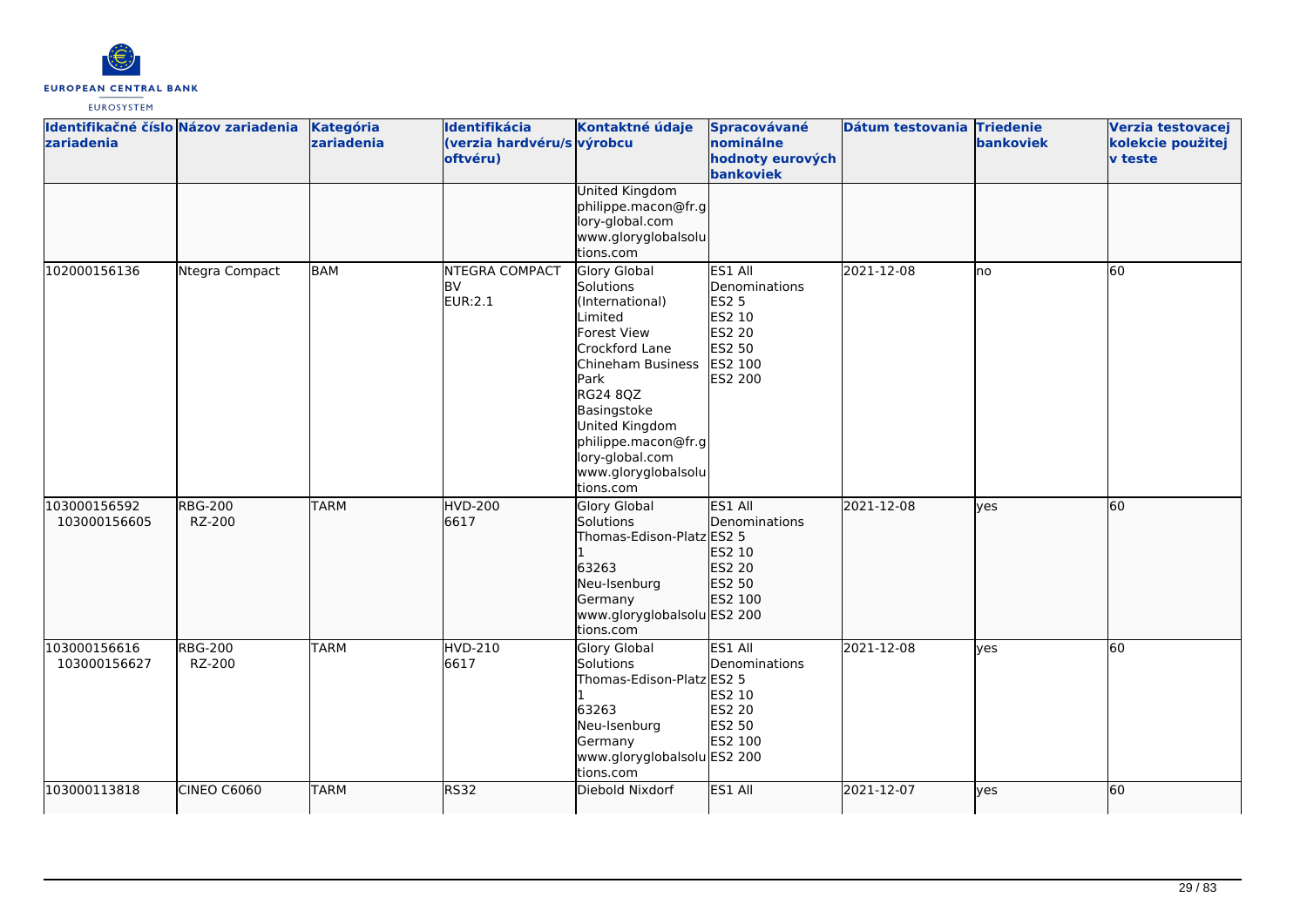

| Identifikačné číslo Názov zariadenia<br>zariadenia<br>103000113829                                                                                                                           | CINEO C6060 T                                                                                                                                                                                        | Kategória<br>zariadenia | Identifikácia<br>(verzia hardvéru/s výrobcu<br>oftvéru)<br>ZG04.EUG005.05 | Kontaktné údaje<br><b>Systems GmbH</b>                                                                                                        | Spracovávané<br>nominálne<br>hodnoty eurových<br>bankoviek<br><b>Denominations</b> | Dátum testovania Triedenie | bankoviek | Verzia testovacej<br>kolekcie použitej<br><b>v</b> teste |
|----------------------------------------------------------------------------------------------------------------------------------------------------------------------------------------------|------------------------------------------------------------------------------------------------------------------------------------------------------------------------------------------------------|-------------------------|---------------------------------------------------------------------------|-----------------------------------------------------------------------------------------------------------------------------------------------|------------------------------------------------------------------------------------|----------------------------|-----------|----------------------------------------------------------|
| 103000143380<br>103000143391                                                                                                                                                                 | CS6060<br>CS6060T                                                                                                                                                                                    |                         |                                                                           | Heinz-Nixdorf-Ring 1 ES2 5<br>33106<br>Paderborn<br>Germany<br>info.de@dieboldnixd ES2 100<br>orf.com<br>www.dieboldnixdorf.<br>com           | ES2 10<br>ES2 20<br>ES2 50<br>ES2 200                                              |                            |           |                                                          |
| 102000141456                                                                                                                                                                                 | GFS-220                                                                                                                                                                                              | BAM                     | <b>GFS STD BV</b><br>0.4.3                                                | <b>Glory Global</b><br>Solutions<br>Thomas-Edison-Platz ES2 5<br>63263<br>Neu-Isenburg<br>Germany<br>www.gloryglobalsolu ES2 200<br>tions.com | ES1 All<br>Denominations<br>ES2 10<br><b>ES2 20</b><br>ES2 50<br>ES2 100           | 2021-12-07                 | Ino       | 60                                                       |
| 101000145448                                                                                                                                                                                 | <b>USF-200</b>                                                                                                                                                                                       | <b>BPM</b>              | <b>HVD-300</b><br>0027                                                    | Glory Global<br>Solutions<br>Thomas-Edison-Platz ES2 5<br>63263<br>Neu-Isenburg<br>Germany<br>www.gloryglobalsolu ES2 200<br>tions.com        | ES1 All<br>Denominations<br>ES2 10<br>ES2 20<br>ES2 50<br>ES2 100                  | 2021-12-07                 | lves      | 60                                                       |
| 101000150117<br>101000150128<br>101000150139<br>101000150140<br>101000150151<br>101000150162<br>101000150173<br>101000150184<br>101000150195<br>101000150208<br>101000150219<br>101000150220 | USF-100<br><b>USF-100 EU</b><br><b>UW-500EU</b><br><b>UW-500EUD</b><br><b>UW-500EUL</b><br>UW-500EUB<br><b>UW-600EU</b><br>UW-600EUD<br>UW-600EUL<br>UW-600EUB<br><b>UWH-1000</b><br><b>UWH-1500</b> | <b>BPM</b>              | HVD-1XX<br>7131                                                           | <b>Glory Global</b><br>Solutions<br>Thomas-Edison-Platz ES2 5<br>63263<br>Neu-Isenburg<br>Germany<br>www.gloryglobalsolu ES2 200<br>tions.com | ES1 All<br>Denominations<br>ES2 10<br><b>ES2 20</b><br>ES2 50<br>ES2 100           | 2021-12-07                 | lves      | 60                                                       |
|                                                                                                                                                                                              |                                                                                                                                                                                                      |                         |                                                                           |                                                                                                                                               |                                                                                    |                            |           |                                                          |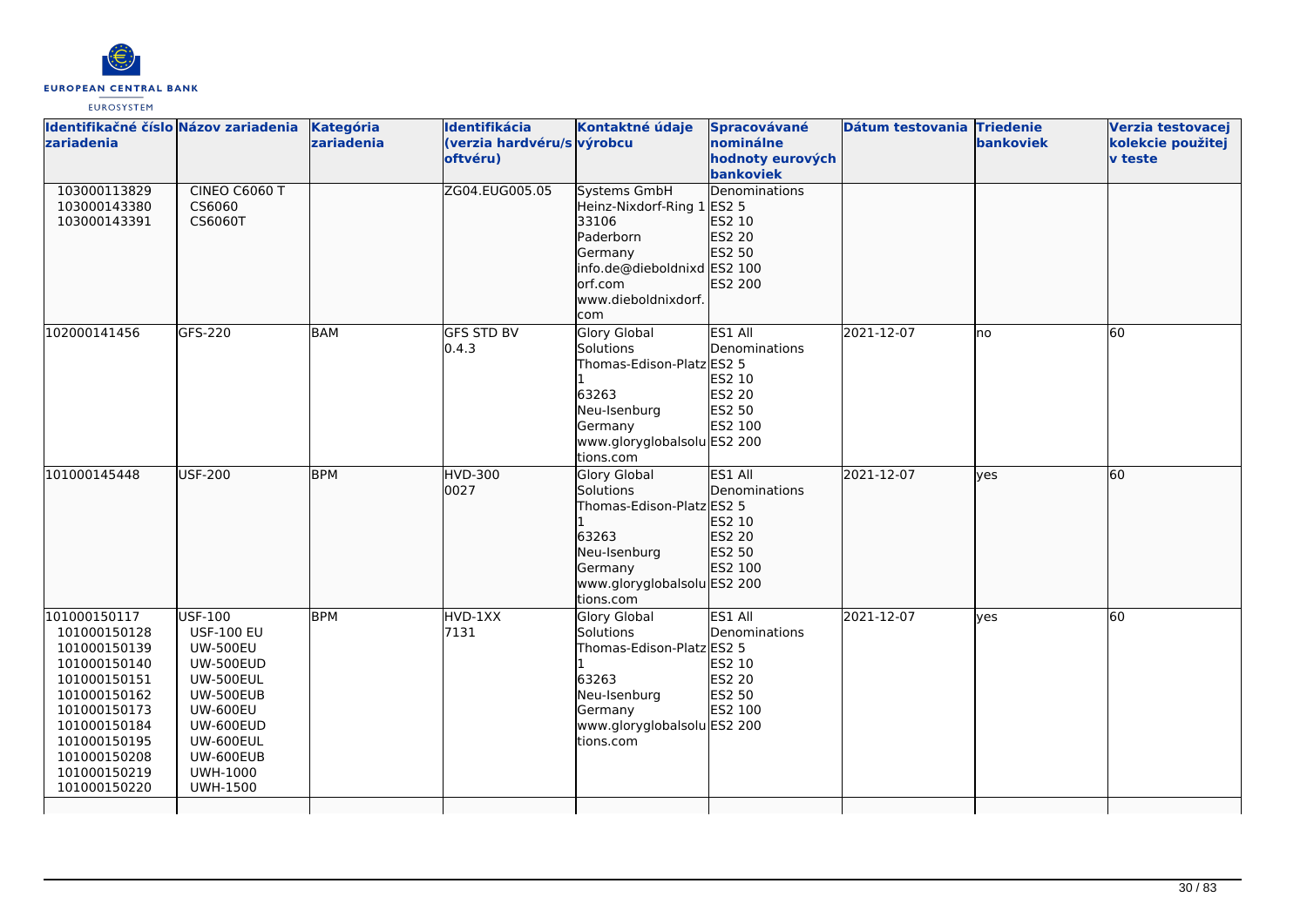

| Identifikačné číslo Názov zariadenia<br>zariadenia                                                                           |                                                                                                                                | Kategória<br>zariadenia | Identifikácia<br>(verzia hardvéru/s výrobcu<br>oftvéru) | Kontaktné údaje                                                                                                                                                                                   | Spracovávané<br>nominálne<br>hodnoty eurových<br>bankoviek                                          | Dátum testovania Triedenie | bankoviek | Verzia testovacej<br>kolekcie použitej<br><b>v</b> teste |
|------------------------------------------------------------------------------------------------------------------------------|--------------------------------------------------------------------------------------------------------------------------------|-------------------------|---------------------------------------------------------|---------------------------------------------------------------------------------------------------------------------------------------------------------------------------------------------------|-----------------------------------------------------------------------------------------------------|----------------------------|-----------|----------------------------------------------------------|
| 101000156191<br>101000156204<br>101000156215<br>101000156226<br>101000156237<br>101000156248<br>101000156259<br>101000156260 | <b>iH-110F</b><br>iH-110FB<br><b>iH-110FS</b><br>New i-Hunter F<br>Magner 165F<br>Magner 165FB<br>Magner 165FS<br>Magner 150NF | <b>BPM</b>              | V 0.1.4                                                 | Hitachi Terminal<br>Solutions Korea Co.,<br>Ltd<br>7-6, 4-gil, Samsung<br>1-ro, Hwaseong-Si<br>445-170<br>Gyeonggi-do<br>South Korea<br>info@hitachi-<br>tsol.co.kr<br>www.hitachi-<br>tsol.co.kr | <b>ES1 All</b><br>Denominations<br><b>ES2 5</b><br>ES2 10<br>ES2 20<br>ES2 50<br>ES2 100<br>ES2 200 | 2021-12-07                 | lves      | $\overline{60}$                                          |
| 103000116775<br>103000116786<br>103000143404<br>103000143415                                                                 | <b>CINEO C6060</b><br>CINEO C6060 T<br>CS6060<br>CS6060T                                                                       | <b>TARM</b>             | RS32 Plus<br>ZG04.EUG005.05                             | Diebold Nixdorf<br>Systems GmbH<br>Heinz-Nixdorf-Ring 1 ES2 5<br>33106<br>Paderborn<br>Germany<br>info.de@dieboldnixd ES2 100<br>orf.com<br>www.dieboldnixdorf.<br>com                            | ES1 All<br>Denominations<br>ES2 10<br>ES2 20<br>ES2 50<br>ES2 200                                   | 2021-12-02                 | lves      | 60                                                       |
| 102000156557                                                                                                                 | b9200                                                                                                                          | BAM                     | $C-25$                                                  | Hilton Europe S.L.<br>Principe de Vergara<br>5-bajo dcha.<br>28001<br>Madrid<br>Spain<br>www.hiltoneurope.c ES2 100<br>om                                                                         | ES1 All<br>Denominations<br>ES2 5<br>ES2 10<br>ES2 20<br>ES2 50<br>ES2 200                          | 2021-12-02                 | lno       | 60                                                       |
| 103000145086<br>103000145097<br>103000145100<br>103000145111                                                                 | iCash 50<br>iCash 100<br>ProCash 6300<br>ProCash 6300 Mini                                                                     | <b>TARM</b>             | HVC-40<br>Nationcode 37,<br>Version 75 (4bhex)          | Diebold Nixdorf<br>Systems GmbH<br>Heinz-Nixdorf-Ring 1 ES1 20<br>33106<br>Paderborn<br>Germany<br>info.de@dieboldnixd ES2 5<br>lorf.com<br>www.dieboldnixdorf. ES2 20                            | <b>ES15</b><br>ES1 10<br>ES1 50<br>ES1 100<br>ES1 200<br>ES2 10                                     | 2021-12-01                 | lves      | 60                                                       |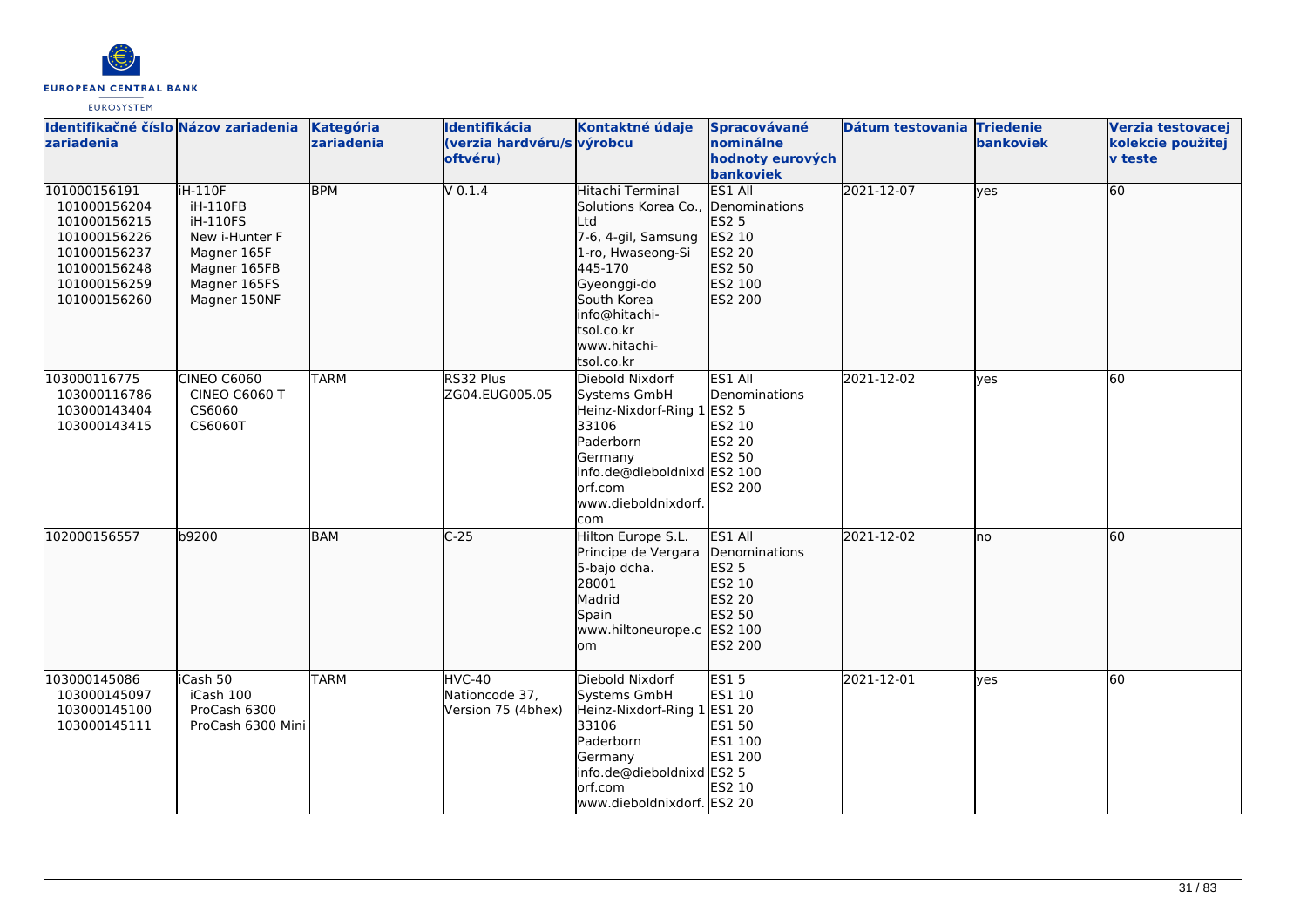

| Identifikačné číslo Názov zariadenia Kategória<br>zariadenia |                                                          | zariadenia  | Identifikácia<br>(verzia hardvéru/s výrobcu<br>oftvéru) | Kontaktné údaje                                                                                                                                                        | Spracovávané<br>nominálne<br>hodnoty eurových<br>bankoviek                                   | Dátum testovania Triedenie | bankoviek  | Verzia testovacej<br>kolekcie použitej<br><b>v</b> teste |
|--------------------------------------------------------------|----------------------------------------------------------|-------------|---------------------------------------------------------|------------------------------------------------------------------------------------------------------------------------------------------------------------------------|----------------------------------------------------------------------------------------------|----------------------------|------------|----------------------------------------------------------|
|                                                              |                                                          |             |                                                         | com                                                                                                                                                                    | ES2 50<br>ES2 100<br>ES2 200                                                                 |                            |            |                                                          |
| 103000155546                                                 | CM18NS                                                   | <b>TARM</b> | <b>RL40</b><br>P001.EU0001.00                           | Arca Technologies<br>srl<br>Via Statale 17<br>10012<br>Bollengo (TO)<br>Italy<br>www.arca.com                                                                          | ES1 All<br>Denominations<br><b>ES2 5</b><br>ES2 10<br>ES2 20<br>ES2 50<br>ES2 100<br>ES2 200 | 2021-12-01                 | lves       | 60                                                       |
| 103000155739<br>103000155740<br>103000155751<br>103000155762 | <b>CINEO C6060</b><br>CINEO C6060 T<br>CS6060<br>CS6060T | <b>TARM</b> | <b>RS32</b><br>ZG07.EUG010.02                           | Diebold Nixdorf<br>Systems GmbH<br>Heinz-Nixdorf-Ring 1 ES2 5<br>33106<br>Paderborn<br>Germany<br>info.de@dieboldnixd ES2 100<br>orf.com<br>www.dieboldnixdorf.<br>com | ES1 All<br>Denominations<br>ES2 10<br><b>ES2 20</b><br>ES2 50<br>ES2 200                     | 2021-12-01                 | <b>ves</b> | 60                                                       |
| 103000155773<br>103000155784<br>103000155795<br>103000155808 | CINEO C6060<br>CINEO C6060 T<br>CS6060<br>CS6060T        | <b>TARM</b> | RS32 Plus<br>ZG07.EUG010.02                             | Diebold Nixdorf<br>Systems GmbH<br>Heinz-Nixdorf-Ring 1 ES2 5<br>33106<br>Paderborn<br>Germany<br>info.de@dieboldnixd ES2 100<br>orf.com<br>www.dieboldnixdorf.<br>com | ES1 All<br>Denominations<br>ES2 10<br><b>ES2 20</b><br>ES2 50<br>ES2 200                     | 2021-12-01                 | lves       | 60                                                       |
| 104000113615                                                 | iCash 10                                                 | TAM         | HVC-40<br>Nation Code 37, Ver Systems GmbH<br>92        | Diebold Nixdorf<br>Heinz-Nixdorf-Ring 1<br>33106<br>Paderborn<br>Germany                                                                                               | ES1 All<br>Denominations<br><b>ES2 5</b><br>ES2 10<br><b>ES2 20</b><br>ES2 50                | 2021-11-30                 | lno        | 60                                                       |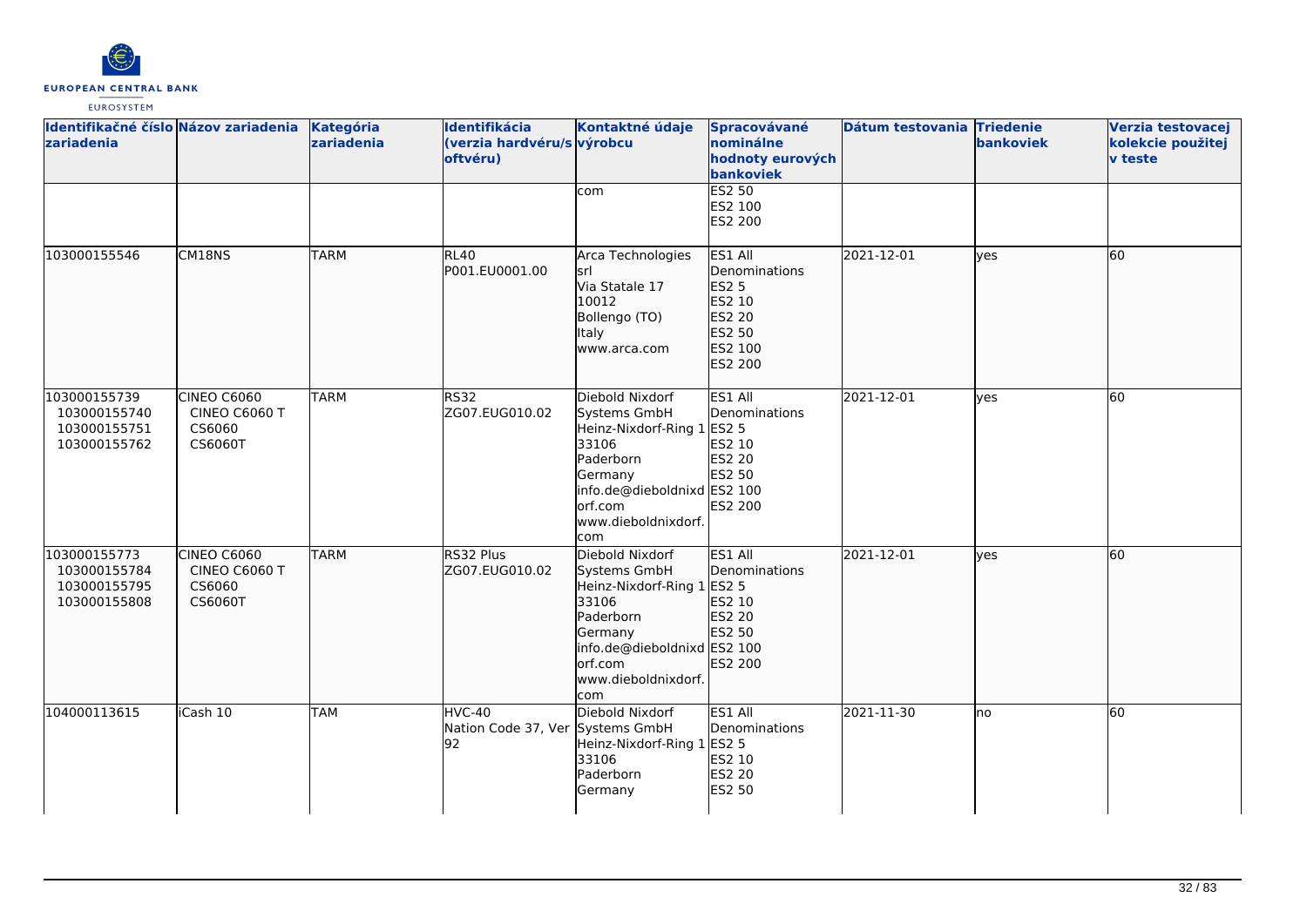

| Identifikačné číslo Názov zariadenia<br>zariadenia                                           |                                                                                               | <b>Kategória</b><br>zariadenia | <b>Identifikácia</b><br>(verzia hardvéru/s výrobcu<br>oftvéru) | Kontaktné údaje<br>info.de@dieboldnixd ES2 100                                                                                                                                                                  | Spracovávané<br>nominálne<br>hodnoty eurových<br>bankoviek                            | Dátum testovania Triedenie | bankoviek | Verzia testovacej<br>kolekcie použitej<br>v teste |
|----------------------------------------------------------------------------------------------|-----------------------------------------------------------------------------------------------|--------------------------------|----------------------------------------------------------------|-----------------------------------------------------------------------------------------------------------------------------------------------------------------------------------------------------------------|---------------------------------------------------------------------------------------|----------------------------|-----------|---------------------------------------------------|
|                                                                                              |                                                                                               |                                |                                                                | orf.com<br>www.dieboldnixdorf.<br>com                                                                                                                                                                           | ES2 200                                                                               |                            |           |                                                   |
| 101000147587<br>101000147598<br>101000147601                                                 | K4<br>K12<br>K8                                                                               | <b>BPM</b>                     | <b>Fitness Sorter</b><br>EUR:CA08                              | Laurel Bank<br>Machines Co Ltd<br>1-1-2 Toranomon<br>Minato-ku<br>Tokyo<br>Japan<br>www.lbm.co.jp                                                                                                               | ES1 All<br>Denominations<br>ES2 5<br>ES2 10<br>ES2 20<br>ES2 50<br>ES2 100<br>ES2 200 | 2021-11-26                 | lves      | 60                                                |
| 101000155555<br>101000155566<br>101000155577<br>101000155588<br>101000155599<br>101000155602 | <b>ST-150F</b><br>iHunter+F<br>iHunter2.0F<br>Magner 175F<br>GBS ST-150F<br>Multicash ST-150F | <b>BPM</b>                     | 2021_11                                                        | Hitachi Terminal<br>Solutions Korea Co., Denominations<br>Ltd<br>7-6, 4-gil, Samsung<br>1-ro, Hwaseong-Si<br>445-170<br>Gyeonggi-do<br>South Korea<br>info@hitachi-<br>tsol.co.kr<br>www.hitachi-<br>tsol.co.kr | ES1 All<br>ES2 5<br>ES2 10<br>ES2 20<br>ES2 50<br>ES2 100<br>ES2 200                  | 2021-11-26                 | yes       | 60                                                |
| 102000155614<br>102000155625<br>102000155636<br>102000155647                                 | <b>ST-150NV</b><br>Magner 175V<br>i-Hunter 2.0 Dual<br>CIS<br>MultiCash<br><b>ST-150NV</b>    | <b>BAM</b>                     | V 1.0.4                                                        | Hitachi Terminal<br>Solutions Korea Co., Denominations<br>Ltd<br>7-6, 4-gil, Samsung<br>1-ro, Hwaseong-Si<br>445-170<br>Gyeonggi-do<br>South Korea<br>info@hitachi-<br>tsol.co.kr<br>www.hitachi-<br>tsol.co.kr | ES1 All<br><b>ES2 5</b><br>ES2 10<br>ES2 20<br>ES2 50<br>ES2 100<br>ES2 200           | 2021-11-26                 | lno       | 60                                                |
| 101000155679<br>101000155680                                                                 | $k4$ Rev.2<br>K12 Rev.2                                                                       | <b>BPM</b>                     | IDU-64<br>EUR:AA09                                             | Laurel Bank<br>Machines Co Ltd                                                                                                                                                                                  | ES1 All<br>Denominations                                                              | 2021-11-26                 | ves       | 60                                                |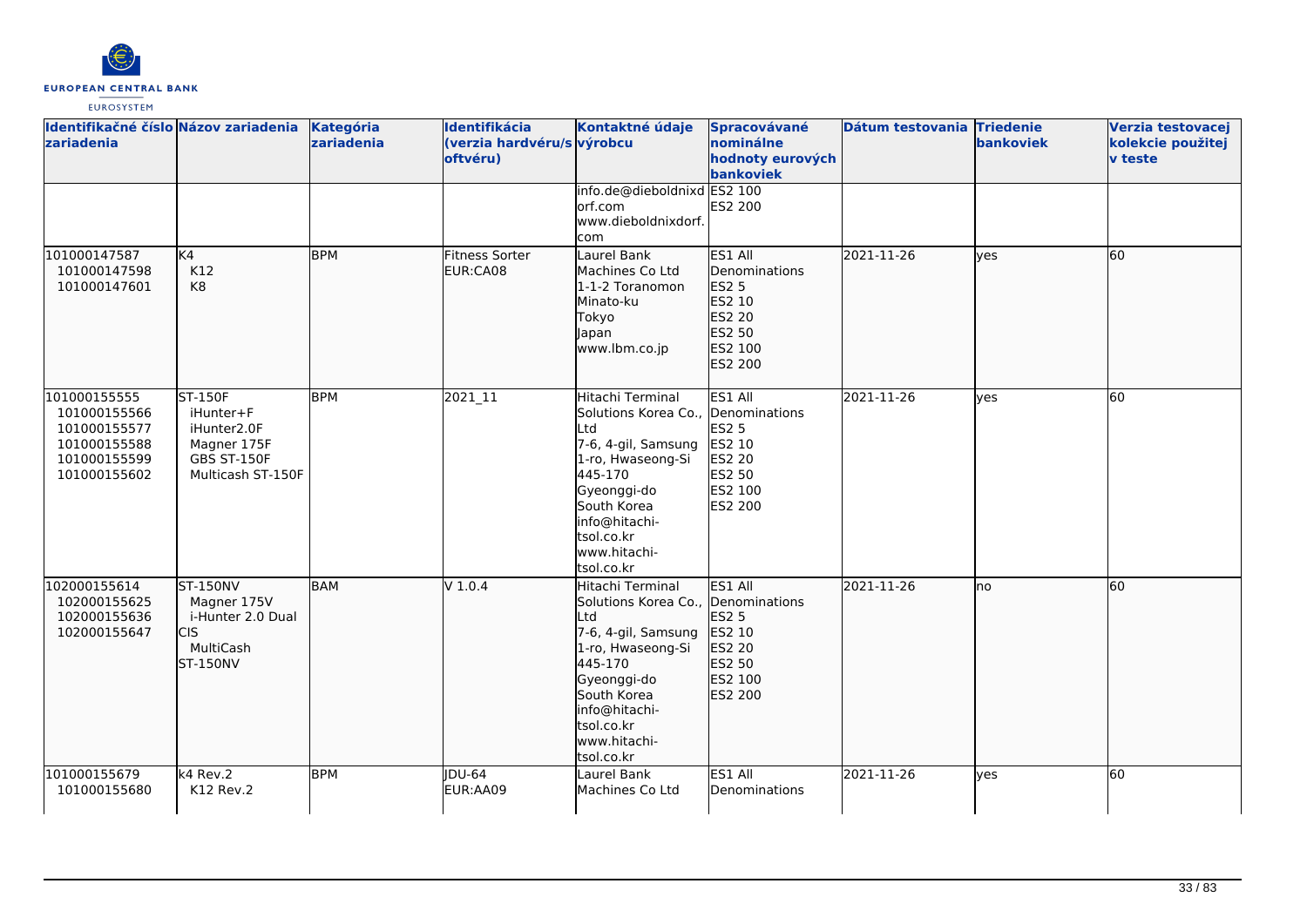

| Identifikačné číslo Názov zariadenia<br>zariadenia           |                                                                                             | Kategória<br>zariadenia | Identifikácia<br>(verzia hardvéru/s výrobcu<br>oftvéru)         | Kontaktné údaje                                                                                   | Spracovávané<br>nominálne<br>hodnoty eurových<br>bankoviek                                   | Dátum testovania Triedenie | bankoviek | Verzia testovacej<br>kolekcie použitej<br><b>v</b> teste |
|--------------------------------------------------------------|---------------------------------------------------------------------------------------------|-------------------------|-----------------------------------------------------------------|---------------------------------------------------------------------------------------------------|----------------------------------------------------------------------------------------------|----------------------------|-----------|----------------------------------------------------------|
| 101000155691<br>101000155704                                 | K8 Rev.2<br>K <sub>3</sub>                                                                  |                         |                                                                 | 1-1-2 Toranomon<br>Minato-ku<br>Tokyo<br>Japan<br>www.lbm.co.jp                                   | ES2 <sub>5</sub><br>ES2 10<br>ES2 20<br>ES2 50<br>ES2 100<br>ES2 200                         |                            |           |                                                          |
| 102000147555                                                 | X8                                                                                          | <b>BAM</b>              | Denomination Sorter Laurel Bank<br>EUR CB01                     | Machines Co Ltd<br>1-1-2 Toranomon<br>Minato-ku<br>Tokyo<br>Japan<br>www.lbm.co.jp                | ES1 All<br>Denominations<br><b>ES2 5</b><br>ES2 10<br>ES2 20<br>ES2 50<br>ES2 100<br>ES2 200 | 2021-11-25                 | Ino       | $\overline{60}$                                          |
| 101000149317<br>101000149328<br>101000149339<br>101000149340 | K4 Rev.3<br>K3HR<br>K8 Rev.3<br>K12 Rev.3                                                   | <b>BPM</b>              | <b>IDU-65</b><br>EUR:AA09                                       | Laurel Bank<br>Machines Co Ltd<br>1-1-2 Toranomon<br>Minato-ku<br>Tokyo<br>Japan<br>www.lbm.co.jp | ES1 All<br>Denominations<br><b>ES2 5</b><br>ES2 10<br>ES2 20<br>ES2 50<br>ES2 100<br>ES2 200 | 2021-11-25                 | ves       | 60                                                       |
| 103000155341<br>103000155352                                 | Oki Teller Cash<br>Recycler G7<br>(GZ9321B)<br>Oki Teller Cash<br>Recycler G7<br>(GZ79321A) | <b>TARM</b>             | OKI TG7-BRM 39.xx<br>OKI TG7-Recognition Co, Ltd<br>(Euro) 6.02 | Oki Electric Industry<br>3-1 Futabacho,<br>Takasaki<br>370-8585<br>Gumma<br>Japan<br>www.oki.com  | ES1 All<br>Denominations<br>ES2 5<br>ES2 10<br>ES2 20<br>ES2 50<br>ES2 100<br>ES2 200        | 2021-11-24                 | lyes      | 60                                                       |
| 102000155362                                                 | <b>X10V</b>                                                                                 | <b>BAM</b>              | SL-MAIN_Rev.A3a<br>EUR V04                                      | Laurel Bank<br>Machines Co Ltd<br>1-1-2 Toranomon<br>Minato-ku<br>Tokyo                           | ES1 All<br>Denominations<br><b>ES2 5</b><br>ES2 10<br><b>ES2 20</b>                          | 2021-11-23                 | lno       | 60                                                       |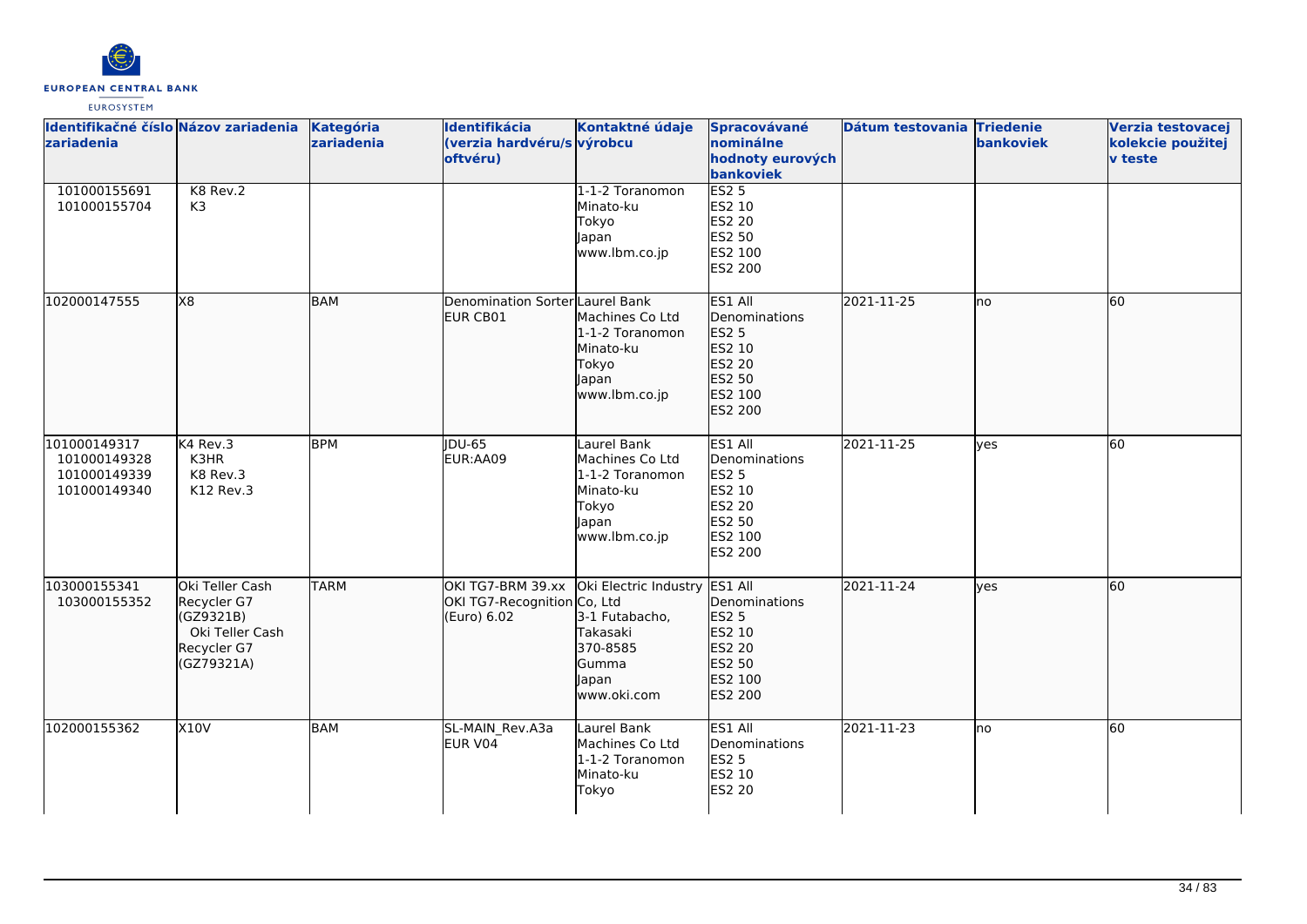

| Identifikačné číslo Názov zariadenia<br>zariadenia |                                                                | Kategória<br>zariadenia | Identifikácia<br>(verzia hardvéru/s výrobcu<br>oftvéru) | Kontaktné údaje                                                                                                                               | Spracovávané<br>nominálne<br>hodnoty eurových<br>bankoviek                                          | Dátum testovania Triedenie | bankoviek   | Verzia testovacej<br>kolekcie použitej<br><b>v</b> teste |
|----------------------------------------------------|----------------------------------------------------------------|-------------------------|---------------------------------------------------------|-----------------------------------------------------------------------------------------------------------------------------------------------|-----------------------------------------------------------------------------------------------------|----------------------------|-------------|----------------------------------------------------------|
|                                                    |                                                                |                         |                                                         | Japan<br>www.lbm.co.jp                                                                                                                        | <b>ES2 50</b><br>ES2 100<br>ES2 200                                                                 |                            |             |                                                          |
| 101000155372                                       | X10F                                                           | <b>BPM</b>              | SL-MAIN_Rev.A3a<br>EUR V04                              | Laurel Bank<br>Machines Co Ltd<br>1-1-2 Toranomon<br>Minato-ku<br>Tokyo<br>Japan<br>www.lbm.co.jp                                             | ES1 All<br>Denominations<br>ES2 5<br>ES2 10<br>ES2 20<br>ES2 50<br>ES2 100<br>ES2 200               | 2021-11-23                 | lves        | 60                                                       |
| 101000155430                                       | let Scan iFX2 i427                                             | <b>BPM</b>              | <b>EURO REVISION</b><br>7.31, CFF 7.20                  | Cummins-Allison<br>Corp<br>891 Feehandville<br>Drive<br>IL 60056<br>MT. Prospect<br><b>USA</b><br>www.cumminsalliso<br>n.com                  | ES1 All<br>Denominations<br><b>ES2 5</b><br>ES2 10<br>ES2 20<br>ES2 50<br>ES2 100<br><b>ES2 200</b> | 2021-11-23                 | <b>ves</b>  | 60                                                       |
| 104000144337<br>104000144348<br>104000155729       | CI-10B RBW-100<br>$CI-5B$ <sub>_RBW-50</sub><br><b>RBW-200</b> | <b>TAM</b>              | <b>HVE-10</b><br>1501                                   | <b>Glory Global</b><br>Solutions<br>Thomas-Edison-Platz ES2 5<br>63263<br>Neu-Isenburg<br>Germany<br>www.gloryglobalsolu ES2 200<br>tions.com | ES1 All<br>Denominations<br>lES2 10<br>ES2 20<br>ES2 50<br>ES2 100                                  | 2021-11-22                 | lno         | 60                                                       |
| 102000156660                                       | Tellac-22                                                      | BAM                     | V4.0                                                    | Musashi Co Ltd<br>20-36, Ginza,<br>Chuoku<br>104-0061<br>Tokyo<br>Japan<br>www.musashinet.co. ES2 100<br>Jp                                   | ES1 All<br>Denominations<br><b>ES2 5</b><br>ES2 10<br>ES2 20<br>ES2 50<br><b>ES2 200</b>            | 2021-11-22                 | <b>I</b> no | 60                                                       |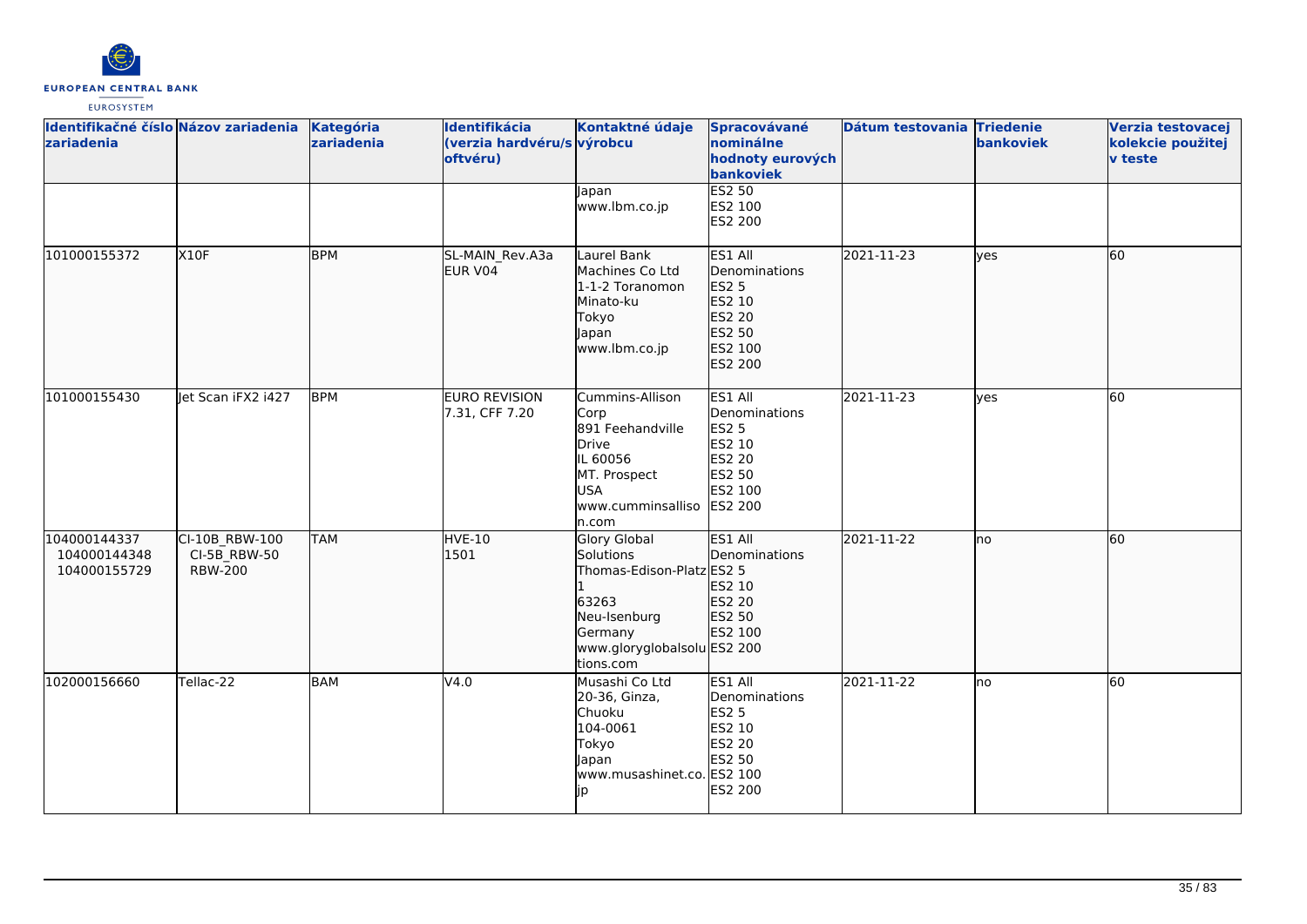

| Identifikačné číslo Názov zariadenia<br>zariadenia                                           |                                                                                                     | Kategória<br>zariadenia | Identifikácia<br>(verzia hardvéru/s výrobcu<br>oftvéru)  | Kontaktné údaje                                                                                                                                                                                                 | Spracovávané<br>nominálne<br>hodnoty eurových<br>bankoviek                         | Dátum testovania Triedenie | bankoviek   | Verzia testovacej<br>kolekcie použitej<br><b>v</b> teste |
|----------------------------------------------------------------------------------------------|-----------------------------------------------------------------------------------------------------|-------------------------|----------------------------------------------------------|-----------------------------------------------------------------------------------------------------------------------------------------------------------------------------------------------------------------|------------------------------------------------------------------------------------|----------------------------|-------------|----------------------------------------------------------|
| 101000155101<br>101000155112<br>101000155123<br>101000155134                                 | <b>ST-150NF</b><br>Magner 175FF<br>MultiCash<br><b>ST-150NF</b><br>i-Hunter 2.0 Dual<br>CIS-F       | <b>BPM</b>              | V1.0.4                                                   | Hitachi Terminal<br>Solutions Korea Co., Denominations<br>Ltd<br>7-6, 4-gil, Samsung<br>1-ro, Hwaseong-Si<br>445-170<br>Gyeonggi-do<br>South Korea<br>info@hitachi-<br>tsol.co.kr<br>www.hitachi-<br>tsol.co.kr | ES1 All<br><b>ES2 5</b><br>ES2 10<br>ES2 20<br>ES2 50<br>ES2 100<br>ES2 200        | 2021-11-19                 | <b>lves</b> | 60                                                       |
| 102000155226<br>102000155237<br>102000155248<br>102000155259<br>102000155260<br>102000155271 | ST-150<br>iHunter+<br>iHunter <sub>2.0</sub><br>Magner 175<br><b>GBS ST-150</b><br>Multicash ST-150 | <b>BAM</b>              | 2021_11                                                  | Hitachi Terminal<br>Solutions Korea Co., Denominations<br>Ltd<br>7-6, 4-gil, Samsung<br>1-ro, Hwaseong-Si<br>445-170<br>Gyeonggi-do<br>South Korea<br>info@hitachi-<br>tsol.co.kr<br>www.hitachi-<br>tsol.co.kr | ES1 All<br><b>ES2 5</b><br>ES2 10<br><b>ES2 20</b><br>ES2 50<br>ES2 100<br>ES2 200 | 2021-11-19                 | Ino         | <b>60</b>                                                |
| 102000155282<br>102000155293<br>102000155306<br>102000155317<br>102000155328<br>102000155339 | liH-110<br>iH-110 S<br>iH-110 B<br>Magner 165<br>Magner 165 S<br>Magner 165 BC                      | BAM                     | 0.1.4                                                    | Hitachi Terminal<br>Solutions Korea Co., Denominations<br>Ltd<br>7-6, 4-gil, Samsung<br>1-ro, Hwaseong-Si<br>445-170<br>Gyeonggi-do<br>South Korea<br>info@hitachi-<br>tsol.co.kr<br>www.hitachi-<br>tsol.co.kr | ES1 All<br>ES2 5<br>ES2 10<br>ES2 20<br>ES2 50<br>ES2 100<br>ES2 200               | 2021-11-19                 | lno         | 60                                                       |
| 102000111893                                                                                 | P30                                                                                                 | <b>BAM</b>              | Micro Processor type Plus Banking<br>Main P-2.1.0 14.2.4 | Machines Co Ltd<br>Dangsandong-6Ka,<br>Youngdeungpo-Ku                                                                                                                                                          | ES1 All<br>Denominations<br><b>ES2 5</b><br>ES2 10                                 | 2021-11-18                 | lno         | 60                                                       |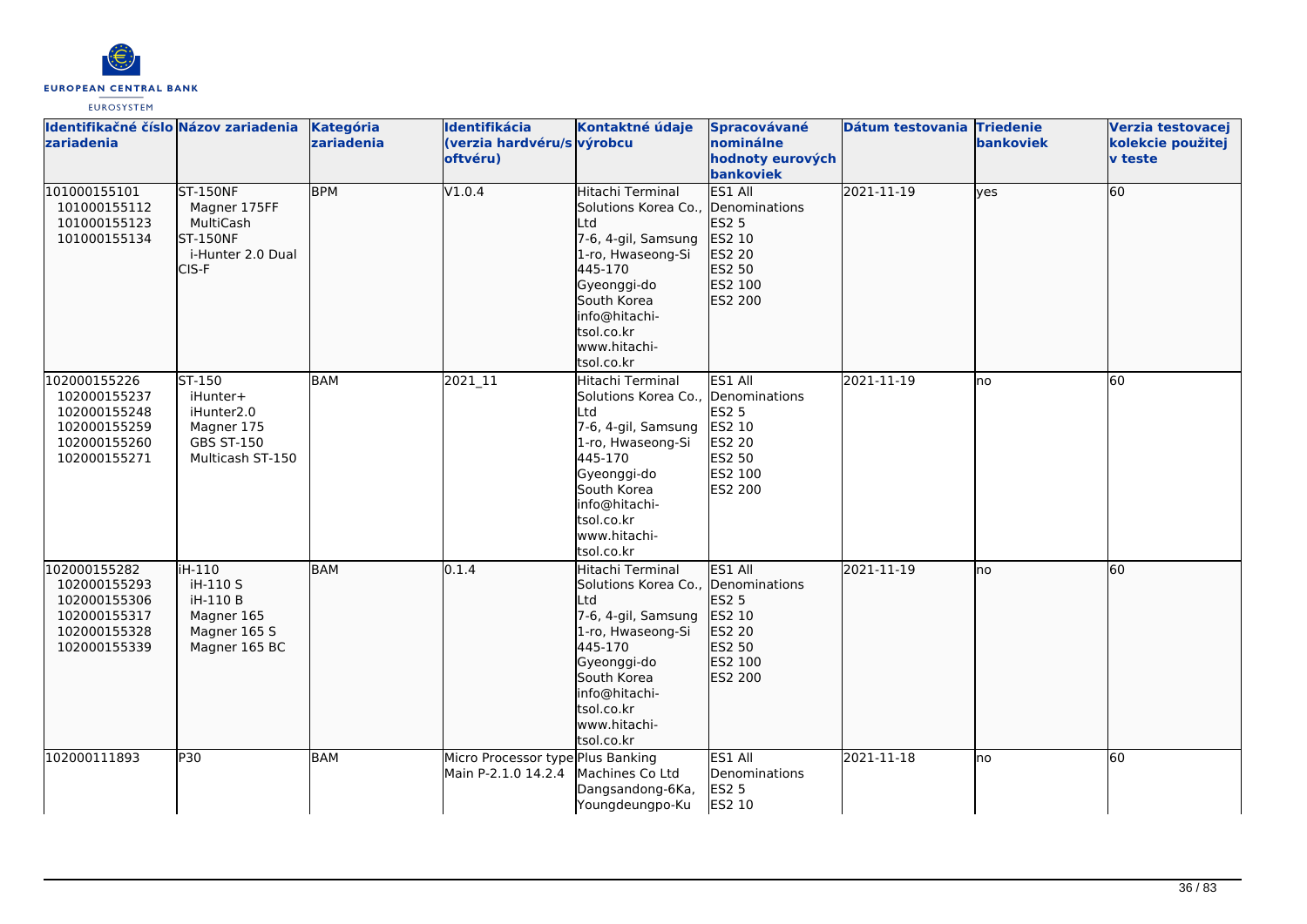

| Identifikačné číslo Názov zariadenia<br>zariadenia |                          | Kategória<br>zariadenia | Identifikácia<br>(verzia hardvéru/s výrobcu<br>oftvéru) | Kontaktné údaje<br>$340 - 4$                                                                                                           | Spracovávané<br>nominálne<br>hodnoty eurových<br>bankoviek<br>ES2 20                         | Dátum testovania Triedenie | bankoviek | Verzia testovacej<br>kolekcie použitej<br>v teste |
|----------------------------------------------------|--------------------------|-------------------------|---------------------------------------------------------|----------------------------------------------------------------------------------------------------------------------------------------|----------------------------------------------------------------------------------------------|----------------------------|-----------|---------------------------------------------------|
|                                                    |                          |                         |                                                         | Seoul<br>Korea<br>plus@plus.co.kr<br>www.plus.co.kr                                                                                    | ES2 50<br>ES2 100<br><b>ES2 200</b>                                                          |                            |           |                                                   |
| 102000155055                                       | let Scan iFX3 i236       | <b>BAM</b>              | EURO REVISION 7.31 Cummins-Allison                      | Corp<br>891 Feehandville<br>Drive<br>IL 60056<br>MT. Prospect<br><b>USA</b><br>www.cumminsalliso<br>n.com                              | ES1 All<br>Denominations<br><b>ES2 5</b><br>ES2 10<br>ES2 20<br>ES2 50<br>ES2 100<br>ES2 200 | 2021-11-18                 | no        | 60                                                |
| 103000144427<br>103000144438                       | <b>RBG-200</b><br>RZ-200 | <b>TARM</b>             | <b>HVD-200</b><br>6616                                  | Glory Global<br>Solutions<br>Thomas-Edison-Platz ES2 5<br>63263<br>Neu-Isenburg<br>Germany<br>www.gloryglobalsolu ES2 200<br>tions.com | ES1 All<br>Denominations<br>ES2 10<br><b>ES2 20</b><br>ES2 50<br>ES2 100                     | 2021-11-17                 | yes       | 60                                                |
| 103000144449<br>103000144450                       | <b>RBG-200</b><br>RZ-200 | <b>TARM</b>             | <b>HVD-210</b><br>6616                                  | Glory Global<br>Solutions<br>Thomas-Edison-Platz ES2 5<br>63263<br>Neu-Isenburg<br>Germany<br>www.gloryglobalsolu ES2 200<br>tions.com | ES1 All<br>Denominations<br>ES2 10<br>ES2 20<br>ES2 50<br>ES2 100                            | 2021-11-17                 | lves      | 60                                                |
| 101000145745                                       | USF-50                   | <b>BPM</b>              | 0317                                                    | Glory Global<br>Solutions<br>Thomas-Edison-Platz ES2 5<br>63263<br>Neu-Isenburg<br>Germany                                             | ES1 All<br>Denominations<br>ES2 10<br>ES2 20<br>ES2 50<br>ES2 100                            | 2021-11-17                 | ves       | 60                                                |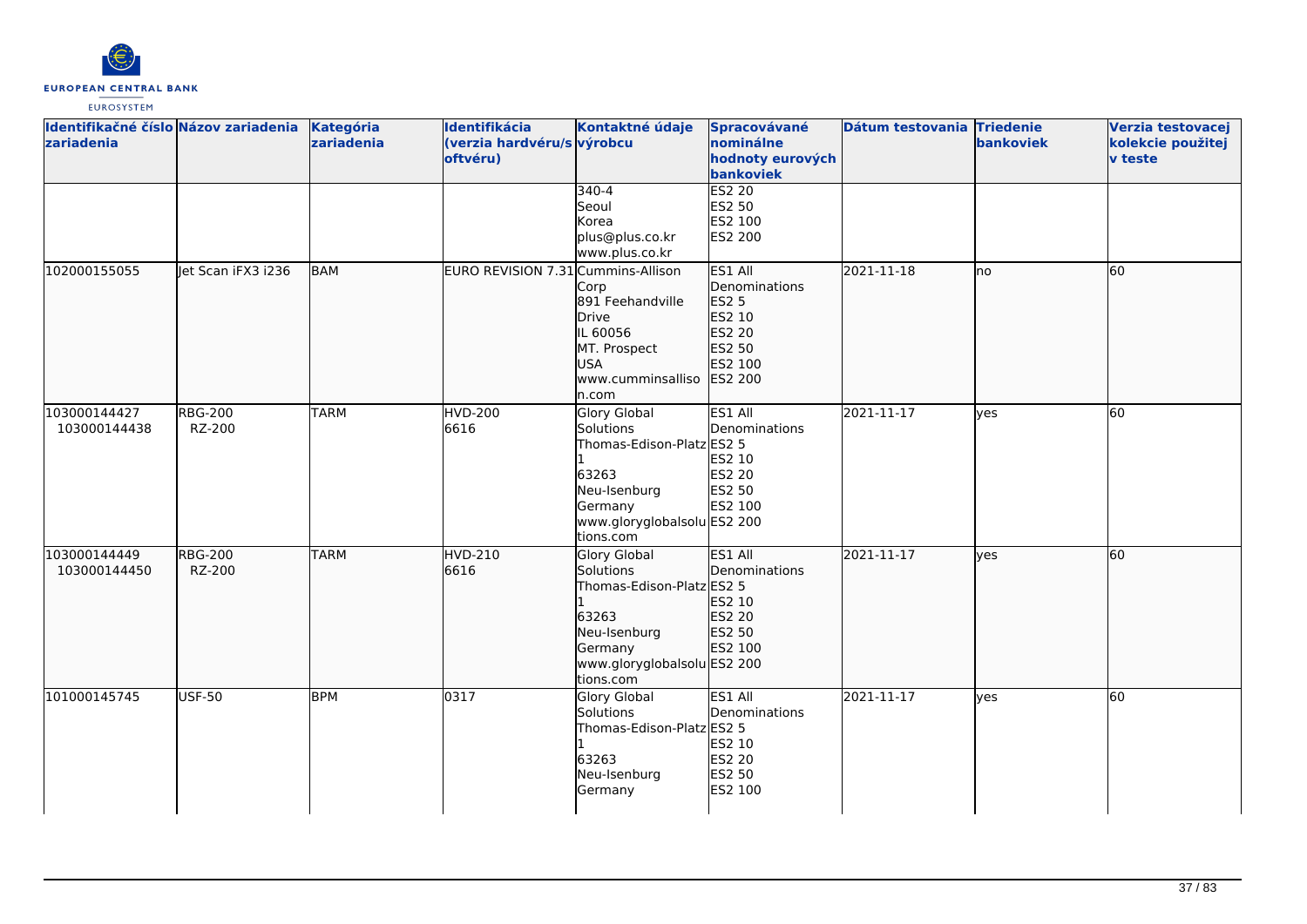

| Identifikačné číslo Názov zariadenia<br><b>zariadenia</b>                                                    |                                                                                                                                       | Kategória<br>zariadenia | Identifikácia<br>(verzia hardvéru/s výrobcu<br>oftvéru) | Kontaktné údaje<br>www.gloryglobalsolu ES2 200                                                                                                | Spracovávané<br>nominálne<br>hodnoty eurových<br>bankoviek                                          | Dátum testovania Triedenie | <b>bankoviek</b> | Verzia testovacej<br>kolekcie použitej<br><b>v</b> teste |
|--------------------------------------------------------------------------------------------------------------|---------------------------------------------------------------------------------------------------------------------------------------|-------------------------|---------------------------------------------------------|-----------------------------------------------------------------------------------------------------------------------------------------------|-----------------------------------------------------------------------------------------------------|----------------------------|------------------|----------------------------------------------------------|
|                                                                                                              |                                                                                                                                       |                         |                                                         | tions.com                                                                                                                                     |                                                                                                     |                            |                  |                                                          |
| 101000145756                                                                                                 | USF-51                                                                                                                                | <b>BPM</b>              | 0317                                                    | Glory Global<br>Solutions<br>Thomas-Edison-Platz ES2 5<br>63263<br>Neu-Isenburg<br>Germany<br>www.gloryglobalsolu ES2 200<br>tions.com        | ES1 All<br>Denominations<br>ES2 10<br>ES2 20<br>ES2 50<br>ES2 100                                   | 2021-11-17                 | ves              | 60                                                       |
| 101000145767<br>101000145778<br>101000145789<br>101000145790<br>101000145803<br>101000145814<br>101000145870 | <b>USF-300</b><br><b>USF-100EU2</b><br><b>UW-500EU2</b><br><b>UW-600EU2</b><br><b>UW-700EU2</b><br><b>UW-800EU2</b><br><b>USF-120</b> | <b>BPM</b>              | HVD-2XX<br>0317                                         | <b>Glory Global</b><br>Solutions<br>Thomas-Edison-Platz ES2 5<br>63263<br>Neu-Isenburg<br>Germany<br>www.gloryglobalsolu ES2 200<br>tions.com | ES1 All<br>Denominations<br>ES2 10<br>ES2 20<br>ES2 50<br>ES2 100                                   | 2021-11-17                 | ves              | 60                                                       |
| 101000145825<br>101000145836<br>101000145847<br>101000145858<br>101000146815<br>101000146826                 | UW-F4<br><b>UW-F12</b><br><b>UW-F16</b><br>UW-F8<br>GDB-100<br>GDB-200                                                                | <b>BPM</b>              | <b>HVD-310</b><br>0027                                  | Glory Global<br>Solutions<br>Thomas-Edison-Platz ES2 5<br>63263<br>Neu-Isenburg<br>Germany<br>www.gloryglobalsolu ES2 200<br>tions.com        | ES1 All<br>Denominations<br>ES2 10<br>ES2 20<br>ES2 50<br>ES2 100                                   | 2021-11-17                 | ves              | 60                                                       |
| 102000155044                                                                                                 | BIMAC B-666                                                                                                                           | <b>BAM</b>              | 6483                                                    | Prema GmbH<br>Tychbodenstrasse 9<br>4663<br>Oftringen<br>Switzerland<br>sascha.steinmann@<br>prema.ch<br>www.prema.ch                         | ES1 All<br>Denominations<br><b>ES2 5</b><br>ES2 10<br>ES2 20<br>ES2 50<br>ES2 100<br><b>ES2 200</b> | 2021-11-12                 | lno              | 60                                                       |
| 102000154851                                                                                                 | <b>BCS-160</b>                                                                                                                        | <b>BAM</b>              | Mainboard: 010507,                                      | Suzhou Ribao                                                                                                                                  | ES1 All                                                                                             | 2021-11-11                 | lno              | 60                                                       |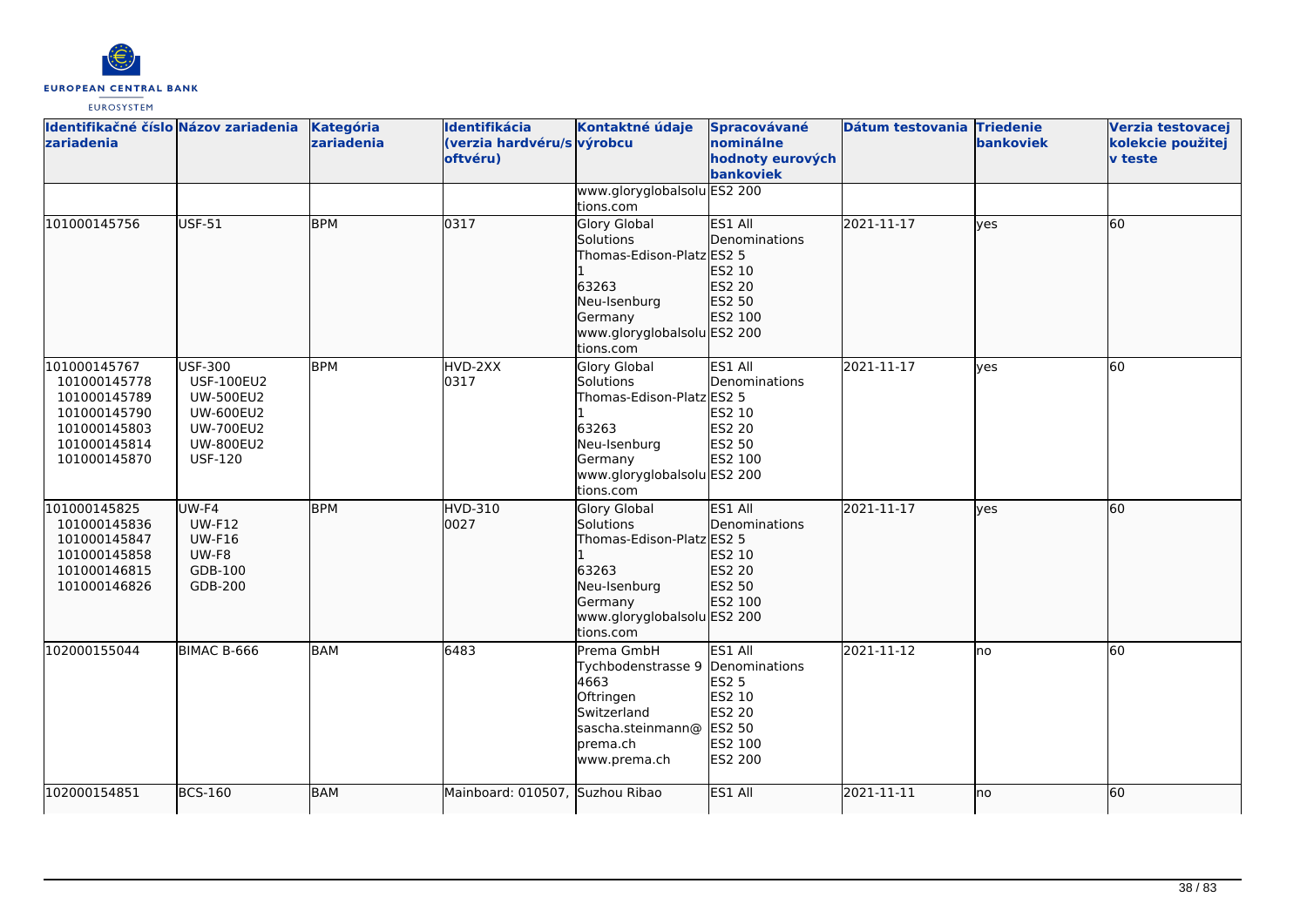

| Identifikačné číslo Názov zariadenia<br>zariadenia                                                                                                                           |                                                                                                                                                                                              | <b>Kategória</b><br>zariadenia | Identifikácia<br>(verzia hardvéru/s výrobcu<br>oftvéru) | Kontaktné údaje                                                                                                                                                      | Spracovávané<br>nominálne<br>hodnoty eurových<br>bankoviek                                                 | Dátum testovania Triedenie | bankoviek | Verzia testovacej<br>kolekcie použitej<br><b>v</b> teste |
|------------------------------------------------------------------------------------------------------------------------------------------------------------------------------|----------------------------------------------------------------------------------------------------------------------------------------------------------------------------------------------|--------------------------------|---------------------------------------------------------|----------------------------------------------------------------------------------------------------------------------------------------------------------------------|------------------------------------------------------------------------------------------------------------|----------------------------|-----------|----------------------------------------------------------|
| 102000154862<br>102000154873<br>102000154884<br>102000154895<br>102000154908<br>102000154919<br>102000154920<br>102000154931<br>102000154942<br>102000154953<br>102000154964 | <b>DM-150D</b><br><b>BNC-7100</b><br>BCS-150 PLUS<br>BCS-160 PLUS<br><b>ZSA 3500SN</b><br><b>SKTM 8002</b><br>Magner 152DC<br>Magner 152DC+<br><b>SK-170V</b><br>DTK-3100 PLUS<br>Magner 152 |                                | Imageboard:<br>020507                                   | Technology Co., Ltd<br>No.299, YuanQi Rd<br>Yuanhe Technology<br>Park<br>Xiangcheng<br>215133<br>Suzhou<br>China<br>info@nippo.com.cn<br>www.ribaotechnolog<br>y.com | Denominations<br>ES2 5<br>ES2 10<br><b>ES2 20</b><br>ES2 50<br>ES2 100<br>ES2 200                          |                            |           |                                                          |
| 102000154602                                                                                                                                                                 | V&T-8800                                                                                                                                                                                     | BAM                            | V <sub>2.7</sub>                                        | V&T (Wei Ke)<br>5F, Nm 170-1 Hsin-<br>yi Road Sec 3<br>10658<br>Taipei Citty<br><b>Taiwan</b><br>www.vtc.com.tw                                                      | ES1 All<br>Denominations<br><b>ES2 5</b><br>ES2 10<br><b>ES2 20</b><br>ES2 50<br>ES2 100<br><b>ES2 200</b> | 2021-11-03                 | lno       | 60                                                       |
| 102000154613<br>102000154624                                                                                                                                                 | DSC-100<br>MultiCash<br>DSC-100                                                                                                                                                              | <b>BAM</b>                     | 1.00                                                    | Colink International<br>Co.,LTD.<br>4F, NO.70,<br>Roosevelt Road<br>Section 2<br>10084<br>Taipei<br>Taiwan<br>colink@ms64.hinet.<br>net                              | ES1 All<br>Denominations<br>ES2 5<br>ES2 10<br>ES2 20<br>ES2 50<br>ES2 100<br>ES2 200                      | 2021-11-03                 | Ino       | 60                                                       |
| 102000154349<br>102000154533                                                                                                                                                 | let Scan iFX1 i226<br>Jet Scan iFX1 i206                                                                                                                                                     | <b>BAM</b>                     | EURO REVISION 7.31 Cummins-Allison                      | Corp<br>891 Feehandville<br>Drive<br>IL 60056<br>MT. Prospect<br><b>USA</b><br>www.cumminsalliso<br>n.com                                                            | ES1 All<br>Denominations<br><b>ES2 5</b><br>ES2 10<br><b>ES2 20</b><br>ES2 50<br>ES2 100<br><b>ES2 200</b> | 2021-10-28                 | lno       | 60                                                       |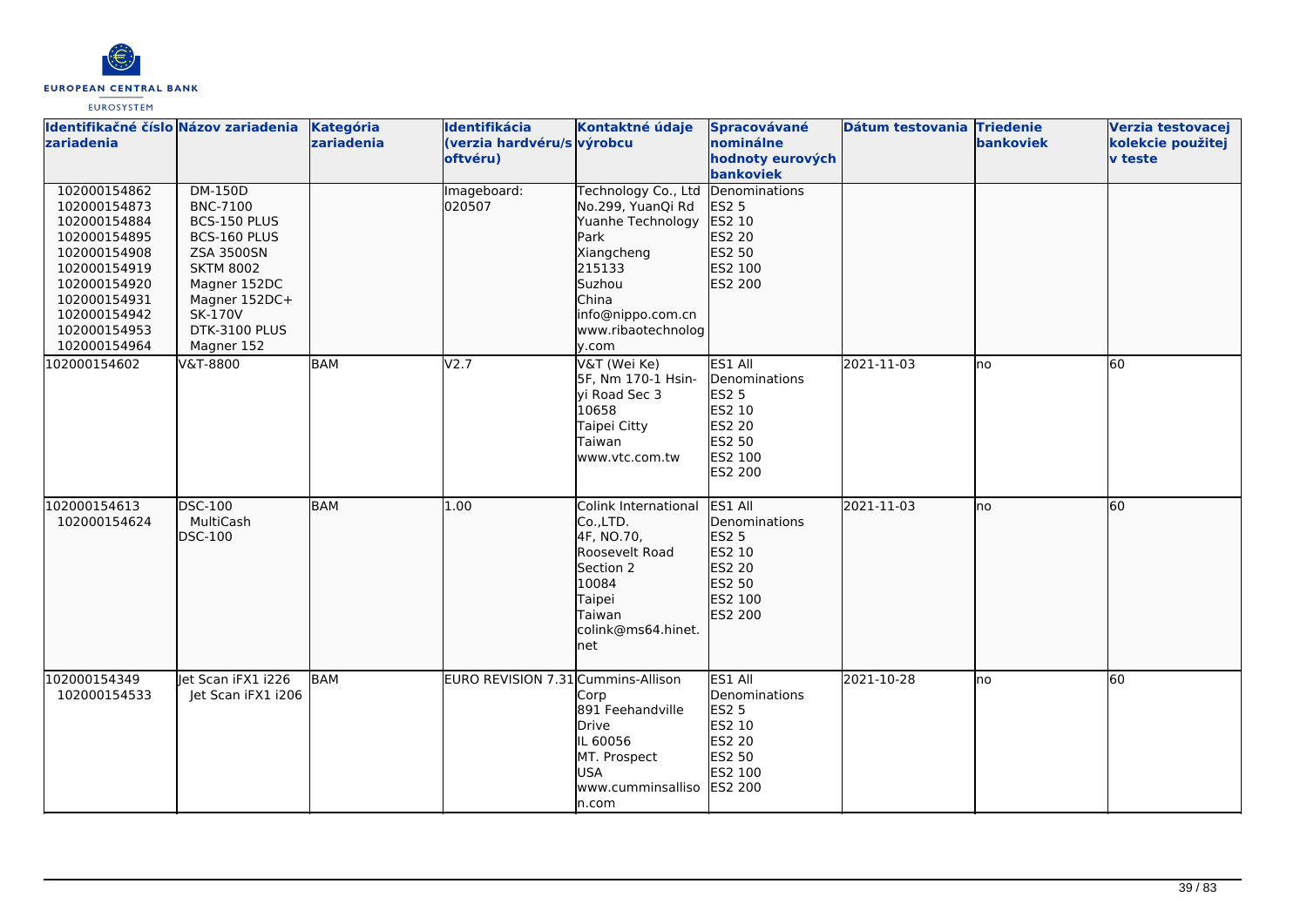

| Identifikačné číslo Názov zariadenia<br>zariadenia |                                          | Kategória<br>zariadenia | Identifikácia<br>(verzia hardvéru/s výrobcu<br>oftvéru) | Kontaktné údaje                                                                                                                            | Spracovávané<br>nominálne<br>hodnoty eurových<br>bankoviek                                          | Dátum testovania Triedenie | <b>bankoviek</b> | Verzia testovacej<br>kolekcie použitej<br><b>v</b> teste |
|----------------------------------------------------|------------------------------------------|-------------------------|---------------------------------------------------------|--------------------------------------------------------------------------------------------------------------------------------------------|-----------------------------------------------------------------------------------------------------|----------------------------|------------------|----------------------------------------------------------|
| 101000154371                                       | let Scan iFX1 i427                       | <b>BPM</b>              | EUR 7.31, CFF 7.20                                      | Cummins-Allison<br>Corp<br>891 Feehandville<br>Drive<br>IL 60056<br>MT. Prospect<br><b>USA</b><br>www.cumminsalliso<br>n.com               | ES1 All<br>Denominations<br>ES2 5<br>ES2 10<br>ES2 20<br>ES2 50<br>ES2 100<br><b>ES2 200</b>        | 2021-10-28                 | ves              | 60                                                       |
| 102000154383                                       | Jet Scan iFX3 i436                       | <b>BAM</b>              | EURO REVISION 7.31 Cummins-Allison                      | Corp<br>891 Feehandville<br><b>Drive</b><br>IL 60056<br>MT. Prospect<br>USA<br>www.cumminsalliso<br>n.com                                  | ES1 All<br>Denominations<br><b>ES2 5</b><br>ES2 10<br>ES2 20<br>ES2 50<br>ES2 100<br><b>ES2 200</b> | 2021-10-28                 | lno              | 60                                                       |
| 102000154429<br>102000154430                       | let Scan iFX1 i406<br>Jetscan iFX1 i426  | BAM                     | EURO REVISION 7.31 Cummins-Allison                      | Corp<br>891 Feehandville<br>Drive<br>IL 60056<br>MT. Prospect<br><b>USA</b><br>www.cumminsalliso<br>n.com                                  | ES1 All<br>Denominations<br>ES2 5<br>ES2 10<br>ES2 20<br>ES2 50<br>ES2 100<br>ES2 200               | 2021-10-28                 | lno              | 60                                                       |
| 101000154473                                       | Holenburg HT 8030                        | <b>BPM</b>              | C <sub>25</sub>                                         | Iternet-European<br>Distribution<br>Via S. Merli 64/66<br>29122<br><b>Piacenza</b><br>Italy<br>www.iternet-security ES2 100<br>systems.com | ES1 All<br>Denominations<br><b>ES2 5</b><br>ES2 10<br><b>ES2 20</b><br>ES2 50<br>ES2 200            | 2021-10-28                 | ves              | 60                                                       |
| 102000154281<br>102000154511                       | let Scan iFX2 i226<br>Jet Scan iFX2 i206 | <b>BAM</b>              | EURO REVISION 7.31 Cummins-Allison                      | Corp<br>891 Feehandville                                                                                                                   | ES1 All<br>Denominations<br><b>ES2 5</b>                                                            | 2021-10-27                 | lno              | 60                                                       |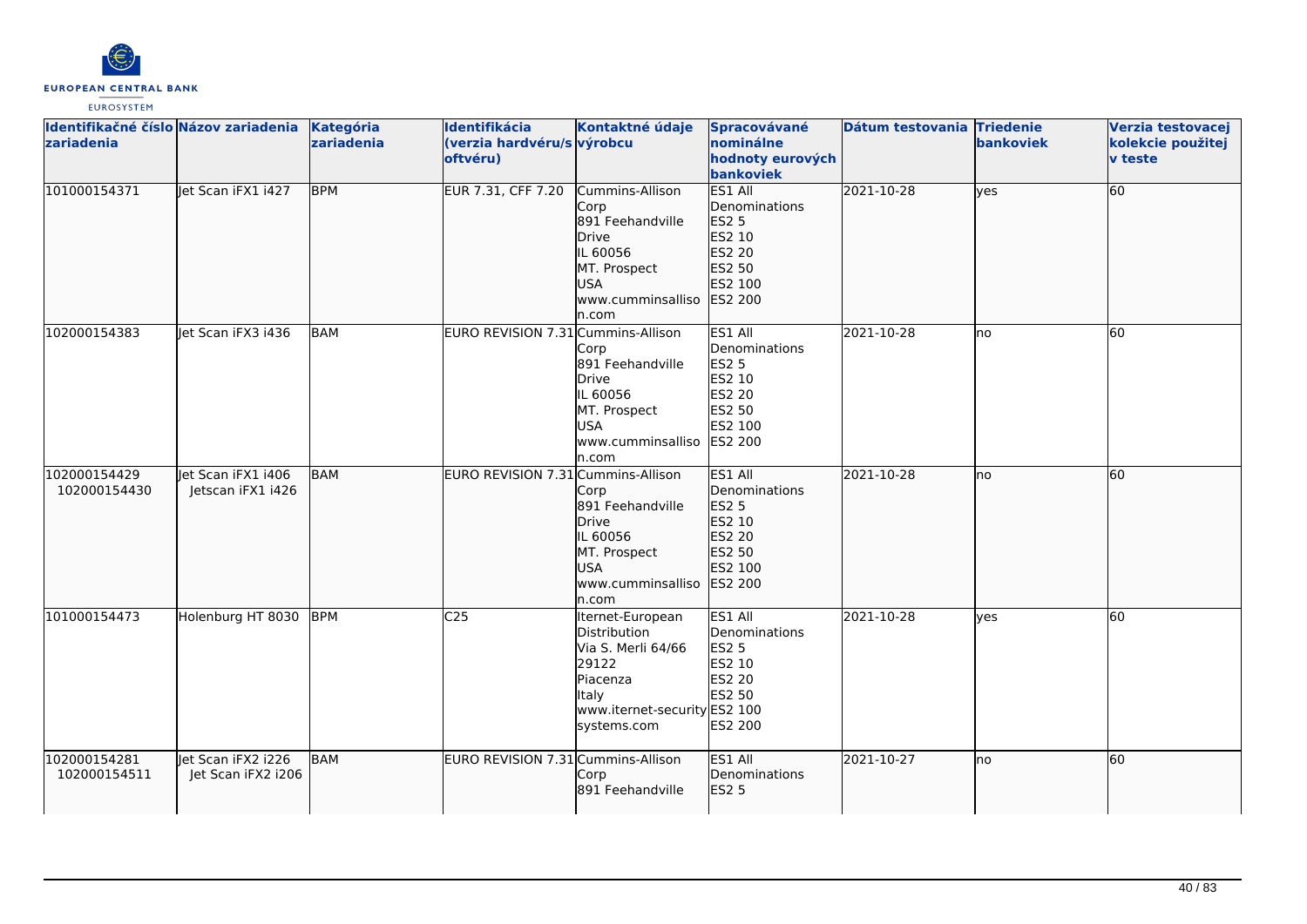

| Identifikačné číslo Názov zariadenia<br>zariadenia                                                                           |                                                                                                                                                                     | Kategória<br>zariadenia | Identifikácia<br>(verzia hardvéru/s výrobcu<br>oftvéru) | Kontaktné údaje<br>Drive                                                                                                       | Spracovávané<br>nominálne<br>hodnoty eurových<br>bankoviek<br>ES2 10                                | Dátum testovania Triedenie | bankoviek | Verzia testovacej<br>kolekcie použitej<br><b>v</b> teste |
|------------------------------------------------------------------------------------------------------------------------------|---------------------------------------------------------------------------------------------------------------------------------------------------------------------|-------------------------|---------------------------------------------------------|--------------------------------------------------------------------------------------------------------------------------------|-----------------------------------------------------------------------------------------------------|----------------------------|-----------|----------------------------------------------------------|
|                                                                                                                              |                                                                                                                                                                     |                         |                                                         | IL 60056<br>MT. Prospect<br><b>USA</b><br>www.cumminsalliso<br>n.com                                                           | ES2 20<br>ES2 50<br>ES2 100<br>ES2 200                                                              |                            |           |                                                          |
| 102000154305<br>102000154522                                                                                                 | let Scan IFX1 i224<br>Jet Scan iFX1 i204                                                                                                                            | <b>BAM</b>              | EURO REVISION 7.31 Cummins-Allison                      | Corp<br>891 Feehandville<br>Drive<br>IL 60056<br>MT. Prospect<br>lusa.<br>www.cumminsalliso<br>n.com                           | ES1 All<br>Denominations<br>ES2 5<br>ES2 10<br>ES2 20<br>ES2 50<br>ES2 100<br><b>ES2 200</b>        | 2021-10-27                 | lno       | 60                                                       |
| 102000154327                                                                                                                 | et Scan iFX3 i238                                                                                                                                                   | <b>BAM</b>              | EURO REVISION 7.31 Cummins-Allison                      | Corp<br>891 Feehandville<br>Drive<br>IL 60056<br>MT. Prospect<br><b>USA</b><br>www.cumminsalliso<br>n.com                      | ES1 All<br>Denominations<br>ES2 5<br>ES2 10<br>ES2 20<br>ES2 50<br>ES2 100<br>ES2 200               | 2021-10-27                 | lno       | 60                                                       |
| 102000153601<br>102000153612<br>102000153623<br>102000153963<br>102000153974<br>102000153985<br>102000153996<br>102000154009 | U-BUNDLE<br>U-BUNDLE P<br>U-BUNDLE 2400<br>U-BUNDLE 4000<br>U-BUNDLE 12000<br>U-BUNDLE_2500<br><b>U-BUNDLE</b><br><b>REAR_4000</b><br><b>U-BUNDLE</b><br>REAR_12000 | <b>BAM</b>              | 0.12                                                    | YOUGO srl<br><b>Strada Albareto 11</b><br>10012<br>Bollengo (TO)<br>Italy<br>info@yougo-<br>tech.com<br>www.yougo-<br>tech.com | ES1 All<br>Denominations<br><b>ES2 5</b><br>ES2 10<br>ES2 20<br>ES2 50<br>ES2 100<br><b>ES2 200</b> | 2021-10-26                 | lno       | 60                                                       |
| 102000154123                                                                                                                 | Jet Scan 150                                                                                                                                                        | <b>BAM</b>              | <b>EURO REVISION</b><br>3.0.82                          | Cummins-Allison<br>Corp<br>891 Feehandville<br>Drive<br>IL 60056                                                               | ES1 All<br>Denominations<br>ES2 5<br>ES2 10<br>ES2 20                                               | 2021-10-22                 | lno       | 60                                                       |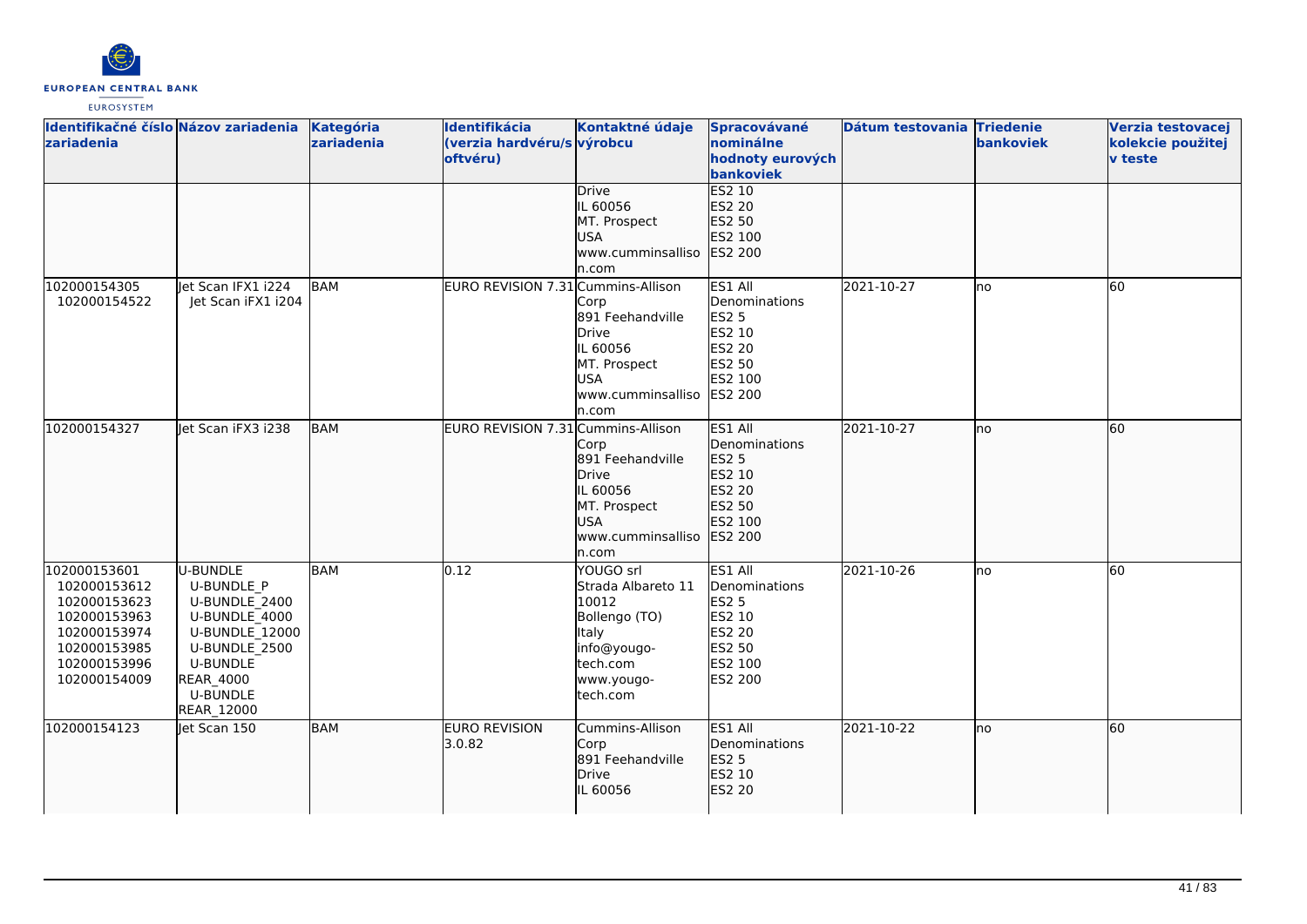

| zariadenia   | Identifikačné číslo Názov zariadenia | Kategória<br>zariadenia | Identifikácia<br>(verzia hardvéru/s výrobcu<br>oftvéru) | Kontaktné údaje                                                                                                                                   | Spracovávané<br>nominálne<br>hodnoty eurových<br>bankoviek                                                                          | Dátum testovania Triedenie | bankoviek | Verzia testovacej<br>kolekcie použitej<br><b>v</b> teste |
|--------------|--------------------------------------|-------------------------|---------------------------------------------------------|---------------------------------------------------------------------------------------------------------------------------------------------------|-------------------------------------------------------------------------------------------------------------------------------------|----------------------------|-----------|----------------------------------------------------------|
|              |                                      |                         |                                                         | MT. Prospect<br><b>USA</b><br>www.cumminsalliso<br>n.com                                                                                          | ES2 50<br>ES2 100<br>ES2 200                                                                                                        |                            |           |                                                          |
| 104000154659 | Scan Coin AB<br>SDS-760              | <b>TAM</b>              | N-Gene F<br><b>RECO Ver: 1.37B</b>                      | Scan Coin AB<br>Jägershillgaten 26<br>SE-213 75<br>Malmö<br>Sweden<br>info@scancoin.se<br>www.scancoin.com                                        | <b>ES15</b><br>ES1 10<br>ES1 20<br>ES1 50<br>ES1 100<br>ES1 200<br><b>ES2 5</b><br>ES2 10<br>ES2 20<br>ES2 50<br>ES2 100<br>ES2 200 | 2021-10-22                 | lno       | 60                                                       |
| 101000136276 | NC-7100                              | <b>BPM</b>              | EUR 002.107                                             | Masterwork<br>Automodules<br>4F, 223, Chong Yang ES2 5<br><b>I</b> Rd<br>115 Nangang<br>Taipei<br>Taiwan<br>www.automodules.c ES2 200<br>lom      | ES1 All<br>Denominations<br>ES2 10<br>ES2 20<br>ES2 50<br>ES2 100                                                                   | 2021-10-21                 | yes       | 60                                                       |
| 101000136891 | <b>NC-8500</b>                       | <b>BPM</b>              | EUR002.014                                              | <b>Masterwork</b><br>Automodules<br>4F, 223, Chong Yang ES2 5<br><b>Rd</b><br>115 Nangang<br>Taipei<br>Taiwan<br>www.automodules.c ES2 200<br>lom | ES1 All<br>Denominations<br>ES2 10<br>ES2 20<br>ES2 50<br>ES2 100                                                                   | 2021-10-19                 | ves       | 60                                                       |
| 102000153816 | DL-2000                              | <b>BAM</b>              | Roller Friction<br>Feeding System<br>211019             | <b>Billcon Corporation</b><br>2-5-24 Kuji Takatsu-<br>ku<br>2130032                                                                               | ES1 All<br>Denominations<br><b>ES2 5</b><br>ES2 10                                                                                  | 2021-10-19                 | no        | 60                                                       |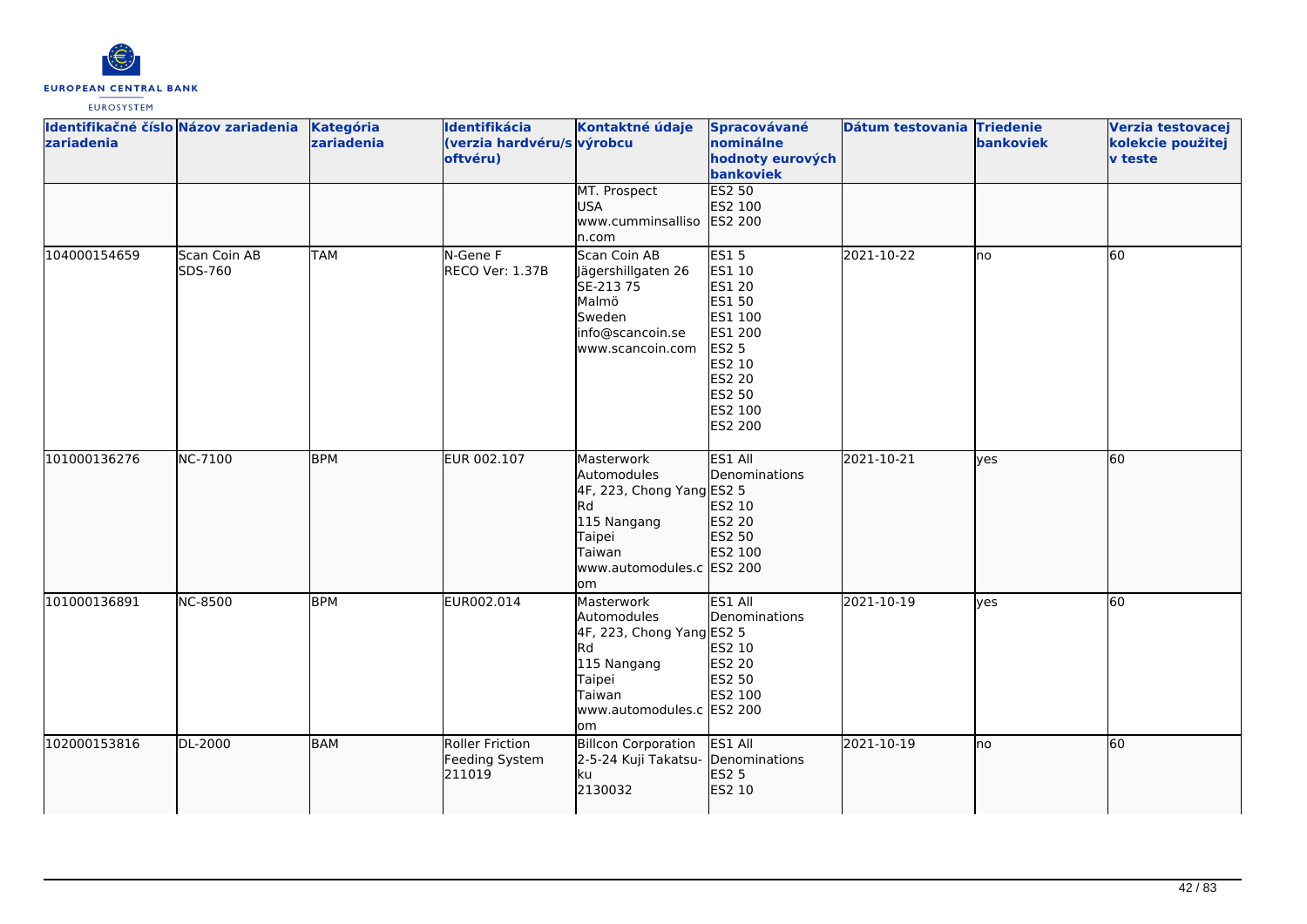

| Identifikačné číslo Názov zariadenia<br>zariadenia |                     | Kategória<br>zariadenia | Identifikácia<br>(verzia hardvéru/s výrobcu<br>oftvéru) | Kontaktné údaje                                                                                                                                                         | Spracovávané<br>nominálne<br>hodnoty eurových<br>bankoviek                                | Dátum testovania Triedenie | bankoviek    | Verzia testovacej<br>kolekcie použitej<br><b>v</b> teste |
|----------------------------------------------------|---------------------|-------------------------|---------------------------------------------------------|-------------------------------------------------------------------------------------------------------------------------------------------------------------------------|-------------------------------------------------------------------------------------------|----------------------------|--------------|----------------------------------------------------------|
|                                                    |                     |                         |                                                         | Kawasaki<br>Japan<br>www.billcon.co.jp                                                                                                                                  | <b>ES2 20</b><br>ES2 50<br>ES2 100<br>ES2 200                                             |                            |              |                                                          |
| 101000153940                                       | <b>NC-7500</b>      | <b>BPM</b>              | EUR 002.107                                             | <b>Masterwork</b><br>Automodules<br>4F, 223, Chong Yang ES2 5<br><b>I</b> Rd<br>115 Nangang<br>Taipei<br>Taiwan<br>www.automodules.c ES2 200<br>om                      | ES1 All<br>Denominations<br>ES2 10<br><b>ES2 20</b><br>ES2 50<br>ES2 100                  | 2021-10-19                 | <b>l</b> ves | 60                                                       |
| 102000154828                                       | V800                | BAM                     | V5.40                                                   | Detectalia Europe<br>S.L.U.<br>C/Catalunya 25B<br>Poligono Industrial ElES2 10<br>Pastoret<br>3640<br>Monóvar (Alicante)<br>Spain<br>www.detectalia.com                 | ES1 All<br>Denominations<br><b>ES2 5</b><br>ES2 20<br>ES2 50<br>ES2 100<br>ES2 200        | 2021-10-18                 | no           | 60                                                       |
| 102000154760<br>102000154771                       | Lince-600<br>BT-600 | <b>BAM</b>              | <b>IMAGE 165M</b>                                       | Kobo Science &<br>Technology Co Ltd<br>Room 906 No.1<br>Building Runjie<br>Mansion Dengwei RdES2 20<br>PC 215011<br>Suzhou Jiangsu<br>China<br>www.kobotechweb.c<br>lom | ES1 All<br>Denominations<br><b>ES2 5</b><br>ES2 10<br>ES2 50<br>ES2 100<br><b>ES2 200</b> | 2021-10-15                 | no           | 60                                                       |
| 102000154782<br>102000154793                       | Lince-700<br>BT-700 | <b>BAM</b>              | <b>IMAGE 20121</b>                                      | Kobo Science &<br>Technology Co Ltd<br>Room 906 No.1<br><b>Building Runjie</b><br>Mansion Dengwei RdES2 20<br>PC 215011                                                 | ES1 All<br>Denominations<br>ES2 5<br>ES2 10<br>ES2 50                                     | 2021-10-15                 | no           | 60                                                       |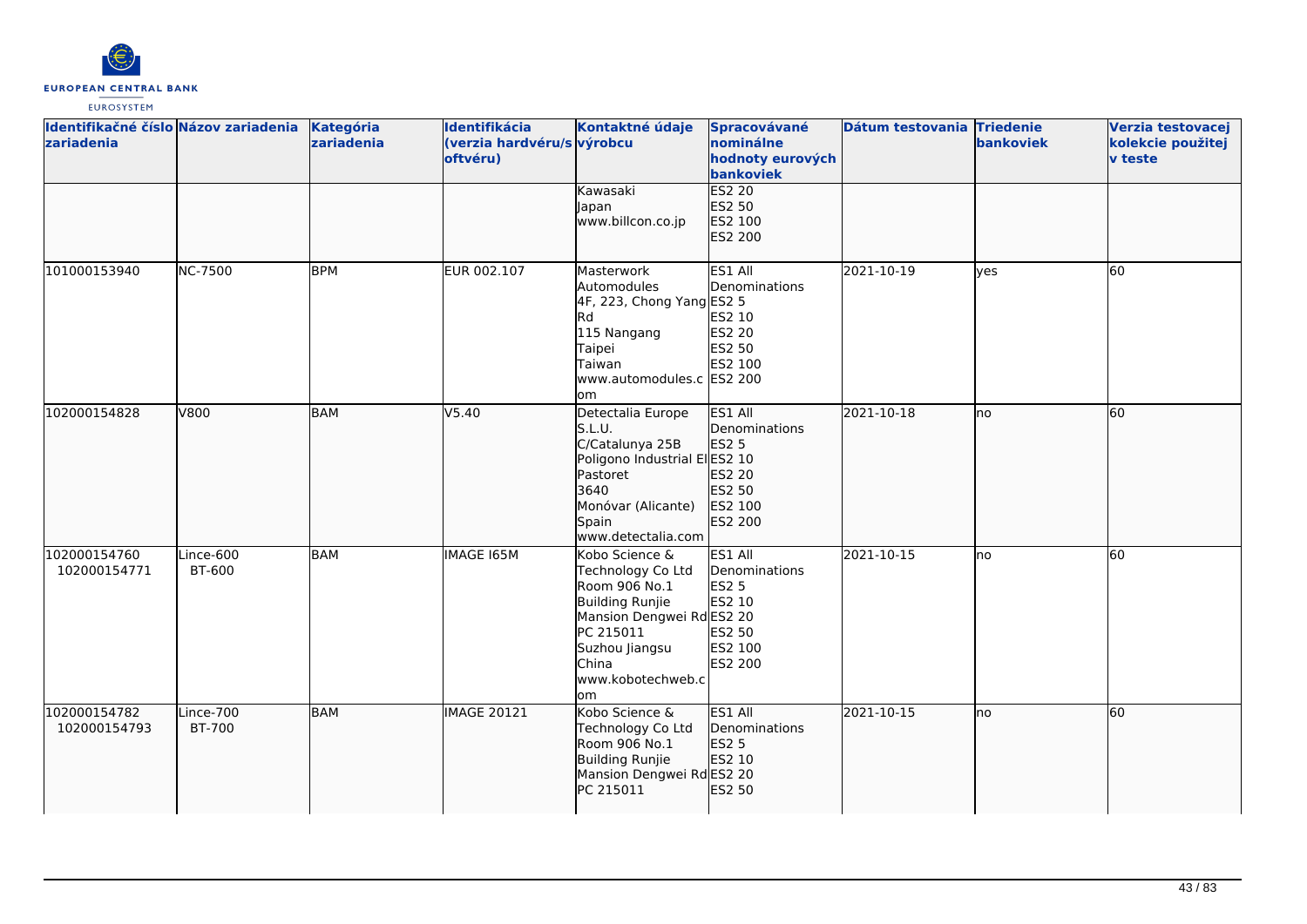

| zariadenia                                   | Identifikačné číslo Názov zariadenia        | Kategória<br>zariadenia | Identifikácia<br>(verzia hardvéru/s výrobcu<br>oftvéru) | Kontaktné údaje                                                                                                                                                | Spracovávané<br>nominálne<br>hodnoty eurových<br>bankoviek                                          | Dátum testovania Triedenie | bankoviek    | Verzia testovacej<br>kolekcie použitej<br><b>v</b> teste |
|----------------------------------------------|---------------------------------------------|-------------------------|---------------------------------------------------------|----------------------------------------------------------------------------------------------------------------------------------------------------------------|-----------------------------------------------------------------------------------------------------|----------------------------|--------------|----------------------------------------------------------|
|                                              |                                             |                         |                                                         | Suzhou Jiangsu<br><b>China</b><br>www.kobotechweb.c<br>om                                                                                                      | ES2 100<br>ES2 200                                                                                  |                            |              |                                                          |
| 101000125024<br>101000125035<br>101000154133 | GA-QFJ2101<br>BT-2101<br>JBYD GA200         | <b>BPM</b>              | EUR.02.05                                               | Shangai Guao<br>Electronic<br>Technology Co., Ltd.<br>6, Alley 1225 TonPu<br>Road, PuTuo Distric<br>Shanghai<br>China<br>sales@gooao.cn<br>www.gu-ao.com       | ES1 All<br>Denominations<br><b>ES2 5</b><br>ES2 10<br><b>ES2 20</b><br>ES2 50<br>ES2 100<br>ES2 200 | 2021-10-14                 | lyes         | 60                                                       |
| 101000154155<br>101000154166<br>101000154177 | GA-QFJ2101 A10<br>JBYD GA200<br>BT-2101 A10 | <b>BPM</b>              | EUR.03.03                                               | Shangai Guao<br>Electronic<br>Technology Co., Ltd. ES2 5<br>6, Alley 1225 TonPu<br>Road, PuTuo Distric<br>Shanghai<br>China<br>sales@gooao.cn<br>www.gu-ao.com | ES1 All<br>Denominations<br>ES2 10<br>ES2 20<br>ES2 50<br>ES2 100<br>ES2 200                        | 2021-10-14                 | lyes         | 60                                                       |
| 101000153837<br>101000153860                 | <b>BPS M7 RBSS</b><br>BPS M5                | <b>BPM</b>              | <b>EUR_V2.52</b>                                        | Giesecke+Devrient<br>Currency<br>Technology GmbH<br>Prinzregentenstraße ES2 10<br>159<br>81677<br>Munich<br>Germany<br>www.gi-de.com                           | ES1 All<br>Denominations<br><b>ES2 5</b><br>ES2 20<br>ES2 50<br>ES2 100<br>ES2 200                  | 2021-10-13                 | <b>l</b> ves | 60                                                       |
| 102000153907                                 | Numeron DU                                  | <b>BAM</b>              | EUR_V5.11._DU                                           | Giesecke+Devrient<br>Currency<br>Technology GmbH<br>Prinzregentenstraße ES2 10<br>159<br>81677<br>Munich<br>Germany                                            | ES1 All<br><b>IDenominations</b><br>ES2 5<br>ES2 20<br>ES2 50<br>ES2 100<br>ES2 200                 | 2021-10-13                 | lno          | 60                                                       |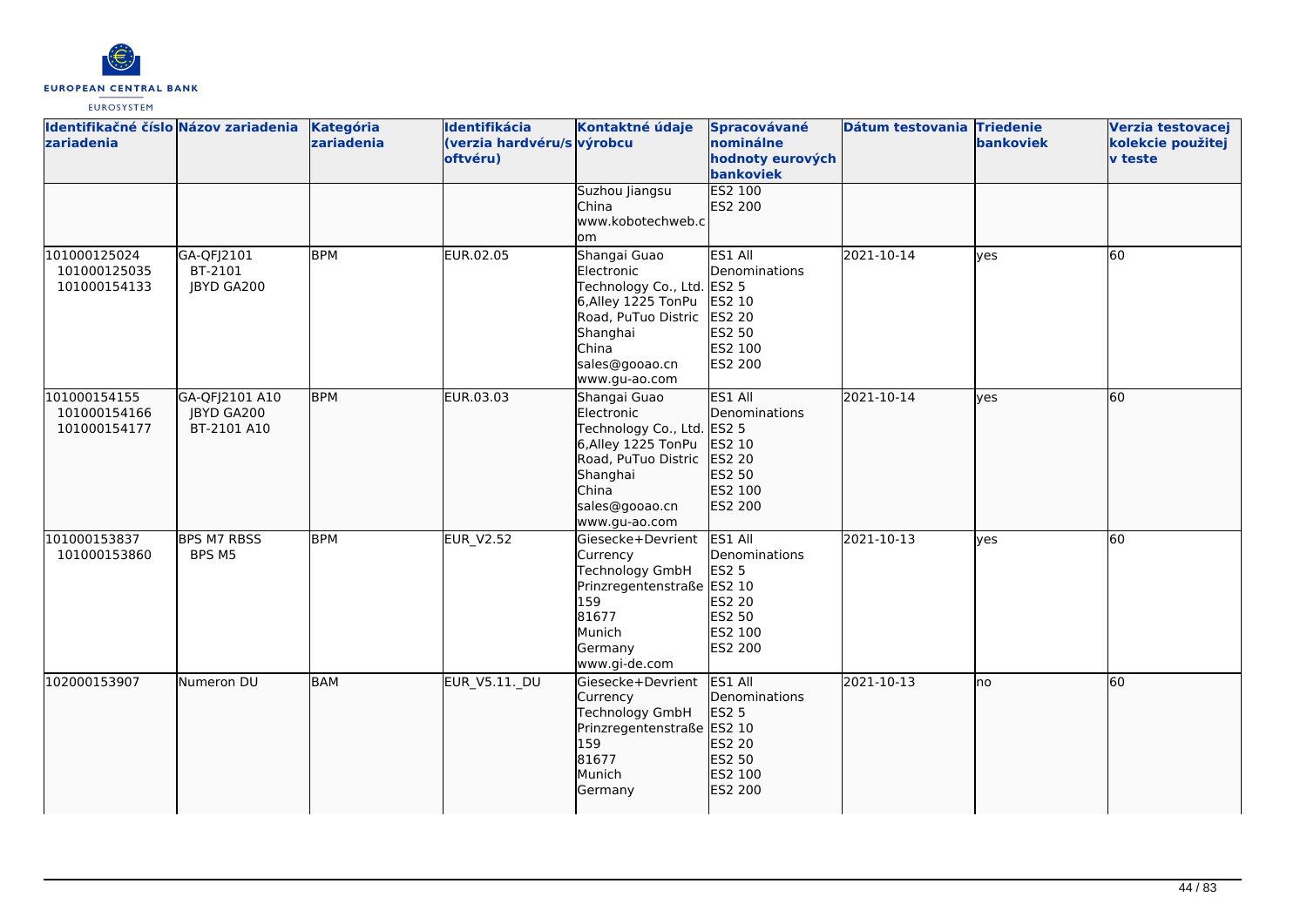

| Identifikačné číslo Názov zariadenia<br>zariadenia |                             | Kategória<br>zariadenia | Identifikácia<br>(verzia hardvéru/s výrobcu<br>oftvéru)                        | Kontaktné údaje                                                                                                                             | Spracovávané<br>nominálne<br>hodnoty eurových<br>bankoviek                         | Dátum testovania Triedenie | <b>bankoviek</b> | Verzia testovacej<br>kolekcie použitej<br><b>v</b> teste |
|----------------------------------------------------|-----------------------------|-------------------------|--------------------------------------------------------------------------------|---------------------------------------------------------------------------------------------------------------------------------------------|------------------------------------------------------------------------------------|----------------------------|------------------|----------------------------------------------------------|
|                                                    |                             |                         |                                                                                | www.gi-de.com                                                                                                                               |                                                                                    |                            |                  |                                                          |
| 102000153918                                       | Numeron T                   | <b>BAM</b>              | <b>EUR V5.11. T</b>                                                            | Giesecke+Devrient<br>Currency<br><b>Technology GmbH</b><br>Prinzregentenstraße ES2 10<br>159<br>81677<br>Munich<br>Germany<br>www.gi-de.com | ES1 All<br>Denominations<br><b>ES2 5</b><br>ES2 20<br>ES2 50<br>ES2 100<br>ES2 200 | 2021-10-13                 | Ino              | 60                                                       |
| 101000137299<br>101000137379                       | BPS <sub>C5</sub><br>BPS C2 | <b>BPM</b>              | EUR Version :<br>10.08.000                                                     | Giesecke+Devrient<br>Currency<br>Technology GmbH<br>Prinzregentenstraße ES2 10<br>159<br>81677<br>Munich<br>Germany<br>www.gi-de.com        | ES1 All<br>Denominations<br>ES2 5<br>ES2 20<br>ES2 50<br>ES2 100<br>ES2 200        | 2021-10-12                 | ves              | 60                                                       |
| 101000153688                                       | BPS C1                      | <b>BPM</b>              | HW Rel. 2.3<br>$(12 -$ track<br>mechanical<br>Thickness Sensor)<br>EUR_F02.111 | Giesecke+Devrient<br>Currency<br><b>Technology GmbH</b><br>Prinzregentenstraße ES2 10<br>159<br>81677<br>Munich<br>Germany<br>www.gi-de.com | ES1 All<br>Denominations<br><b>ES2 5</b><br>ES2 20<br>ES2 50<br>ES2 100<br>ES2 200 | 2021-10-12                 | ves              | 60                                                       |
| 101000153699                                       | BPS C1                      | <b>BPM</b>              | HW Rel. 3.0<br>(19-track<br>mechanical<br>Thickness Sensor)<br>EUR_F02.111     | Giesecke+Devrient<br>Currency<br><b>Technology GmbH</b><br>Prinzregentenstraße ES2 10<br>159<br>81677<br>Munich<br>Germany<br>www.gi-de.com | ES1 All<br>Denominations<br><b>ES2 5</b><br>ES2 20<br>ES2 50<br>ES2 100<br>ES2 200 | 2021-10-12                 | yes              | 60                                                       |
| 101000153871                                       | BPS M7                      | <b>BPM</b>              | <b>EUR_V2.52</b>                                                               | Giesecke+Devrient<br>Currency                                                                                                               | ES1 All<br>Denominations                                                           | 2021-10-12                 | ves              | 60                                                       |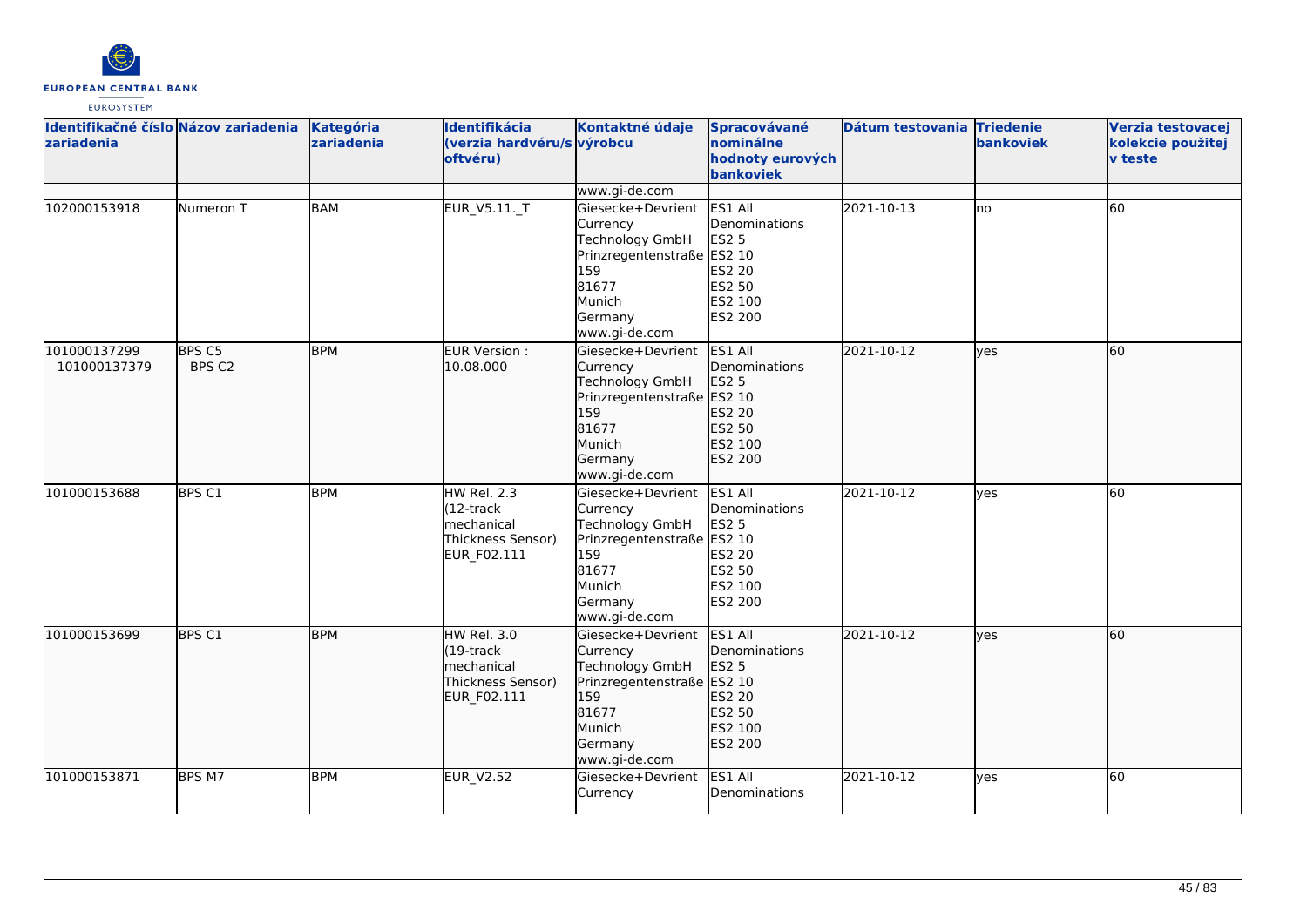

| Identifikačné číslo Názov zariadenia<br>zariadenia |                             | Kategória<br>zariadenia | Identifikácia<br>(verzia hardvéru/s výrobcu<br>oftvéru) | Kontaktné údaje                                                                                                                      | Spracovávané<br>nominálne<br>hodnoty eurových<br>bankoviek                                | Dátum testovania Triedenie | bankoviek | Verzia testovacej<br>kolekcie použitej<br><b>v</b> teste |
|----------------------------------------------------|-----------------------------|-------------------------|---------------------------------------------------------|--------------------------------------------------------------------------------------------------------------------------------------|-------------------------------------------------------------------------------------------|----------------------------|-----------|----------------------------------------------------------|
|                                                    |                             |                         |                                                         | <b>Technology GmbH</b><br>Prinzregentenstraße ES2 10<br>159<br>81677<br>Munich<br>Germany<br>www.gi-de.com                           | ES2 <sub>5</sub><br><b>ES2 20</b><br>ES2 50<br>ES2 100<br>ES2 200                         |                            |           |                                                          |
| 101000138826<br>101000138837                       | BPS <sub>C5</sub><br>BPS C2 | <b>BPM</b>              | EUR Version:<br>10.11.000                               | Giesecke+Devrient<br>Currency<br>Technology GmbH<br>Prinzregentenstraße ES2 10<br>159<br>81677<br>Munich<br>Germany<br>www.gi-de.com | ES1 All<br>Denominations<br>ES2 5<br>ES2 20<br>ES2 50<br>ES2 100<br>ES2 200               | 2021-10-11                 | lves      | 60                                                       |
| 101000153826                                       | <b>BPS C6</b>               | <b>BPM</b>              | SBV22-EUR2 000003 Giesecke+Devrient                     | Currency<br>Technology GmbH<br>Prinzregentenstraße ES2 10<br>159<br>81677<br>Munich<br>Germany<br>www.gi-de.com                      | ES1 All<br>Denominations<br><b>ES2 5</b><br><b>ES2 20</b><br>ES2 50<br>ES2 100<br>ES2 200 | 2021-10-11                 | ves       | 60                                                       |
| 101000153882<br>101000153893                       | BPS C5<br>BPS C2            | <b>BPM</b>              | EUR Version :<br>20.16.000                              | Giesecke+Devrient<br>Currency<br>Technology GmbH<br>Prinzregentenstraße ES2 10<br>159<br>81677<br>Munich<br>Germany<br>www.gi-de.com | ES1 All<br>Denominations<br><b>ES2 5</b><br>ES2 20<br>ES2 50<br>ES2 100<br>ES2 200        | 2021-10-11                 | lves      | 60                                                       |
| 101000123259                                       | Jetscan iFX1 i427           | <b>BPM</b>              | EUR 7.30, CFF 7.20                                      | Cummins-Allison<br>Corp<br>891 Feehandville<br>Drive<br>IL 60056                                                                     | ES1 All<br>Denominations<br>ES2 5<br>ES2 10<br><b>ES2 20</b>                              | 2021-10-06                 | yes       | 60                                                       |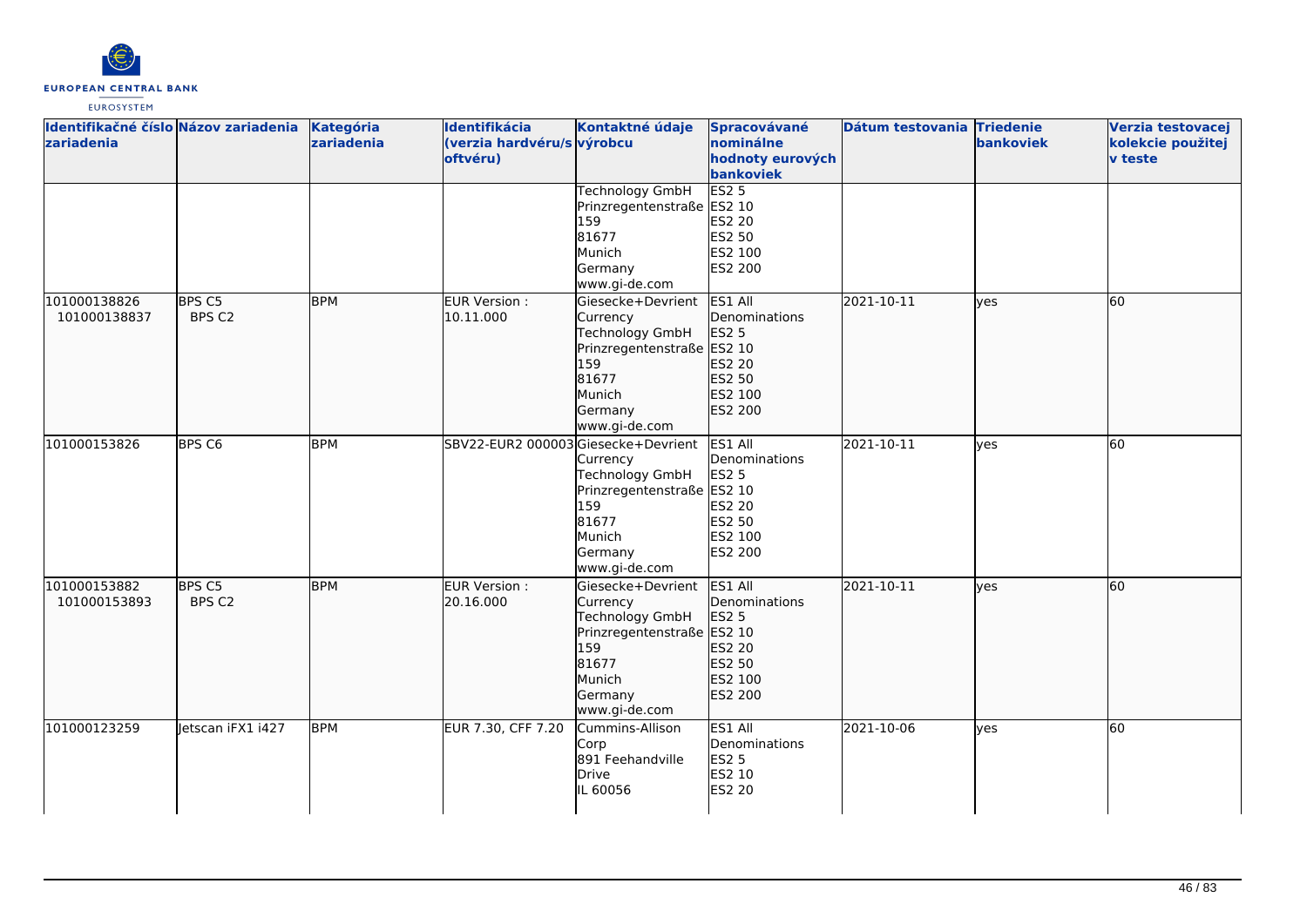

| Identifikačné číslo Názov zariadenia<br>zariadenia |                       | Kategória<br>zariadenia | Identifikácia<br>(verzia hardvéru/s výrobcu<br>oftvéru) | Kontaktné údaje                                                                                                 | Spracovávané<br>nominálne<br>hodnoty eurových<br>bankoviek                                          | Dátum testovania Triedenie | bankoviek | Verzia testovacej<br>kolekcie použitej<br><b>v</b> teste |
|----------------------------------------------------|-----------------------|-------------------------|---------------------------------------------------------|-----------------------------------------------------------------------------------------------------------------|-----------------------------------------------------------------------------------------------------|----------------------------|-----------|----------------------------------------------------------|
|                                                    |                       |                         |                                                         | MT. Prospect<br><b>USA</b><br>www.cumminsalliso ES2 200<br>ln.com                                               | <b>ES2 50</b><br>ES2 100                                                                            |                            |           |                                                          |
| 102000152882                                       | SCAN COIN SC-8220 BAM |                         | Denomination Sorter Suzo international<br>$C24-4$       | NL. B.V. / Suzohapp<br>Rijnzathe 12<br>3454PV<br>De Meern<br>Netherlands<br>info@suzohapp.nl<br>eu.suzohapp.com | ES1 All<br>Denominations<br>ES2 5<br>ES2 10<br><b>ES2 20</b><br>ES2 50<br>ES2 100<br>ES2 200        | 2021-09-29                 | Ino       | 60                                                       |
| 102000153257                                       | BellCount S715        | <b>BAM</b>              | SW: 002.004                                             | <b>BellCon Aps</b><br>Messingvei 64A<br>8940<br>Randers SV<br>Denmark<br>www.bellcon.com                        | ES1 All<br>Denominations<br><b>ES2 5</b><br>ES2 10<br>ES2 20<br>ES2 50<br>ES2 100<br>ES2 200        | 2021-09-29                 | no        | 60                                                       |
| 102000149227                                       | BellCount S515        | <b>BAM</b>              | Friction counter<br>V3.030u_S3.003                      | <b>BellCon Aps</b><br>Messingvei 64A<br>8940<br>Randers SV<br>Denmark<br>www.bellcon.com                        | ES1 All<br>Denominations<br>ES2 5<br>ES2 10<br>ES2 20<br>ES2 50<br>ES2 100<br>ES2 200               | 2021-09-28                 | lno       | 60                                                       |
| 101000153278                                       | BellCount S515F       | <b>BPM</b>              | V3.032d_S3.003_F2. BellCon Aps<br>503                   | Messingvei 64A<br>8940<br>Randers SV<br>Denmark<br>www.bellcon.com                                              | ES1 All<br>Denominations<br><b>ES2 5</b><br>ES2 10<br><b>ES2 20</b><br>ES2 50<br>ES2 100<br>ES2 200 | 2021-09-28                 | lyes      | 60                                                       |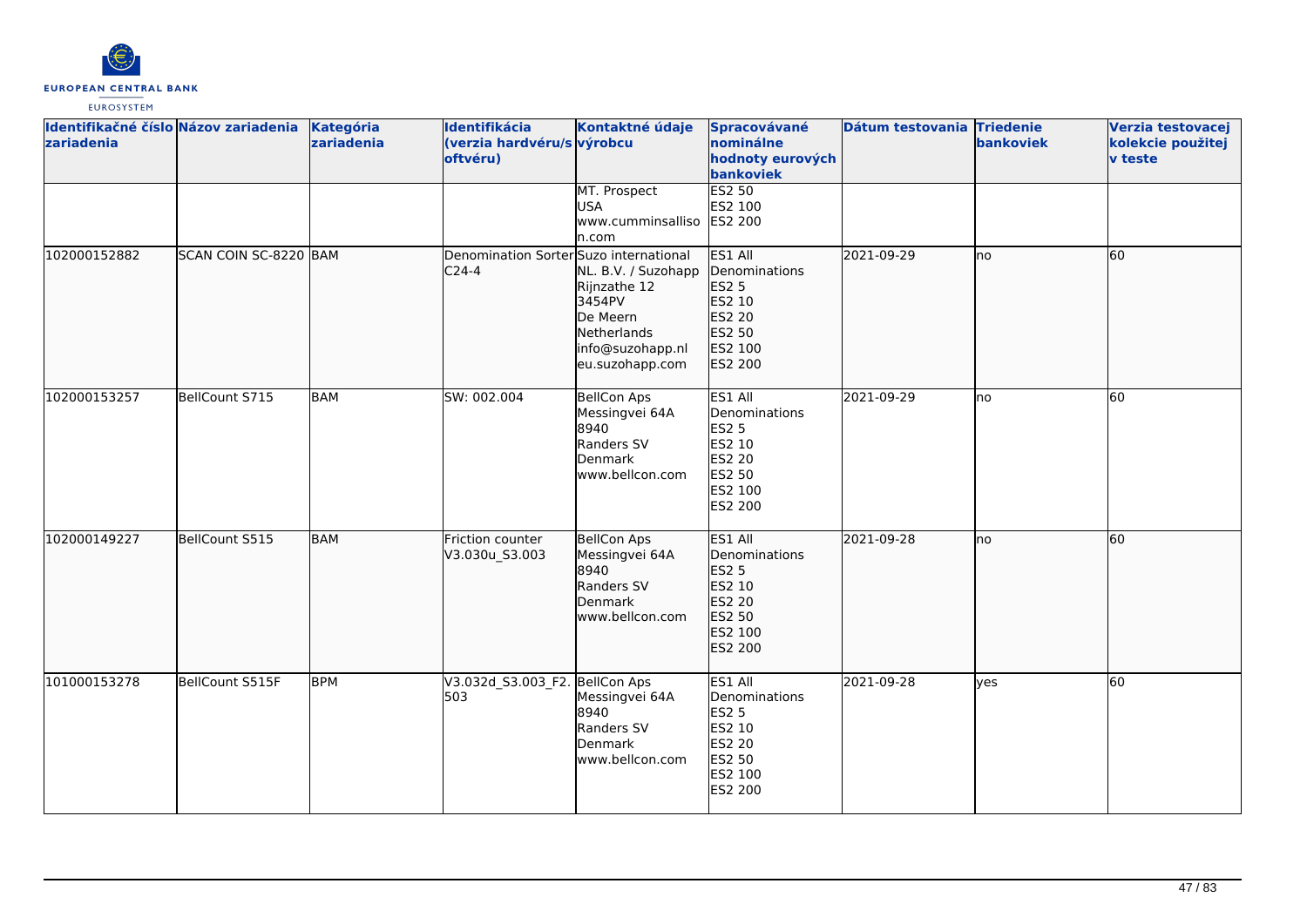

| Identifikačné číslo Názov zariadenia<br>zariadenia                                                                                                           |                                                                                                                                                                    | Kategória<br>zariadenia | Identifikácia<br>(verzia hardvéru/s výrobcu<br>oftvéru) | Kontaktné údaje                                                                                                                                                  | Spracovávané<br>nominálne<br>hodnoty eurových<br>bankoviek                               | Dátum testovania Triedenie | bankoviek | Verzia testovacej<br>kolekcie použitej<br><b>v</b> teste |
|--------------------------------------------------------------------------------------------------------------------------------------------------------------|--------------------------------------------------------------------------------------------------------------------------------------------------------------------|-------------------------|---------------------------------------------------------|------------------------------------------------------------------------------------------------------------------------------------------------------------------|------------------------------------------------------------------------------------------|----------------------------|-----------|----------------------------------------------------------|
| 102000106705                                                                                                                                                 | <b>TN20</b>                                                                                                                                                        | <b>BAM</b>              | EUR SW: EUR 03.03 SOUTH Automation                      | International GmbH<br>Waldeckerstr. 6<br>64546<br>Walldorf-Mörfelden<br>Germany<br>mjb@southautomati ES2 100<br>lon.net<br>www.southautomati<br>on.net           | ES1 All<br>Denominations<br>ES2 5<br>ES2 10<br>ES2 20<br>ES2 50<br>ES2 200               | 2021-09-27                 | lno       | 60                                                       |
| 104000153077<br>104000153088                                                                                                                                 | CINEO C6010<br>CS 6010                                                                                                                                             | <b>TAM</b>              | <b>MOVE PWAA</b><br>MOVE PWAA EUR 1 Systems GmbH<br>050 | Diebold Nixdorf<br>Heinz-Nixdorf-Ring 1<br>33106<br>Paderborn<br>Germany<br>info.de@dieboldnixd ES2 100<br>orf.com<br>www.dieboldnixdorf.<br>com                 | ES1 All<br>Denominations<br><b>ES2 5</b><br>ES2 10<br><b>ES2 20</b><br>ES2 50<br>ES2 200 | 2021-09-23                 | lno       | 60                                                       |
| 103000153098<br>103000153101                                                                                                                                 | CINEO C6010<br>CS 6010                                                                                                                                             | <b>TARM</b>             | <b>MOVE PWBA</b><br>MOVE PWBA EUR 1<br>050              | Diebold Nixdorf<br>Systems GmbH<br>Heinz-Nixdorf-Ring 1<br>33106<br>Paderborn<br>Germany<br>info.de@dieboldnixd ES2 100<br>orf.com<br>www.dieboldnixdorf.<br>com | <b>ES1 All</b><br>Denominations<br>ES2 5<br>ES2 10<br>ES2 20<br>ES2 50<br>ES2 200        | 2021-09-23                 | lves      | 60                                                       |
| 103000153145<br>103000153156<br>103000153167<br>103000153178<br>103000153189<br>103000153190<br>103000153203<br>103000153214<br>103000153225<br>103000153236 | CINEO C6040<br><b>CINEO C6020</b><br>CS 6020<br><b>CINEO C6030</b><br>CS 6030<br><b>CINEO C6040</b><br>Compact<br>CS 6040<br>CS 6040 Compact<br><b>CINEO C6050</b> | <b>TARM</b>             | <b>MOVE AWAA</b><br>MOVE AWAA EUR 1 Systems GmbH<br>050 | Diebold Nixdorf<br>Heinz-Nixdorf-Ring 1<br>33106<br>Paderborn<br>Germany<br>info.de@dieboldnixd ES2 100<br>orf.com<br>www.dieboldnixdorf.<br>Icom                | ES1 All<br>Denominations<br><b>ES2 5</b><br>ES2 10<br><b>ES2 20</b><br>ES2 50<br>ES2 200 | 2021-09-23                 | lves      | 60                                                       |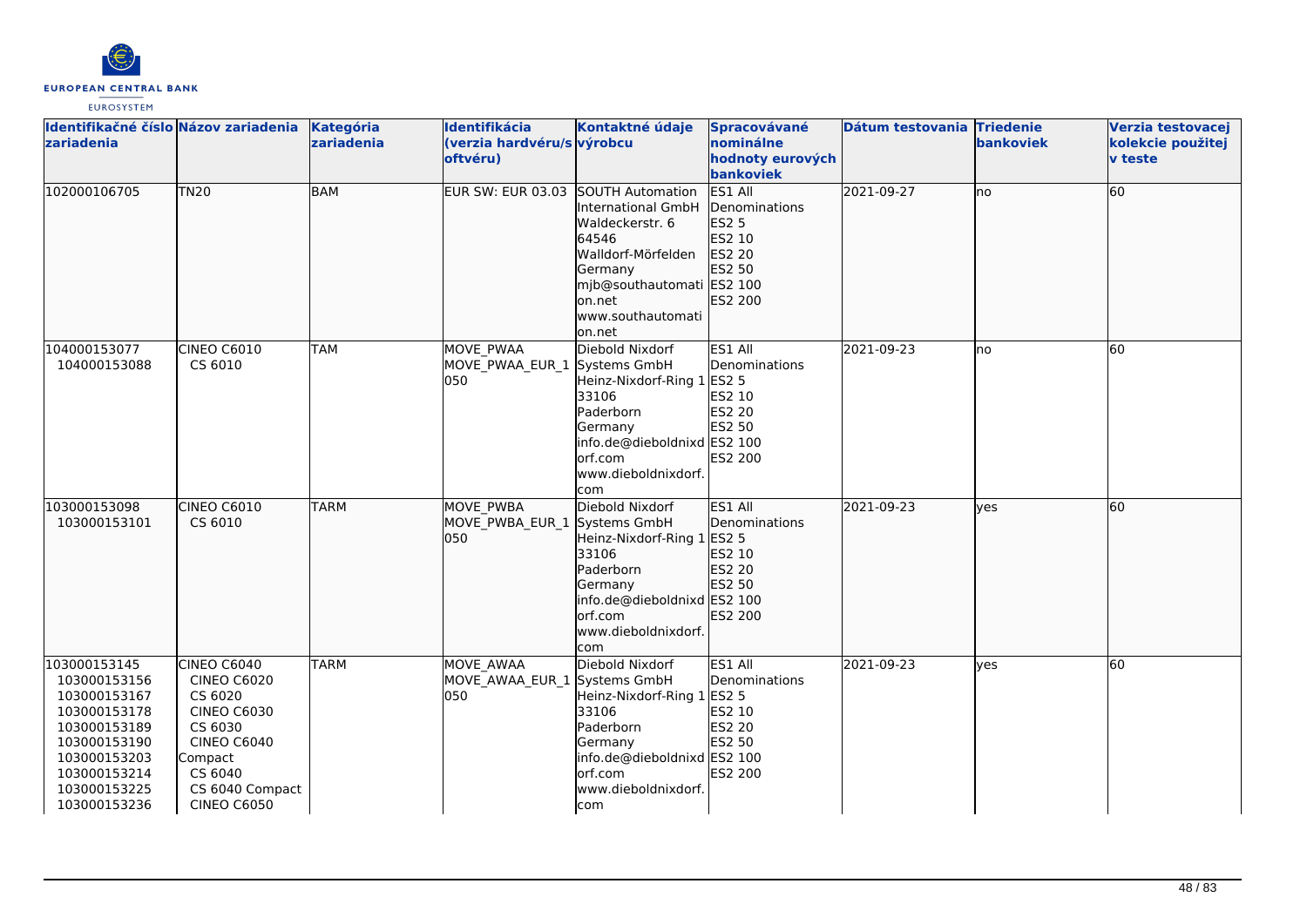

| zariadenia                                                                                                                                                   | Identifikačné číslo Názov zariadenia                                                                                                                                          | Kategória<br>zariadenia | Identifikácia<br>(verzia hardvéru/s výrobcu<br>oftvéru) | Kontaktné údaje                                                                                                                                                        | <b>Spracovávané</b><br>nominálne<br>hodnoty eurových<br><b>bankoviek</b>          | Dátum testovania Triedenie | bankoviek | Verzia testovacej<br>kolekcie použitej<br><b>v</b> teste |
|--------------------------------------------------------------------------------------------------------------------------------------------------------------|-------------------------------------------------------------------------------------------------------------------------------------------------------------------------------|-------------------------|---------------------------------------------------------|------------------------------------------------------------------------------------------------------------------------------------------------------------------------|-----------------------------------------------------------------------------------|----------------------------|-----------|----------------------------------------------------------|
|                                                                                                                                                              | CS 6050                                                                                                                                                                       |                         |                                                         |                                                                                                                                                                        |                                                                                   |                            |           |                                                          |
| 103000153292<br>103000153305<br>103000153316<br>103000153327<br>103000153338<br>103000153349<br>103000153350<br>103000153361<br>103000153372<br>103000153383 | <b>CINEO C6040</b><br>CS 6040<br><b>CINEO C6020</b><br>CS 6020<br>CINEO C6040<br>Compact<br><b>CINEO C6050</b><br>CS 6040 Compact<br>CS 6050<br><b>CINEO C6030</b><br>CS 6030 | <b>TARM</b>             | MOVE_AWCC<br>MOVE AWAA EUR 1 Systems GmbH<br>050        | Diebold Nixdorf<br>Heinz-Nixdorf-Ring 1 ES2 5<br>33106<br>Paderborn<br>Germany<br>info.de@dieboldnixd ES2 100<br>orf.com<br>www.dieboldnixdorf.<br>com                 | ES1 All<br>Denominations<br>ES2 10<br>ES2 20<br>ES2 50<br>ES2 200                 | 2021-09-23                 | lyes      | 60                                                       |
| 103000152907<br>103000152918<br>103000152929<br>103000152930<br>103000152941<br>103000152952<br>103000152963<br>103000152974<br>103000152985<br>103000152996 | CINEO C6040<br>CS 6040<br><b>CINEO C6020</b><br>CS 6020<br>CINEO C6040<br>Compact<br><b>CINEO C6050</b><br>CS 6040 Compact<br>CS 6050<br><b>CINEO C6030</b><br>CS 6030        | TARM                    | MOVE_CWAA<br>MOVE CWAA EUR 1 Systems GmbH<br>050        | Diebold Nixdorf<br>Heinz-Nixdorf-Ring 1<br>33106<br>Paderborn<br>Germany<br>info.de@dieboldnixd ES2 100<br>orf.com<br>www.dieboldnixdorf.<br>com                       | ES1 All<br>Denominations<br>ES2 5<br>ES2 10<br><b>ES2 20</b><br>ES2 50<br>ES2 200 | 2021-09-22                 | ves       | 60                                                       |
| 104000153000<br>104000153011                                                                                                                                 | CINEO C6010<br>CS 6010                                                                                                                                                        | <b>TAM</b>              | <b>MOVE PWCA</b><br>MOVE PWAA EUR 1<br>050              | Diebold Nixdorf<br>Systems GmbH<br>Heinz-Nixdorf-Ring 1 ES2 5<br>33106<br>Paderborn<br>Germany<br>info.de@dieboldnixd ES2 100<br>orf.com<br>www.dieboldnixdorf.<br>com | ES1 All<br>Denominations<br>ES2 10<br>ES2 20<br>ES2 50<br>ES2 200                 | 2021-09-22                 | lno       | 60                                                       |
| 103000153021<br>103000153032                                                                                                                                 | CINEO C6010<br>CS 6010                                                                                                                                                        | <b>TARM</b>             | MOVE_PWCC<br>MOVE_PWBA_EUR_1<br>050                     | Diebold Nixdorf<br>Systems GmbH<br>Heinz-Nixdorf-Ring 1 ES2 5<br>33106<br>Paderborn<br>Germany                                                                         | ES1 All<br>Denominations<br>ES2 10<br><b>ES2 20</b><br>ES2 50                     | 2021-09-22                 | ves       | 60                                                       |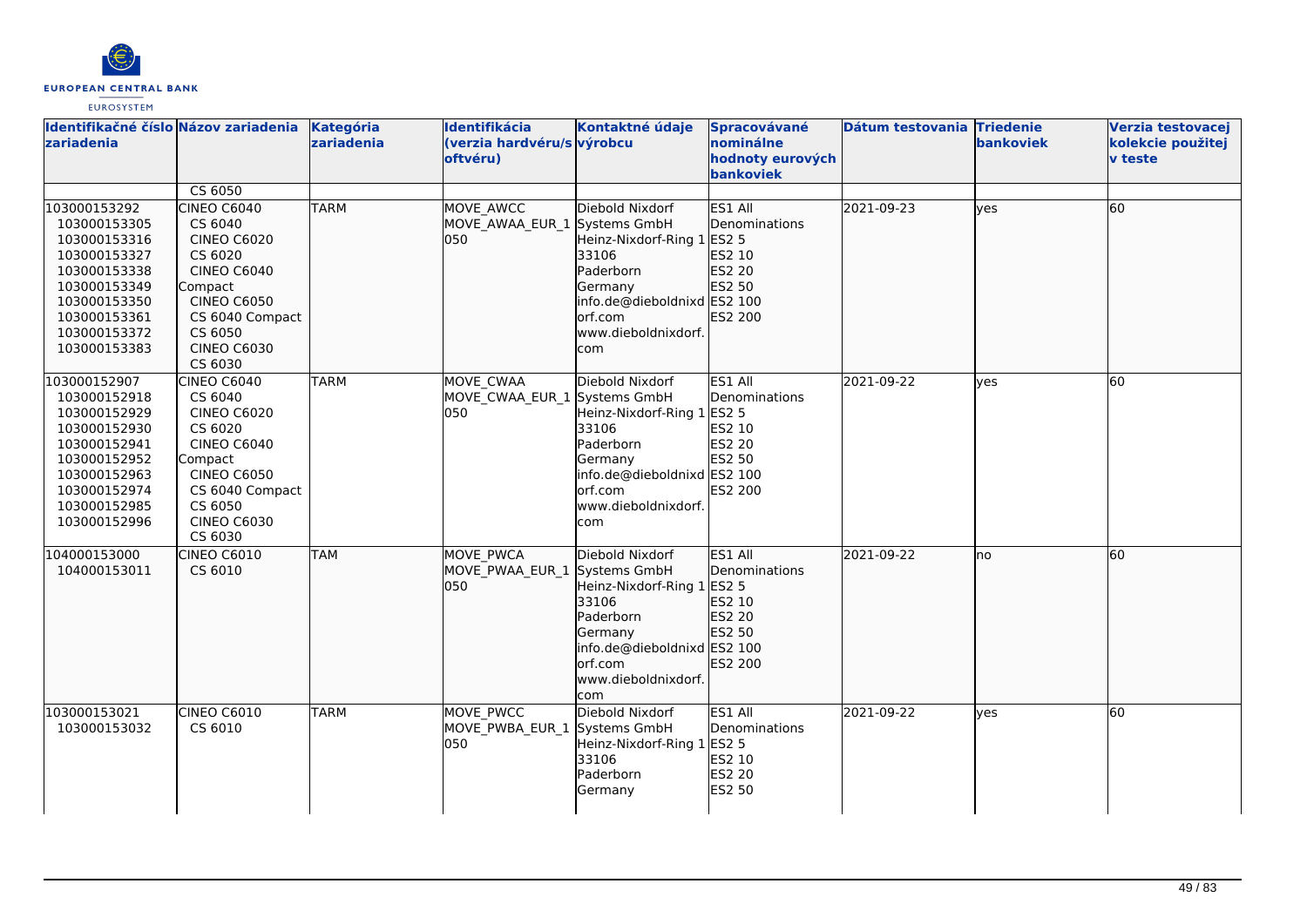

| Identifikačné číslo Názov zariadenia<br>zariadenia                                                                                                           |                                                                                                                                                                                                        | Kategória<br>zariadenia | Identifikácia<br>(verzia hardvéru/s výrobcu<br>oftvéru) | Kontaktné údaje<br>info.de@dieboldnixd ES2 100                                                                                                         | Spracovávané<br>nominálne<br>hodnoty eurových<br>bankoviek                                   | Dátum testovania Triedenie | bankoviek | <b>Verzia testovacej</b><br>kolekcie použitej<br><b>v</b> teste |
|--------------------------------------------------------------------------------------------------------------------------------------------------------------|--------------------------------------------------------------------------------------------------------------------------------------------------------------------------------------------------------|-------------------------|---------------------------------------------------------|--------------------------------------------------------------------------------------------------------------------------------------------------------|----------------------------------------------------------------------------------------------|----------------------------|-----------|-----------------------------------------------------------------|
|                                                                                                                                                              |                                                                                                                                                                                                        |                         |                                                         | orf.com<br>www.dieboldnixdorf.<br>com                                                                                                                  | ES2 200                                                                                      |                            |           |                                                                 |
| 103000153500<br>103000153511<br>103000153522<br>103000153533<br>103000153544<br>103000153555<br>103000153566<br>103000153577<br>103000153588<br>103000153599 | CINEO C6040<br><b>CINEO C6020</b><br>CS 6020<br><b>CINEO C6030</b><br>CS 6030<br><b>CINEO C6040</b><br>Compact<br>CS 6040<br>CS 6040 Compact<br><b>CINEO C6050</b><br>CS 6050                          | <b>TARM</b>             | MOVE AWCA<br>MOVE AWAA EUR 1 Systems GmbH<br>lo50       | Diebold Nixdorf<br>Heinz-Nixdorf-Ring 1 ES2 5<br>33106<br>Paderborn<br>Germany<br>info.de@dieboldnixd ES2 100<br>orf.com<br>www.dieboldnixdorf.<br>com | ES1 All<br>Denominations<br>ES2 10<br>ES2 20<br>ES2 50<br>ES2 200                            | 2021-09-22                 | lves      | 60                                                              |
| 103000152451<br>103000153704<br>103000153715<br>103000153726<br>103000153737<br>103000153759<br>103000153760<br>103000153771<br>103000153782<br>103000153793 | CINEO C6040<br>CINEO C6020 (only<br>A Wxx)<br>CS 6020 (only A<br>Wxx)<br><b>CINEO C6030</b><br>CS 6030<br><b>CINEO C6040</b><br>Compact<br>CS 6040<br>CS 6040 Compact<br><b>CINEO C6050</b><br>CS 6050 | <b>TARM</b>             | MOVE CWCA<br>MOVE_CWAA_EUR_1 Systems GmbH<br>050        | Diebold Nixdorf<br>Heinz-Nixdorf-Ring 1 ES2 5<br>33106<br>Paderborn<br>Germany<br>info.de@dieboldnixd ES2 100<br>orf.com<br>www.dieboldnixdorf.<br>com | ES1 All<br>Denominations<br>ES2 10<br>ES2 20<br>ES2 50<br>ES2 200                            | 2021-09-21                 | ves       | 60                                                              |
| 102000119094<br>102000119107                                                                                                                                 | BankInStore<br>BankInStore -<br>Board CA1107                                                                                                                                                           | BAM                     | ICIS IR<br>AMIS-710207-A4<br>CP1814                     | Cespro S.R.L.<br>Via Baldanzese 162<br>50041<br>Calenzano (Fi)<br>Italy<br>www.cespro.it                                                               | ES1 All<br>Denominations<br><b>ES2 5</b><br>ES2 10<br>ES2 20<br>ES2 50<br>ES2 100<br>ES2 200 | 2021-09-20                 | no        | 60                                                              |
| 102000119118<br>102000119129                                                                                                                                 | BankInStore<br>Valorizzatrice DAS                                                                                                                                                                      | BAM                     | lSWL2R2216N-13042 lCespro S.R.L.                        | Via Baldanzese 162                                                                                                                                     | ES1 All<br>Denominations                                                                     | 2021-09-20                 | lno       | 60                                                              |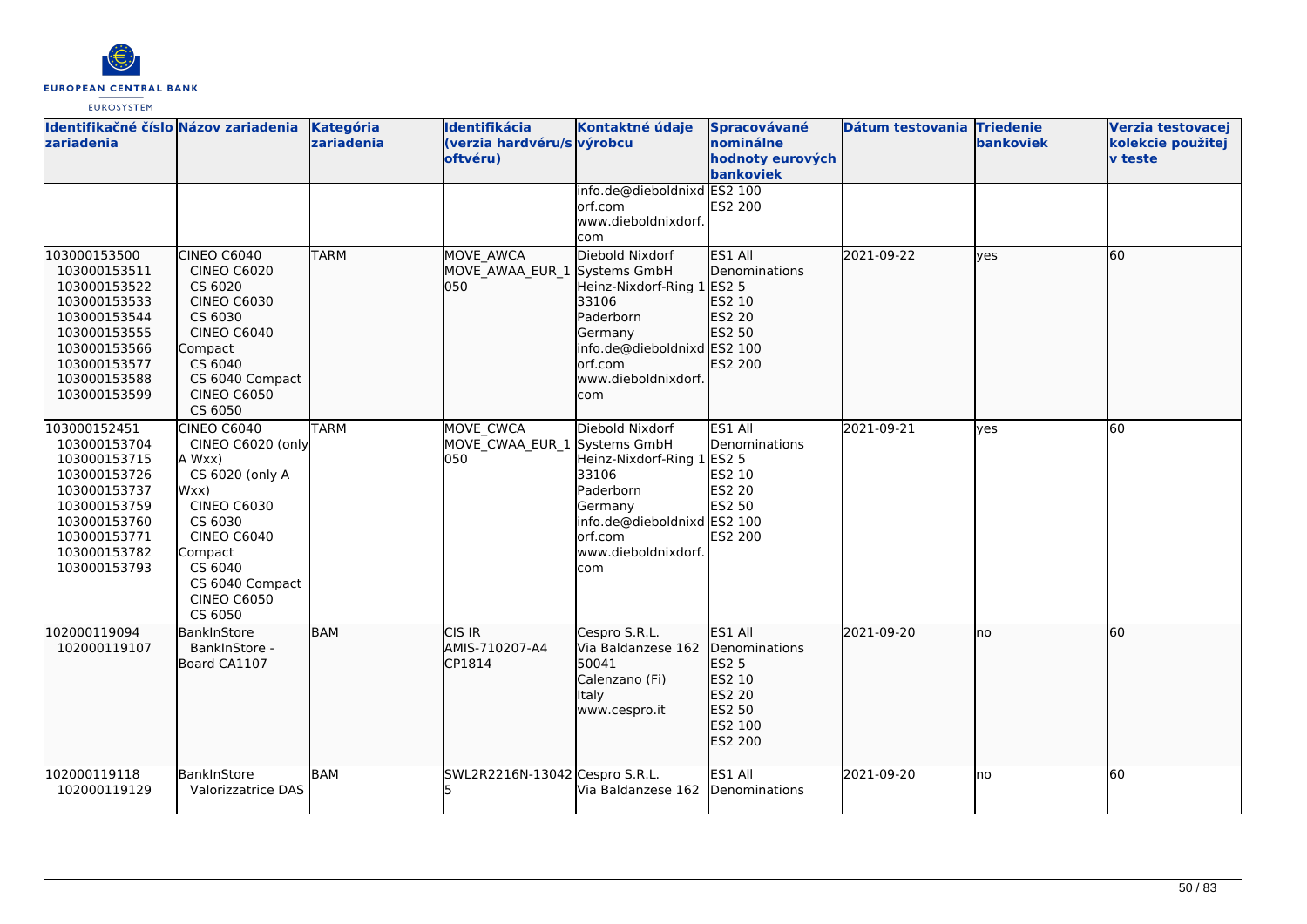

| Identifikačné číslo Názov zariadenia<br>zariadenia                                                                                                                                                                                           |                                                                                                                                                                                         | Kategória<br>zariadenia | Identifikácia<br>(verzia hardvéru/s výrobcu<br>oftvéru) | Kontaktné údaje                                                                                                | Spracovávané<br>nominálne<br>hodnoty eurových<br>bankoviek                                                 | Dátum testovania Triedenie | bankoviek | Verzia testovacej<br>kolekcie použitej<br><b>v</b> teste |
|----------------------------------------------------------------------------------------------------------------------------------------------------------------------------------------------------------------------------------------------|-----------------------------------------------------------------------------------------------------------------------------------------------------------------------------------------|-------------------------|---------------------------------------------------------|----------------------------------------------------------------------------------------------------------------|------------------------------------------------------------------------------------------------------------|----------------------------|-----------|----------------------------------------------------------|
|                                                                                                                                                                                                                                              |                                                                                                                                                                                         |                         | CP1819                                                  | 50041<br>Calenzano (Fi)<br>Italy<br>www.cespro.it                                                              | <b>ES2 5</b><br>ES2 10<br>ES2 20<br>ES2 50<br>ES2 100<br><b>ES2 200</b>                                    |                            |           |                                                          |
| 102000152063                                                                                                                                                                                                                                 | BankInStore                                                                                                                                                                             | <b>BAM</b>              | SWL2R2216N-13042 Cespro S.R.L.<br>CP2138                | Via Baldanzese 162<br>50041<br>Calenzano (Fi)<br><b>Italy</b><br>www.cespro.it                                 | ES1 All<br>Denominations<br>ES2 5<br>ES2 10<br>ES2 20<br>ES2 50<br>ES2 100<br>ES2 200                      | 2021-09-20                 | no        | 60                                                       |
| 101000152095<br>101000152108<br>101000152119<br>101000152120                                                                                                                                                                                 | Scancoin RCS500<br><b>RCS 900</b><br>HCM N11<br>HCM N12                                                                                                                                 | <b>BPM</b>              | HOTS BV5A<br>BVZ22EUT V000020 NL. B.V. / Suzohapp       | Suzo international<br>Rijnzathe 12<br>3454PV<br>De Meern<br>Netherlands<br>info@suzohapp.nl<br>eu.suzohapp.com | ES1 All<br>Denominations<br><b>ES2 5</b><br>ES2 10<br><b>ES2 20</b><br>ES2 50<br>ES2 100<br><b>ES2 200</b> | 2021-09-20                 | ves       | 60                                                       |
| 101000135071<br>101000135082<br>101000135093<br>101000135106<br>101000135117<br>101000135128<br>101000135139<br>101000135140<br>101000135151<br>101000135162<br>101000135173<br>101000135184<br>101000135195<br>101000135208<br>101000135219 | <b>SDM504S</b><br>SDM501S<br><b>SDM501C</b><br><b>SDM504C</b><br>SDM503<br>SDM503RC<br>SDM503RH<br>SDM503RS<br>SDM503R<br>8800S<br>8800C<br>8400C<br>8400S<br>CASHERE<br><b>SDM502C</b> | <b>BPM</b>              | BV5000<br>BVCM115-EUR11700 Via di Mezzo 2/4             | Cima S.p.A.<br>41037<br>Mirandola (MO)<br>Italy<br>info@cimaspa.it<br>www.cimaspa.it                           | ES1 All<br>Denominations<br><b>ES2 5</b><br>ES2 10<br>ES2 20<br>ES2 50<br>ES2 100<br>ES2 200               | 2021-09-14                 | lves      | 60                                                       |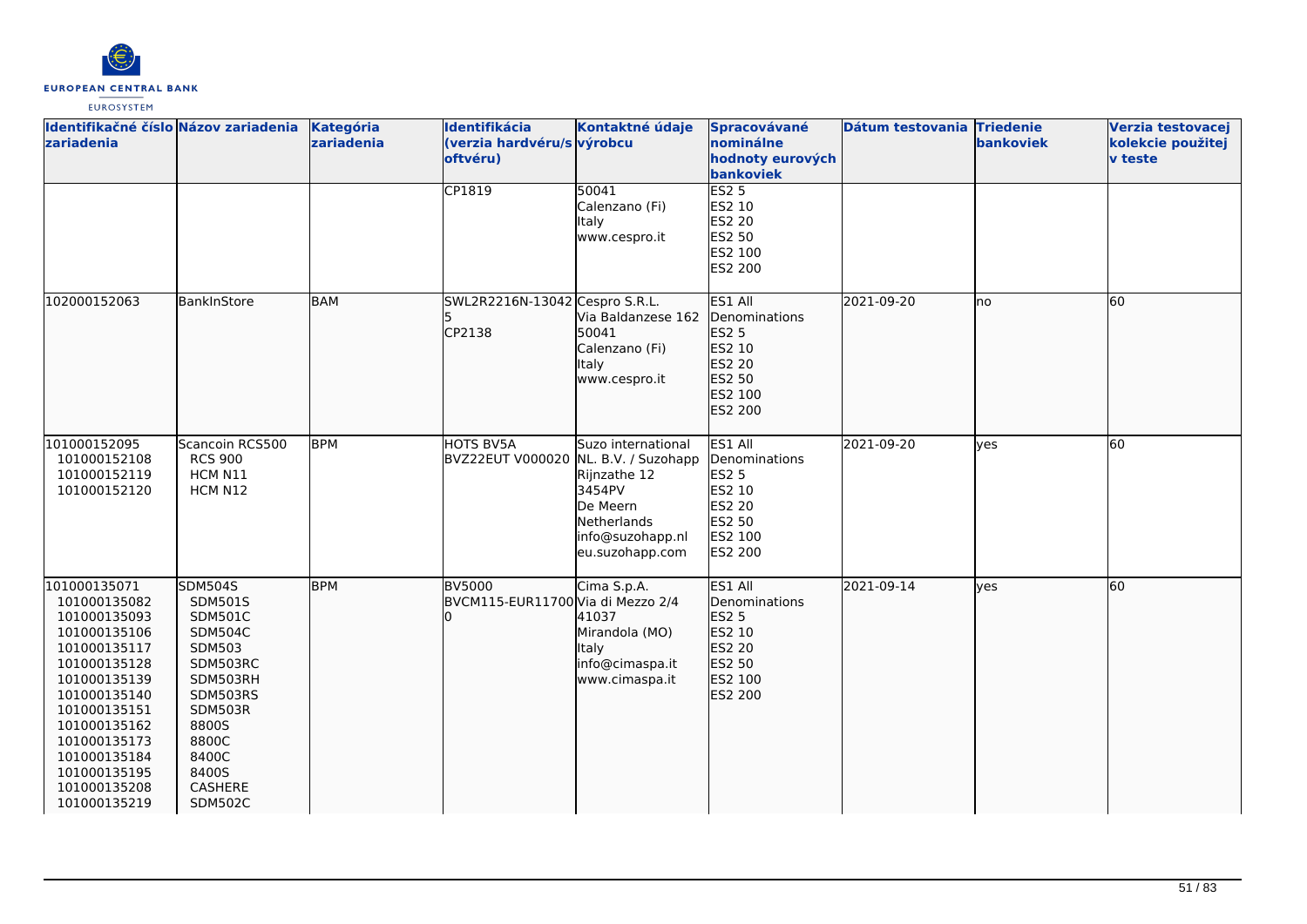

| Identifikačné číslo Názov zariadenia<br>zariadenia                                                                                                                                                                                                           |                                                                                                                                                                                                                      | Kategória<br>zariadenia | Identifikácia<br>(verzia hardvéru/s výrobcu<br>oftvéru) | Kontaktné údaje                                                                                          | Spracovávané<br>nominálne<br>hodnoty eurových<br>bankoviek                                          | Dátum testovania Triedenie | bankoviek | Verzia testovacej<br>kolekcie použitej<br><b>v</b> teste |
|--------------------------------------------------------------------------------------------------------------------------------------------------------------------------------------------------------------------------------------------------------------|----------------------------------------------------------------------------------------------------------------------------------------------------------------------------------------------------------------------|-------------------------|---------------------------------------------------------|----------------------------------------------------------------------------------------------------------|-----------------------------------------------------------------------------------------------------|----------------------------|-----------|----------------------------------------------------------|
| 101000135220<br>101000135231<br>101000135242<br>101000135253<br>101000135264                                                                                                                                                                                 | <b>SDM502S</b><br><b>SDM503C</b><br><b>SDM503S</b><br><b>SDM505C</b><br><b>SDM505S</b>                                                                                                                               |                         |                                                         |                                                                                                          |                                                                                                     |                            |           |                                                          |
| 102000135879<br>102000135880<br>102000135891                                                                                                                                                                                                                 | <b>SDM-100C</b><br><b>SDM-100H</b><br>SDM-100S                                                                                                                                                                       | <b>BAM</b>              | <b>BV1000</b><br>B1-EUR-105001                          | Cima S.p.A.<br>Via di Mezzo 2/4<br>41037<br>Mirandola (MO)<br>Italy<br>info@cimaspa.it<br>www.cimaspa.it | ES1 All<br>Denominations<br><b>ES2 5</b><br>ES2 10<br>ES2 20<br>ES2 50<br>ES2 100<br><b>ES2 200</b> | 2021-09-14                 | Ino       | 60                                                       |
| 102000150959<br>102000150960<br>102000150971<br>102000150982<br>102000150993<br>102000151006<br>102000151017<br>102000151028<br>102000151039<br>102000151040<br>102000151051<br>102000151062<br>102000151073<br>102000151084<br>102000151095<br>102000151108 | <b>SDM500C</b><br><b>SDM500</b><br><b>SDM500W</b><br>SDM500H<br>SDM500CB<br>SDM500WB<br>SDM500HB<br>SDM500WM<br>SDM500HM<br><b>SDM500S</b><br>SDM500CL<br>SDM500WL<br>SDM500HL<br>SDM500SL<br>SDM500WML<br>SDM500HML | <b>BAM</b>              | <b>BV5000</b><br>BVCM116-EUR11800 Via di Mezzo 2/4      | Cima S.p.A.<br>41037<br>Mirandola (MO)<br>Italy<br>info@cimaspa.it<br>www.cimaspa.it                     | ES1 All<br>Denominations<br>ES2 5<br>ES2 10<br>ES2 20<br>ES2 50<br>ES2 100<br>ES2 200               | 2021-09-14                 | Ino       | 60                                                       |
| 101000151118<br>101000151129<br>101000151130<br>101000151141<br>101000151152<br>101000151163<br>101000151174<br>101000151185<br>101000151196<br>101000151209                                                                                                 | <b>SDM504S</b><br>SDM501S<br><b>SDM501C</b><br><b>SDM504C</b><br><b>SDM503</b><br>SDM503RC<br>SDM503RH<br>SDM503RS<br>SDM503R<br>8800S                                                                               | <b>BPM</b>              | <b>BV5000</b><br>BVCM116-EUR11800 Via di Mezzo 2/4      | Cima S.p.A.<br>41037<br>Mirandola (MO)<br>Italy<br>info@cimaspa.it<br>www.cimaspa.it                     | ES1 All<br>Denominations<br>ES2 5<br>ES2 10<br><b>ES2 20</b><br>ES2 50<br>ES2 100<br>ES2 200        | 2021-09-14                 | lyes      | 60                                                       |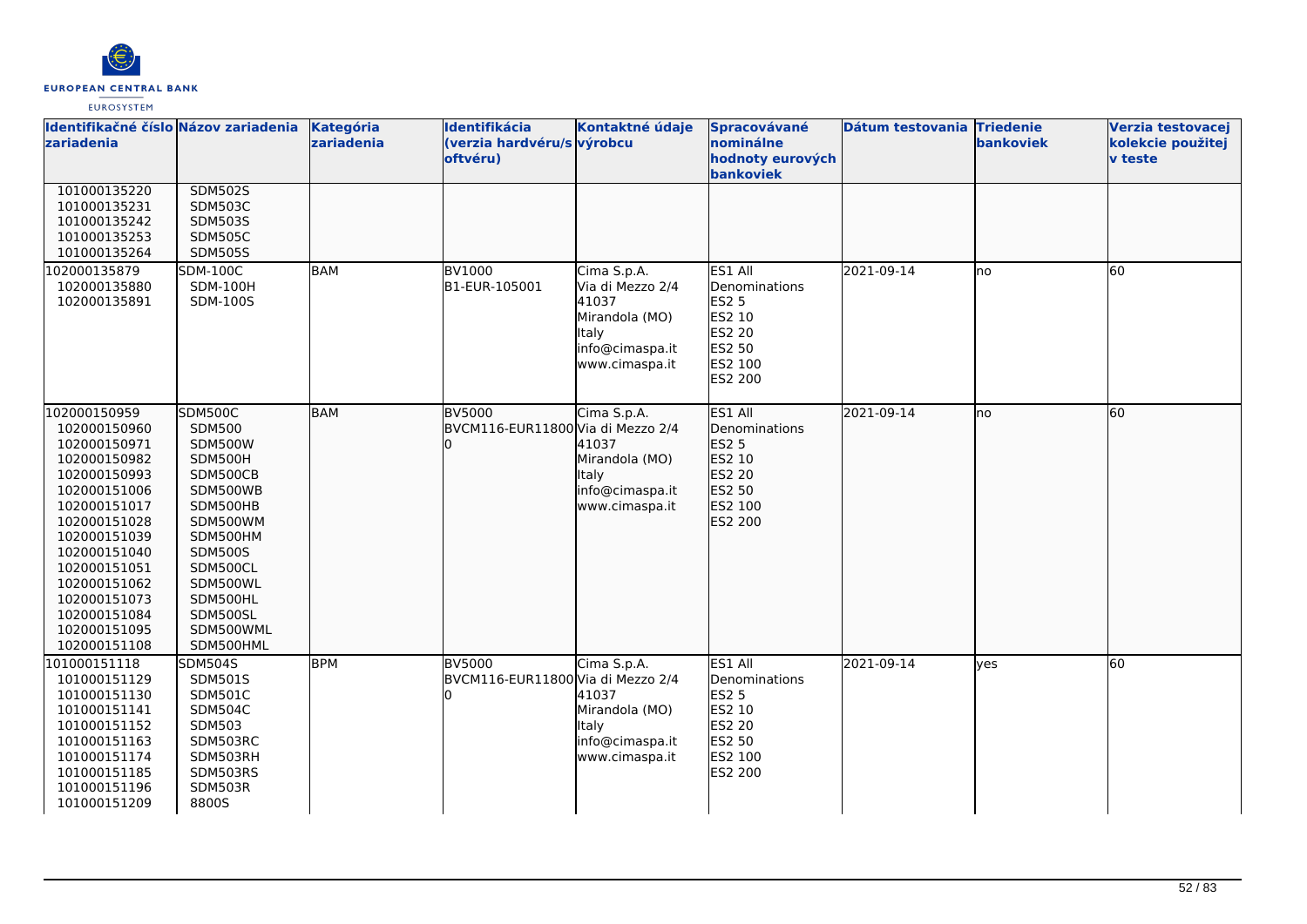

| Identifikačné číslo Názov zariadenia<br>zariadenia                                                                                                                           |                                                                                                                                                                        | Kategória<br>zariadenia | Identifikácia<br>(verzia hardvéru/s výrobcu<br>oftvéru) | Kontaktné údaje                                                                                                 | Spracovávané<br>nominálne<br>hodnoty eurových                                                    | Dátum testovania Triedenie | bankoviek | Verzia testovacej<br>kolekcie použitej<br><b>v</b> teste |
|------------------------------------------------------------------------------------------------------------------------------------------------------------------------------|------------------------------------------------------------------------------------------------------------------------------------------------------------------------|-------------------------|---------------------------------------------------------|-----------------------------------------------------------------------------------------------------------------|--------------------------------------------------------------------------------------------------|----------------------------|-----------|----------------------------------------------------------|
| 101000151210<br>101000151221<br>101000151232<br>101000151243<br>101000151254<br>101000151265<br>101000151276<br>101000151287<br>101000151298<br>101000151301<br>103000151600 | 8800C<br>8400C<br>8400S<br>CASHERE<br><b>SDM502C</b><br><b>SDM502S</b><br><b>SDM503C</b><br><b>SDM503S</b><br><b>SDM505C</b><br><b>SDM505S</b><br>AST7000NT-R5         | <b>TARM</b>             | <b>BV5000</b>                                           | Cima S.p.A.                                                                                                     | bankoviek<br>ES1 All                                                                             | 2021-09-14                 | ves       | 60                                                       |
| 103000151611<br>103000151622<br>103000151633<br>103000151644<br>103000151655<br>103000151666<br>103000151677<br>103000151688<br>103000151699<br>103000151702<br>103000151713 | AST7000NT<br>AST7000-FT<br><b>AST7000-FT ER</b><br>AST7016<br>AST7008W<br><b>AST7008WB</b><br>AST7008C<br><b>AST7008CB</b><br><b>AST7008H</b><br>AST7008HB<br>AST7008S |                         | BVCM116-EUR11800 Via di Mezzo 2/4                       | 41037<br>Mirandola (MO)<br><b>Italy</b><br>info@cimaspa.it<br>www.cimaspa.it                                    | Denominations<br>ES2 5<br>ES2 10<br>ES2 20<br>ES2 50<br>ES2 100<br>ES2 200                       |                            |           |                                                          |
| 102000151847<br>102000151858<br>102000151869                                                                                                                                 | <b>SDM-100C</b><br><b>SDM-100H</b><br>SDM-100S                                                                                                                         | <b>BAM</b>              | <b>BV1000</b><br>B1-EUR-106001                          | Cima S.p.A.<br>Via di Mezzo 2/4<br>41037<br>Mirandola (MO)<br>Italy<br>info@cimaspa.it<br>www.cimaspa.it        | ES1 All<br>Denominations<br><b>ES2 5</b><br>ES2 10<br>ES2 20<br>ES2 50<br>ES2 100<br>ES2 200     | 2021-09-14                 | lno       | 60                                                       |
| 103000151871                                                                                                                                                                 | AST9000                                                                                                                                                                | <b>TARM</b>             | BVZ22<br>BVZ22EUT-<br>AA000020                          | Cima S.p.A.<br>Via di Mezzo 2/4<br>41037<br>Mirandola (MO)<br><b>Italy</b><br>info@cimaspa.it<br>www.cimaspa.it | ES1 All<br>Denominations<br>ES2 <sub>5</sub><br>ES2 10<br>ES2 20<br>ES2 50<br>ES2 100<br>ES2 200 | 2021-09-14                 | yes       | 60                                                       |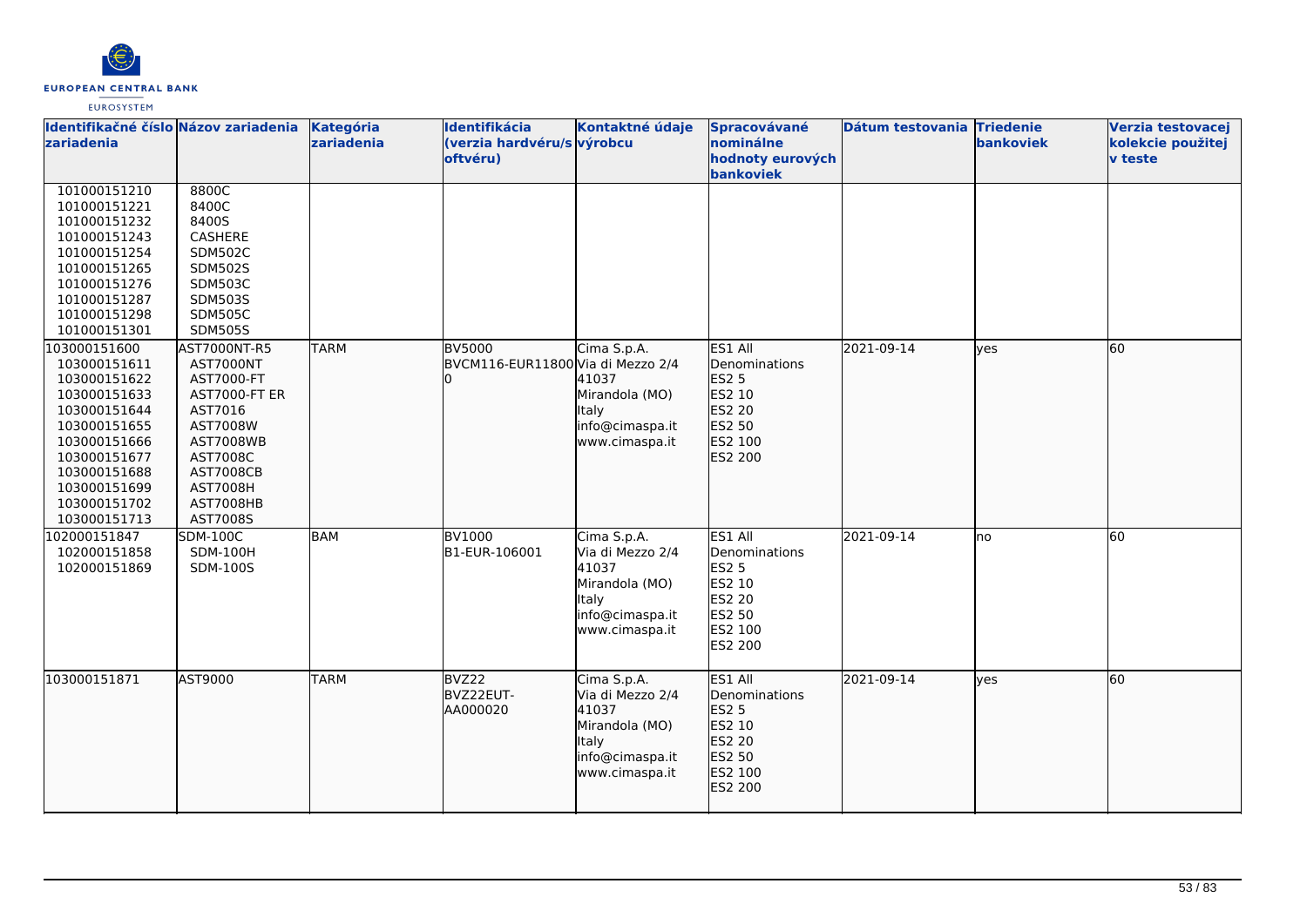

| Identifikačné číslo Názov zariadenia<br><b>zariadenia</b>                                    |                                                                                                           | Kategória<br>zariadenia | Identifikácia<br>(verzia hardvéru/s výrobcu<br>oftvéru) | Kontaktné údaje                                                                                                                                                    | Spracovávané<br>nominálne<br>hodnoty eurových<br>bankoviek                                          | Dátum testovania Triedenie | bankoviek | Verzia testovacej<br>kolekcie použitej<br>v teste |
|----------------------------------------------------------------------------------------------|-----------------------------------------------------------------------------------------------------------|-------------------------|---------------------------------------------------------|--------------------------------------------------------------------------------------------------------------------------------------------------------------------|-----------------------------------------------------------------------------------------------------|----------------------------|-----------|---------------------------------------------------|
| 102000151881<br>102000151892<br>102000151905<br>102000151916<br>102000151927<br>102000151938 | InLane 300<br>InLane 300 Depo<br>InLane 600<br>InLane 600 Depo<br>InLane 900<br>KIOSK@ InLane<br>300 Depo | <b>BAM</b>              | <b>BV1000</b><br>B1-EUR-106001                          | Cima S.p.A.<br>Via di Mezzo 2/4<br>41037<br>Mirandola (MO)<br><b>Italy</b><br>info@cimaspa.it<br>www.cimaspa.it                                                    | ES1 All<br>Denominations<br><b>ES2 5</b><br>ES2 10<br><b>ES2 20</b><br>ES2 50<br>ES2 100<br>ES2 200 | 2021-09-14                 | lno       | 60                                                |
| 102000100856                                                                                 | Obolus Electrum                                                                                           | <b>BAM</b>              | <b>DSP 2.2.0.X</b>                                      | Grupo Sallén Tech.<br>S.L.<br>C/Lérida 68<br>22500<br>Binéfar Huesca<br>Spain<br>www.sallenelectroni ES2 100<br>cs.es                                              | ES1 All<br>Denominations<br>ES2 5<br>ES2 10<br>ES2 20<br>ES2 50<br>ES2 200                          | 2021-09-09                 | lno       | 60                                                |
| 102000137176                                                                                 | Obolus Electrum                                                                                           | <b>BAM</b>              | DSP 2.2.1.X                                             | Grupo Sallén Tech.<br>S.L.<br>C/Lérida 68<br>22500<br>Binéfar Huesca<br>Spain<br>www.sallenelectroni<br>cs.es                                                      | ES1 All<br>Denominations<br><b>ES2 5</b><br>ES2 10<br><b>ES2 20</b><br>ES2 50<br>ES2 100<br>ES2 200 | 2021-09-09                 | lno       | 60                                                |
| 101000151971                                                                                 | <b>K-500 PRO</b>                                                                                          | <b>BPM</b>              | Main: V4.74, Reco:<br>V4.77                             | Kisan Electronics Co ES1 All<br>Ltd<br>273-1 Sungsoo-<br>Dong<br>2GA 3 Dong<br>Sungdong-Gu 133,<br>831 Seoul<br>South Korea<br>yshin21@kisane.co<br>www.kisane.com | Denominations<br><b>ES2 5</b><br>ES2 10<br>ES2 20<br>ES2 50<br><b>ES2 100</b><br>ES2 200            | 2021-09-09                 | lyes      | 60                                                |
| 103000151995                                                                                 | RZ-100                                                                                                    | <b>TARM</b>             | <b>HVE-100</b>                                          | <b>Glory Global</b>                                                                                                                                                | ES1 All                                                                                             | 2021-09-09                 | ves       | 60                                                |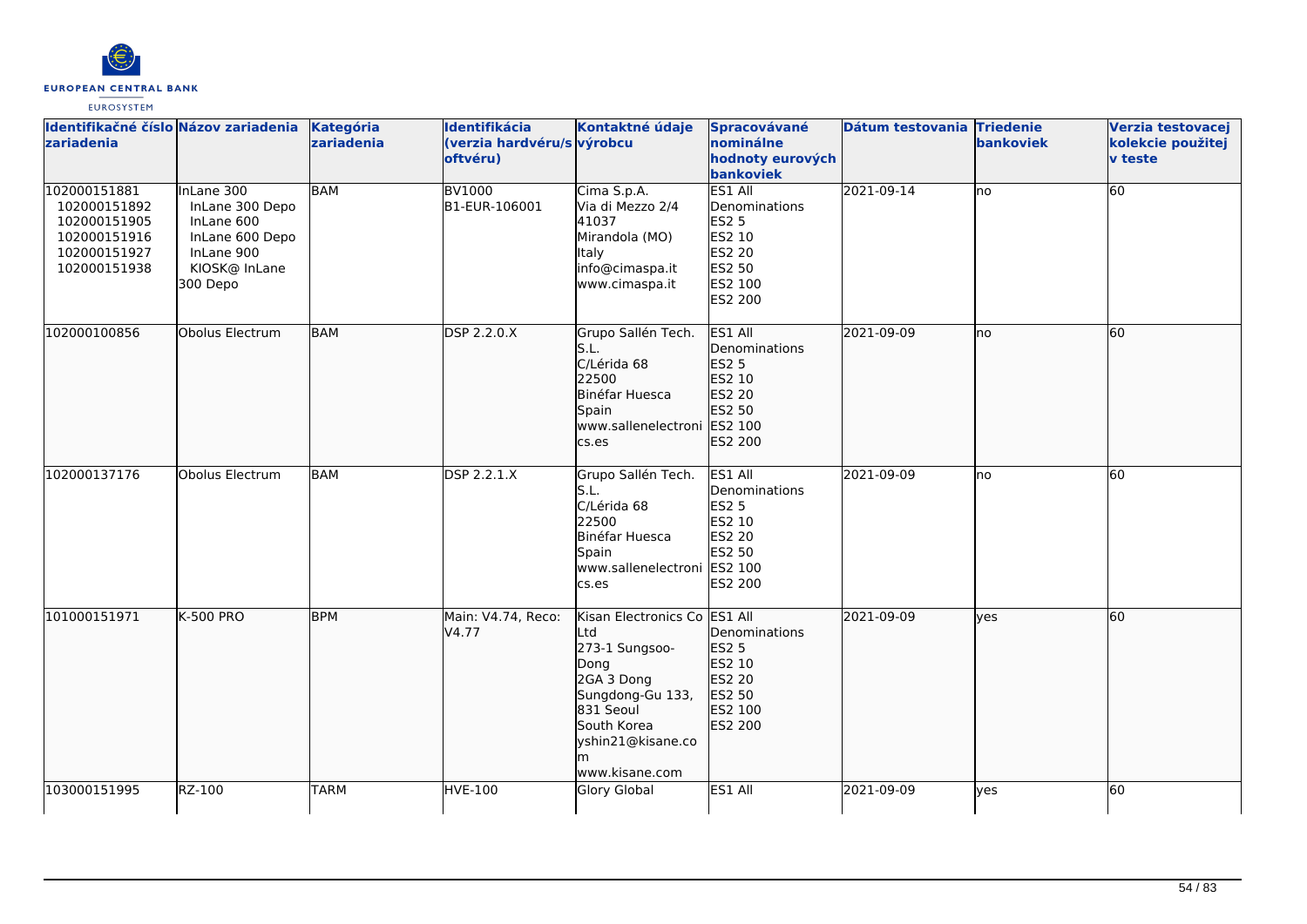

| Identifikačné číslo Názov zariadenia<br>zariadenia                                                           |                                                                                                                 | <b>Kategória</b><br>zariadenia | Identifikácia<br>(verzia hardvéru/s výrobcu<br>oftvéru) | Kontaktné údaje                                                                                                                                                                               | Spracovávané<br>nominálne<br>hodnoty eurových<br>bankoviek                        | Dátum testovania Triedenie | bankoviek | Verzia testovacej<br>kolekcie použitej<br><b>v</b> teste |
|--------------------------------------------------------------------------------------------------------------|-----------------------------------------------------------------------------------------------------------------|--------------------------------|---------------------------------------------------------|-----------------------------------------------------------------------------------------------------------------------------------------------------------------------------------------------|-----------------------------------------------------------------------------------|----------------------------|-----------|----------------------------------------------------------|
| 103000152008<br>103000152019                                                                                 | CI-10B_RBW-100<br><b>HVE-100</b><br>CI-100B_SDRB-100<br><b>HVE-100</b>                                          |                                | C4                                                      | Solutions<br>Thomas-Edison-Platz ES2 5<br>63263<br>Neu-Isenburg<br>Germany<br>www.gloryglobalsolu ES2 200<br>tions.com                                                                        | Denominations<br>ES2 10<br><b>ES2 20</b><br>ES2 50<br>ES2 100                     |                            |           |                                                          |
| 104000151532<br>104000151543<br>104000151554<br>104000151565<br>104000151576<br>104000151587<br>104000151598 | DT-7000P1600<br>DT-7000P2600E<br>DT-7000P1600N<br>DT-7000P1600S<br>DT-7000P1600L<br>DT-7000P1600C<br>DT-7000K20 | <b>TAM</b>                     | M520040030                                              | <b>GRG Banking</b><br>Equipment Co Ltd<br>9 Kelin Road Science ES2 5<br>City<br>510663<br>Guangzhou, District ES2 50<br>Luogang<br>China<br>www.grgbanking.co<br>m                            | ES1 All<br>Denominations<br>ES2 10<br>ES2 20<br>ES2 100<br>ES2 200                | 2021-09-08                 | lno       | 60                                                       |
| 101000152040                                                                                                 | <b>CM200V</b>                                                                                                   | <b>BPM</b>                     | M81004A330                                              | <b>GRG Banking</b><br>Equipment Co Ltd<br>9 Kelin Road Science ES2 5<br>City<br>510663<br>Guangzhou, District   ES2 50<br>Luogang<br>China<br>www.grgbanking.co                               | ES1 All<br>Denominations<br>ES2 10<br>ES2 20<br>ES2 100<br>ES2 200                | 2021-09-08                 | lyes      | 60                                                       |
| 101000150925                                                                                                 | Newton F                                                                                                        | <b>BPM</b>                     | Ver. 7.13                                               | Main Ver. 7.10, Reco Kisan Electronics Co ES1 All<br>_td<br>273-1 Sungsoo-<br>Dong<br>2GA 3 Dong<br>Sungdong-Gu 133,<br>831 Seoul<br>South Korea<br>yshin21@kisane.co<br>lm<br>www.kisane.com | Denominations<br><b>ES2 5</b><br>ES2 10<br>ES2 20<br>ES2 50<br>ES2 100<br>ES2 200 | 2021-09-07                 | lves      | 60                                                       |
|                                                                                                              |                                                                                                                 |                                |                                                         |                                                                                                                                                                                               |                                                                                   |                            |           |                                                          |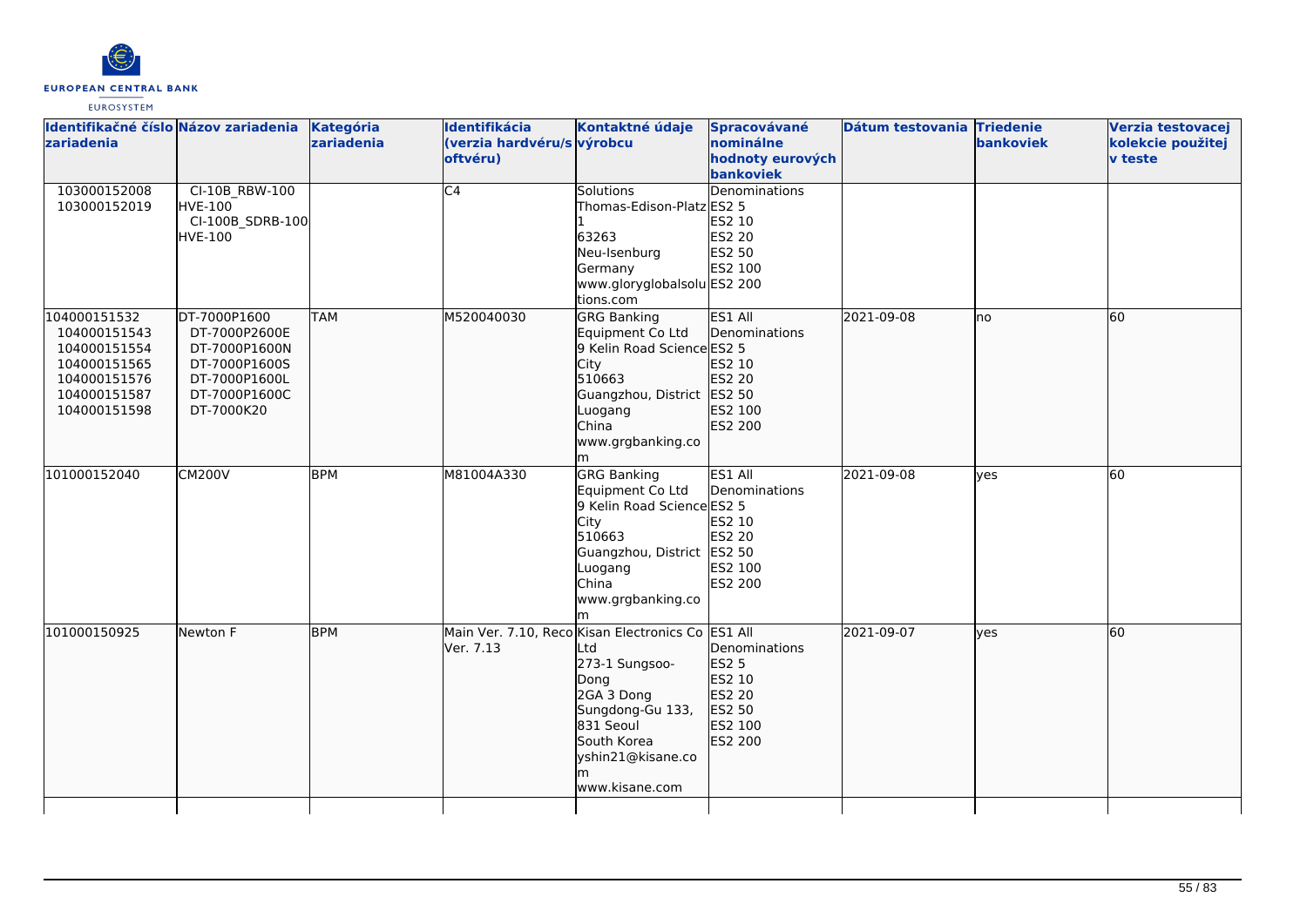

| Identifikačné číslo Názov zariadenia<br>zariadenia |                        | Kategória<br>zariadenia | Identifikácia<br>(verzia hardvéru/s výrobcu<br>oftvéru) | Kontaktné údaje                                                                                                                                                                         | Spracovávané<br>nominálne<br>hodnoty eurových<br>bankoviek                                   | Dátum testovania Triedenie | bankoviek | Verzia testovacej<br>kolekcie použitej<br><b>v</b> teste |
|----------------------------------------------------|------------------------|-------------------------|---------------------------------------------------------|-----------------------------------------------------------------------------------------------------------------------------------------------------------------------------------------|----------------------------------------------------------------------------------------------|----------------------------|-----------|----------------------------------------------------------|
| 102000150868                                       | NEWTON-A               | <b>BAM</b>              | Main Ver. 1.5, Reco<br>Ver. 1.5                         | Kisan Electronics Co ES1 All<br>Ltd<br>273-1 Sungsoo-<br>Dong<br>2GA 3 Dong<br>Sungdong-Gu 133,<br>831 Seoul<br>South Korea<br>yshin21@kisane.co<br>www.kisane.com                      | Denominations<br><b>ES2 5</b><br>ES2 10<br>ES2 20<br>ES2 50<br>ES2 100<br>ES2 200            | 2021-09-06                 | no        | 60                                                       |
| 102000150879                                       | Newton V               | <b>BAM</b>              | Ver. 7.13                                               | Main Ver. 7.10, Reco Kisan Electronics Co ES1 All<br>Ltd<br>273-1 Sungsoo-<br>Dong<br>2GA 3 Dong<br>Sungdong-Gu 133,<br>831 Seoul<br>South Korea<br>yshin21@kisane.co<br>www.kisane.com | Denominations<br><b>ES2 5</b><br>ES2 10<br>ES2 20<br>ES2 50<br>ES2 100<br>ES2 200            | 2021-09-06                 | Ino       | 60                                                       |
| 102000150937                                       | Scan Coin SC-8100      | BAM                     | Count and<br>authenticate notes<br>002.006              | Suzo international<br>NL. B.V. / Suzohapp<br>Rijnzathe 12<br>3454PV<br>De Meern<br>Netherlands<br>info@suzohapp.nl<br>eu.suzohapp.com                                                   | ES1 All<br>Denominations<br>ES2 5<br>ES2 10<br>ES2 20<br><b>ES2 50</b><br>ES2 100<br>ES2 200 | 2021-09-02                 | lno       | 60                                                       |
| 101000151312                                       | Scan Coin SC-8220F BPM |                         | Denomination Sorter Suzo international<br>$C24-3$       | NL. B.V. / Suzohapp<br>Rijnzathe 12<br>3454PV<br>De Meern<br>Netherlands<br>info@suzohapp.nl<br>eu.suzohapp.com                                                                         | ES1 All<br>Denominations<br>ES2 5<br>ES2 10<br>ES2 20<br>ES2 50<br>ES2 100<br>ES2 200        | 2021-09-02                 | lyes      | 60                                                       |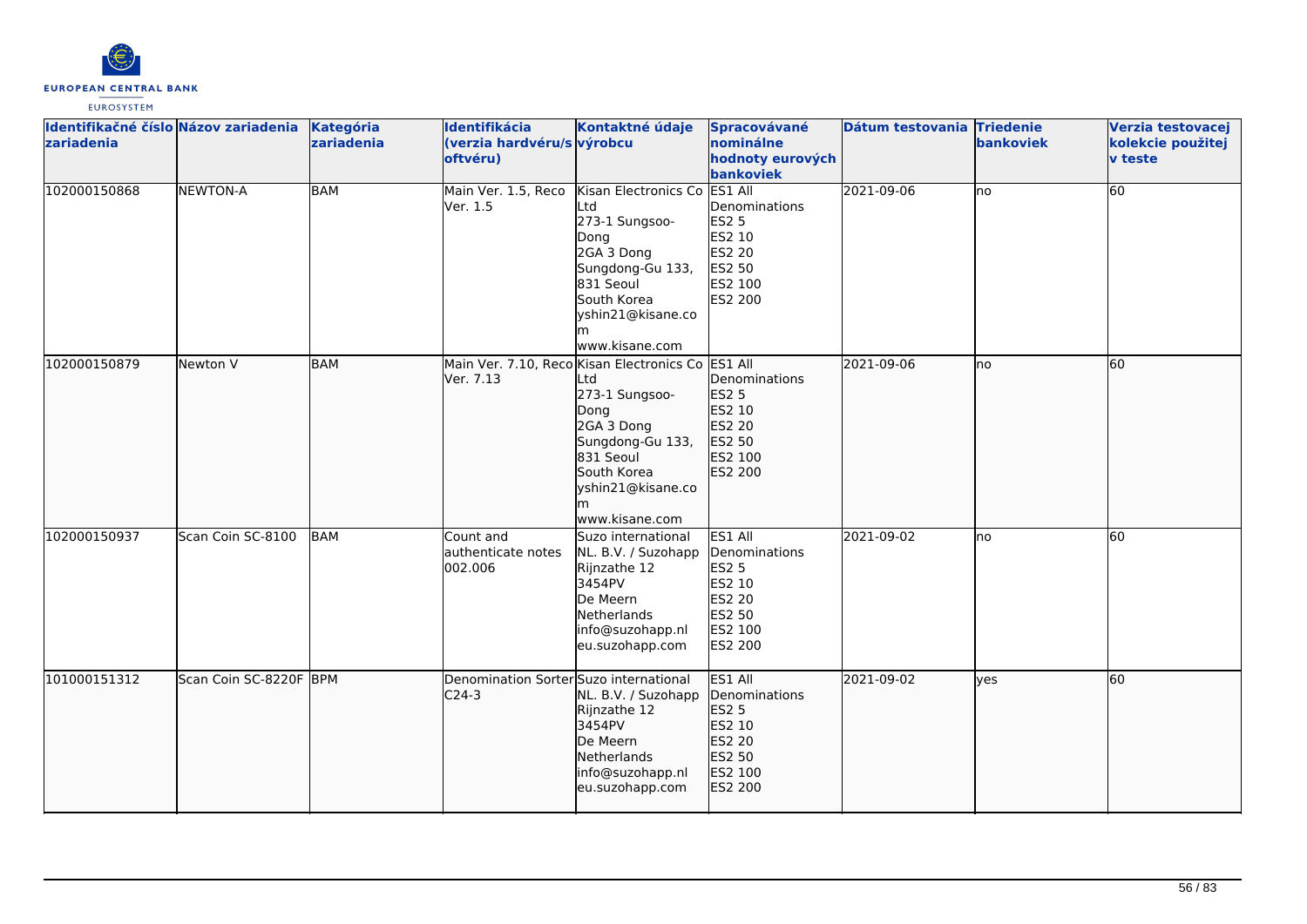

| Identifikačné číslo Názov zariadenia<br>Izariadenia |                                   | <b>Kategória</b><br>zariadenia | Identifikácia<br>(verzia hardvéru/s výrobcu<br>oftvéru) | Kontaktné údaje                                                                                                                                                                          | Spracovávané<br>nominálne<br>hodnoty eurových<br>bankoviek                                          | Dátum testovania Triedenie | <b>bankoviek</b> | Verzia testovacej<br>kolekcie použitej<br><b>v</b> teste |
|-----------------------------------------------------|-----------------------------------|--------------------------------|---------------------------------------------------------|------------------------------------------------------------------------------------------------------------------------------------------------------------------------------------------|-----------------------------------------------------------------------------------------------------|----------------------------|------------------|----------------------------------------------------------|
| 102000150469                                        | DP-8122                           | <b>BAM</b>                     | Software<br>type?C25-1-                                 | Shenzhen Double<br>Power Electronics<br>Co., Ltd<br>Rm 1281, 12/F,<br>Yunsong Building<br>Tairan 8rh Road<br>District Shenzen<br>Chegongmiao Futian ES2 200<br>China<br>www.szdpower.com | ES1 All<br>Denominations<br><b>ES2 5</b><br>ES2 10<br>ES2 20<br>ES2 50<br>ES2 100                   | 2021-08-31                 | lno              | $\overline{60}$                                          |
| 101000150721                                        | DP-8130                           | <b>BPM</b>                     | $C25-1-$                                                | Shenzhen Double<br>Power Electronics<br>Co., Ltd<br>Rm 1281, 12/F,<br>Yunsong Building<br>Tairan 8rh Road<br>District Shenzen<br>Chegongmiao Futian ES2 200<br>China<br>www.szdpower.com | ES1 All<br>Denominations<br>ES2 5<br>ES2 10<br><b>ES2 20</b><br>ES2 50<br>ES2 100                   | 2021-08-31                 | lyes             | 60                                                       |
| 101000150798                                        | CashConcepts CCE<br>16500 FIT-NET | <b>BPM</b>                     | $C25-1$                                                 | CCE - Cash<br>Concepts Europe<br>GmbH<br>Kemtener Strasse<br>99<br>88131<br>Lindau<br>Germany<br>www.cce.gmbh                                                                            | ES1 All<br>Denominations<br><b>ES2 5</b><br>ES2 10<br>ES2 20<br>ES2 50<br>ES2 100<br><b>ES2 200</b> | 2021-08-31                 | <b>l</b> ves     | 60                                                       |
| 101000150801                                        | DC-45FX                           | <b>BPM</b>                     | $C25-1$                                                 | DoCash GmbH<br>Glückstrasse 57<br>22081<br>Hamburg<br>Germany<br>www.docash.de                                                                                                           | ES1 All<br>Denominations<br>ES2 5<br>ES2 10<br>ES2 20<br>ES2 50<br>ES2 100<br>ES2 200               | 2021-08-31                 | lyes             | 60                                                       |
| 101000150812                                        | DP-8300                           | <b>BPM</b>                     | $C20-2-$                                                | Shenzhen Double                                                                                                                                                                          | ES1 All                                                                                             | 2021-08-31                 | ves              | 60                                                       |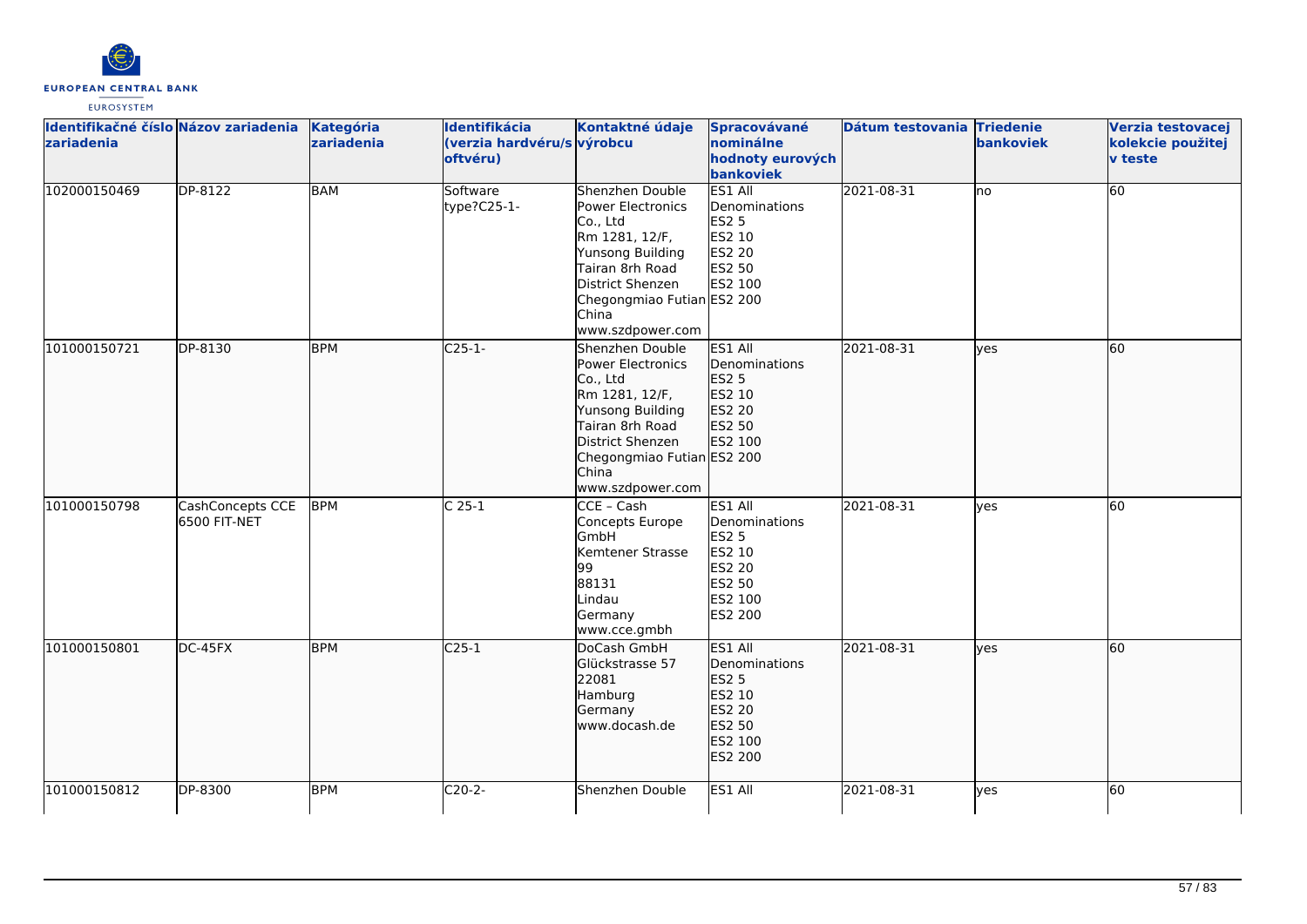

| Identifikačné číslo Názov zariadenia<br>zariadenia           |                                                                    | Kategória<br>zariadenia | Identifikácia<br>(verzia hardvéru/s výrobcu<br>oftvéru) | Kontaktné údaje                                                                                                                                                                                                              | Spracovávané<br>nominálne<br>hodnoty eurových<br>bankoviek                                                 | Dátum testovania Triedenie | bankoviek   | Verzia testovacej<br>kolekcie použitej<br><b>v</b> teste |
|--------------------------------------------------------------|--------------------------------------------------------------------|-------------------------|---------------------------------------------------------|------------------------------------------------------------------------------------------------------------------------------------------------------------------------------------------------------------------------------|------------------------------------------------------------------------------------------------------------|----------------------------|-------------|----------------------------------------------------------|
|                                                              |                                                                    |                         |                                                         | <b>Power Electronics</b><br>Co., Ltd<br>Rm 1281, 12/F,<br>Yunsong Building<br>Tairan 8rh Road<br>District Shenzen<br>Chegongmiao Futian ES2 200<br>China<br>www.szdpower.com                                                 | Denominations<br><b>ES2 5</b><br>ES2 10<br><b>ES2 20</b><br>ES2 50<br>ES2 100                              |                            |             |                                                          |
| 103000150734<br>103000150745<br>103000150756<br>103000150767 | DT-7000TCR71<br>DT-7000P2800NL<br>DT-7000P2800NLR<br>DT-7000P2800N | <b>TARM</b>             | UNV-010<br>V28004A012                                   | <b>GRG Banking</b><br>Equipment Co Ltd<br>9 Kelin Road Science ES2 5<br>City<br>510663<br>Guangzhou, District ES2 50<br>Luogang<br>China<br>www.grgbanking.co<br>m                                                           | ES1 All<br>Denominations<br>ES2 10<br>ES2 20<br>ES2 100<br>ES2 200                                         | 2021-08-30                 | <b>lyes</b> | 60                                                       |
| 102000150345                                                 | ST-4000                                                            | <b>BAM</b>              | $V$ 4.60                                                | <b>ZHEJIANG SEMTOM</b><br>ELECTRONIC CO.<br>LTD<br>1 Bldg, Section B<br>Shoes Ind. Zone<br>Eco. Development<br>Area, Pingyan<br>325401 Wenzhou<br>Zhejiang<br><b>CHINA</b><br>sales3@semtom.co<br>http://www.semtom.<br>com/ | ES1 All<br>Denominations<br><b>ES2 5</b><br>ES2 10<br><b>ES2 20</b><br>ES2 50<br>ES2 100<br><b>ES2 200</b> | 2021-08-18                 | lno         | 60                                                       |
| 102000150367                                                 | SC 1015                                                            | <b>BAM</b>              | $V$ 4.60                                                | Merlin<br>Industrieweg 4<br>3606 AS<br>Maarssen<br>The Netherlands<br>info@merlin.nl<br>www.merlin.nl                                                                                                                        | ES1 All<br>Denominations<br>ES2 5<br>ES2 10<br>ES2 20<br>ES2 50<br>ES2 100                                 | 2021-08-18                 | Ino         | 60                                                       |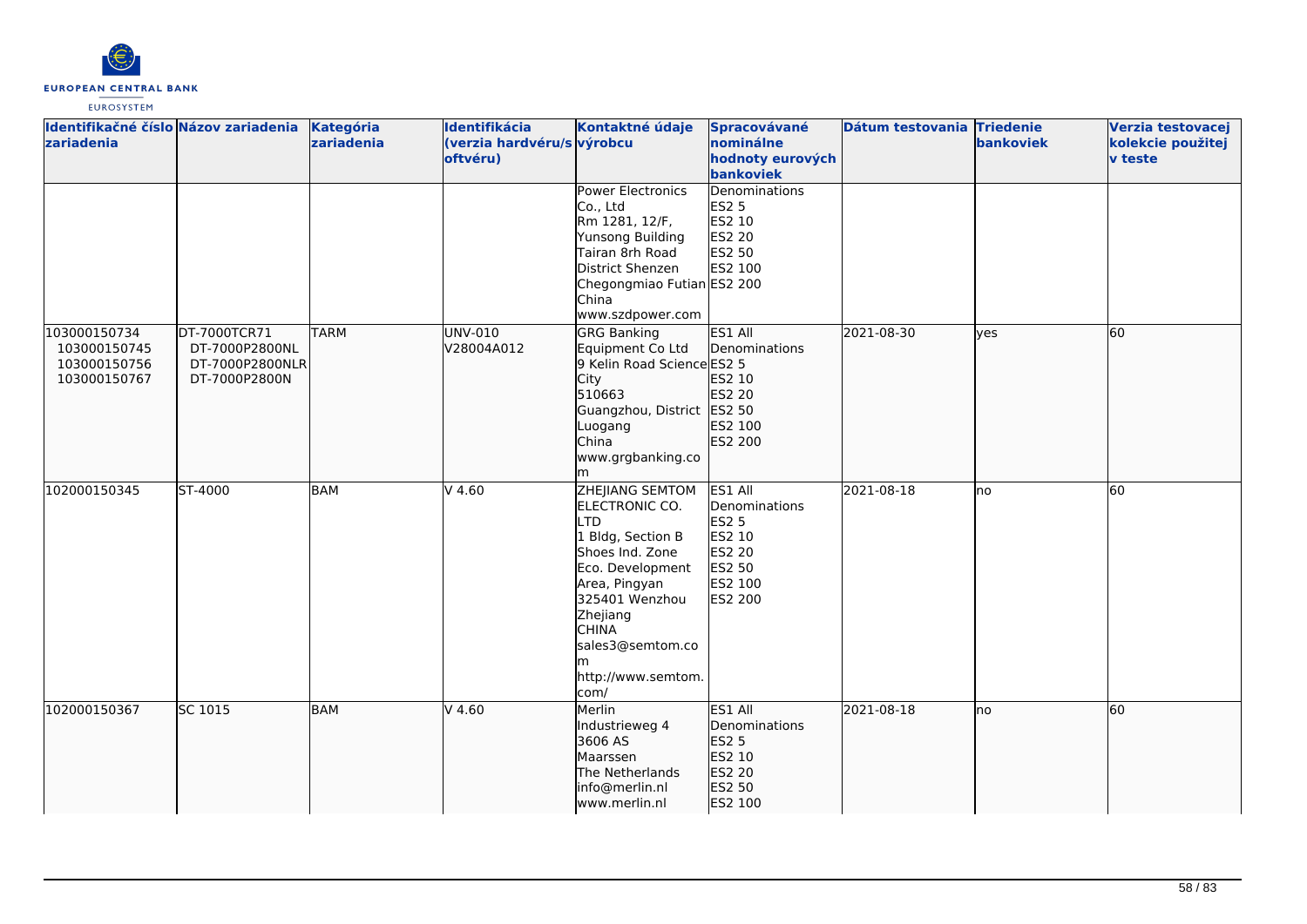

| Identifikačné číslo Názov zariadenia<br>zariadenia           |                                            | Kategória<br>zariadenia | Identifikácia<br>(verzia hardvéru/s výrobcu<br>oftvéru) | Kontaktné údaje                                                                                                                        | Spracovávané<br>nominálne<br>hodnoty eurových<br>bankoviek<br>ES2 200                            | Dátum testovania Triedenie | <b>bankoviek</b> | Verzia testovacej<br>kolekcie použitej<br><b>v</b> teste |
|--------------------------------------------------------------|--------------------------------------------|-------------------------|---------------------------------------------------------|----------------------------------------------------------------------------------------------------------------------------------------|--------------------------------------------------------------------------------------------------|----------------------------|------------------|----------------------------------------------------------|
|                                                              |                                            |                         |                                                         |                                                                                                                                        |                                                                                                  |                            |                  |                                                          |
| 102000150298                                                 | Numeron D                                  | BAM                     | EUR_V5.11._D                                            | Giesecke+Devrient<br>Currency<br>Technology GmbH<br>Prinzregentenstraße ES2 10<br>159<br>81677<br>Munich<br>Germany<br>www.gi-de.com   | ES1 All<br>Denominations<br><b>ES2 5</b><br>ES2 20<br><b>ES2 50</b><br>ES2 100<br><b>ES2 200</b> | 2021-08-12                 | Ino              | 60                                                       |
| 102000150301<br>102000153406                                 | ProNote 1.5<br>Procoin ProNote<br>1.5      | <b>BAM</b>              | EUR V3.032                                              | Giesecke+Devrient<br>Currency<br>Technology GmbH<br>Prinzregentenstraße ES2 10<br>159<br>81677<br>Munich<br>Germany<br>www.gi-de.com   | ES1 All<br>Denominations<br><b>ES2 5</b><br>ES2 20<br>ES2 50<br>ES2 100<br>ES2 200               | 2021-08-12                 | Ino              | 60                                                       |
| 102000149944                                                 | GFS-100                                    | BAM                     | GFS-BV<br>3221                                          | Glory Global<br>Solutions<br>Thomas-Edison-Platz ES2 5<br>63263<br>Neu-Isenburg<br>Germany<br>www.gloryglobalsolu ES2 200<br>tions.com | ES1 All<br>Denominations<br>ES2 10<br><b>ES2 20</b><br>ES2 50<br>ES2 100                         | 2021-08-05                 | lno              | 60                                                       |
| 102000149955<br>102000149966<br>102000149977<br>102000149988 | GFS-120B<br>GFS-110<br>GFS-120<br>GFS-120S | <b>BAM</b>              | GFS-BV+MG<br>3221                                       | Glory Global<br>Solutions<br>Thomas-Edison-Platz ES2 5<br>63263<br>Neu-Isenburg<br>Germany<br>www.gloryglobalsolu ES2 200<br>tions.com | ES1 All<br>Denominations<br>ES2 10<br>ES2 20<br>ES2 50<br>ES2 100                                | 2021-08-05                 | lno              | 60                                                       |
| 101000149998                                                 | USF-100                                    | <b>BPM</b>              | HVD-1XX                                                 | Glory Global                                                                                                                           | ES1 All                                                                                          | 2021-08-05                 | yes              | 60                                                       |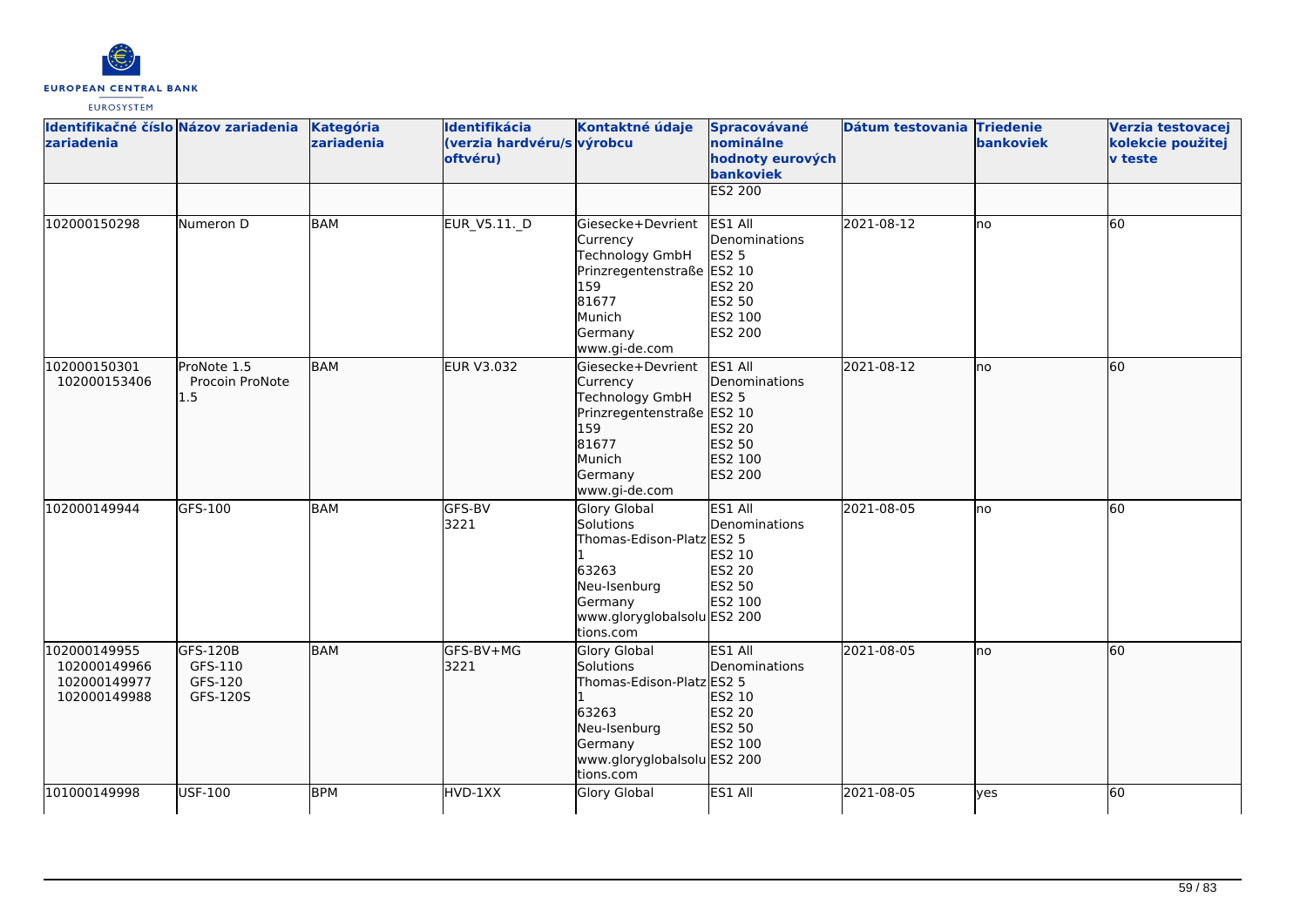

| Identifikačné číslo Názov zariadenia<br>zariadenia                                                                                                                           |                                                                                                                                                                                                  | Kategória<br>zariadenia | Identifikácia<br>(verzia hardvéru/s výrobcu<br>oftvéru) | Kontaktné údaje                                                                                                                                                                                                                       | Spracovávané<br>nominálne<br>hodnoty eurových<br>bankoviek                                          | Dátum testovania Triedenie | bankoviek | Verzia testovacej<br>kolekcie použitej<br>v teste |
|------------------------------------------------------------------------------------------------------------------------------------------------------------------------------|--------------------------------------------------------------------------------------------------------------------------------------------------------------------------------------------------|-------------------------|---------------------------------------------------------|---------------------------------------------------------------------------------------------------------------------------------------------------------------------------------------------------------------------------------------|-----------------------------------------------------------------------------------------------------|----------------------------|-----------|---------------------------------------------------|
| 101000150004<br>101000150015<br>101000150026<br>101000150037<br>101000150048<br>101000150059<br>101000150060<br>101000150071<br>101000150082<br>101000150093<br>101000150106 | <b>USF-100 EU</b><br><b>UW-500EU</b><br><b>UW-500EUD</b><br><b>UW-500EUL</b><br><b>UW-500EUB</b><br><b>UW-600EU</b><br>UW-600EUD<br>UW-600EUL<br>UW-600EUB<br><b>UWH-1000</b><br><b>UWH-1500</b> |                         | 0454                                                    | <b>Solutions</b><br>Thomas-Edison-Platz ES2 5<br>63263<br>Neu-Isenburg<br>Germany<br>www.gloryglobalsolu ES2 200<br>tions.com                                                                                                         | Denominations<br>ES2 10<br>ES2 20<br>ES2 50<br>ES2 100                                              |                            |           |                                                   |
| 102000149886<br>102000149897                                                                                                                                                 | $SB-9$<br>Multi Cash SB-9                                                                                                                                                                        | <b>BAM</b>              | 01.16                                                   | Hyundai MIB<br>International Co.<br>Ltd.<br>3301, A Bld, 17,<br>Gosan-ro 148beon-<br>lait<br>15850<br>Gunpo-si, Gyeonggi-<br>do, 15850, Gunpo<br>City<br>KOREA (Republic)<br>sjpark5423@hyunda<br>imib.com<br>www.hyundaimib.co<br>lm | ES1 All<br>Denominations<br><b>ES2 5</b><br>ES2 10<br>ES2 20<br>ES2 50<br>ES2 100<br><b>ES2 200</b> | 2021-07-30                 | lno       | 60                                                |
| 102000148818                                                                                                                                                                 | NEWTON3-V                                                                                                                                                                                        | <b>BAM</b>              | Main: v1.3, Reco:<br>v1.3                               | Kisan Electronics Co ES1 All<br>Ltd<br>273-1 Sungsoo-<br>Dong<br>2GA 3 Dong<br>Sungdong-Gu 133,<br>831 Seoul<br>South Korea<br>yshin21@kisane.co<br>m<br>www.kisane.com                                                               | Denominations<br><b>ES2 5</b><br>ES2 10<br>ES2 20<br>ES2 50<br>ES2 100<br><b>ES2 200</b>            | 2021-07-26                 | Ino       | 60                                                |
| 101000148828                                                                                                                                                                 | $K3-A$                                                                                                                                                                                           | <b>BPM</b>              | Main: v1.3, Reco:<br>v1.3                               | Kisan Electronics Co<br>Ltd<br>273-1 Sungsoo-                                                                                                                                                                                         | ES1 All<br>Denominations<br><b>ES2 5</b>                                                            | 2021-07-26                 | ves       | 60                                                |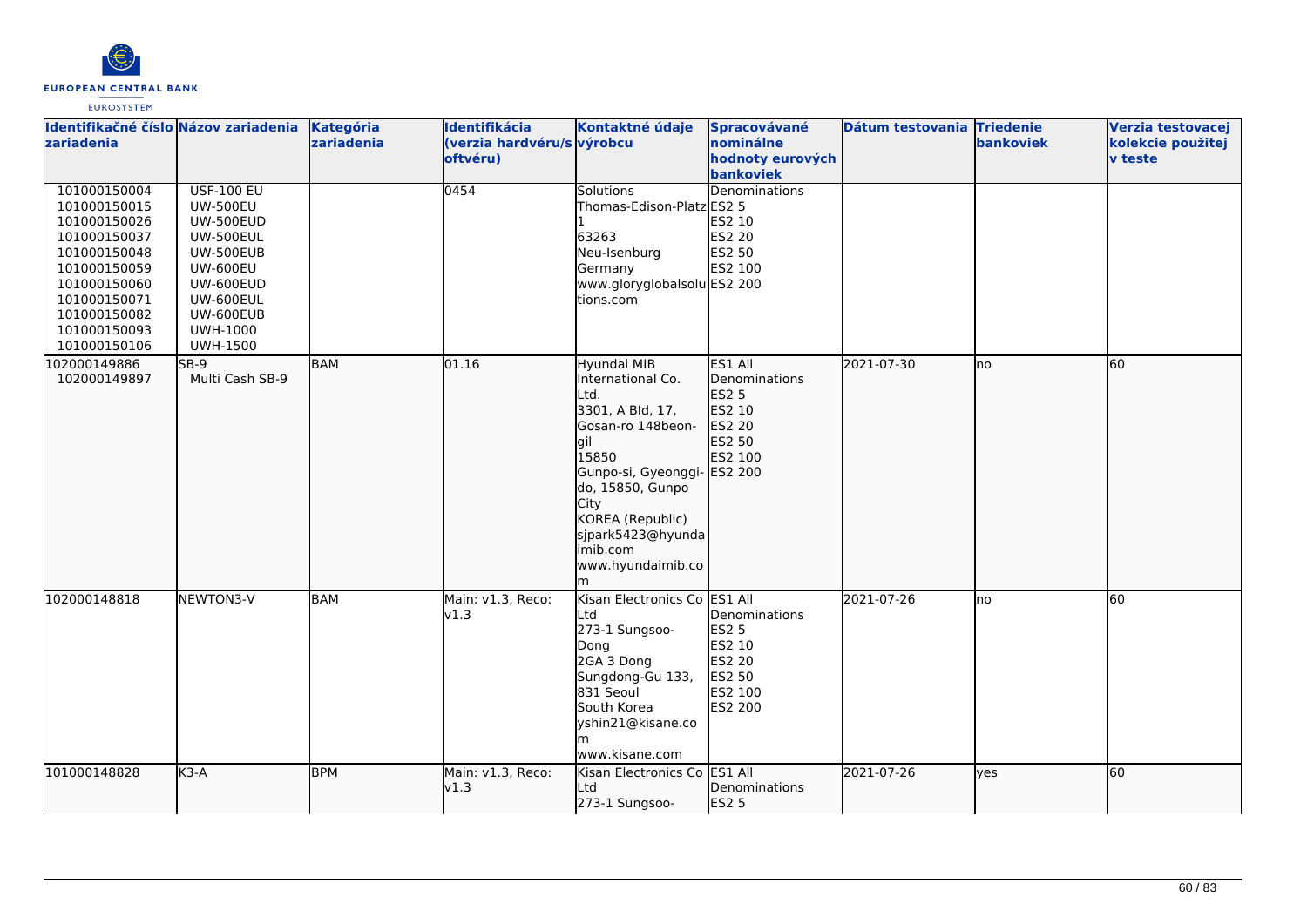

| Identifikačné číslo Názov zariadenia<br><b>zariadenia</b>                                                    |                                                                                                                                       | Kategória<br>zariadenia | Identifikácia<br>(verzia hardvéru/s výrobcu<br>oftvéru) | Kontaktné údaje<br>Dong                                                                                                                       | Spracovávané<br>nominálne<br>hodnoty eurových<br>bankoviek<br>ES2 10     | Dátum testovania Triedenie | bankoviek  | Verzia testovacej<br>kolekcie použitej<br><b>v</b> teste |
|--------------------------------------------------------------------------------------------------------------|---------------------------------------------------------------------------------------------------------------------------------------|-------------------------|---------------------------------------------------------|-----------------------------------------------------------------------------------------------------------------------------------------------|--------------------------------------------------------------------------|----------------------------|------------|----------------------------------------------------------|
|                                                                                                              |                                                                                                                                       |                         |                                                         | 2GA 3 Dong<br>Sungdong-Gu 133,<br>831 Seoul<br>South Korea<br>yshin21@kisane.co<br>www.kisane.com                                             | ES2 20<br>ES2 50<br>ES2 100<br>ES2 200                                   |                            |            |                                                          |
| 101000148624                                                                                                 | <b>USF-50</b>                                                                                                                         | <b>BPM</b>              | 0407                                                    | Glory Global<br>Solutions<br>Thomas-Edison-Platz ES2 5<br>63263<br>Neu-Isenburg<br>Germany<br>www.gloryglobalsolu ES2 200<br>tions.com        | ES1 All<br>Denominations<br>ES2 10<br><b>ES2 20</b><br>ES2 50<br>ES2 100 | 2021-07-23                 | yes        | 60                                                       |
| 101000148635                                                                                                 | USF-51                                                                                                                                | <b>BPM</b>              | 0407                                                    | Glory Global<br>Solutions<br>Thomas-Edison-Platz ES2 5<br>63263<br>Neu-Isenburg<br>Germany<br>www.gloryglobalsolu ES2 200<br>tions.com        | ES1 All<br>Denominations<br>ES2 10<br>ES2 20<br>ES2 50<br>ES2 100        | 2021-07-23                 | lyes       | 60                                                       |
| 101000148646<br>101000148657<br>101000148668<br>101000148679<br>101000148680<br>101000148691<br>101000148704 | <b>USF-300</b><br><b>USF-100EU2</b><br><b>UW-500EU2</b><br><b>UW-600EU2</b><br><b>UW-700EU2</b><br><b>UW-800EU2</b><br><b>USF-120</b> | <b>BPM</b>              | HVD-2XX<br>0407                                         | <b>Glory Global</b><br>Solutions<br>Thomas-Edison-Platz ES2 5<br>63263<br>Neu-Isenburg<br>Germany<br>www.gloryglobalsolu ES2 200<br>tions.com | ES1 All<br>Denominations<br>ES2 10<br><b>ES2 20</b><br>ES2 50<br>ES2 100 | 2021-07-23                 | <b>ves</b> | 60                                                       |
| 101000148715<br>101000148726<br>101000148737<br>101000148748                                                 | UW-F4<br><b>UW-F12</b><br><b>UW-F16</b><br>UW-F8                                                                                      | <b>BPM</b>              | HVD-310<br>5002                                         | Glory Global<br>Solutions<br>Thomas-Edison-Platz ES2 5                                                                                        | ES1 All<br>Denominations<br>ES2 10                                       | 2021-07-23                 | lves       | 60                                                       |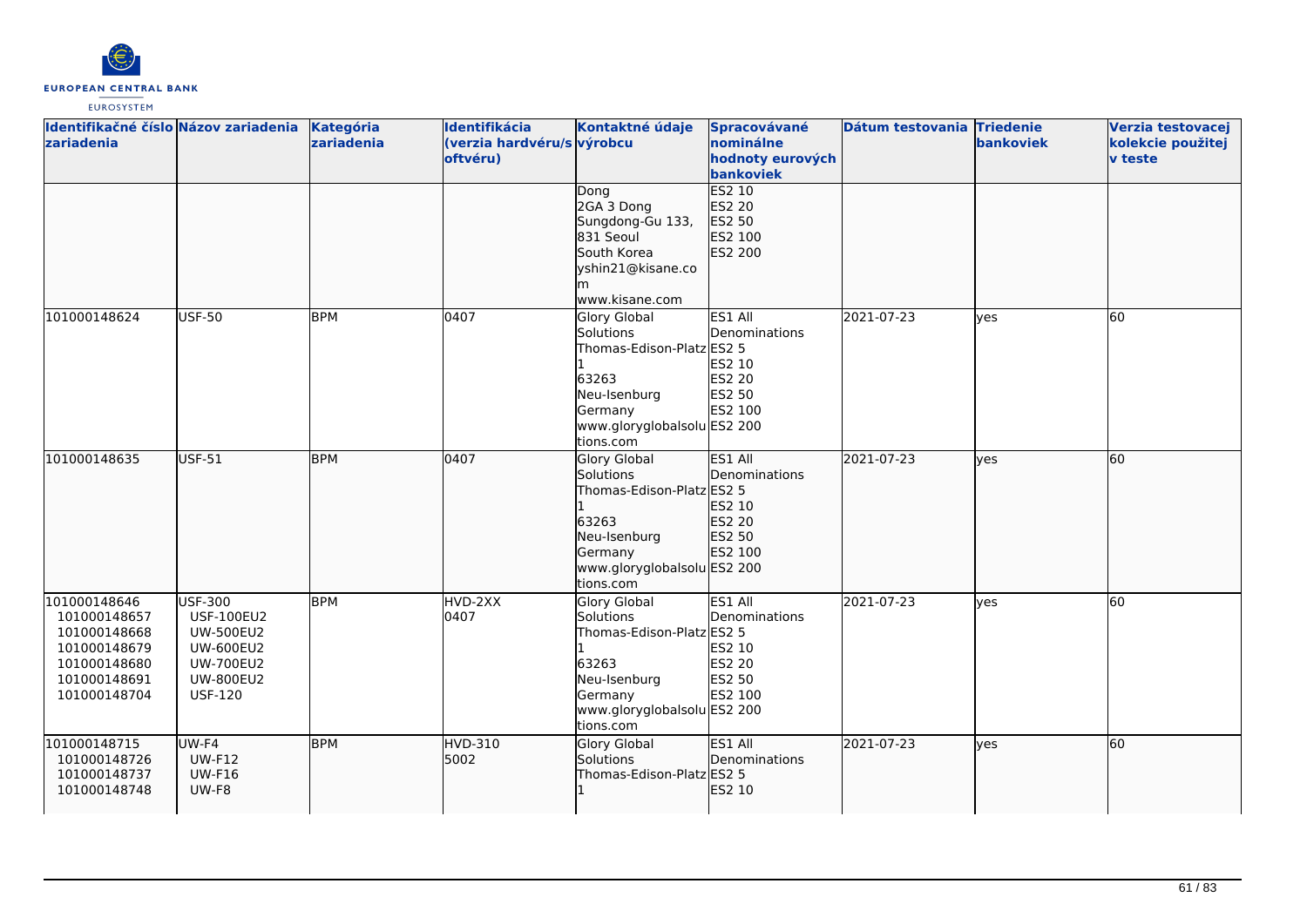

| Identifikačné číslo Názov zariadenia<br>zariadenia<br>101000148759<br>101000148760 | GDB-100<br>GDB-200 | Kategória<br>zariadenia | Identifikácia<br>(verzia hardvéru/s výrobcu<br>oftvéru) | Kontaktné údaje<br>63263<br>Neu-Isenburg<br>Germany<br>www.gloryglobalsolu ES2 200                                                                                                   | Spracovávané<br>nominálne<br>hodnoty eurových<br>bankoviek<br><b>ES2 20</b><br>ES2 50<br>ES2 100 | Dátum testovania Triedenie | <b>bankoviek</b> | Verzia testovacej<br>kolekcie použitej<br>v teste |
|------------------------------------------------------------------------------------|--------------------|-------------------------|---------------------------------------------------------|--------------------------------------------------------------------------------------------------------------------------------------------------------------------------------------|--------------------------------------------------------------------------------------------------|----------------------------|------------------|---------------------------------------------------|
| 101000148782                                                                       | lK6                | <b>BPM</b>              | Main: v1.3, Reco:<br>v1.3                               | tions.com<br>Kisan Electronics Co ES1 All<br>Ltd<br>273-1 Sungsoo-<br>Dong<br>2GA 3 Dong<br>Sungdong-Gu 133,<br>831 Seoul<br>South Korea<br>yshin21@kisane.co<br>m<br>www.kisane.com | Denominations<br>ES2 5<br>ES2 10<br>ES2 20<br>ES2 50<br>ES2 100<br>ES2 200                       | 2021-07-23                 | yes              | 60                                                |
| 101000148793                                                                       | $K5-A$             | <b>BPM</b>              | Main: v1.3, Reco:<br>v1.3                               | Kisan Electronics Co ES1 All<br>Ltd<br>273-1 Sungsoo-<br>Dong<br>2GA 3 Dong<br>Sungdong-Gu 133,<br>831 Seoul<br>South Korea<br>yshin21@kisane.co<br>lm<br>www.kisane.com             | Denominations<br>ES2 5<br>ES2 10<br>ES2 20<br>ES2 50<br>ES2 100<br>ES2 200                       | 2021-07-23                 | lves             | 60                                                |
| 101000148806                                                                       | NEWTON3-F          | <b>BPM</b>              | Main: v1.3, Reco:<br>v1.3                               | Kisan Electronics Co ES1 All<br>Ltd<br>273-1 Sungsoo-<br>Dong<br>2GA 3 Dong<br>Sungdong-Gu 133,<br>831 Seoul<br>South Korea<br>yshin21@kisane.co<br>www.kisane.com                   | Denominations<br><b>ES2 5</b><br>ES2 10<br>ES2 20<br>ES2 50<br>ES2 100<br>ES2 200                | 2021-07-23                 | lyes             | 60                                                |
| 102000149249                                                                       | $DC-45V$           | BAM                     | $C25-1$                                                 | DoCash GmbH                                                                                                                                                                          | ES1 All                                                                                          | 2021-07-23                 | lno              | 60                                                |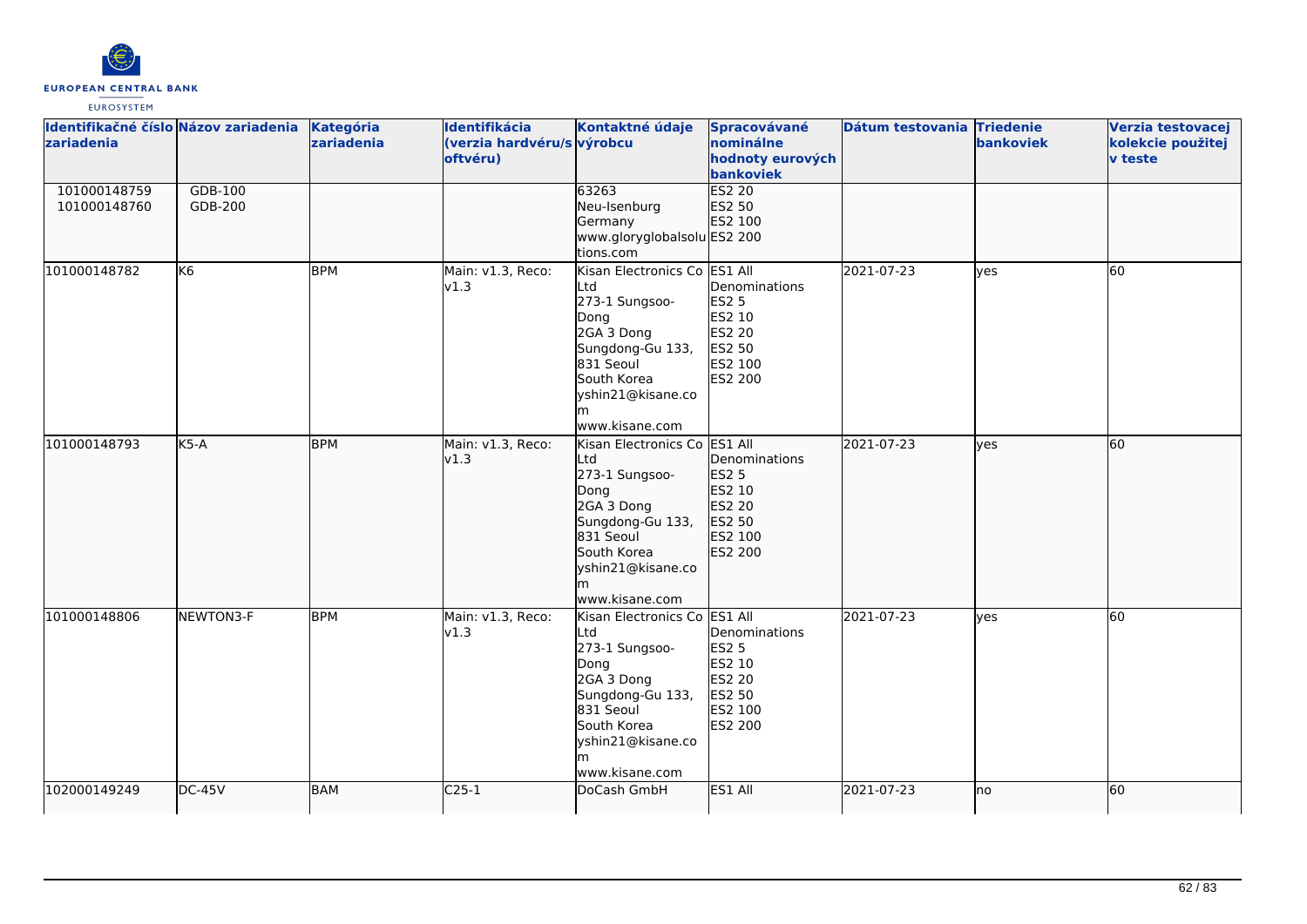

| zariadenia   | Identifikačné číslo Názov zariadenia | Kategória<br>zariadenia | Identifikácia<br>(verzia hardvéru/s výrobcu<br>oftvéru) | Kontaktné údaje                                                                                                                                                                                                                     | Spracovávané<br>nominálne<br>hodnoty eurových<br>bankoviek                                   | Dátum testovania Triedenie | bankoviek | Verzia testovacej<br>kolekcie použitej<br><b>v</b> teste |
|--------------|--------------------------------------|-------------------------|---------------------------------------------------------|-------------------------------------------------------------------------------------------------------------------------------------------------------------------------------------------------------------------------------------|----------------------------------------------------------------------------------------------|----------------------------|-----------|----------------------------------------------------------|
|              |                                      |                         |                                                         | Glückstrasse 57<br>22081<br>Hamburg<br>Germany<br>www.docash.de                                                                                                                                                                     | Denominations<br><b>ES2 5</b><br>ES2 10<br>ES2 20<br>ES2 50<br>ES2 100<br>ES2 200            |                            |           |                                                          |
| 103000149193 | <b>RBU-10</b>                        | <b>TARM</b>             | HV-80<br>008D                                           | Fujitsu Technology<br>Solutions S.A.<br>Camino Cerro de los ES2 5<br>Gamos 1<br>28224<br>Pozuelo de Alarcón,<br>Madrid<br>Spain<br>www.es.fujitsu.com                                                                               | ES1 All<br>Denominations<br>ES2 10<br><b>ES2 20</b><br>ES2 50<br>ES2 100<br><b>ES2 200</b>   | 2021-07-22                 | yes       | 60                                                       |
| 103000149217 | <b>RBU-10</b>                        | <b>TARM</b>             | <b>HV-84</b><br>J008D                                   | Fujitsu Technology<br>Solutions S.A.<br>Camino Cerro de los ES2 5<br>Gamos 1<br>28224<br>Pozuelo de Alarcón,<br>Madrid<br>Spain<br>www.es.fujitsu.com                                                                               | ES1 All<br>Denominations<br>ES2 10<br>ES2 20<br>ES2 50<br>ES2 100<br>ES2 200                 | 2021-07-22                 | lyes      | 60                                                       |
| 102000149250 | Ntegra Compact                       | <b>BAM</b>              | NTEGRA COMPACT<br><b>BV</b><br>EUR:2.0                  | Glory Global<br>Solutions<br>(International)<br>Limited<br>Forest View<br>Crockford Lane<br>Chineham Business<br>Park<br>RG24 8QZ<br>Basingstoke<br>United Kingdom<br>philippe.macon@fr.g<br>lory-global.com<br>www.gloryglobalsolu | ES1 All<br>Denominations<br><b>ES2 5</b><br>ES2 10<br>ES2 20<br>ES2 50<br>ES2 100<br>ES2 200 | 2021-07-21                 | Ino       | 60                                                       |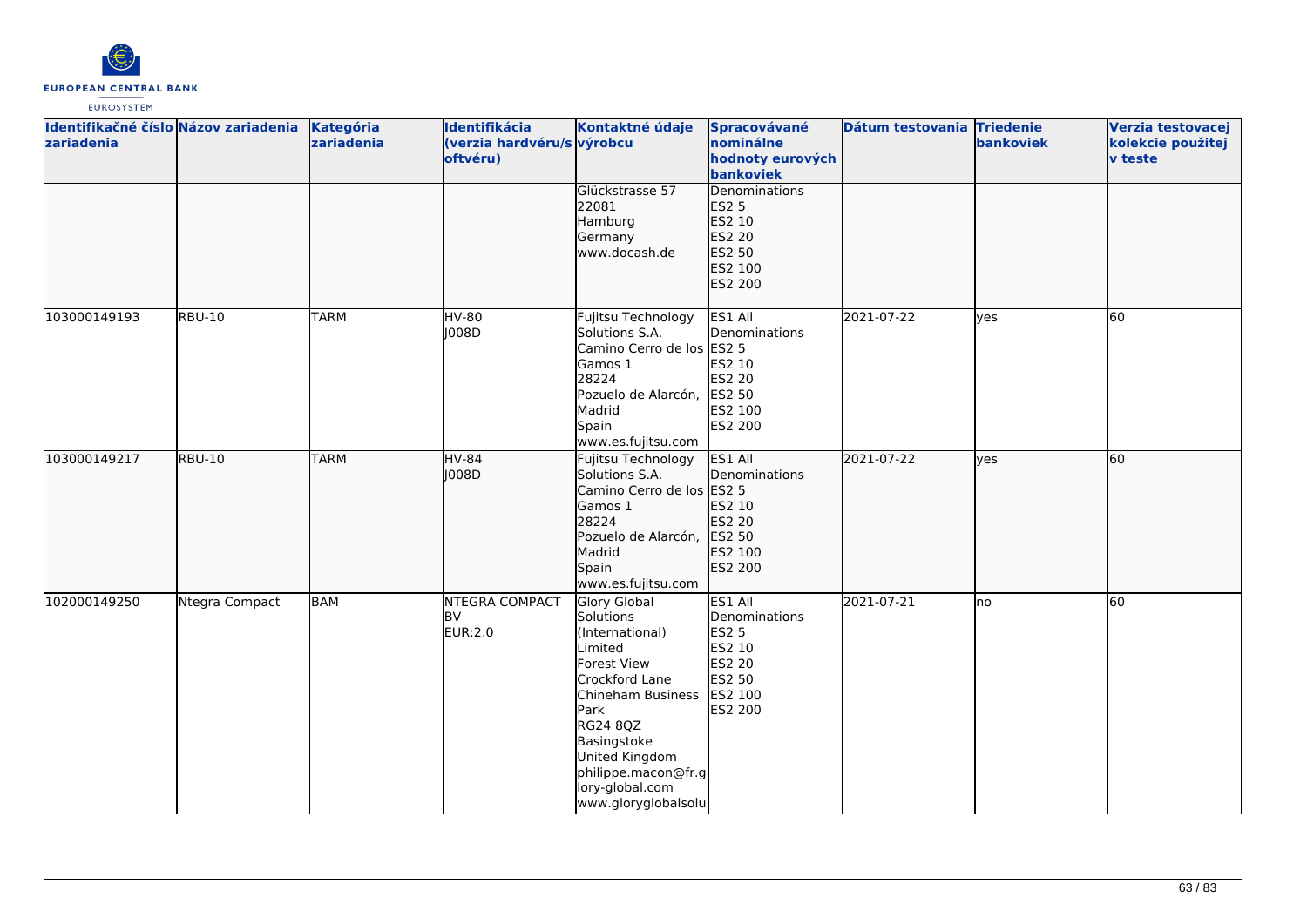

| Identifikačné číslo Názov zariadenia<br>zariadenia           |                                            | Kategória<br>zariadenia | Identifikácia<br>(verzia hardvéru/s výrobcu<br>oftvéru)                               | Kontaktné údaje                                                                                                                                                                                                                                         | Spracovávané<br>nominálne<br>hodnoty eurových<br>bankoviek                            | Dátum testovania Triedenie | bankoviek | Verzia testovacej<br>kolekcie použitej<br>v teste |
|--------------------------------------------------------------|--------------------------------------------|-------------------------|---------------------------------------------------------------------------------------|---------------------------------------------------------------------------------------------------------------------------------------------------------------------------------------------------------------------------------------------------------|---------------------------------------------------------------------------------------|----------------------------|-----------|---------------------------------------------------|
|                                                              |                                            |                         |                                                                                       | tions.com                                                                                                                                                                                                                                               |                                                                                       |                            |           |                                                   |
| 101000149362                                                 | Ntegra TS Pro<br><b>Fitness</b>            | <b>BPM</b>              | NTEGRA PRO<br><b>FITNESS BV</b><br>EUR_F:2.0                                          | Glory Global<br>Solutions<br>(International)<br>Limited<br><b>Forest View</b><br>Crockford Lane<br>Chineham Business<br>Park<br>RG24 8QZ<br>Basingstoke<br>United Kingdom<br>philippe.macon@fr.g<br>lory-global.com<br>www.gloryglobalsolu<br>tions.com | ES1 All<br>Denominations<br>ES2 5<br>ES2 10<br>ES2 20<br>ES2 50<br>ES2 100<br>ES2 200 | 2021-07-21                 | lves      | 60                                                |
| 102000149487                                                 | GFS-100                                    | BAM                     | GFS-BV<br>3201                                                                        | Glory Global<br>Solutions<br>Thomas-Edison-Platz ES2 5<br>63263<br>Neu-Isenburg<br>Germany<br>www.gloryglobalsolu ES2 200<br>tions.com                                                                                                                  | ES1 All<br>Denominations<br>ES2 10<br><b>ES2 20</b><br>ES2 50<br>ES2 100              | 2021-07-21                 | lno       | 60                                                |
| 102000149498<br>102000149502<br>102000149513<br>102000149524 | GFS-120B<br>GFS-110<br>GFS-120<br>GFS-120S | <b>BAM</b>              | lGFS-BV+MG<br>3201                                                                    | Glory Global<br>Solutions<br>Thomas-Edison-Platz ES2 5<br>63263<br>Neu-Isenburg<br>Germany<br>www.gloryglobalsolu ES2 200<br>tions.com                                                                                                                  | ES1 All<br>Denominations<br>ES2 10<br>ES2 20<br>ES2 50<br>ES2 100                     | 2021-07-21                 | lno       | 60                                                |
| 101000118343                                                 | CPS1800/17/14                              | <b>BPM</b>              | CPS 7.6.74-R-u<br>CONF 7.5.4 VME<br>7.0.0-c5.1 IDS 1<br>6.15170 IDS 2<br>6.15170 IDSS | Cash Processing<br>Solutions Ltd<br>De La Rue House,<br>Jays Close, Viables,<br>Basingstoke                                                                                                                                                             | ES1 All<br>Denominations<br>ES2 5<br>ES2 10<br><b>ES2 20</b>                          | 2021-07-20                 | yes       | 60                                                |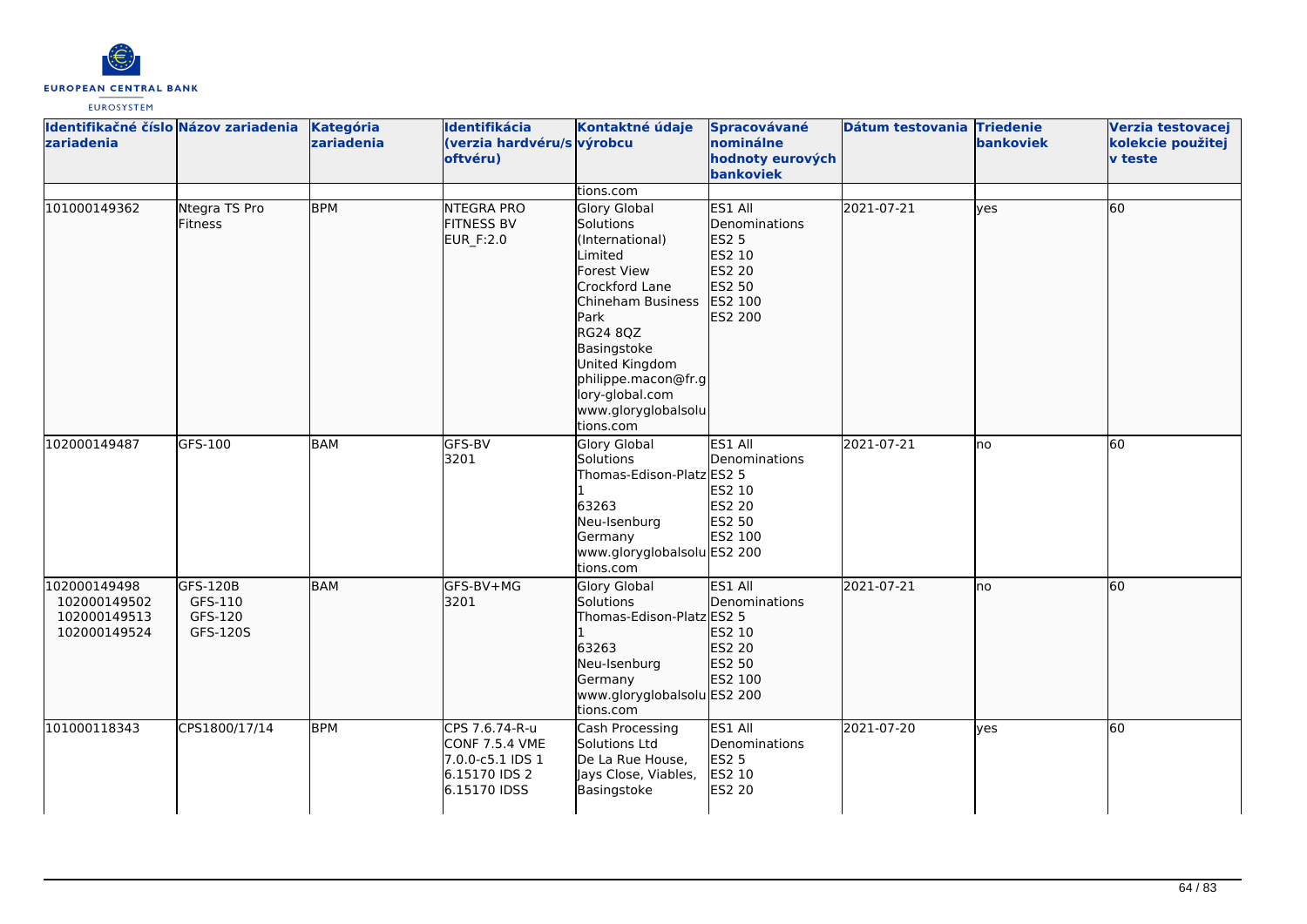

| Identifikačné číslo Názov zariadenia<br>zariadenia |                   | Kategória<br>zariadenia | Identifikácia<br>(verzia hardvéru/s výrobcu<br>oftvéru)                               | Kontaktné údaje                                                                                                                      | Spracovávané<br>nominálne<br>hodnoty eurových<br>bankoviek                                   | Dátum testovania Triedenie | <b>bankoviek</b> | Verzia testovacej<br>kolekcie použitej<br>v teste |
|----------------------------------------------------|-------------------|-------------------------|---------------------------------------------------------------------------------------|--------------------------------------------------------------------------------------------------------------------------------------|----------------------------------------------------------------------------------------------|----------------------------|------------------|---------------------------------------------------|
|                                                    |                   |                         | 6.15170                                                                               | Hampshire<br><b>RG22 4BS</b><br>Viables Kingdom<br>United Kingdom<br>martin.hobhouse@u<br>k.delarue.com<br>www.delarue.com           | <b>ES2 50</b><br>ES2 100<br><b>ES2 200</b>                                                   |                            |                  |                                                   |
| 103000148465                                       | MONETIK AB3+      | <b>TARM</b>             | HW: 1.1<br>V22004A0B2                                                                 | Arca Technologies<br>İsrl<br>Via Statale 17<br>10012<br>Bollengo (TO)<br><b>Italy</b><br>www.arca.com                                | ES1 All<br>Denominations<br><b>ES2 5</b><br>ES2 10<br>ES2 20<br>ES2 50<br>ES2 100<br>ES2 200 | 2021-07-19                 | lyes             | 60                                                |
| 102000148943                                       | BPS B1            | <b>BAM</b>              | EUR_002.118                                                                           | Giesecke+Devrient<br>Currency<br>Technology GmbH<br>Prinzregentenstraße ES2 10<br>159<br>81677<br>Munich<br>Germany<br>www.gi-de.com | ES1 All<br>Denominations<br><b>ES2 5</b><br>ES2 20<br>ES2 50<br>ES2 100<br>ES2 200           | 2021-07-16                 | lno              | 60                                                |
| 101000149204                                       | Numeron F         | <b>BPM</b>              | EUR_V5.11._F                                                                          | Giesecke+Devrient<br>Currency<br>Technology GmbH<br>Prinzregentenstraße ES2 10<br>159<br>81677<br>Munich<br>Germany<br>www.gi-de.com | ES1 All<br>Denominations<br>ES2 5<br>ES2 20<br>ES2 50<br>ES2 100<br>ES2 200                  | 2021-07-16                 | lyes             | 60                                                |
| 101000148851                                       | BPS <sub>C1</sub> | <b>BPM</b>              | <b>HW Rel. 3.0</b><br>$(19$ -track<br>Imechanical<br>Thickness Sensor)<br>EUR_F02.110 | Giesecke+Devrient<br>Currency<br>Technology GmbH<br>Prinzregentenstraße ES2 10<br>159                                                | ES1 All<br>Denominations<br>ES2 5<br>ES2 20                                                  | 2021-07-15                 | lyes             | 60                                                |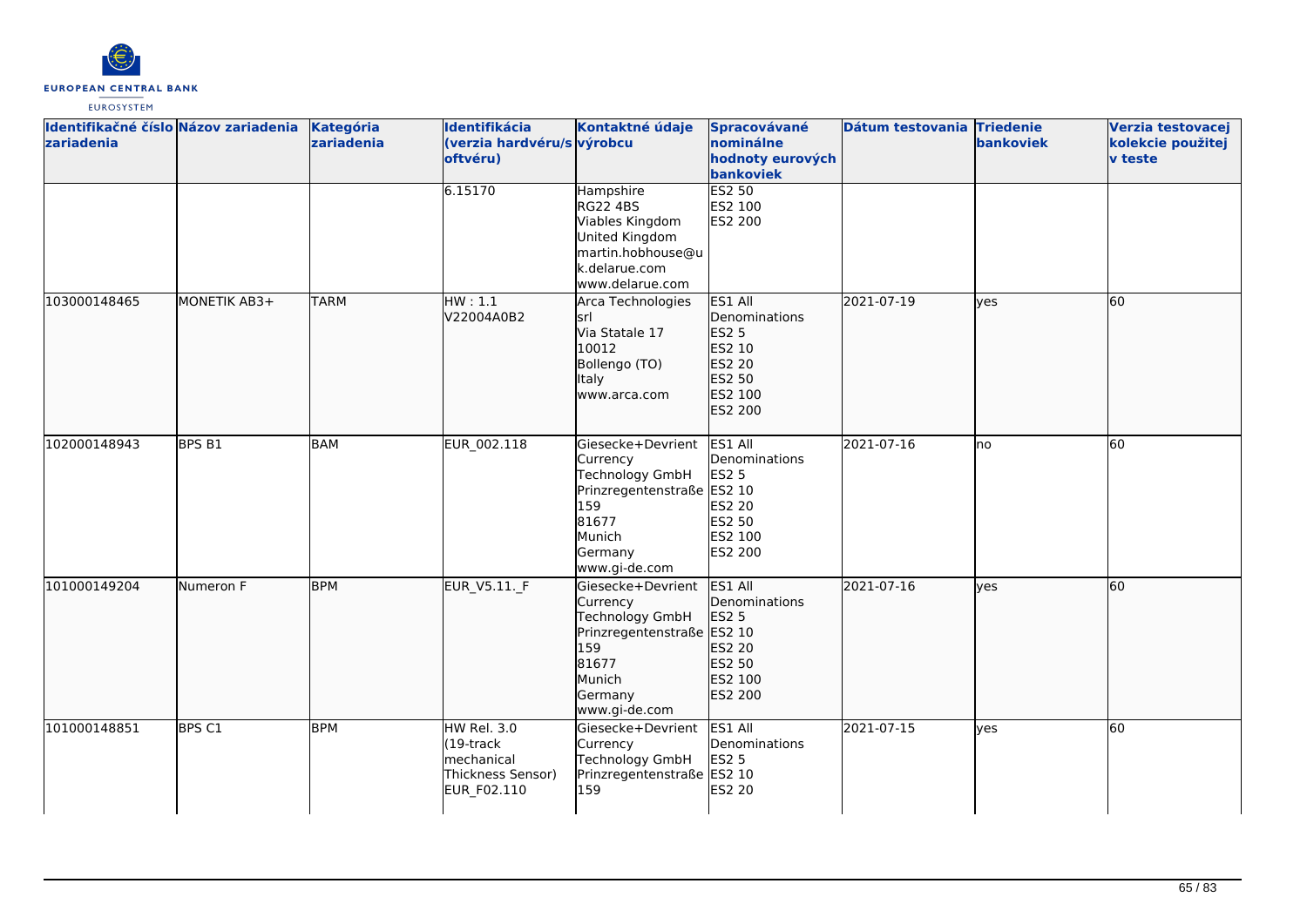

| Identifikačné číslo Názov zariadenia<br>zariadenia |                                         | Kategória<br>zariadenia | Identifikácia<br>(verzia hardvéru/s výrobcu<br>oftvéru) | Kontaktné údaje                                                                                                                      | Spracovávané<br>nominálne<br>hodnoty eurových<br>bankoviek                                   | Dátum testovania Triedenie | bankoviek   | Verzia testovacej<br>kolekcie použitej<br><b>v</b> teste |
|----------------------------------------------------|-----------------------------------------|-------------------------|---------------------------------------------------------|--------------------------------------------------------------------------------------------------------------------------------------|----------------------------------------------------------------------------------------------|----------------------------|-------------|----------------------------------------------------------|
|                                                    |                                         |                         |                                                         | 81677<br>Munich<br>Germany<br>www.gi-de.com                                                                                          | <b>ES2 50</b><br>ES2 100<br><b>ES2 200</b>                                                   |                            |             |                                                          |
| 101000148862<br>101000148873                       | BPS C5<br>BPS C2                        | <b>BPM</b>              | EUR Version:<br>20.12.000                               | Giesecke+Devrient<br>Currency<br>Technology GmbH<br>Prinzregentenstraße ES2 10<br>159<br>81677<br>Munich<br>Germany<br>www.gi-de.com | ES1 All<br>Denominations<br>ES2 5<br>ES2 20<br>ES2 50<br>ES2 100<br>ES2 200                  | 2021-07-15                 | lves        | 60                                                       |
| 102000148885                                       | Numeron TU                              | <b>BAM</b>              | EUR_V5.11._TU                                           | Giesecke+Devrient<br>Currency<br>Technology GmbH<br>Prinzregentenstraße ES2 10<br>159<br>81677<br>Munich<br>Germany<br>www.gi-de.com | ES1 All<br>Denominations<br>ES2 5<br>ES2 20<br>ES2 50<br>ES2 100<br><b>ES2 200</b>           | 2021-07-15                 | lno         | 60                                                       |
| 101000148383<br>101000153392                       | ProNote 1.5F<br>Procoin ProNote<br>1.5F | <b>BPM</b>              | EUR V3.031                                              | Giesecke+Devrient<br>Currency<br>Technology GmbH<br>Prinzregentenstraße ES2 10<br>159<br>81677<br>Munich<br>Germany<br>www.gi-de.com | ES1 All<br>Denominations<br>ES2 5<br>ES2 20<br>ES2 50<br>ES2 100<br>ES2 200                  | 2021-07-14                 | <b>lves</b> | 60                                                       |
| 102000148453                                       | DV 1825                                 | <b>BAM</b>              | PCB board<br>2104.19.01                                 | DV UVIRMA Ltd<br>2 Kaufmann street,<br>Textile Centre 14F1<br>6801294<br>Tel Aviv<br>Israel<br>niklaus@digital-<br>verification.com  | ES1 All<br>Denominations<br><b>ES2 5</b><br>ES2 10<br>ES2 20<br>ES2 50<br>ES2 100<br>ES2 200 | 2021-07-14                 | <b>I</b> no | 60                                                       |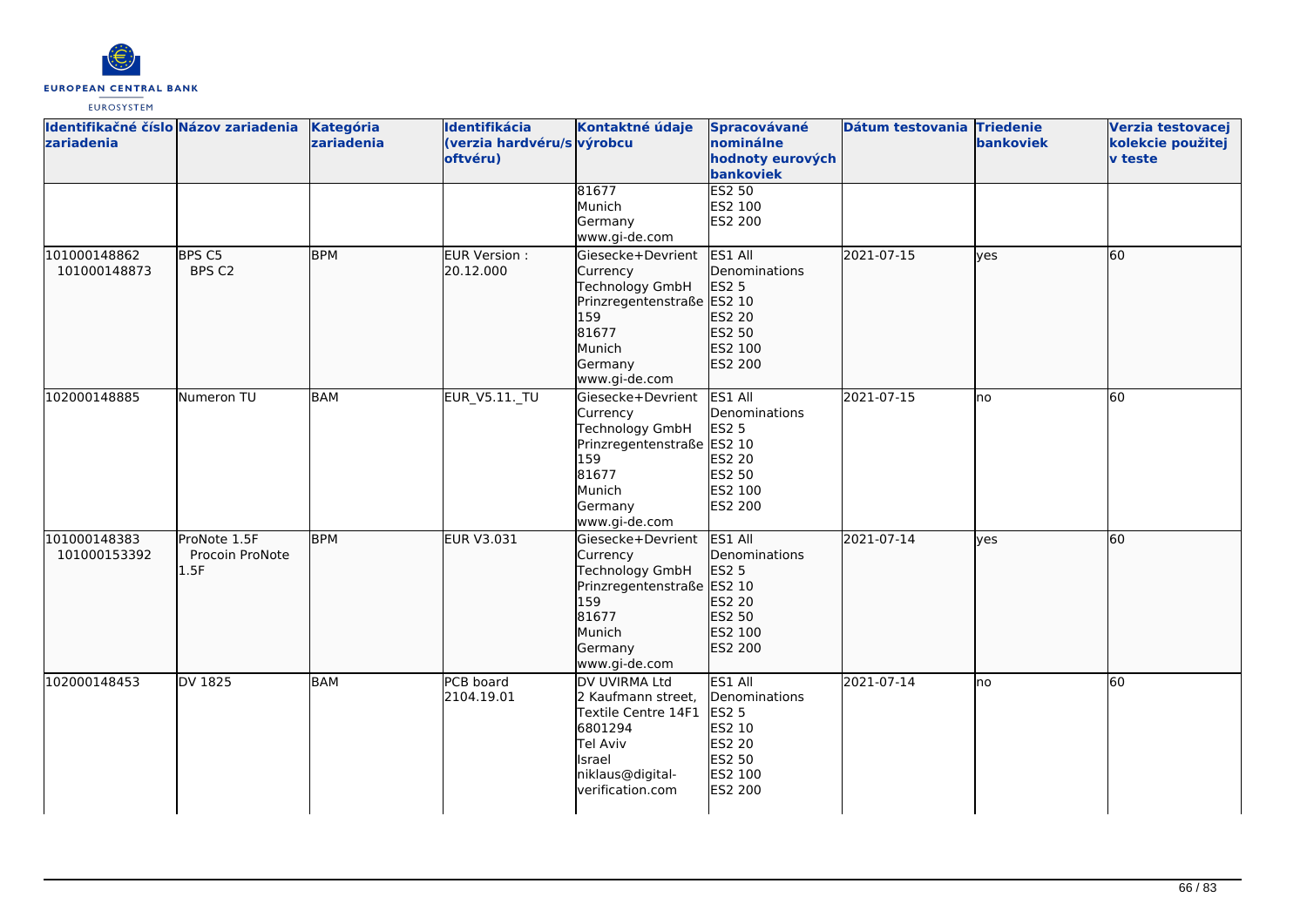

| zariadenia   | Identifikačné číslo Názov zariadenia | Kategória<br>zariadenia | Identifikácia<br>(verzia hardvéru/s výrobcu<br>oftvéru)                     | Kontaktné údaje                                                                                                                             | Spracovávané<br>nominálne<br>hodnoty eurových<br>bankoviek                                       | Dátum testovania Triedenie | <b>bankoviek</b> | Verzia testovacej<br>kolekcie použitej<br><b>v</b> teste |
|--------------|--------------------------------------|-------------------------|-----------------------------------------------------------------------------|---------------------------------------------------------------------------------------------------------------------------------------------|--------------------------------------------------------------------------------------------------|----------------------------|------------------|----------------------------------------------------------|
|              |                                      |                         |                                                                             | www.uvirma.com                                                                                                                              |                                                                                                  |                            |                  |                                                          |
| 101000148577 | <b>BPS 200</b>                       | <b>BPM</b>              | EUR_V3.62.09                                                                | Giesecke+Devrient<br>Currency<br>Technology GmbH<br>Prinzregentenstraße ES2 10<br>159<br>81677<br>Munich<br>Germany<br>www.gi-de.com        | ES1 All<br>Denominations<br>ES2 5<br>ES2 20<br>ES2 50<br>ES2 100<br>ES2 200                      | 2021-07-14                 | ves              | 60                                                       |
| 101000148588 | <b>BPS 200</b>                       | <b>BPM</b>              | EUR_V3.62.59                                                                | Giesecke+Devrient<br>Currency<br>Technology GmbH<br>Prinzregentenstraße ES2 10<br>159<br>81677<br>Munich<br>Germany<br>www.gi-de.com        | ES1 All<br>Denominations<br><b>ES2 5</b><br>ES2 20<br>ES2 50<br>ES2 100<br>ES2 200               | 2021-07-14                 | ves              | 60                                                       |
| 101000148599 | BPS C1                               | <b>BPM</b>              | HW Rel. 2.3<br>(12-track<br>lmechanical<br>Thickness Sensor)<br>EUR_F02.110 | Giesecke+Devrient<br>Currency<br>Technology GmbH<br>Prinzregentenstraße ES2 10<br>159<br>81677<br>Munich<br>Germany<br>www.gi-de.com        | ES1 All<br>Denominations<br><b>ES2 5</b><br>ES2 20<br>ES2 50<br>ES2 100<br>ES2 200               | 2021-07-14                 | ves              | 60                                                       |
| 101000148602 | BPS <sub>C4</sub>                    | <b>BPM</b>              | EUR 1.36.209                                                                | Giesecke+Devrient<br>Currency<br><b>Technology GmbH</b><br>Prinzregentenstraße ES2 10<br>159<br>81677<br>Munich<br>Germany<br>www.gi-de.com | ES1 All<br>Denominations<br><b>ES2 5</b><br><b>ES2 20</b><br>ES2 50<br>ES2 100<br><b>ES2 200</b> | 2021-07-14                 | <b>l</b> ves     | 60                                                       |
| 101000148613 | BPS <sub>C4</sub>                    | <b>BPM</b>              | EUR 1.36.259                                                                | Giesecke+Devrient<br>Currency                                                                                                               | ES1 All<br>Denominations                                                                         | 2021-07-14                 | ves              | 60                                                       |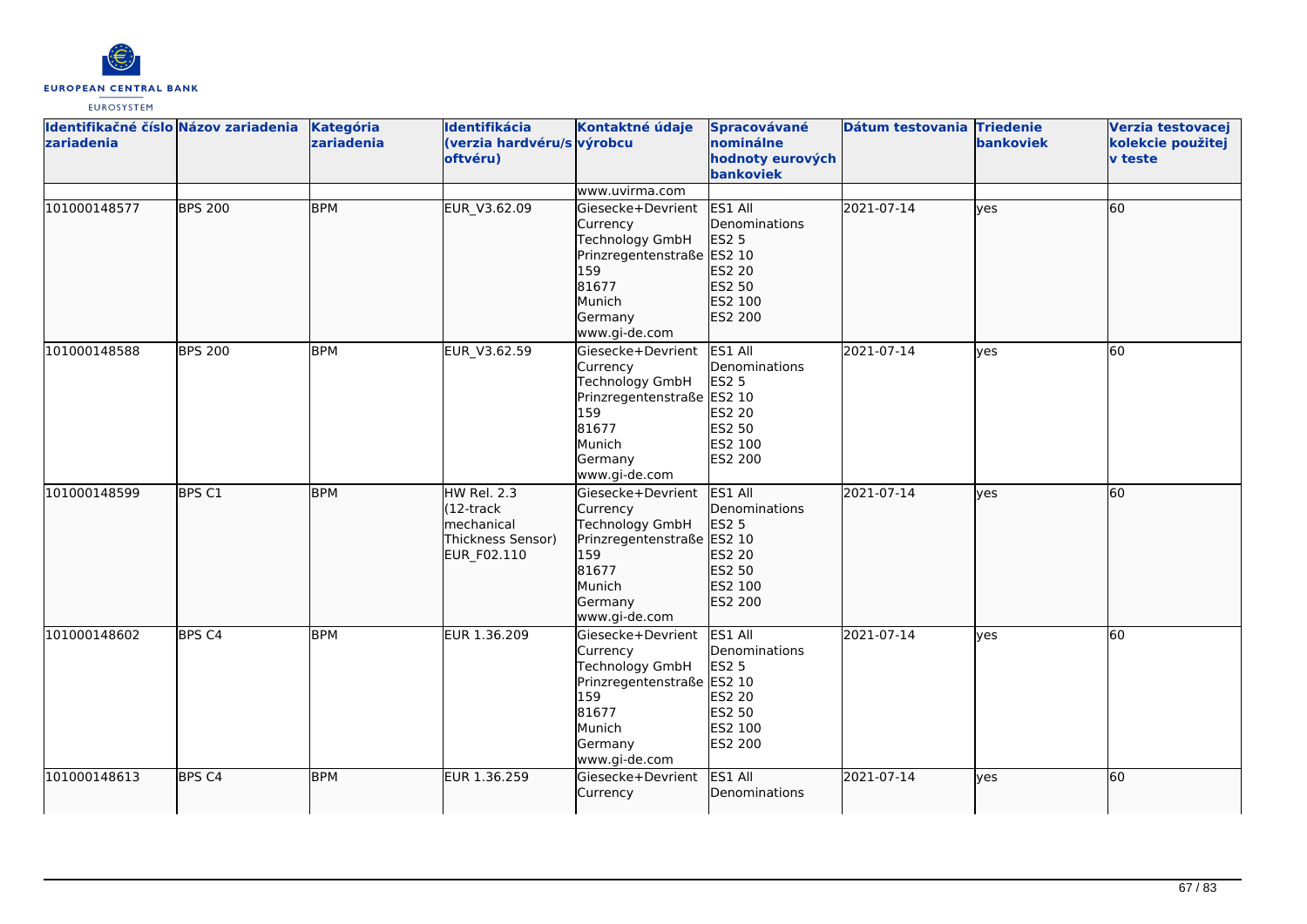

| Identifikačné číslo Názov zariadenia<br>zariadenia |                                                       | Kategória<br>zariadenia | Identifikácia<br>(verzia hardvéru/s výrobcu<br>oftvéru) | Kontaktné údaje                                                                                                                      | Spracovávané<br>nominálne<br>hodnoty eurových<br>bankoviek                                          | Dátum testovania Triedenie | <b>bankoviek</b> | Verzia testovacej<br>kolekcie použitej<br><b>v</b> teste |
|----------------------------------------------------|-------------------------------------------------------|-------------------------|---------------------------------------------------------|--------------------------------------------------------------------------------------------------------------------------------------|-----------------------------------------------------------------------------------------------------|----------------------------|------------------|----------------------------------------------------------|
|                                                    |                                                       |                         |                                                         | <b>Technology GmbH</b><br>Prinzregentenstraße ES2 10<br>159<br>81677<br>Munich<br>Germany<br>www.gi-de.com                           | ES2 <sub>5</sub><br>ES2 20<br>ES2 50<br>ES2 100<br>ES2 200                                          |                            |                  |                                                          |
| 103000148249                                       | <b>NCR Self Service</b><br>Cash Tender Module<br>7362 | <b>TARM</b>             | GSR50 Note<br>Recycler<br>EU0129                        | <b>NCR Financial</b><br>Solutions Group Ltd<br>3 Fulton Road<br>DD2 4SW Tayside<br>Dundee<br>United Kingdom<br>www.ncr.com           | ES1 All<br>Denominations<br><b>ES2 5</b><br>ES2 10<br><b>ES2 20</b><br>ES2 50<br>ES2 100<br>ES2 200 | 2021-07-13                 | lves             | $\overline{60}$                                          |
| 101000148429                                       | BPS 1000 - 20<br>BN/sec.                              | <b>BPM</b>              | <b>EUR_V2.51</b>                                        | Giesecke+Devrient<br>Currency<br>Technology GmbH<br>Prinzregentenstraße ES2 10<br>159<br>81677<br>Munich<br>Germany<br>www.gi-de.com | ES1 All<br>Denominations<br>ES2 5<br>ES2 20<br>ES2 50<br>ES2 100<br>ES2 200                         | 2021-07-13                 | lves             | 60                                                       |
| 101000148430                                       | BPS 1000 - 30<br>BN/sec.                              | <b>BPM</b>              | <b>EUR_V2.51</b>                                        | Giesecke+Devrient<br>Currency<br>Technology GmbH<br>Prinzregentenstraße ES2 10<br>159<br>81677<br>Munich<br>Germany<br>www.gi-de.com | ES1 All<br>Denominations<br>ES2 5<br>ES2 20<br>ES2 50<br>ES2 100<br><b>ES2 200</b>                  | 2021-07-13                 | lves             | 60                                                       |
| 101000148441                                       | BPS M3                                                | <b>BPM</b>              | BPS M3<br>Euro_02.03                                    | Giesecke+Devrient<br>Currency<br>Technology GmbH<br>Prinzregentenstraße ES2 10<br>159                                                | ES1 All<br>Denominations<br>ES2 5<br>ES2 20                                                         | 2021-07-13                 | lves             | 60                                                       |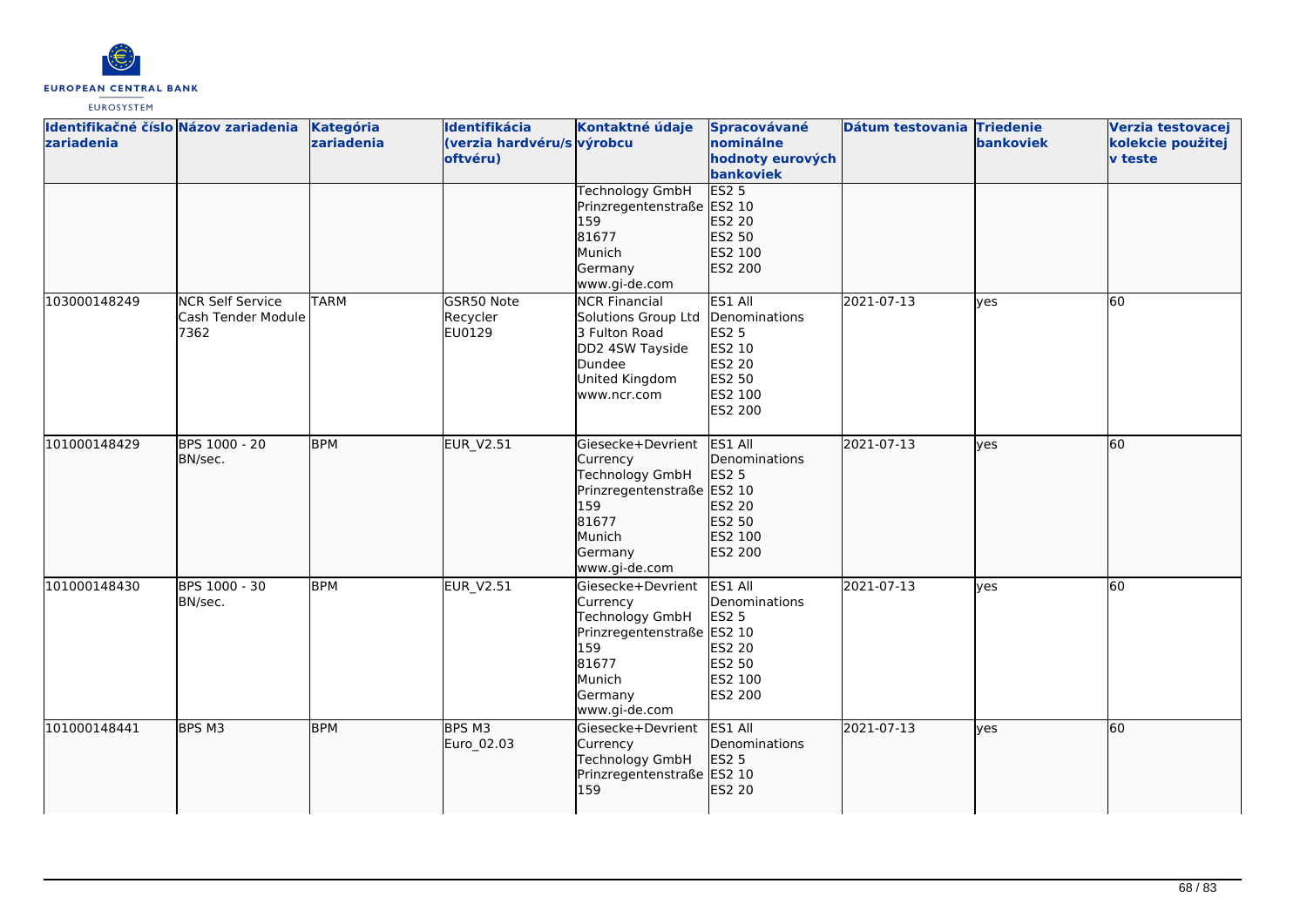

| Identifikačné číslo Názov zariadenia<br><b>zariadenia</b>                                                                                                                                    |                                                                                                                                                                                               | Kategória<br>zariadenia | Identifikácia<br>(verzia hardvéru/s výrobcu<br>oftvéru) | Kontaktné údaje                                                                                                 | Spracovávané<br>nominálne<br>hodnoty eurových<br>bankoviek                                          | Dátum testovania Triedenie | <b>bankoviek</b> | Verzia testovacej<br>kolekcie použitej<br><b>v</b> teste |
|----------------------------------------------------------------------------------------------------------------------------------------------------------------------------------------------|-----------------------------------------------------------------------------------------------------------------------------------------------------------------------------------------------|-------------------------|---------------------------------------------------------|-----------------------------------------------------------------------------------------------------------------|-----------------------------------------------------------------------------------------------------|----------------------------|------------------|----------------------------------------------------------|
|                                                                                                                                                                                              |                                                                                                                                                                                               |                         |                                                         | 81677<br>Munich<br>Germany<br>www.gi-de.com                                                                     | ES2 50<br>ES2 100<br>ES2 200                                                                        |                            |                  |                                                          |
| 102000147806<br>102000147817<br>102000147828<br>102000147839<br>102000147840<br>102000147851<br>102000147862<br>102000147873                                                                 | <b>CDS707C</b><br>CDS707<br>CDS707CB<br><b>CDS707W</b><br>CDS707WB<br>CDS707H<br>CDS707HB<br><b>CDS707S</b>                                                                                   | BAM                     | CashRay 90<br>013-08-07                                 | Cima S.p.A.<br>Via di Mezzo 2/4<br>41037<br>Mirandola (MO)<br>Italy<br>info@cimaspa.it<br>www.cimaspa.it        | ES1 All<br>Denominations<br><b>ES2 5</b><br>ES2 10<br><b>ES2 20</b><br>ES2 50<br>ES2 100<br>ES2 200 | 2021-07-09                 | lno              | 60                                                       |
| 102000147884<br>102000147895<br>102000147908<br>102000147919<br>102000147920<br>102000147931<br>102000147942<br>102000147953                                                                 | <b>CDS707C</b><br>CDS707<br>CDS707CB<br><b>CDS707W</b><br>CDS707WB<br>CDS707H<br>CDS707HB<br>CDS707S                                                                                          | BAM                     | CashRay 90<br>141-98-04                                 | Cima S.p.A.<br>Via di Mezzo 2/4<br>41037<br>Mirandola (MO)<br><b>Italy</b><br>info@cimaspa.it<br>www.cimaspa.it | ES1 All<br>Denominations<br><b>ES2 5</b><br>ES2 10<br>ES2 20<br>ES2 50<br>ES2 100<br>ES2 200        | 2021-07-09                 | lno              | 60                                                       |
| 104000147966<br>104000147977<br>104000147988<br>104000147999<br>104000148002<br>104000148013<br>104000148024<br>104000148035<br>104000148046<br>104000148057<br>104000148068<br>104000148079 | AST7000NT-R5<br><b>AST7000NT</b><br>AST7000-FT<br><b>AST7000-FT ER</b><br>AST7016<br>AST7008W<br><b>AST7008WB</b><br>AST7008C<br><b>AST7008CB</b><br><b>AST7008H</b><br>AST7008HB<br>AST7008S | <b>TAM</b>              | CashRay 90<br>013-08-07                                 | Cima S.p.A.<br>Via di Mezzo 2/4<br>41037<br>Mirandola (MO)<br>Italy<br>info@cimaspa.it<br>www.cimaspa.it        | ES1 All<br>Denominations<br><b>ES2 5</b><br>ES2 10<br>ES2 20<br>ES2 50<br>ES2 100<br>ES2 200        | 2021-07-09                 | lno              | 60                                                       |
| 104000148080<br>104000148091<br>104000148104<br>104000148115<br>104000148126                                                                                                                 | AST7000NT-R5<br>AST7000NT<br>AST7000-FT<br><b>AST7000-FT ER</b><br>AST7016                                                                                                                    | <b>TAM</b>              | CashRay 90<br>141-98-04                                 | Cima S.p.A.<br>Via di Mezzo 2/4<br>41037<br>Mirandola (MO)<br>Italy                                             | ES1 All<br>Denominations<br><b>ES2 5</b><br>ES2 10<br>ES2 20                                        | 2021-07-09                 | Ino              | 60                                                       |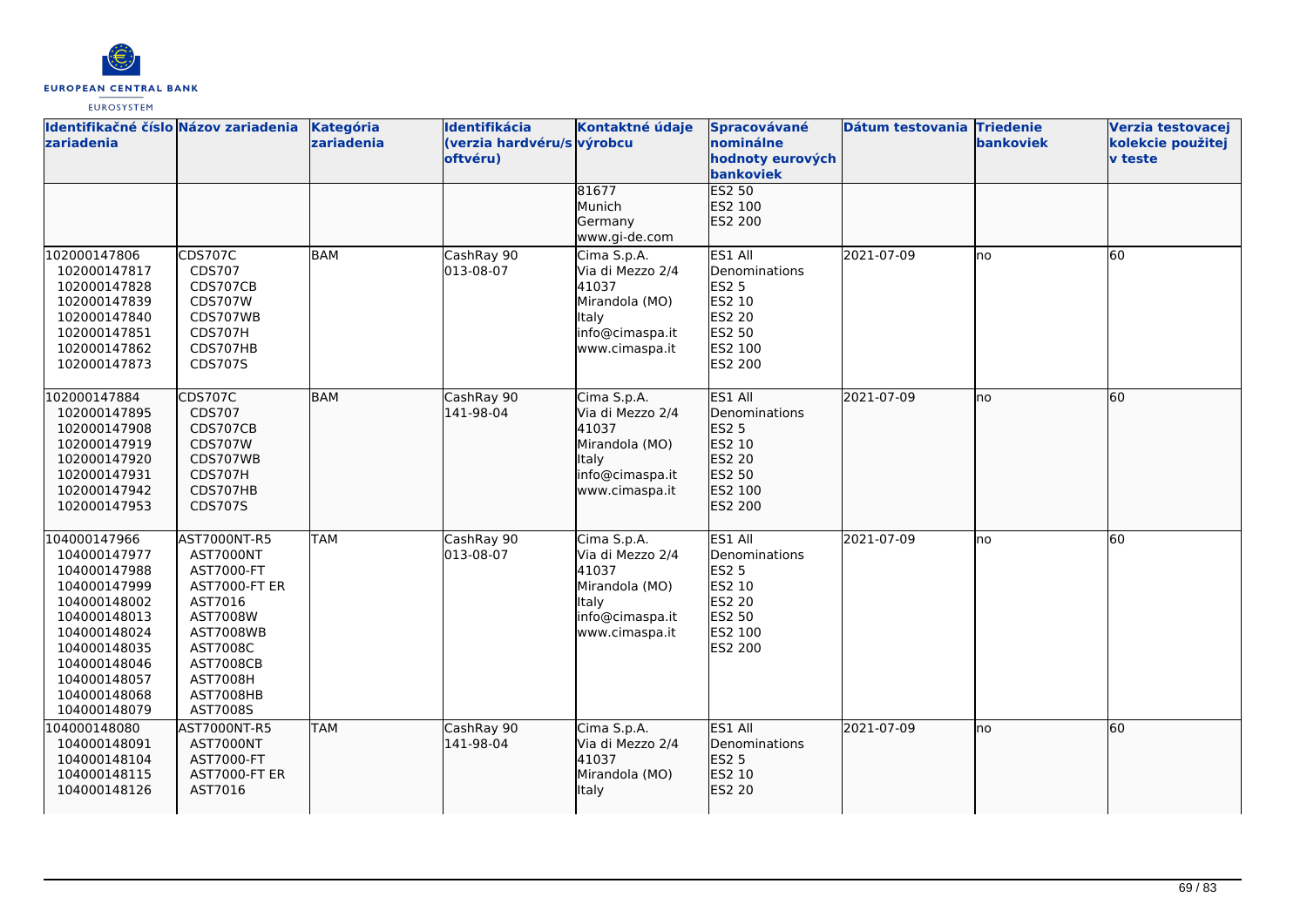

| Identifikačné číslo Názov zariadenia |                         | Kategória   | Identifikácia                               | Kontaktné údaje  | Spracovávané                  | Dátum testovania Triedenie |              | Verzia testovacej |
|--------------------------------------|-------------------------|-------------|---------------------------------------------|------------------|-------------------------------|----------------------------|--------------|-------------------|
| zariadenia                           |                         | zariadenia  | (verzia hardvéru/s výrobcu                  |                  | nominálne                     |                            | bankoviek    | kolekcie použitej |
|                                      |                         |             | oftvéru)                                    |                  | hodnoty eurových              |                            |              | <b>v</b> teste    |
| 104000148137                         | <b>AST7008W</b>         |             |                                             | info@cimaspa.it  | bankoviek<br><b>ES2 50</b>    |                            |              |                   |
| 104000148148                         | <b>AST7008WB</b>        |             |                                             | www.cimaspa.it   | ES2 100                       |                            |              |                   |
| 104000148159                         | AST7008C                |             |                                             |                  | ES2 200                       |                            |              |                   |
| 104000148160                         | <b>AST7008CB</b>        |             |                                             |                  |                               |                            |              |                   |
| 104000148171                         | <b>AST7008H</b>         |             |                                             |                  |                               |                            |              |                   |
| 104000148182                         | AST7008HB               |             |                                             |                  |                               |                            |              |                   |
| 104000148193                         | AST7008S                |             |                                             |                  |                               |                            |              |                   |
| 103000113248                         | AST7000NT-R5            | <b>TARM</b> | RS12                                        | Cima S.p.A.      | ES1 All                       | 2021-07-08                 | <b>l</b> ves | 60                |
| 103000113259                         | AST7000NT               |             | HFCM8005-EUN028.                            | Via di Mezzo 2/4 | Denominations                 |                            |              |                   |
| 103000113260                         | AST7000-FT              |             | 18                                          | 41037            | <b>ES2 5</b>                  |                            |              |                   |
| 103000113271                         | <b>AST7000-FT ER</b>    |             |                                             | Mirandola (MO)   | ES2 10                        |                            |              |                   |
| 103000113282                         | AST7016                 |             |                                             | Italy            | <b>ES2 20</b>                 |                            |              |                   |
| 103000113293                         | AST7008W                |             |                                             | info@cimaspa.it  | ES2 50                        |                            |              |                   |
| 103000113306                         | <b>AST7008WB</b>        |             |                                             | www.cimaspa.it   | ES2 100                       |                            |              |                   |
| 103000113317                         | AST7008C                |             |                                             |                  | ES2 200                       |                            |              |                   |
| 103000113328                         | <b>AST7008CB</b>        |             |                                             |                  |                               |                            |              |                   |
| 103000113339                         | <b>AST7008H</b>         |             |                                             |                  |                               |                            |              |                   |
| 103000113340                         | AST7008HB               |             |                                             |                  |                               |                            |              |                   |
| 102000135276                         | SDM500C                 | <b>BAM</b>  | <b>BV5000</b>                               | Cima S.p.A.      | ES1 All                       | 2021-07-08                 | lno          | 60                |
| 102000135287                         | <b>SDM500</b>           |             | BVCM115-EUR11700 Via di Mezzo 2/4           |                  | Denominations                 |                            |              |                   |
| 102000135298                         | <b>SDM500W</b>          |             |                                             | 41037            | <b>ES2 5</b>                  |                            |              |                   |
| 102000135301                         | SDM500H                 |             |                                             | Mirandola (MO)   | ES2 10                        |                            |              |                   |
| 102000135312                         | SDM500CB                |             |                                             | Italy            | ES2 20                        |                            |              |                   |
| 102000135323                         | SDM500WB                |             |                                             | info@cimaspa.it  | ES2 50                        |                            |              |                   |
| 102000135334                         | SDM500HB                |             |                                             | www.cimaspa.it   | ES2 100                       |                            |              |                   |
| 102000135345                         | SDM500WM                |             |                                             |                  | ES2 200                       |                            |              |                   |
| 102000135356                         | SDM500HM                |             |                                             |                  |                               |                            |              |                   |
| 102000135367                         | <b>SDM500S</b>          |             |                                             |                  |                               |                            |              |                   |
| 102000135378                         | SDM500CL                |             |                                             |                  |                               |                            |              |                   |
| 102000135389                         | SDM500WL                |             |                                             |                  |                               |                            |              |                   |
| 102000135390                         | SDM500HL                |             |                                             |                  |                               |                            |              |                   |
| 102000135403<br>102000135414         | SDM500SL<br>SDM500WML   |             |                                             |                  |                               |                            |              |                   |
|                                      |                         |             |                                             |                  |                               |                            |              |                   |
| 102000135425                         | SDM500HML               |             |                                             |                  |                               |                            |              |                   |
| 103000135437                         | AST7000NT-R5            | <b>TARM</b> | BV5000<br>BVCM115-EUR11700 Via di Mezzo 2/4 | Cima S.p.A.      | ES1 All                       | 2021-07-08                 | <b>ves</b>   | 60                |
| 103000135448<br>103000135459         | AST7000NT<br>AST7000-FT |             |                                             | 41037            | Denominations<br><b>ES2 5</b> |                            |              |                   |
| 103000135460                         | AST7000-FT ER           |             |                                             | Mirandola (MO)   | ES2 10                        |                            |              |                   |
| 103000135471                         | AST7016                 |             |                                             | Italy            | <b>ES2 20</b>                 |                            |              |                   |
| 103000135482                         | AST7008W                |             |                                             | info@cimaspa.it  | ES2 50                        |                            |              |                   |
|                                      |                         |             |                                             |                  |                               |                            |              |                   |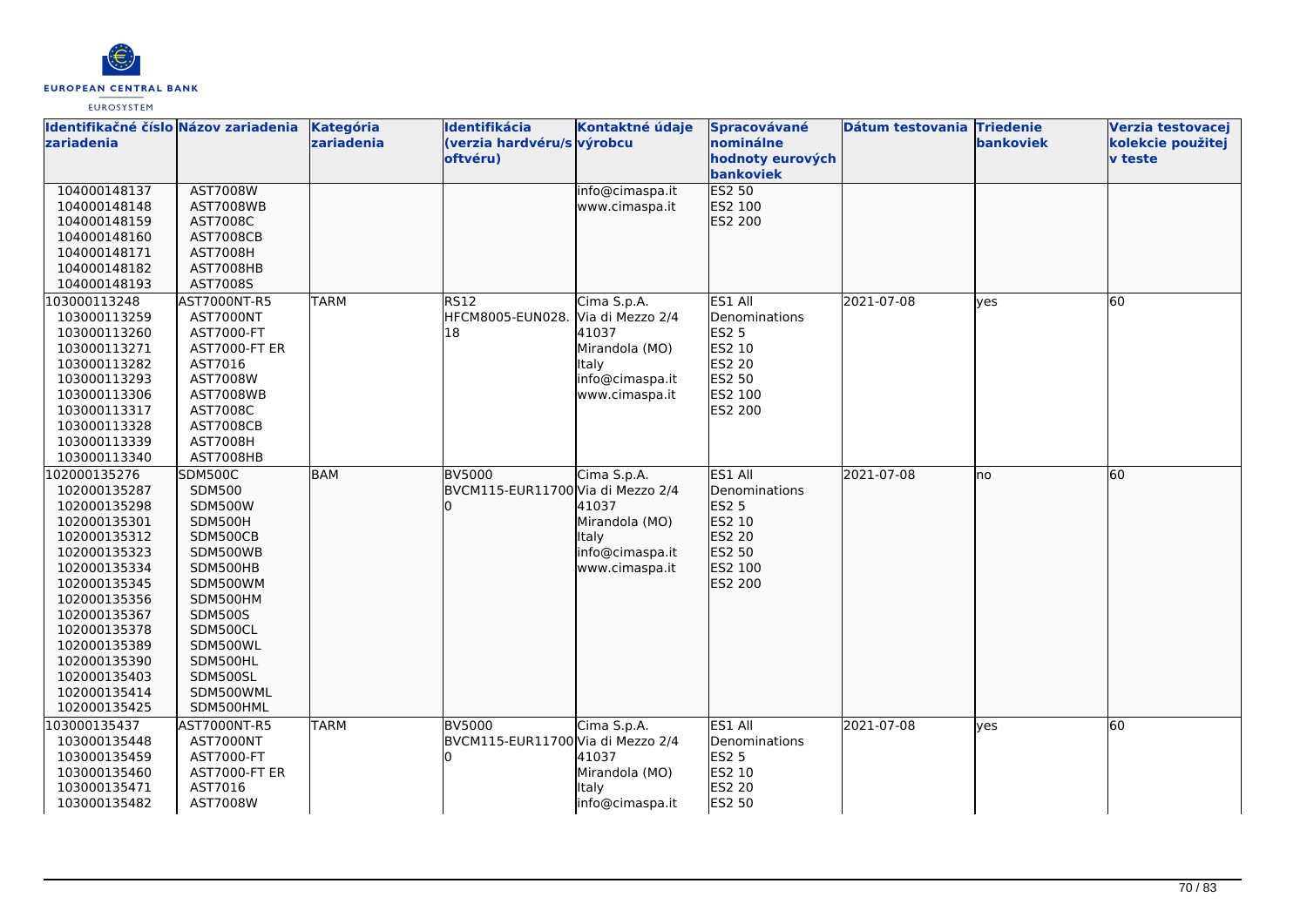

| Identifikačné číslo Názov zariadenia<br>zariadenia                                                                                                                                           |                                                                                                                                                                                        | Kategória<br>zariadenia | Identifikácia<br>(verzia hardvéru/s výrobcu<br>oftvéru) | Kontaktné údaje                                                                                                 | Spracovávané<br>nominálne<br>hodnoty eurových<br>bankoviek                                   | Dátum testovania Triedenie | bankoviek | Verzia testovacej<br>kolekcie použitej<br>v teste |
|----------------------------------------------------------------------------------------------------------------------------------------------------------------------------------------------|----------------------------------------------------------------------------------------------------------------------------------------------------------------------------------------|-------------------------|---------------------------------------------------------|-----------------------------------------------------------------------------------------------------------------|----------------------------------------------------------------------------------------------|----------------------------|-----------|---------------------------------------------------|
| 103000135493<br>103000135507<br>103000135518<br>103000135529<br>103000135530<br>103000135541                                                                                                 | <b>AST7008WB</b><br>AST7008C<br><b>AST7008CB</b><br><b>AST7008H</b><br>AST7008HB<br>AST7008S                                                                                           |                         |                                                         | www.cimaspa.it                                                                                                  | ES2 100<br>ES2 200                                                                           |                            |           |                                                   |
| 103000147077<br>103000147088<br>103000147099<br>103000147102<br>103000147113<br>103000147124<br>103000147135<br>103000147146<br>103000147157<br>103000147168<br>103000147179<br>103000147180 | AST7000NT-R5<br><b>AST7000NT</b><br>AST7000-FT<br>AST7000-FT-ER<br>AST7016<br>AST7008W<br>AST7008C<br><b>AST7008WB</b><br><b>AST7008CB</b><br><b>AST7008H</b><br>AST7008HB<br>AST7008S | <b>TARM</b>             | CashRay 90 F<br>013-08-06                               | Cima S.p.A.<br>Via di Mezzo 2/4<br>41037<br>Mirandola (MO)<br><b>Italy</b><br>info@cimaspa.it<br>www.cimaspa.it | ES1 All<br>Denominations<br>ES2 5<br>ES2 10<br>ES2 20<br>ES2 50<br>ES2 100<br>ES2 200        | 2021-07-08                 | ves       | 60                                                |
| 103000147317<br>103000147328<br>103000147339<br>103000147340<br>103000147351<br>103000147362<br>103000147373<br>103000147384<br>103000147395<br>103000147408<br>103000147419<br>103000147420 | AST7000NT-R5<br>AST7000NT<br>AST7000-FT<br><b>AST7000-FT ER</b><br>AST7016<br>AST7008W<br>AST7008C<br><b>AST7008WB</b><br><b>AST7008CB</b><br><b>AST7008H</b><br>AST7008HB<br>AST7008S | <b>TARM</b>             | CashRay 90 F<br>141-98-03                               | Cima S.p.A.<br>Via di Mezzo 2/4<br>41037<br>Mirandola (MO)<br>Italy<br>info@cimaspa.it<br>www.cimaspa.it        | ES1 All<br>Denominations<br><b>ES2 5</b><br>ES2 10<br>ES2 20<br>ES2 50<br>ES2 100<br>ES2 200 | 2021-07-08                 | ves       | 60                                                |
| 102000147760                                                                                                                                                                                 | JL206V                                                                                                                                                                                 | <b>BAM</b>              | 206V2101<br>V206V.21.01                                 | Julong Europe GmbH ES1 All<br>Friedrich-Ebert-<br>Anlage 36<br>60325<br>Frankfurt<br>Germany                    | Denominations<br>ES2 5<br>ES2 10<br>ES2 20<br>ES2 50<br>ES2 100<br>ES2 200                   | 2021-07-08                 | lno       | 60                                                |
|                                                                                                                                                                                              |                                                                                                                                                                                        |                         |                                                         |                                                                                                                 |                                                                                              |                            |           |                                                   |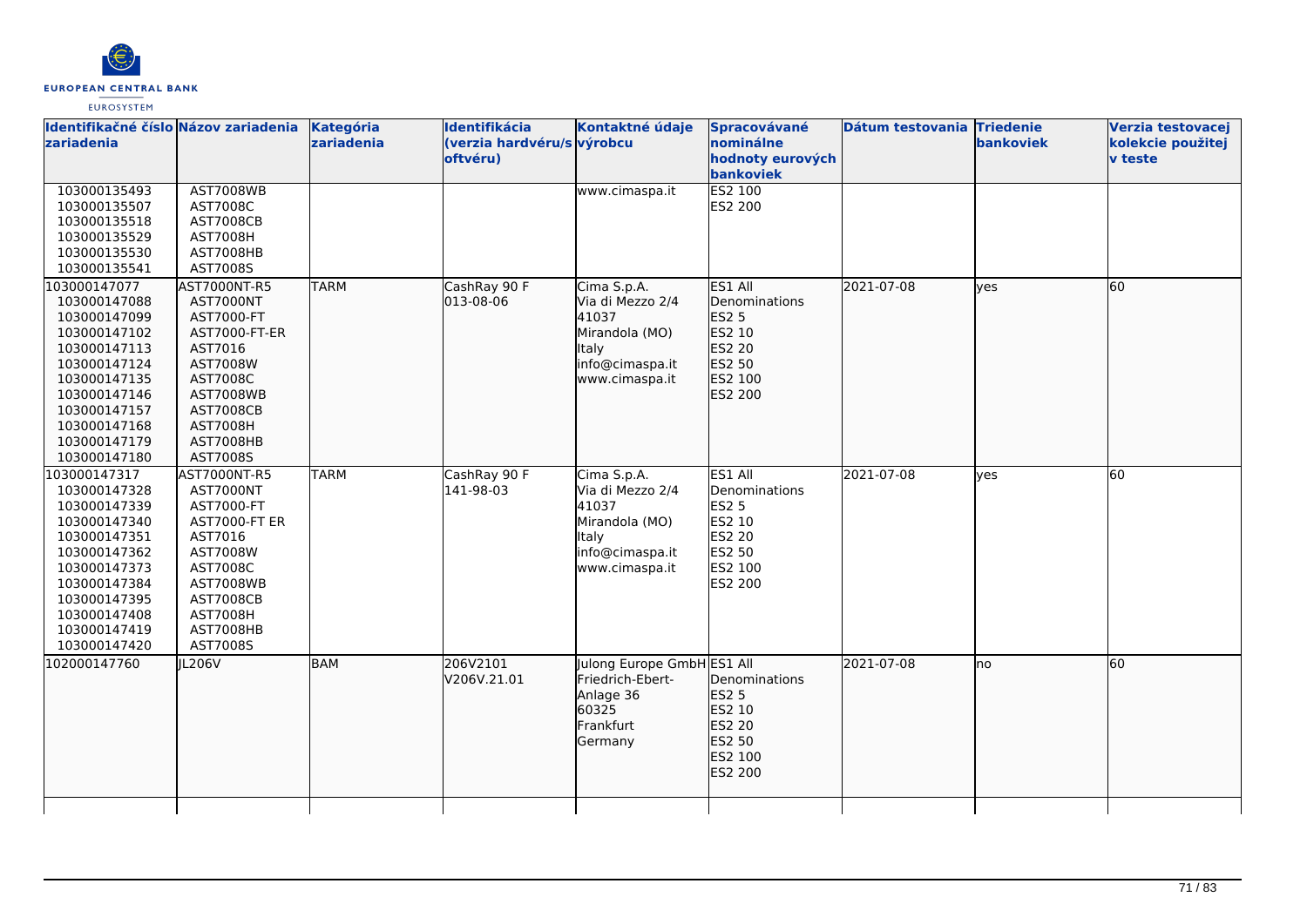

| Identifikačné číslo Názov zariadenia<br>zariadenia |                         | Kategória<br>zariadenia | Identifikácia<br>(verzia hardvéru/s výrobcu<br>oftvéru)    | Kontaktné údaje                                                                              | Spracovávané<br>nominálne<br>hodnoty eurových<br>bankoviek                        | Dátum testovania Triedenie | bankoviek    | Verzia testovacej<br>kolekcie použitej<br>v teste |
|----------------------------------------------------|-------------------------|-------------------------|------------------------------------------------------------|----------------------------------------------------------------------------------------------|-----------------------------------------------------------------------------------|----------------------------|--------------|---------------------------------------------------|
| 101000147770                                       | IL303                   | <b>BPM</b>              | 3032101<br>V303.21.01                                      | Julong Europe GmbH ES1 All<br>Friedrich-Ebert-<br>Anlage 36<br>60325<br>Frankfurt<br>Germany | Denominations<br><b>ES2 5</b><br>ES2 10<br>ES2 20<br>ES2 50<br>ES2 100<br>ES2 200 | 2021-07-08                 | ves          | 60                                                |
| 101000147781                                       | JL305K                  | <b>BPM</b>              | 305K2101<br>V305K.21.01                                    | Julong Europe GmbH ES1 All<br>Friedrich-Ebert-<br>Anlage 36<br>60325<br>Frankfurt<br>Germany | Denominations<br>ES2 5<br>ES2 10<br>ES2 20<br>ES2 50<br>ES2 100<br>ES2 200        | 2021-07-08                 | lves         | 60                                                |
| 101000147792                                       | JL3031                  | <b>BPM</b>              | 30312101<br>V3031.21.01                                    | Julong Europe GmbH ES1 All<br>Friedrich-Ebert-<br>Anlage 36<br>60325<br>Frankfurt<br>Germany | Denominations<br><b>ES2 5</b><br>ES2 10<br>ES2 20<br>ES2 50<br>ES2 100<br>ES2 200 | 2021-07-08                 | <b>l</b> ves | 60                                                |
| 101000148203                                       | JL5010                  | <b>BPM</b>              | 50102101<br>V5010.21.01                                    | Julong Europe GmbH ES1 All<br>Friedrich-Ebert-<br>Anlage 36<br>60325<br>Frankfurt<br>Germany | Denominations<br>ES2 5<br>ES2 10<br>ES2 20<br>ES2 50<br>ES2 100<br>ES2 200        | 2021-07-08                 | ves          | 60                                                |
| 103000148216                                       | Cashphenix THR 250 TARM |                         | Librería: EUR_22062 Hart Monetic SA<br>1 IU1<br>Fw: 6A0.30 | Adva Camino de<br>Locortao 34                                                                | ES1 All<br>Denominations<br><b>ES2 5</b>                                          | 2021-07-08                 | ves          | 60                                                |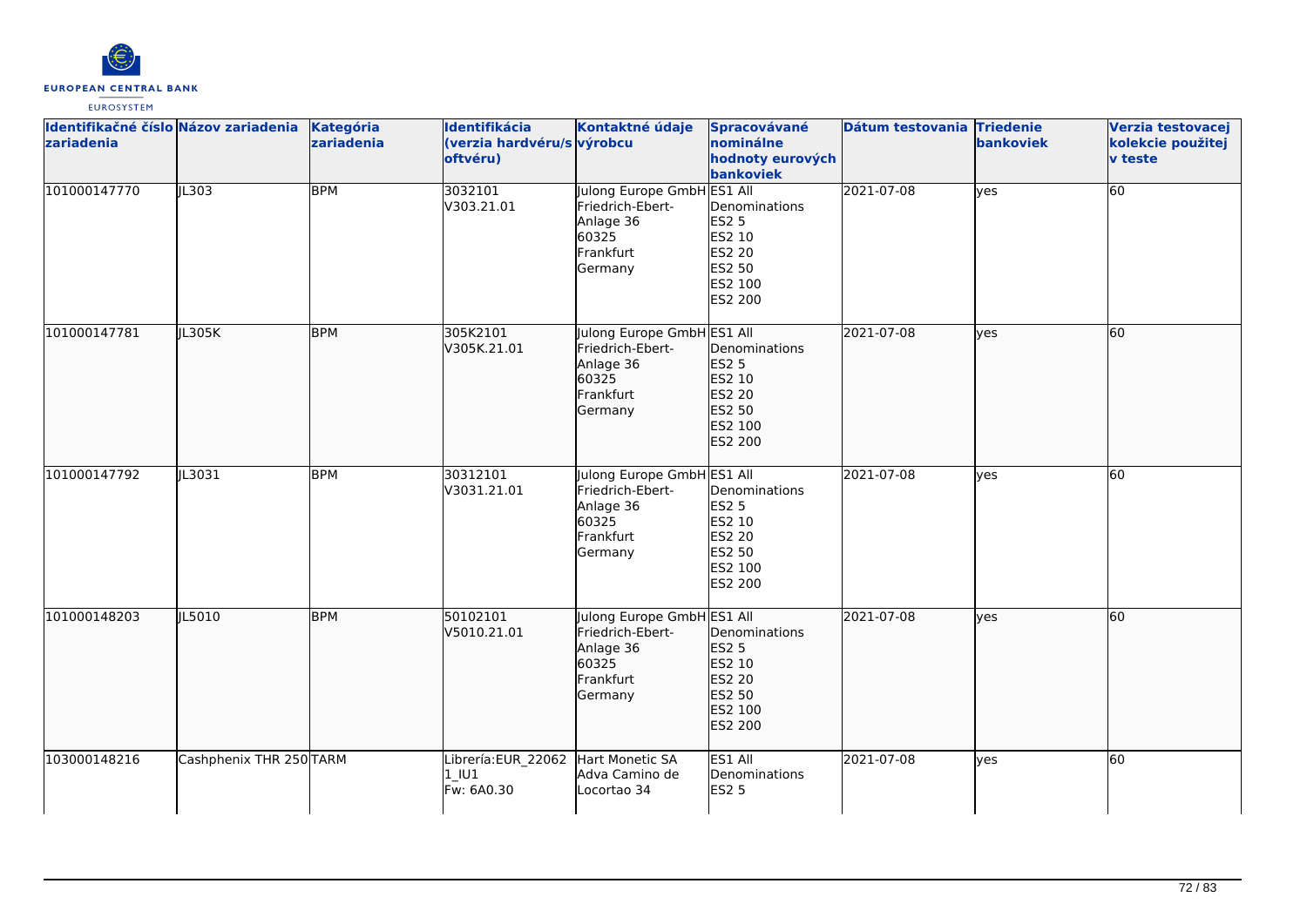

| Identifikačné číslo Názov zariadenia<br>zariadenia           |                                                                                                         | Kategória<br>zariadenia | Identifikácia<br>(verzia hardvéru/s výrobcu<br>oftvéru)                             | Kontaktné údaje                                                                                                            | Spracovávané<br>nominálne<br>hodnoty eurových<br>bankoviek                                          | Dátum testovania Triedenie | bankoviek | Verzia testovacej<br>kolekcie použitej<br><b>v</b> teste |
|--------------------------------------------------------------|---------------------------------------------------------------------------------------------------------|-------------------------|-------------------------------------------------------------------------------------|----------------------------------------------------------------------------------------------------------------------------|-----------------------------------------------------------------------------------------------------|----------------------------|-----------|----------------------------------------------------------|
|                                                              |                                                                                                         |                         | Sw: 7V00.75                                                                         | 28700<br>San Sebastián de los ES2 20<br>Reyes (Madrid)<br>Spain<br>www.hartmonetic.co ES2 200<br>lm                        | ES2 10<br>ES2 50<br>ES2 100                                                                         |                            |           |                                                          |
| 104000148320<br>104000148397<br>104000148400                 | <b>CASH RECYCLER</b><br>6611<br><b>CASH RECYCLER</b><br>6610<br><b>CASH RECYCLER</b><br><b>PRO 6610</b> | <b>TAM</b>              | CashRay 90<br>013-08-07                                                             | <b>NCR Financial</b><br>Solutions Group Ltd<br>3 Fulton Road<br>DD2 4SW Tayside<br>Dundee<br>United Kingdom<br>www.ncr.com | ES1 All<br>Denominations<br>ES2 5<br>ES2 10<br>ES2 20<br>ES2 50<br>ES2 100<br>ES2 200               | 2021-07-08                 | lno       | 60                                                       |
| 103000148352<br>103000148363<br>103000148374                 | <b>CASH RECYCLER</b><br>6611<br><b>CASH RECYCLER</b><br>PRO 6610<br><b>CASH RECYCLER</b><br>6610        | <b>TARM</b>             | CashRay 90 F<br>013-08-06                                                           | <b>NCR Financial</b><br>Solutions Group Ltd<br>3 Fulton Road<br>DD2 4SW Tayside<br>Dundee<br>United Kingdom<br>www.ncr.com | ES1 All<br>Denominations<br><b>ES2 5</b><br>ES2 10<br><b>ES2 20</b><br>ES2 50<br>ES2 100<br>ES2 200 | 2021-07-08                 | lyes      | 60                                                       |
| 101000137120<br>101000137131<br>101000137142<br>101000137153 | Scancoin RCS500<br><b>RCS 900</b><br>HCM N11<br>HCM N12                                                 | <b>BPM</b>              | HOTS BV5A<br>BVZ22EUT V000018 NL. B.V. / Suzohapp                                   | Suzo international<br>Rijnzathe 12<br>3454PV<br>De Meern<br>Netherlands<br>info@suzohapp.nl<br>eu.suzohapp.com             | ES1 All<br>Denominations<br>ES2 5<br>ES2 10<br>ES2 20<br>ES2 50<br>ES2 100<br>ES2 200               | 2021-07-06                 | lyes      | 60                                                       |
| 103000146759                                                 | Vertera 6G                                                                                              | <b>TARM</b>             | SDA II Advanced<br>Fitness Sorting<br>Compliant<br>Model Package:<br>536-87-0978 v2 | Glory Global<br>Solutions<br>Thomas-Edison-Platz ES2 5<br>63263<br>Neu-Isenburg                                            | ES1 All<br>Denominations<br>ES2 10<br>ES2 20<br>ES2 50                                              | 2021-07-06                 | ves       | 60                                                       |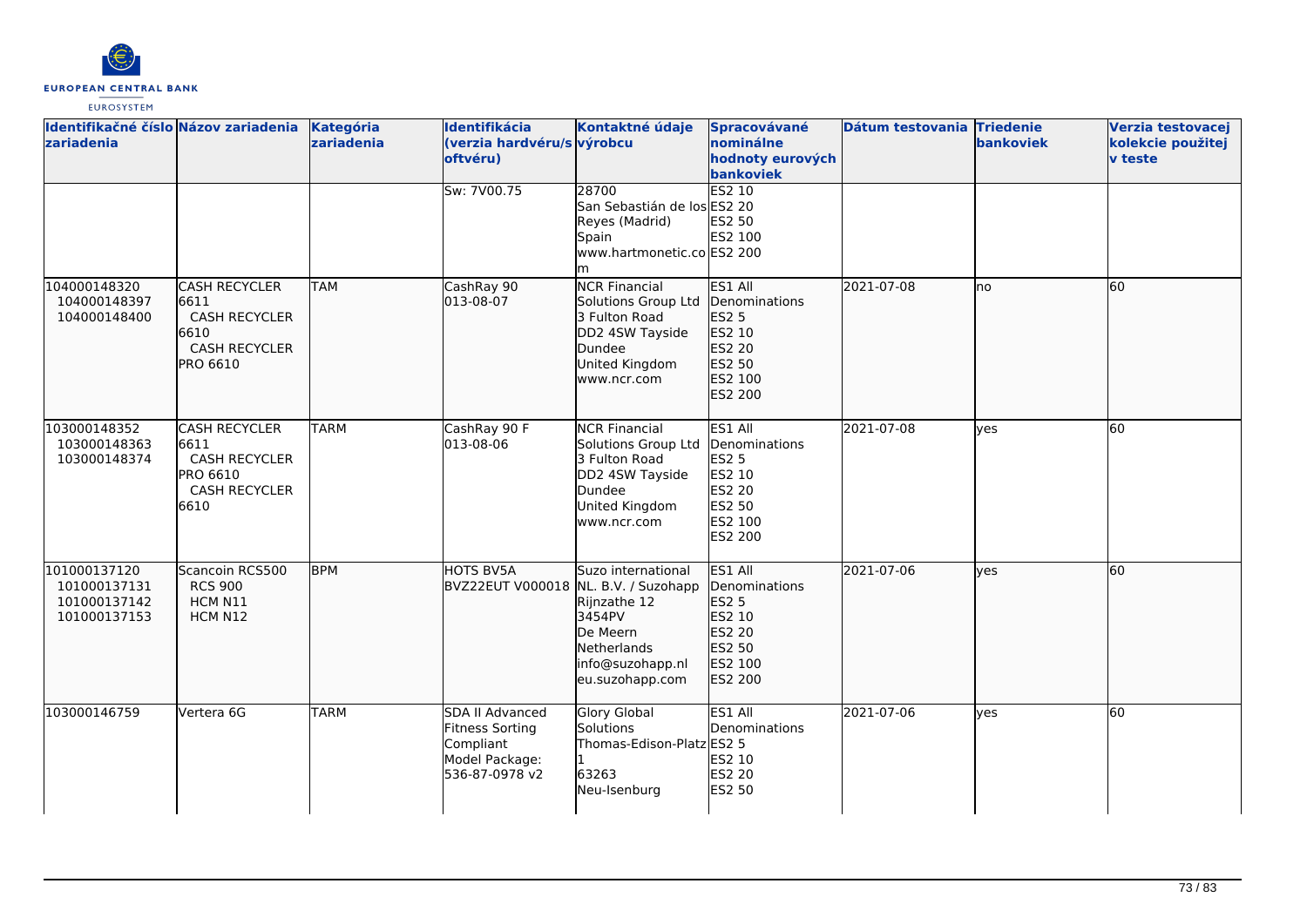

| Identifikačné číslo Názov zariadenia<br>zariadenia |                 | Kategória<br>zariadenia | Identifikácia<br>(verzia hardvéru/s výrobcu<br>oftvéru) | Kontaktné údaje<br>Germany<br>www.gloryglobalsolu ES2 200                                                                                           | Spracovávané<br>nominálne<br>hodnoty eurových<br>bankoviek<br>ES2 100 | Dátum testovania Triedenie | bankoviek | Verzia testovacej<br>kolekcie použitej<br><b>v</b> teste |
|----------------------------------------------------|-----------------|-------------------------|---------------------------------------------------------|-----------------------------------------------------------------------------------------------------------------------------------------------------|-----------------------------------------------------------------------|----------------------------|-----------|----------------------------------------------------------|
| 102000147704                                       | GFS-100         | BAM                     | GFS-BV<br>3101                                          | tions.com<br>Glory Global<br>Solutions<br>Thomas-Edison-Platz ES2 5<br>63263<br>Neu-Isenburg<br>Germany<br>www.gloryglobalsolu ES2 200<br>tions.com | ES1 All<br>Denominations<br>ES2 10<br>ES2 20<br>ES2 50<br>ES2 100     | 2021-07-06                 | lno       | 60                                                       |
| 102000147715                                       | GFS-100         | <b>BAM</b>              | GFS-BV<br>3121                                          | Glory Global<br>Solutions<br>Thomas-Edison-Platz ES2 5<br>63263<br>Neu-Isenburg<br>Germany<br>www.gloryglobalsolu ES2 200<br>tions.com              | ES1 All<br>Denominations<br>ES2 10<br>ES2 20<br>ES2 50<br>ES2 100     | 2021-07-06                 | no        | 60                                                       |
| 102000147726                                       | GFS-120B        | <b>BAM</b>              | GFS-BV+MG<br>3101                                       | <b>Glory Global</b><br>Solutions<br>Thomas-Edison-Platz ES2 5<br>63263<br>Neu-Isenburg<br>Germany<br>www.gloryglobalsolu ES2 200<br>tions.com       | ES1 All<br>Denominations<br>ES2 10<br>ES2 20<br>ES2 50<br>ES2 100     | 2021-07-06                 | Ino       | 60                                                       |
| 102000147737                                       | <b>GFS-120B</b> | BAM                     | GFS-BV+MG<br>3121                                       | Glory Global<br>Solutions<br>Thomas-Edison-Platz ES2 5<br>63263<br>Neu-Isenburg<br>Germany<br>www.gloryglobalsolu ES2 200<br>tions.com              | ES1 All<br>Denominations<br>ES2 10<br>ES2 20<br>ES2 50<br>ES2 100     | 2021-07-06                 | lno       | 60                                                       |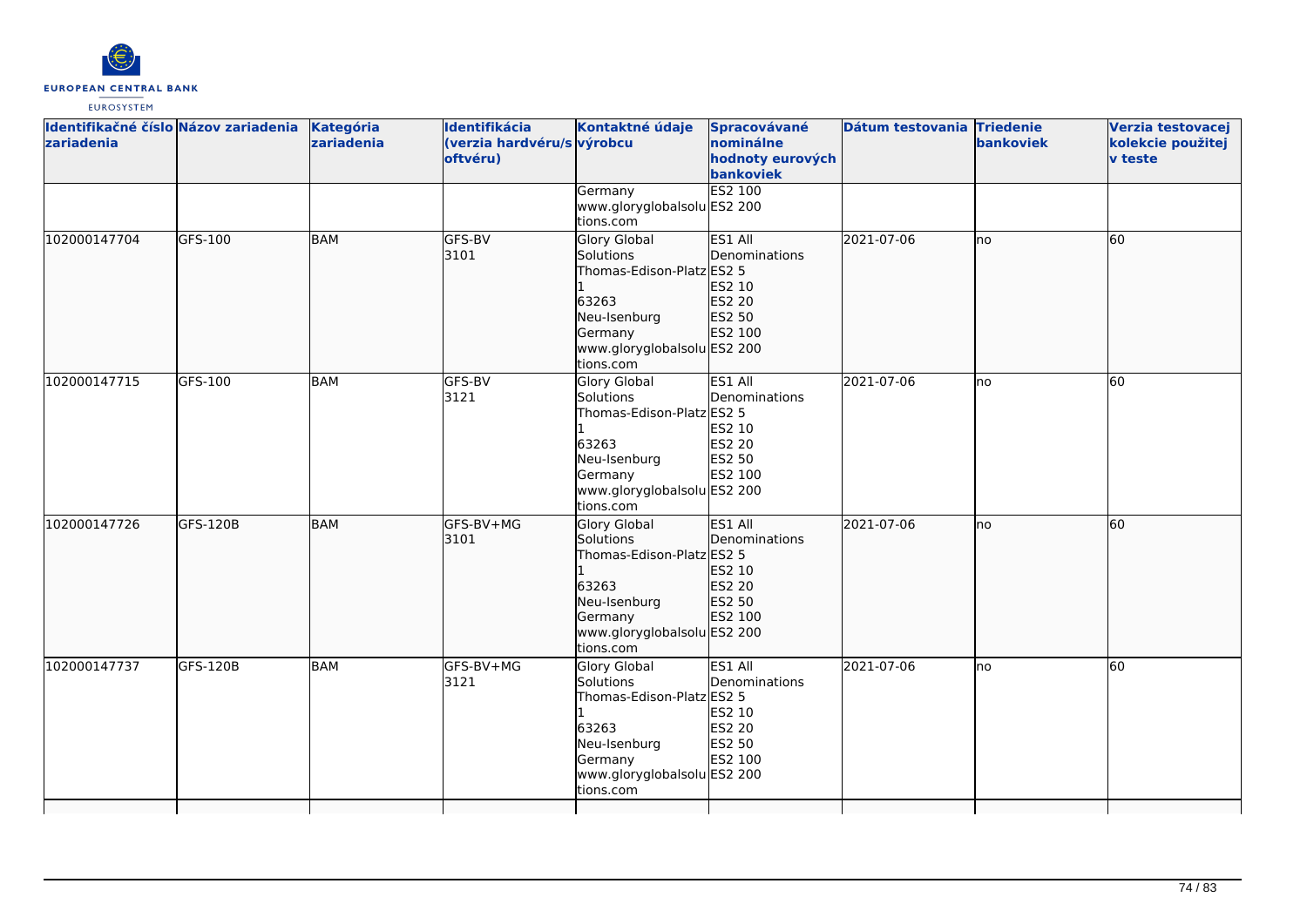

| Identifikačné číslo Názov zariadenia<br>zariadenia |                              | Kategória<br>zariadenia | Identifikácia<br>(verzia hardvéru/s výrobcu<br>oftvéru) | Kontaktné údaje                                                                                                | Spracovávané<br>nominálne<br>hodnoty eurových<br>bankoviek                                             | Dátum testovania Triedenie | bankoviek | Verzia testovacej<br>kolekcie použitej<br><b>v</b> teste |
|----------------------------------------------------|------------------------------|-------------------------|---------------------------------------------------------|----------------------------------------------------------------------------------------------------------------|--------------------------------------------------------------------------------------------------------|----------------------------|-----------|----------------------------------------------------------|
| 102000146213                                       | Rapidcount X 500             | <b>BAM</b>              | 3.3.0.0                                                 | Ratiotec GmbH & Co ES1 All<br>ΚG<br>Max Keith Strasse<br>66<br>D-45136<br>Essen<br>Germany<br>www.ratio-tec.de | Denominations<br><b>ES2 5</b><br>ES2 10<br>ES2 20<br>ES2 50<br>ES2 100<br>ES2 200                      | 2021-07-05                 | lno       | 60                                                       |
| 101000147565                                       | JL206F                       | <b>BPM</b>              | 206F2101<br>V206F.21.01                                 | Julong Europe GmbH ES1 All<br>Friedrich-Ebert-<br>Anlage 36<br>60325<br>Frankfurt<br>Germany                   | Denominations<br><b>ES2 5</b><br>ES2 10<br><b>ES2 20</b><br><b>ES2 50</b><br>ES2 100<br><b>ES2 200</b> | 2021-07-05                 | lyes      | <b>60</b>                                                |
| 101000147612<br>101000147623<br>101000147634       | JL206GFF<br>JL206<br>JL206GA | <b>BPM</b>              | 206GFF2101<br>V206GFF.21.01                             | Julong Europe GmbH ES1 All<br>Friedrich-Ebert-<br>Anlage 36<br>60325<br>Frankfurt<br>Germany                   | Denominations<br>ES2 5<br>ES2 10<br>ES2 20<br>ES2 50<br>ES2 100<br>ES2 200                             | 2021-07-05                 | lyes      | 60                                                       |
| 102000147668                                       | <b>IL206GV</b>               | <b>BAM</b>              | 206GV2101<br>V206GV.21.01                               | Julong Europe GmbH ES1 All<br>Friedrich-Ebert-<br>Anlage 36<br>60325<br>Frankfurt<br>Germany                   | Denominations<br><b>ES2 5</b><br>ES2 10<br><b>ES2 20</b><br>ES2 50<br>ES2 100<br><b>ES2 200</b>        | 2021-07-05                 | lno       | 60                                                       |
| 101000147678                                       | JL305E                       | <b>BPM</b>              | 305E2101<br>V305E.21.01                                 | Julong Europe GmbH ES1 All<br>Friedrich-Ebert-<br>Anlage 36                                                    | Denominations<br><b>ES2 5</b>                                                                          | 2021-07-05                 | lves      | 60                                                       |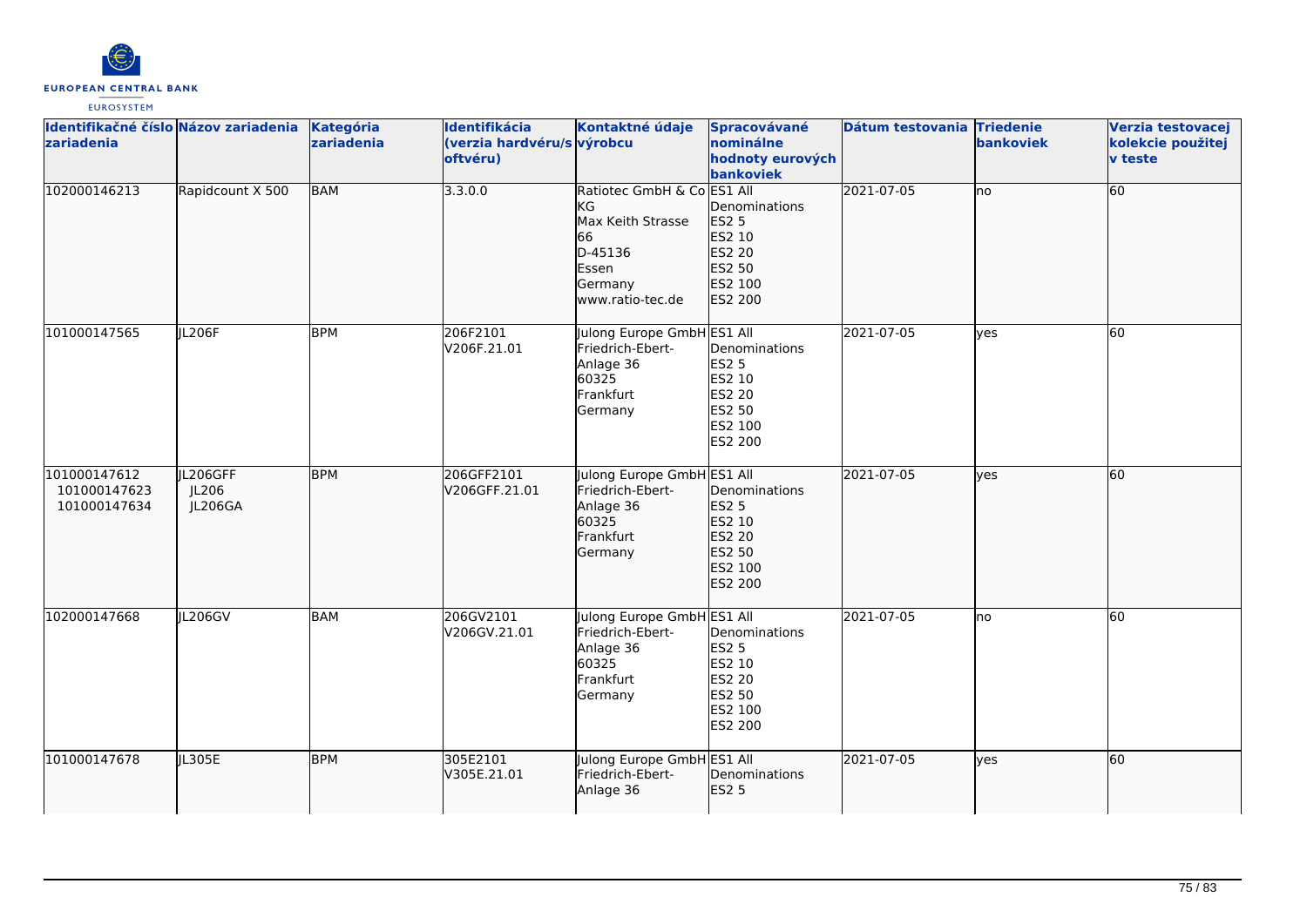

| Identifikačné číslo Názov zariadenia<br>zariadenia |                    | Kategória<br>zariadenia | Identifikácia<br>(verzia hardvéru/s výrobcu<br>oftvéru)                                                            | Kontaktné údaje                                                                                                                                                                                                           | Spracovávané<br>nominálne<br>hodnoty eurových<br>bankoviek                                          | Dátum testovania Triedenie | bankoviek  | Verzia testovacej<br>kolekcie použitej<br>v teste |
|----------------------------------------------------|--------------------|-------------------------|--------------------------------------------------------------------------------------------------------------------|---------------------------------------------------------------------------------------------------------------------------------------------------------------------------------------------------------------------------|-----------------------------------------------------------------------------------------------------|----------------------------|------------|---------------------------------------------------|
|                                                    |                    |                         |                                                                                                                    | 60325<br>Frankfurt<br>Germany                                                                                                                                                                                             | ES2 10<br>ES2 20<br>ES2 50<br>ES2 100<br>ES2 200                                                    |                            |            |                                                   |
| 101000132136                                       | DLR7000/17/14      | <b>BPM</b>              | <b>ECM Console</b><br>02.02.850 7000<br>Console 03.06.850<br>IDS1 6.15170000<br>IDS2 6.15170000<br>IDSS 6.15170000 | Cash Processing<br>Solutions Ltd<br>De La Rue House,<br>Jays Close, Viables,<br>Basingstoke<br>Hampshire<br><b>RG22 4BS</b><br>Viables Kingdom<br>United Kingdom<br>martin.hobhouse@u<br>k.delarue.com<br>www.delarue.com | ES1 All<br>Denominations<br><b>ES2 5</b><br>ES2 10<br>ES2 20<br>ES2 50<br>ES2 100<br><b>ES2 200</b> | 2021-07-01                 | ves        | 60                                                |
| 101000118753                                       | <b>IBS-1000</b>    | <b>BPM</b>              | CM-1501<br>APL DB:100102.EUR 1-1, Shibauru<br>DMAN FM:1.1.3.0                                                      | Toshiba Corporation ES1 All<br>1-chrome, Minato-ku ES2 5<br>105-8001<br>Tokio<br>Japan<br>www.toshiba.co.jp                                                                                                               | Denominations<br>ES2 10<br>ES2 20<br>ES2 50<br>ES2 100<br>ES2 200                                   | 2021-06-29                 | ves        | 60                                                |
| 101000146791                                       | Ntegra Pro Fitness | <b>BPM</b>              | <b>NTEGRA PRO</b><br><b>FITNESS BV</b><br>EUR_F: 2.0                                                               | Glory Global<br>Solutions<br>(International)<br>Limited<br><b>Forest View</b><br>Crockford Lane<br>Chineham Business<br>Park<br>RG24 8QZ<br>Basingstoke<br>United Kingdom<br>philippe.macon@fr.g<br>lory-global.com       | ES1 All<br>Denominations<br><b>ES2 5</b><br>ES2 10<br><b>ES2 20</b><br>ES2 50<br>ES2 100<br>ES2 200 | 2021-06-24                 | <b>ves</b> | 60                                                |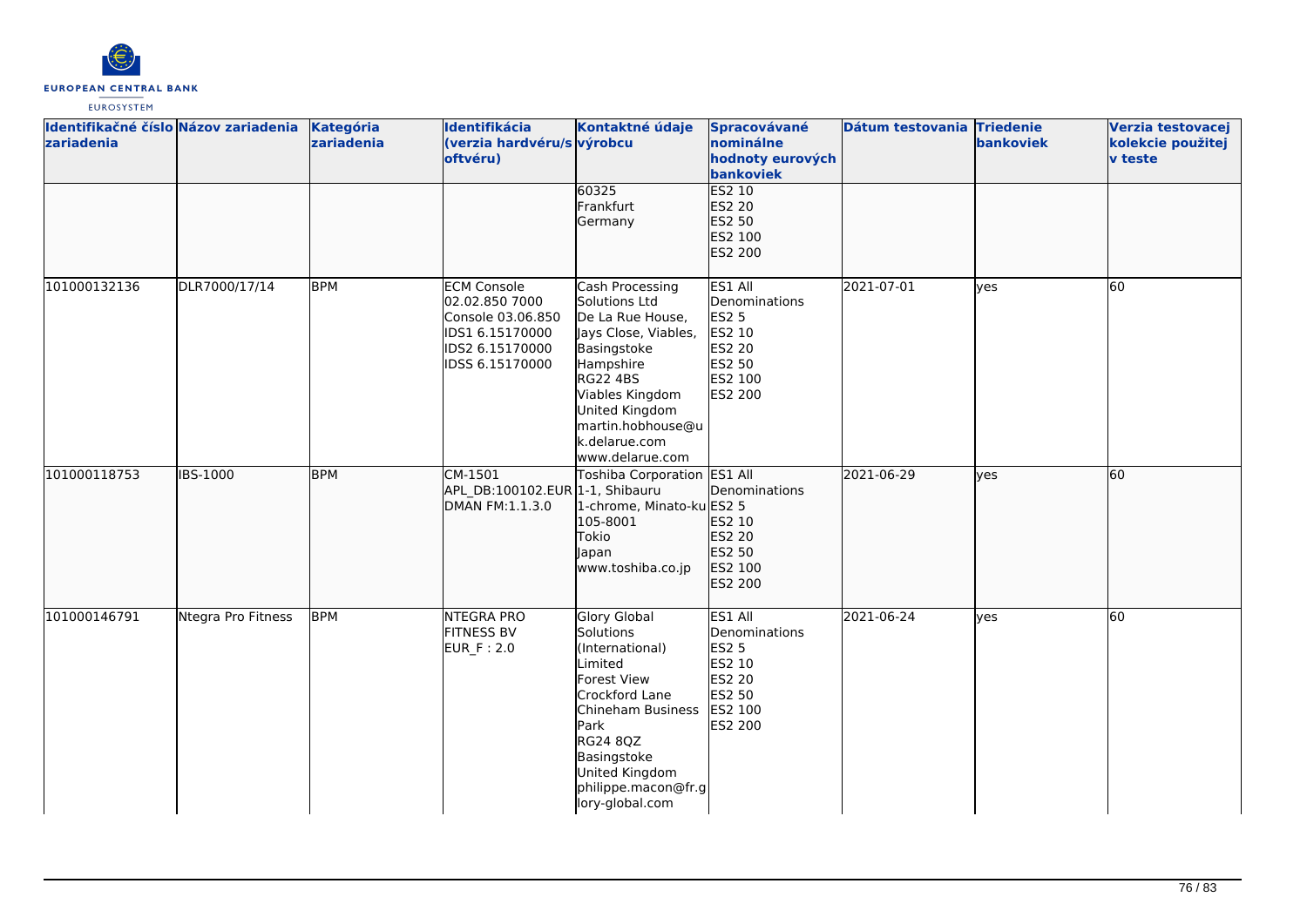

| zariadenia                   | Identifikačné číslo Názov zariadenia | Kategória<br>zariadenia | Identifikácia<br>(verzia hardvéru/s výrobcu<br>oftvéru) | Kontaktné údaje                                                                                                                                                                                                                                                       | Spracovávané<br>nominálne<br>hodnoty eurových<br>bankoviek                                          | Dátum testovania Triedenie | bankoviek | Verzia testovacej<br>kolekcie použitej<br><b>v</b> teste |
|------------------------------|--------------------------------------|-------------------------|---------------------------------------------------------|-----------------------------------------------------------------------------------------------------------------------------------------------------------------------------------------------------------------------------------------------------------------------|-----------------------------------------------------------------------------------------------------|----------------------------|-----------|----------------------------------------------------------|
|                              |                                      |                         |                                                         | www.gloryglobalsolu<br>tions.com                                                                                                                                                                                                                                      |                                                                                                     |                            |           |                                                          |
| 101000146804                 | Ntegra Plus Fitness                  | <b>BPM</b>              | <b>NTEGRA PLUS</b><br><b>FITNESS BV</b><br>EUR_F: 2.0   | Glory Global<br>Solutions<br>(International)<br>Limited<br><b>Forest View</b><br>Crockford Lane<br>Chineham Business<br>Park<br><b>RG24 8QZ</b><br>Basingstoke<br>United Kingdom<br>philippe.macon@fr.g<br>lory-global.com<br>www.gloryglobalsolu<br>tions.com        | ES1 All<br>Denominations<br>ES2 5<br>ES2 10<br>ES2 20<br>ES2 50<br>ES2 100<br>ES2 200               | 2021-06-24                 | lyes      | 60                                                       |
| 102000146781                 | Ntegra Plus                          | <b>BAM</b>              | <b>NTEGRA PLUS STD</b><br><b>BV</b><br>EUR: 2.0         | Glory Global<br>Solutions<br>(International)<br>Limited<br><b>Forest View</b><br>Crockford Lane<br>Chineham Business<br><b>Park</b><br><b>RG24 8QZ</b><br>Basingstoke<br>United Kingdom<br>philippe.macon@fr.g<br>lory-global.com<br>www.gloryglobalsolu<br>tions.com | ES1 All<br>Denominations<br>ES2 5<br>ES2 10<br><b>ES2 20</b><br>ES2 50<br>ES2 100<br><b>ES2 200</b> | 2021-06-23                 | lno       | 60                                                       |
| 103000146873<br>103000146884 | RZ-100<br><b>RZ-50</b>               | <b>TARM</b>             | HVC-40<br>EUR51                                         | Glory Global<br>Solutions<br>Thomas-Edison-Platz ES2 5<br>63263<br>Neu-Isenburg<br>Germany<br>www.gloryglobalsolu ES2 200                                                                                                                                             | ES1 All<br>Denominations<br>ES2 10<br>ES2 20<br>ES2 50<br>ES2 100                                   | 2021-06-23                 | lves      | 60                                                       |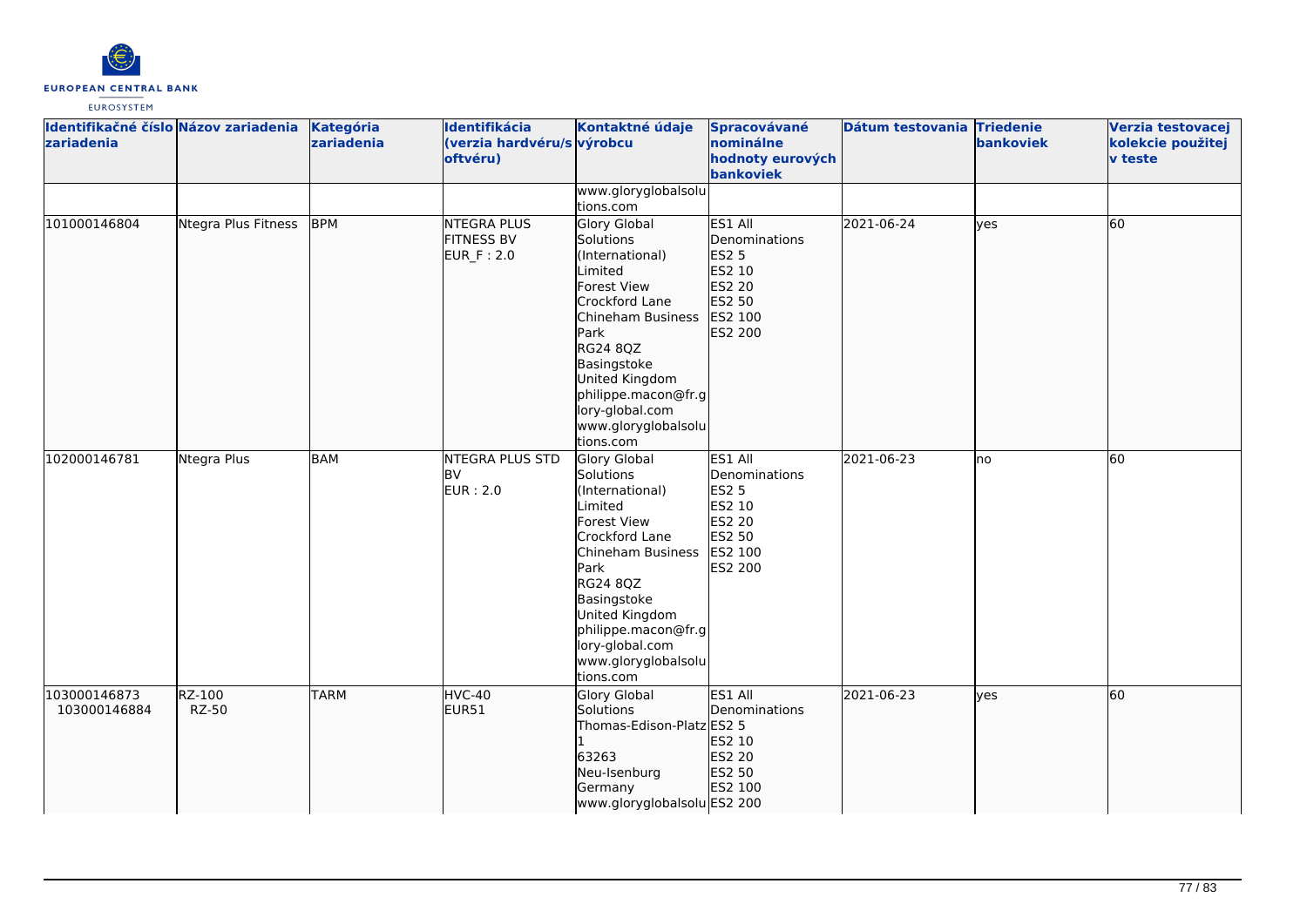

| Identifikačné číslo Názov zariadenia<br>zariadenia                                                                                                           |                                                                                                                                                                               | Kategória<br>zariadenia | Identifikácia<br>(verzia hardvéru/s výrobcu<br>oftvéru) | Kontaktné údaje                                                                                                                                  | Spracovávané<br>nominálne<br>hodnoty eurových<br><b>bankoviek</b>                            | Dátum testovania Triedenie | bankoviek    | Verzia testovacej<br>kolekcie použitej<br><b>v</b> teste |
|--------------------------------------------------------------------------------------------------------------------------------------------------------------|-------------------------------------------------------------------------------------------------------------------------------------------------------------------------------|-------------------------|---------------------------------------------------------|--------------------------------------------------------------------------------------------------------------------------------------------------|----------------------------------------------------------------------------------------------|----------------------------|--------------|----------------------------------------------------------|
|                                                                                                                                                              |                                                                                                                                                                               |                         |                                                         | tions.com                                                                                                                                        |                                                                                              |                            |              |                                                          |
| 103000146032                                                                                                                                                 | Z1 HRCE                                                                                                                                                                       | <b>TARM</b>             | <b>IDU-65</b><br>EUR:AA08                               | Sigma S.p.A.<br>Via Po 14<br>63017<br>Altidona (FM)<br>Italy<br>www.sigmaspa.com                                                                 | ES1 All<br>Denominations<br>ES2 5<br>ES2 10<br><b>ES2 20</b><br>ES2 50<br>ES2 100<br>ES2 200 | 2021-06-21                 | <b>l</b> ves | 60                                                       |
| 104000146647                                                                                                                                                 | RBW-10A                                                                                                                                                                       | <b>TAM</b>              | HVC-40B<br>EUR96                                        | <b>Glory Global</b><br>Solutions<br>Thomas-Edison-Platz ES2 5<br>63263<br>Neu-Isenburg<br>Germany<br>www.gloryglobalsolu ES2 200<br>tions.com    | ES1 All<br>Denominations<br>ES2 10<br>ES2 20<br>ES2 50<br>ES2 100                            | 2021-06-17                 | no           | 60                                                       |
| 103000146429<br>103000146430<br>103000146441<br>103000146452<br>103000146463<br>103000146474<br>103000146485<br>103000146496<br>103000146500<br>103000146511 | CINEO C6040<br><b>CINEO C6020</b><br>CS 6020<br><b>CINEO C6030</b><br>CS 6030<br><b>CINEO C6040</b><br>Compact<br>CS 6040<br>CS 6040 Compact<br><b>CINEO C6050</b><br>CS 6050 | <b>TARM</b>             | MOVE AWAA<br>MOVE_AWAA_EUR_1 Systems GmbH<br>047        | Diebold Nixdorf<br>Heinz-Nixdorf-Ring 1<br>33106<br>Paderborn<br>Germany<br>info.de@dieboldnixd ES2 100<br>orf.com<br>www.dieboldnixdorf.<br>com | ES1 All<br>Denominations<br><b>ES2 5</b><br>ES2 10<br>ES2 20<br>ES2 50<br>ES2 200            | 2021-06-09                 | <b>ves</b>   | 60                                                       |
| 103000146522<br>103000146533<br>103000146544<br>103000146555<br>103000146566<br>103000146577<br>103000146588<br>103000146599<br>103000146602                 | <b>CINEO C6040</b><br><b>CINEO C6020</b><br>CS 6020<br><b>CINEO C6030</b><br>CS 6030<br><b>CINEO C6040</b><br>Compact<br>CS 6040<br>CS 6040 Compact                           | <b>TARM</b>             | MOVE AWCA<br>MOVE_AWAA_EUR_1 Systems GmbH<br>047        | Diebold Nixdorf<br>Heinz-Nixdorf-Ring 1<br>33106<br>Paderborn<br>Germany<br>info.de@dieboldnixd ES2 100<br>orf.com<br>www.dieboldnixdorf.        | ES1 All<br>Denominations<br>ES2 5<br>ES2 10<br>ES2 20<br>ES2 50<br>ES2 200                   | 2021-06-09                 | lves         | 60                                                       |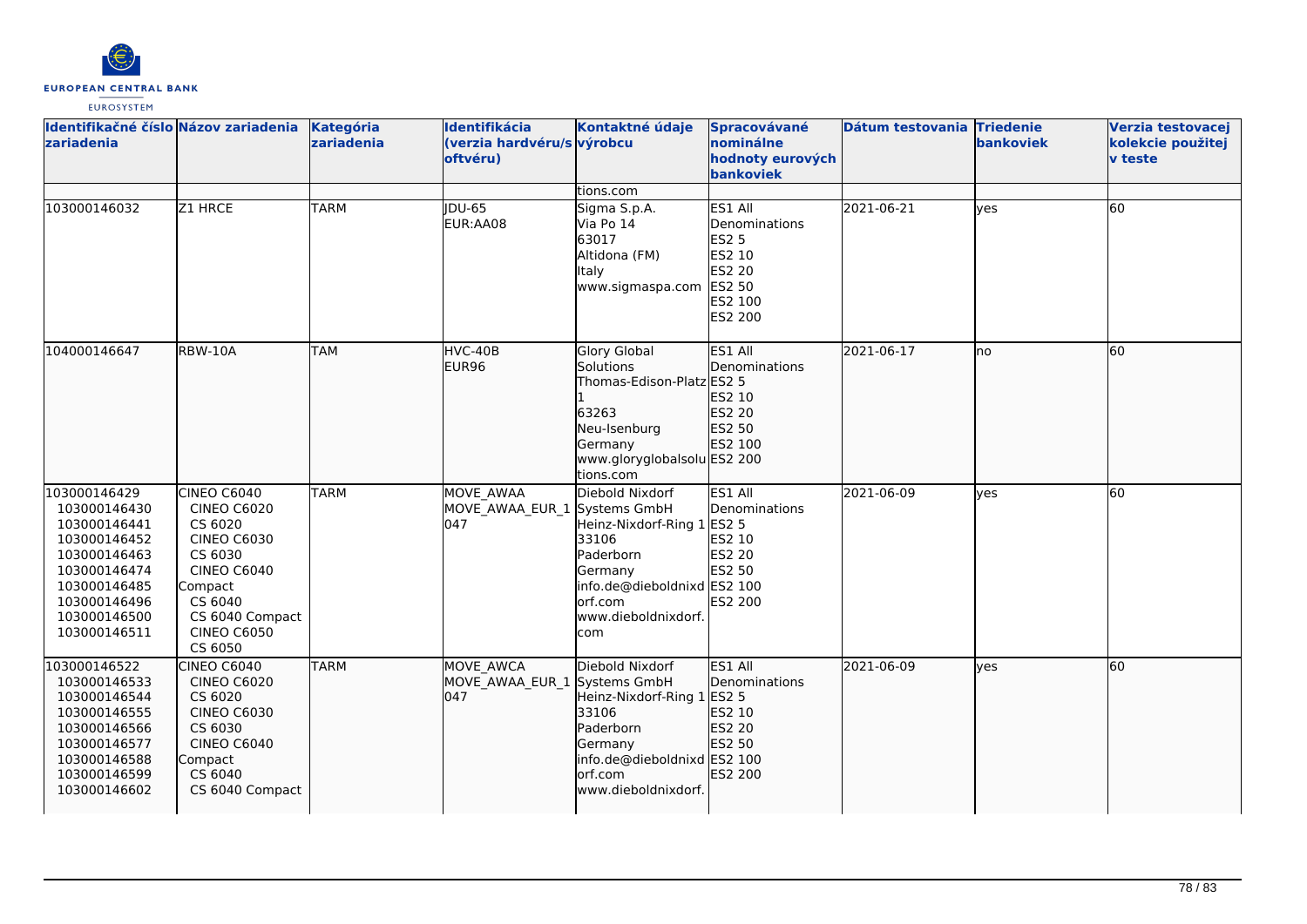

| Identifikačné číslo Názov zariadenia<br>zariadenia |                               | Kategória<br>zariadenia | Identifikácia<br>(verzia hardvéru/s výrobcu<br>oftvéru) | Kontaktné údaje                                                                                                                                         | Spracovávané<br>nominálne<br>hodnoty eurových<br>bankoviek                                                 | Dátum testovania Triedenie | bankoviek | Verzia testovacej<br>kolekcie použitej<br><b>v</b> teste |
|----------------------------------------------------|-------------------------------|-------------------------|---------------------------------------------------------|---------------------------------------------------------------------------------------------------------------------------------------------------------|------------------------------------------------------------------------------------------------------------|----------------------------|-----------|----------------------------------------------------------|
| 103000146613                                       | <b>CINEO C6050</b><br>CS 6050 |                         |                                                         | com                                                                                                                                                     |                                                                                                            |                            |           |                                                          |
| 103000115898                                       | THR 150                       | <b>TARM</b>             | Hart-CPU-Key<br>40F-20S                                 | Hart Monetic SA<br>Adva Camino de<br>Locortao 34<br>28700<br>San Sebastián de los ES2 20<br>Reyes (Madrid)<br>Spain<br>www.hartmonetic.co ES2 200<br>lm | ES1 All<br>Denominations<br>ES2 5<br>ES2 10<br>ES2 50<br>ES2 100                                           | 2021-06-01                 | yes       | <b>60</b>                                                |
| 104000145463<br>104000145474                       | RZ-100<br><b>RZ-50</b>        | <b>TAM</b>              | HVC-40<br>EUR96                                         | <b>Glory Global</b><br>Solutions<br>Thomas-Edison-Platz ES2 5<br>63263<br>Neu-Isenburg<br>Germany<br>www.gloryglobalsolu ES2 200<br>tions.com           | ES1 All<br>Denominations<br>ES2 10<br>ES2 20<br>ES2 50<br>ES2 100                                          | 2021-05-28                 | lno       | 60                                                       |
| 101000146245                                       | Safescan 2995-SX<br>G3        | <b>BPM</b>              | 2995SXG3-G01                                            | Safescan B.V.<br>Heliumstraat 14<br>2718 SL<br>Zoetermeer<br><b>Holland</b><br>info@safescan.com<br>www.safescan.com                                    | ES1 All<br>Denominations<br><b>ES2 5</b><br>ES2 10<br><b>ES2 20</b><br>ES2 50<br>ES2 100<br><b>ES2 200</b> | 2021-05-27                 | lyes      | 60                                                       |
| 103000145144<br>103000145155                       | <b>RBG-200</b><br>RZ-200      | <b>TARM</b>             | HVD-210<br>0612                                         | Glory Global<br>Solutions<br>Thomas-Edison-Platz ES2 5<br>63263<br>Neu-Isenburg<br>Germany<br>www.gloryglobalsolu ES2 200<br>tions.com                  | ES1 All<br>Denominations<br>ES2 10<br>ES2 20<br>ES2 50<br>ES2 100                                          | 2021-05-21                 | lves      | 60                                                       |
| 103000145268                                       | <b>RBG-200</b>                | <b>TARM</b>             | <b>HVD-200</b>                                          | <b>Glory Global</b>                                                                                                                                     | ES1 All                                                                                                    | 2021-05-21                 | lyes      | 60                                                       |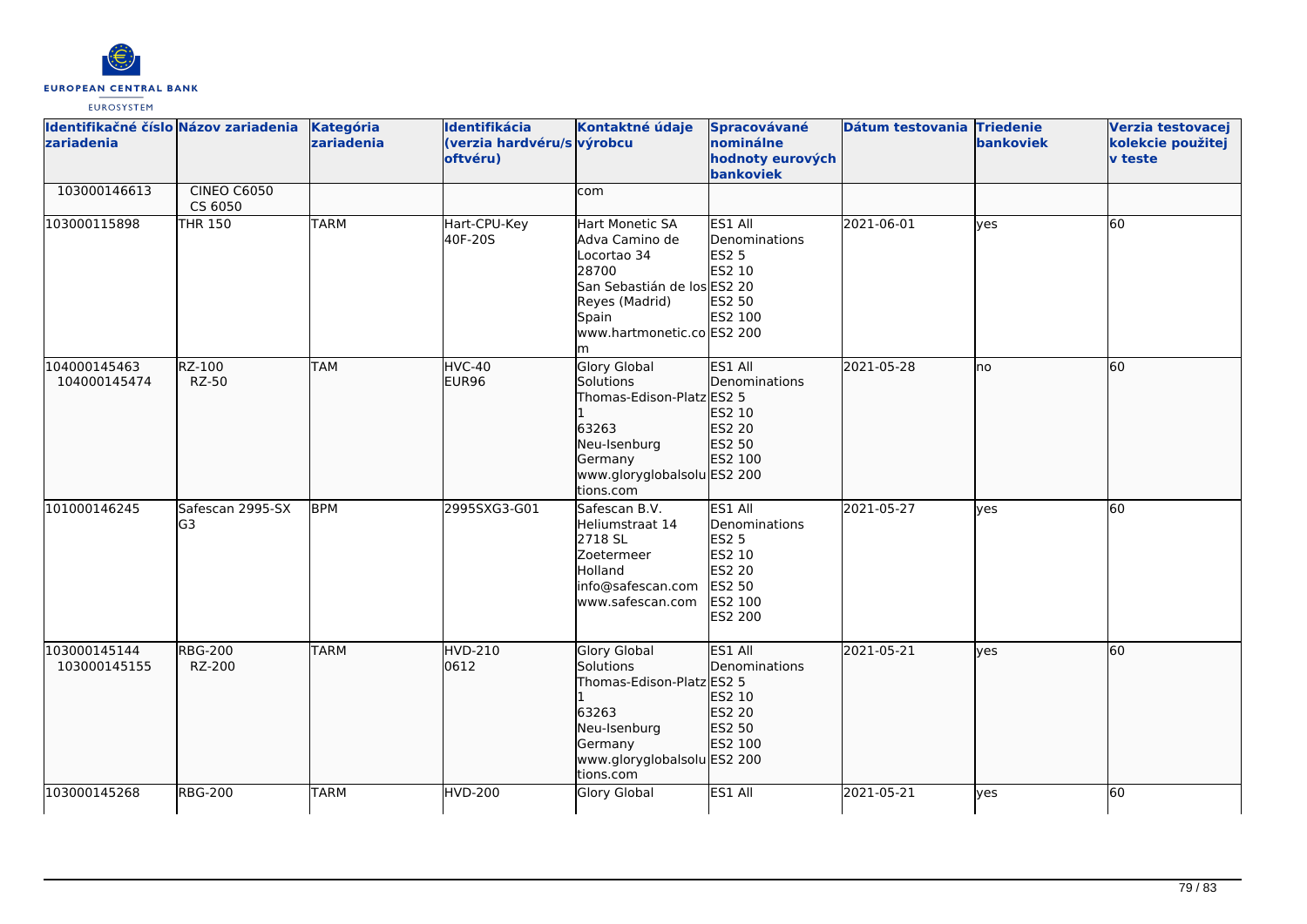

| Identifikačné číslo Názov zariadenia<br>zariadenia           |                                                                        | Kategória<br>zariadenia | Identifikácia<br>(verzia hardvéru/s výrobcu<br>oftvéru) | Kontaktné údaje                                                                                                                        | Spracovávané<br>nominálne<br>hodnoty eurových<br>bankoviek        | Dátum testovania Triedenie | <b>bankoviek</b> | Verzia testovacej<br>kolekcie použitej<br><b>v</b> teste |
|--------------------------------------------------------------|------------------------------------------------------------------------|-------------------------|---------------------------------------------------------|----------------------------------------------------------------------------------------------------------------------------------------|-------------------------------------------------------------------|----------------------------|------------------|----------------------------------------------------------|
| 103000145279                                                 | RZ-200                                                                 |                         | 0612                                                    | <b>Solutions</b><br>Thomas-Edison-Platz ES2 5<br>63263<br>Neu-Isenburg<br>Germany<br>www.gloryglobalsolu ES2 200<br>tions.com          | Denominations<br>ES2 10<br>ES2 20<br>ES2 50<br>ES2 100            |                            |                  |                                                          |
| 103000145304<br>103000145315<br>103000145326                 | CI-100B SDRB-100<br>CI-10B RBW-100<br><b>HVE-100</b><br>RZ-100 HVE-100 | <b>TARM</b>             | <b>HVE-100</b><br>lbd.                                  | Glory Global<br>Solutions<br>Thomas-Edison-Platz ES2 5<br>63263<br>Neu-Isenburg<br>Germany<br>www.gloryglobalsolu ES2 200<br>tions.com | ES1 All<br>Denominations<br>ES2 10<br>ES2 20<br>ES2 50<br>ES2 100 | 2021-05-20                 | lves             | 60                                                       |
| 104000145429<br>104000145430                                 | CI-100B SDRB-100<br>CI-10B RBW-100<br><b>HVE-100</b>                   | <b>TAM</b>              | <b>HVE-100</b><br><b>BD</b>                             | Glory Global<br>Solutions<br>Thomas-Edison-Platz ES2 5<br>63263<br>Neu-Isenburg<br>Germany<br>www.gloryglobalsolu ES2 200<br>tions.com | ES1 All<br>Denominations<br>ES2 10<br>ES2 20<br>ES2 50<br>ES2 100 | 2021-05-20                 | lno              | $\overline{60}$                                          |
| 103000145348<br>103000145359<br>103000145360<br>103000145371 | CI-50 RBW-15X<br>CI-100B_SDRB-100<br>CI-10B RBW-100<br>CI-5B_RBW-50    | <b>TARM</b>             | HVE-2XX<br>0901                                         | Glory Global<br>Solutions<br>Thomas-Edison-Platz ES2 5<br>63263<br>Neu-Isenburg<br>Germany<br>www.gloryglobalsolu ES2 200<br>tions.com | ES1 All<br>Denominations<br>ES2 10<br>ES2 20<br>ES2 50<br>ES2 100 | 2021-05-18                 | ves              | 60                                                       |
| 102000144051<br>102000144062                                 | MIB-9<br>MultiCash MIB-9                                               | <b>BAM</b>              | 01.02                                                   | Hyundai MIB<br>International Co.<br>Ltd.<br>3301, A Bld, 17,                                                                           | ES1 All<br>Denominations<br>ES2 5<br><b>ES2 10</b>                | 2021-05-17                 | lno              | 60                                                       |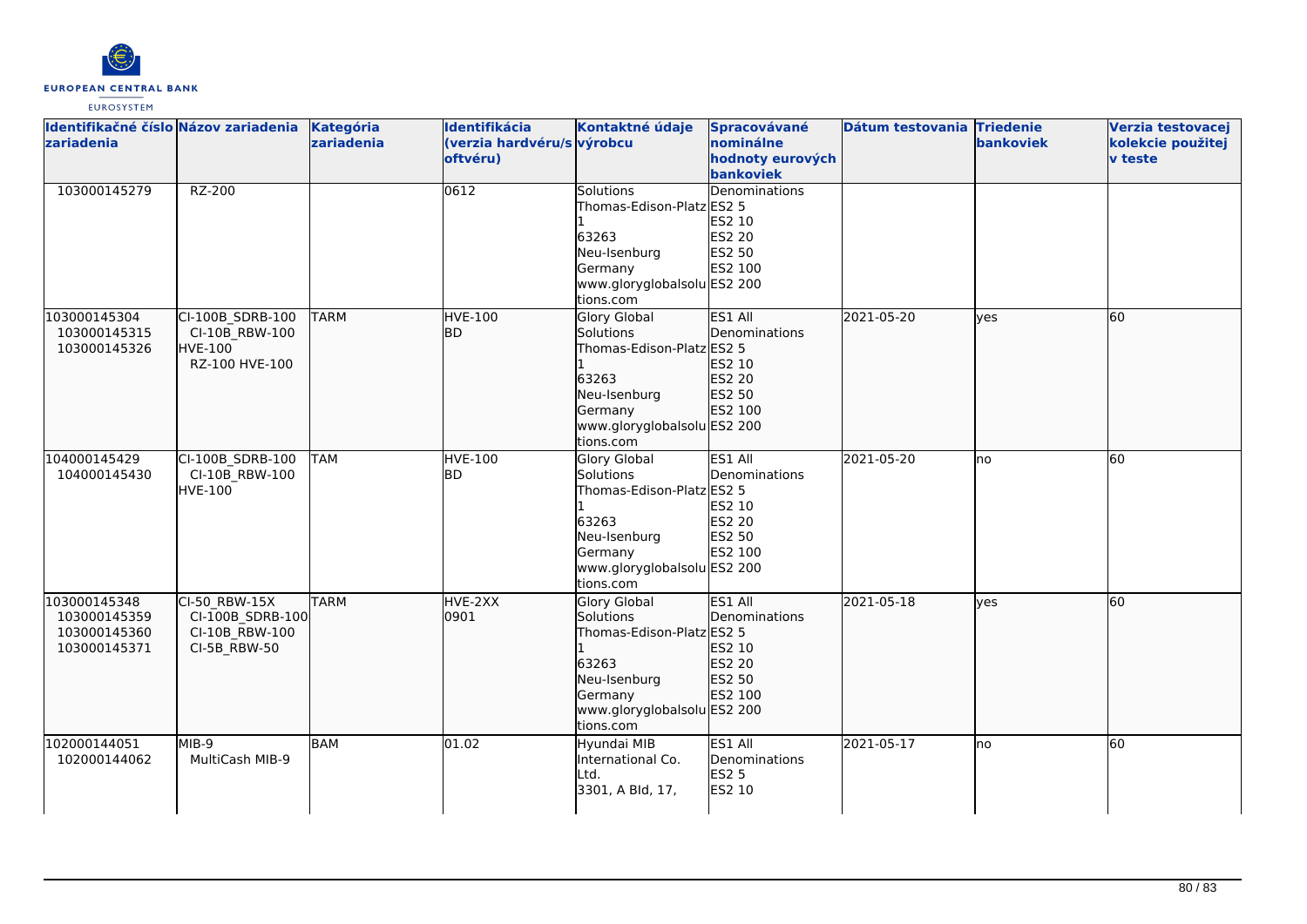

| Identifikačné číslo Názov zariadenia<br>zariadenia |                          | Kategória<br>zariadenia | Identifikácia<br>(verzia hardvéru/s výrobcu<br>oftvéru) | Kontaktné údaje                                                                                                                                                              | Spracovávané<br>nominálne<br>hodnoty eurových<br>bankoviek                                   | Dátum testovania Triedenie | bankoviek  | Verzia testovacej<br>kolekcie použitej<br><b>v</b> teste |
|----------------------------------------------------|--------------------------|-------------------------|---------------------------------------------------------|------------------------------------------------------------------------------------------------------------------------------------------------------------------------------|----------------------------------------------------------------------------------------------|----------------------------|------------|----------------------------------------------------------|
|                                                    |                          |                         |                                                         | Gosan-ro 148beon-<br>lgil<br>15850<br>Gunpo-si, Gyeonggi- ES2 200<br>do, 15850, Gunpo<br>City<br>KOREA (Republic)<br>sjpark5423@hyunda<br>imib.com<br>www.hyundaimib.co<br>m | <b>ES2 20</b><br>ES2 50<br>ES2 100                                                           |                            |            |                                                          |
| 103000145042<br>103000145053                       | <b>RBG-200</b><br>RZ-200 | <b>TARM</b>             | HVD-210<br>0509                                         | <b>Glory Global</b><br>Solutions<br>Thomas-Edison-Platz ES2 5<br>63263<br>Neu-Isenburg<br>Germany<br>www.gloryglobalsolu ES2 200<br>tions.com                                | ES1 All<br><b>IDenominations</b><br>ES2 10<br>ES2 20<br>ES2 50<br>ES2 100                    | 2021-05-17                 | lyes       | 60                                                       |
| 103000145064<br>103000145075                       | <b>RBG-200</b><br>RZ-200 | <b>TARM</b>             | <b>HVD-200</b><br>0509                                  | Glory Global<br>Solutions<br>Thomas-Edison-Platz ES2 5<br>63263<br>Neu-Isenburg<br>Germany<br>www.gloryglobalsolu ES2 200<br>tions.com                                       | ES1 All<br>Denominations<br>ES2 10<br><b>ES2 20</b><br>ES2 50<br>ES2 100                     | 2021-05-17                 | <b>ves</b> | 60                                                       |
| 101000143970                                       | GFS-220F                 | <b>BPM</b>              | GFS220F BV<br>0.4.3                                     | <b>Glory Global</b><br>Solutions<br>(International)<br>Limited<br>Forest View<br>Crockford Lane<br>Chineham Business<br>Park<br>RG24 8QZ<br>Basingstoke<br>United Kingdom    | ES1 All<br>Denominations<br><b>ES2 5</b><br>ES2 10<br>ES2 20<br>ES2 50<br>ES2 100<br>ES2 200 | 2021-05-07                 | lves       | $\overline{60}$                                          |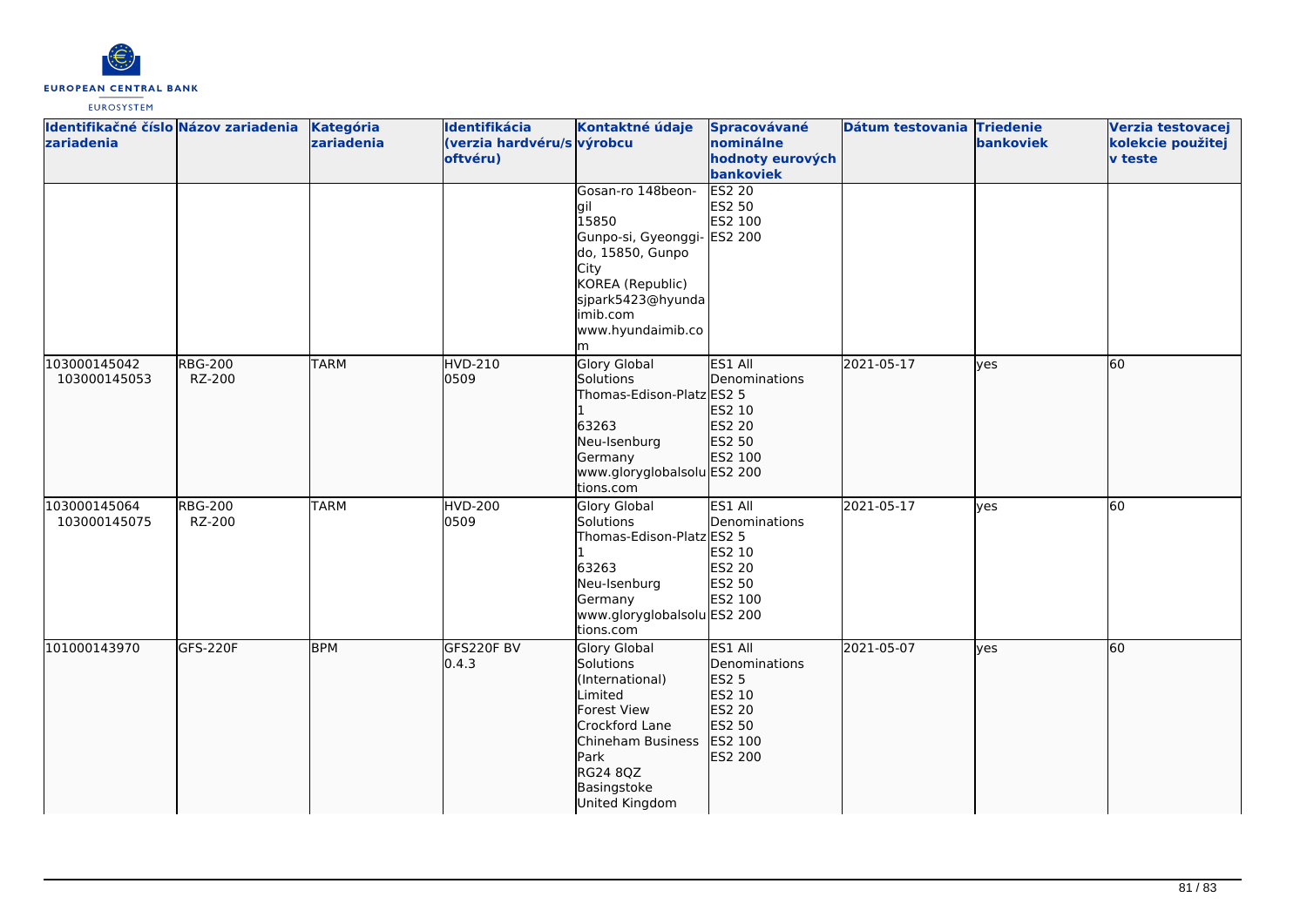

| Identifikačné číslo Názov zariadenia<br>zariadenia           |                                            | Kategória<br>zariadenia | Identifikácia<br>(verzia hardvéru/s výrobcu<br>oftvéru) | Kontaktné údaje                                                                                                                                                                                                                             | Spracovávané<br>nominálne<br>hodnoty eurových<br>bankoviek                               | Dátum testovania Triedenie | bankoviek | Verzia testovacej<br>kolekcie použitej<br>v teste |
|--------------------------------------------------------------|--------------------------------------------|-------------------------|---------------------------------------------------------|---------------------------------------------------------------------------------------------------------------------------------------------------------------------------------------------------------------------------------------------|------------------------------------------------------------------------------------------|----------------------------|-----------|---------------------------------------------------|
|                                                              |                                            |                         |                                                         | philippe.macon@fr.g<br>lory-global.com<br>www.gloryglobalsolu<br>tions.com                                                                                                                                                                  |                                                                                          |                            |           |                                                   |
| 102000143562<br>102000143573                                 | MIB-9<br>MultiCash MIB-9                   | <b>BAM</b>              | 01.01                                                   | Hyundai MIB<br>International Co.<br>Ltd.<br>3301, A Bld, 17,<br>Gosan-ro 148beon-<br>gil<br>15850<br>Gunpo-si, Gyeonggi- ES2 200<br>do, 15850, Gunpo<br>City<br>KOREA (Republic)<br>sjpark5423@hyunda<br>imib.com<br>www.hyundaimib.co<br>m | ES1 All<br>Denominations<br><b>ES2 5</b><br>ES2 10<br><b>ES2 20</b><br>ES2 50<br>ES2 100 | 2021-05-06                 | lno       | 60                                                |
| 102000143926                                                 | GFS-100                                    | <b>BAM</b>              | <b>GFS-BV</b><br>3005                                   | <b>Glory Global</b><br>Solutions<br>Thomas-Edison-Platz ES2 5<br>63263<br>Neu-Isenburg<br>Germany<br>www.gloryglobalsolu ES2 200<br>tions.com                                                                                               | ES1 All<br>Denominations<br>ES2 10<br><b>ES2 20</b><br>ES2 50<br>ES2 100                 | 2021-05-06                 | lno       | 60                                                |
| 102000143937<br>102000143948<br>102000143959<br>102000144039 | GFS-120B<br>GFS-110<br>GFS-120S<br>GFS-120 | BAM                     | GFS-BV+MG<br>3005                                       | <b>Glory Global</b><br>Solutions<br>Thomas-Edison-Platz ES2 5<br>63263<br>Neu-Isenburg<br>Germany<br>www.gloryglobalsolu ES2 200<br>tions.com                                                                                               | ES1 All<br>Denominations<br>ES2 10<br><b>ES2 20</b><br>ES2 50<br>ES2 100                 | 2021-05-06                 | lno       | 60                                                |
| 102000143960                                                 | Ntegra STD                                 | <b>BAM</b>              | <b>NTEGRA STD BV</b><br>EUR:5.1                         | <b>Glory Global</b><br>Solutions                                                                                                                                                                                                            | <b>ES15</b><br>ES1 10                                                                    | 2021-05-06                 | no        | 60                                                |